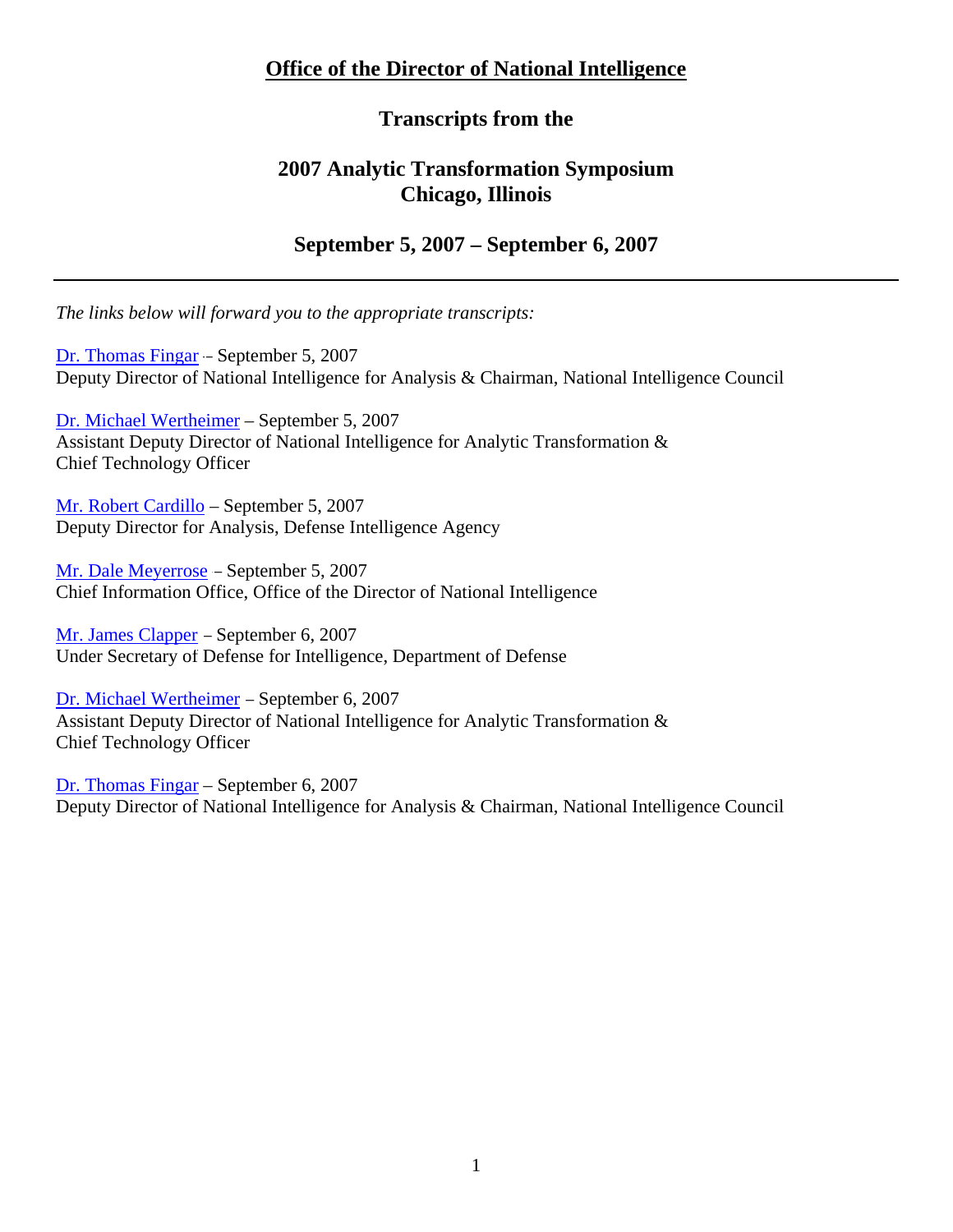## **Dr. Thomas Fingar**

<span id="page-1-0"></span>SEAN WOHLTMAN (Geospatial Intelligence Innovation Officer, National Geospatial-Intelligence Agency): Good morning. My name is Sean Wohltman, and I am a United States Intelligence Officer. I stand here today as a direct result of the intelligence community's post-9/11 hiring blitz, a representative of the large percentage of our intelligence officers that are members of Generation Y. I'm 25 years old, and I came to the community directly after defending my master's thesis at Virginia Tech just two years ago.

Now, despite my extremely short term in this career, my peers and I are already beginning to inherit significant responsibility for the success or failure of the United States intelligence community. And if that fact scares you, I'm afraid the next piece of information may not sit well with you either. You see, the U.S. draws from a Gen-Y work force which consists of approximately 70 million citizens. That's nearly two-thirds less than the 200 million Chinese GenYers, and that's just China.

Our generation lives in an information and technologically dominant era, and is conditioned to the technology that are on the leading edge. We don't need to be sold on the tech. And furthermore, we don't need to settle on the technologies that we are comfortable with. Rather, we continually seek out the next best thing. We know we can always do better, we can do it in short order, and we can prove it.

Now, I came to work for the National Geospatial Intelligence Agency following a call for patriotism, having known very little about what the intelligence and defense professions are really all about. And I'll never forget the disappointment and disillusionment that had presented itself to me within my first three months of my career.

Now, it wasn't that the privileged information, the capabilities, and brilliant minds weren't made available to me. They were and they still are. It was when I first logged on to what I expected to be a terminal from 24 CPU Command Center that I was instead driven to my agency's home page, which flashed information about an upcoming picnic, and links to fill out my health insurance, and not only that, it launched in Netscape. (Laughter.)

And it didn't get any better when I tried to fire up the flagship application for the field in which I got my degree. The application, which NGA is deeply invested in and dependent upon, it was three years behind the version which I had just used to program my thesis on. The new version is still being evaluated by IT and security, I was told. Oddly enough, both my university and my agency had identical enterprise licenses from the software vendor. They were both given the latest version at the same time. Well, the software wasn't that drastically different, I reasoned, and besides, I bet the data availability and day-delivery systems here are much better, right? No.

Now, the day-delivery systems at times required ordering CDs, which I would get delivered in a number of days. Now, right before I left school, the USGS had put a network of distribution in place for their data that was amazing. College students everywhere were given access to the best unclassified data around easily, over the Internet, with no authentication.

Worst yet, I started thinking, hmm, so this is just my agency's data. What about the information from the other 15 members of the IC? How do I connect to that? And just like that, it hit me: a cold sweat, a realization that this seemed familiar, something I had read about, seen a movie about. To me, it was like October  $4<sup>th</sup>$ , 1957, all over again.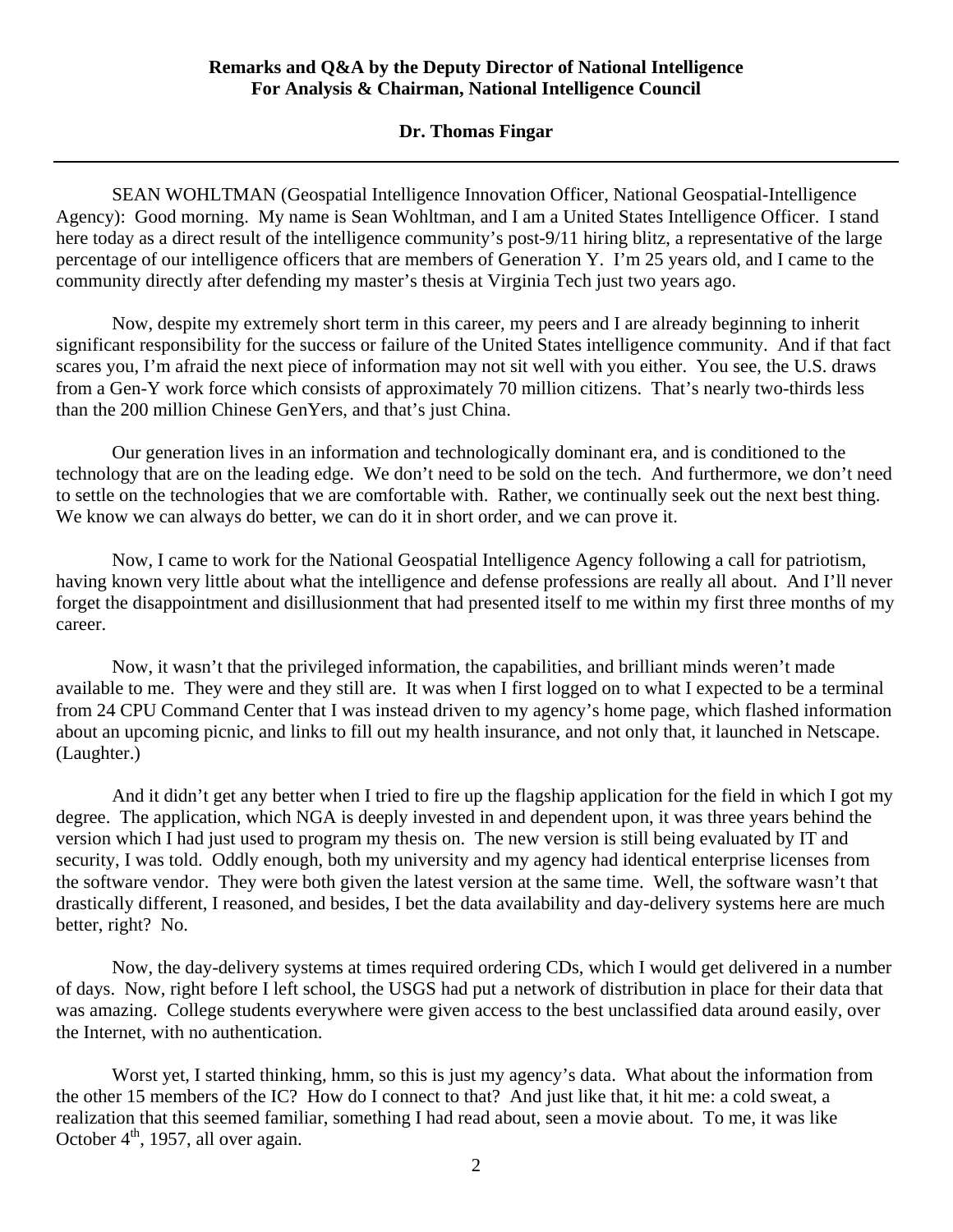The world had just seen Sputnik and the United States of America was being embarrassed. But just like during the onset of the Cold War, there was a realization. And not just by me, thankfully, but by people with a desire to change, and those with the real influence and ability to make change like Dr. Fingar. America had fallen behind in an area in which it was expected to find the leading edge. And instead of one adversary, however, we know fight a war of technological supremacy on a world stage that is forever altered by the Internet and globalization.

But perhaps the most important thing to remember, though, is that a majority of today's innovation in this field comes from inside the United States, by people like those who are sitting in this room. They come to us for pennies on the dollars compared to our traditional program; sometimes they even come free of charge. And they're blogged (?) to us in the fullest detail in the name of business technology every day around the clock.

Now, we can't hire them all, but we can surely take advantage of their ideas and technologies and implement them in near-real time to put us back in this race, if not truthfully take the lead in it. If we fail to do this, our adversaries surely will. And we will have handed them this race on a silver platter of inaction.

And so began a shift: a grass-roots campaign of analytic transformation that was backed and encouraged by the Office of the Director of National Intelligence. Now, some bosses don't like it and don't understand it, and some pay a hefty price for taking this stance. I was blessed at NGA to have a chain of command that let me run with it and contribute what I could. Others haven't been so lucky.

It's fueled by those of us that cannot shut off, that cannot go to sleep at night just because there may be an up-and-coming technology that is being swarmed by the social network of dig.com, something which we could observe and figure out how to apply to our jobs as intelligence officers, or worse yet, that our adversaries will be awake to see the latest technology described in its fullest detail, and they will use it to defeat us in this race.

But all is not bleak. In the short term that I've been here I've witnessed tremendous change. Intelink, the fabric that ties all the intelligence agencies together, has grown from a hub of agency webmaster-driven content to a viable social network, driven by the work of analysts willing to share their information collaboratively. And it's been the simplest of things, taking Mediawiki and turning it into Intellipedia, bringing our own version of del.icio.us and dig.com social bookmarking online, our blogs, our forums, all for an unimaginably low cost in an unimaginably a short amount of time by government standards.

 Now, our ultimate goal, our moon landing if you will, is to move the intelligence community to an analytic space, the so-called A-space, which is an agency and organization-blind environment. See, it's driven by topic-based, time-dominant analysis – the best subject matter experts working collaboratively, bringing the pieces of information that they analyze to the table to solve intelligence problems together, no matter what agency they're from.

Now, just like the space race before us, we have come a long way in the here-coined A-space race. But let's not laud ourselves too highly, for we have only put a man into orbit. NASA didn't reach their goal in 1969 by having risk-adverse government bureaucracy and standard practices stand in the way of what the rocket scientists wanted to do.

So if you want us to win this A-space race, give the analysts at the lowest level the freedom to exploit these cutting-edge technologies, and to install and configure whatever tools they think will help it succeed in the rapid time frames that they are willing to work under without having to explain the need to do that to their managers.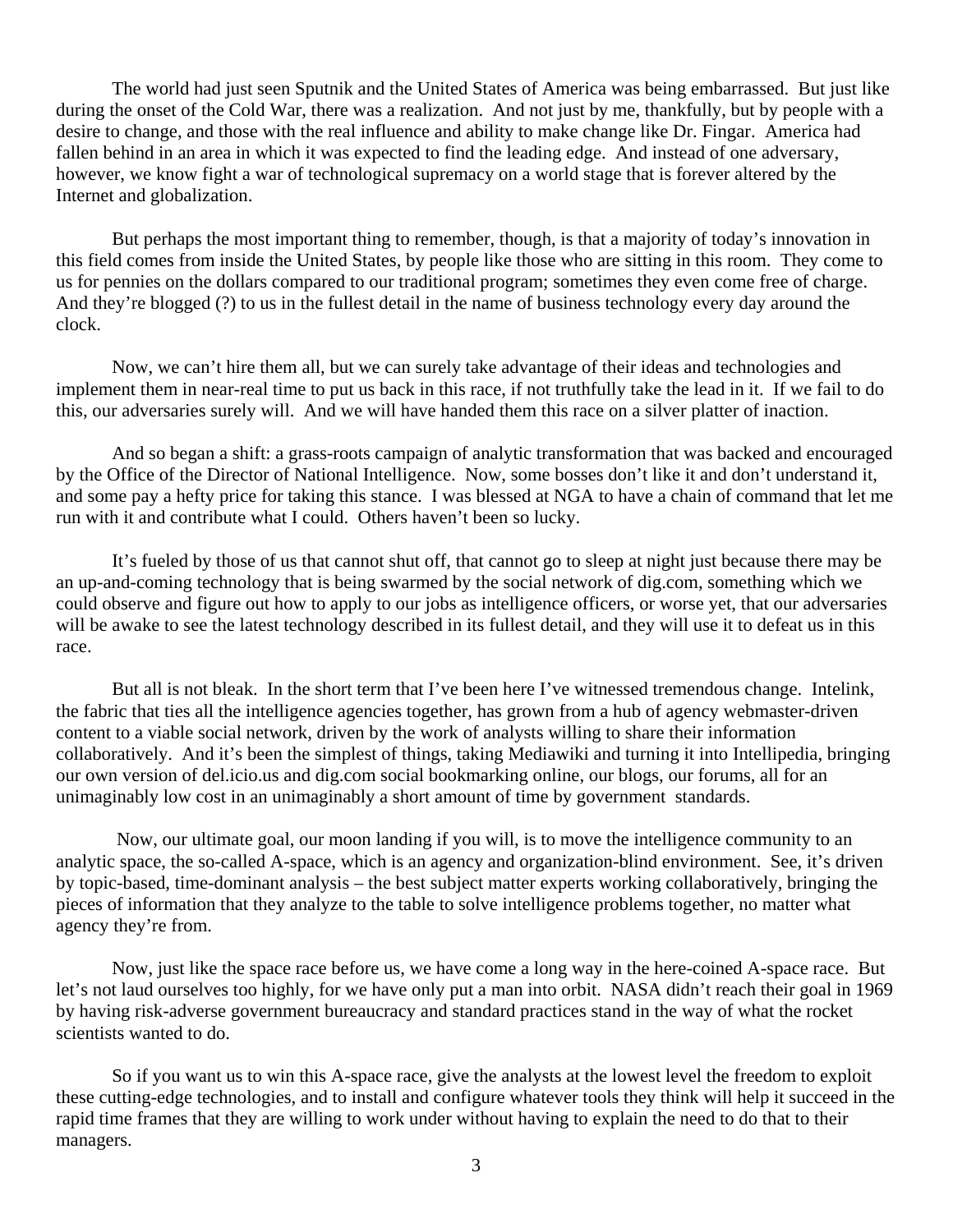And sure, some missions may fail spectacularly on the launch pad, some just after take-off. As Dr. Fingar has said numerous times, well, this may work; it may not. However, he has convinced us that we have to accept these risks with a greater goal in mind. Because we want to make sure that the analysts from our next generation, Generation I, can look back at a time of transformation and point to a time in the very near future when we will have declared, Tranquility Base here, the Eagle has landed.

Now, ladies and gentlemen, I am honored to introduce the Deputy Director of National Intelligence for Analysis, Dr. Thomas Fingar. (Applause.)

DR. THOMAS FINGAR: Good job, Sean. Good job. Is this mike on? Good.

Thank you, Sean, and thank you Tim [Sample]. Thank you, NSA, for co-sponsoring this activity. Let me begin by associating myself as closely as I can with both Tim and Sean's remarks. I think you're going to hear some of the themes that they raised repeated in my remarks, and those of others who will be speaking with you over the next two days.

This is a chance for imagination. I ask you to begin by imagining that I am an exciting speaker. (Laughter.) I had a boss who once described my emotional range as running from A almost to B. (Laughter.) But notice I am wearing a tie. People with ties can't be that dangerous.

Tim used the term revolution. That's what we're about. The kind of changes embodied in the term analytic transformation, if they're going to be successful, we'll be revolutionary. Now, we don't have time for evolution. I'll come back to that.

My task today is to describe the vision, to share the excitement and enlist your help. If I do my job properly, I will inform you, I will engage you, I will excite you, but I also will frighten you, for the number of the dimensions of what we are about are really quite daunting.

The vision, the task that we have of transformation boils down to enabling Sean and his colleagues, of whatever chronological age, to do what he sketched out as possible and implicitly demanded that we do. We have to take advantage of the opportunity that we have. It's an opportunity in part by the digital generation. It's in part because the Congress has given us a once-in-a-couple-of-generations opportunity to undertake meaningful and lasting change in a community that, as the WMD Commission Report noted, does one thing better than all others, and that is resisting demands to change.

The reasons for the resistance are not irrational: that there is an understandable fear of breaking a system that is critical to the security of our nation, that increasing is critical to the safety of our citizens at home as well as overseas. It's not about existential existence; it's about personal safety, but it is about national interest. There is an understandable concern for sources and methods, and not endangering the people in these systems on which we rely. But we can't be paralyzed here.

What I'm going to attempt to do in the next few moments is to sketch out briefly why transformation is necessary, why we need a revolution, what we have to do, as a part of that revolution, and finally where I need your help in order to do this.

I confess to being quite uncomfortable with the linking of my name to analytic transformation as if this were one man's vision; it's not. There are many, many colleagues in the ODNI, in the intelligence community, outside of the intelligence community who have helped to shape it. Indeed, some of you have been at previous NSA-organized events where I've been given the opportunity to use you as an audience to begin to pull together the ideas that have brought us to where we are in analytic transformation and make this possible.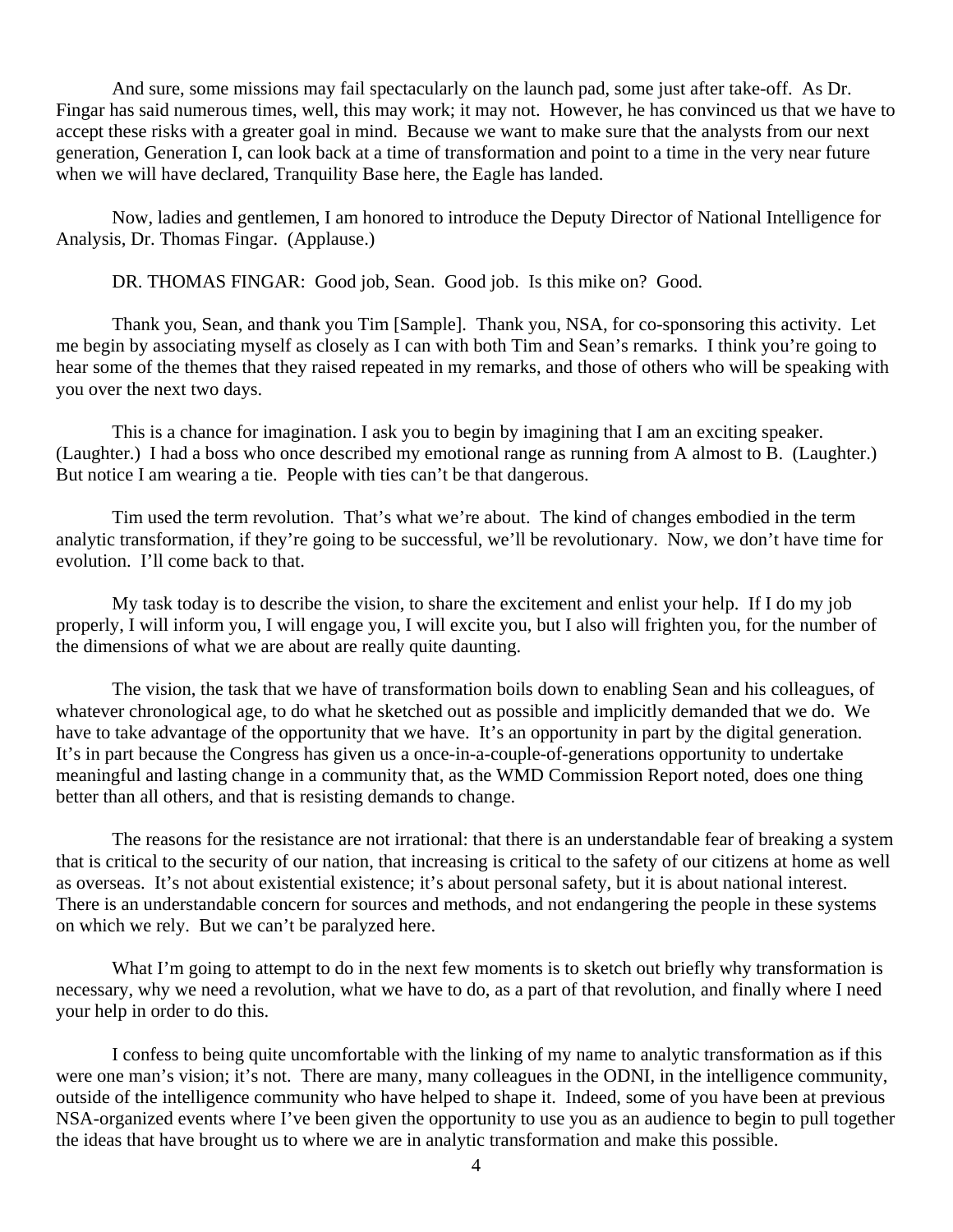As Tim indicated, this isn't a final blueprint; this is very much a work in progress. We are excited about sharing with you over the next couple of days where our thoughts have led, where your feedback has helped us, the kind of things that we are doing, and in recognition that there are many exciting ideas that have yet to occur to any of us, may have occurred to some of you. There is a receptive audience for those ideas, there is a will to implement them, and there is an imperative to do so. We cannot study this to death; we have to march out and make course corrections as necessary.

A couple moments on the why: Why do we have to do this? The world is different. I was thinking as Tim was speaking of one of the earliest experiences I had in the community in 1970. I was the translator for Sink-yowser (ph) and a senior in-German linguist for NATO. And we were in a little group in Heidelberg that every week did a threat briefing for all of the flag officers, 32 if my memory – who would assemble for this.

And in a conversation with young colleagues there – damn they had a hard job. And I said, what's so hard about your job? You're the graphics guys. You make U-graphs. He said, do you know how hard it is to describe exactly the same language – exactly the same situation using different slides every week? Nothing changes – (laughter) – and we have to depict it in ways that keep these people awake.

Now, that may be a little extreme, but we've moved from the slow-moving and predictable target to a situation in which they've got a lot more customers, a lot more targets, a lot more issues, a lot more complicated issues, where faster response are expected and demanded to these harder questions. There's a lot greater demand for insight today than there is for secrets.

The old paradigm of information being purchased or purloined in some fashion had made available to a group of analysts who were told to figure out what it means or explain it, to one where questions are coming at us from myriad directions, from well-informed individuals who demand useful responses on their decision timeline and not our research timeline. If we can't provide meaningful insight and useful input to the decisions that they have to make, they will turn elsewhere for that information. That might be the person they met at a party, it might be somebody they went to school with, it might be a favorite newspaper columnist, it might be an academic, it might even be one of us. They have to make decisions.

They can Google, they can use the vast resources that are out there as well as, or better, than we can. What is our value added? Decreasingly, what we bring to the table is secret, is unique. In certain areas it's absolutely critical. One can't imagine doing counter-terrorist work without highly classified, high-risk collection. But most problems, most of the time, don't require secrets; requires knowledge, genuine expertise, brought to bear to address a particular problem at a particular time.

Another reason that we have to transform here is that the missions that we support have changed, the people we support have changed in their attitudes, and the potential that we have all demand revolution. We have to do it. This isn't a nice-to-do; this is a necessary-to-do-it. More importantly, we can do it. I'm absolutely certain that we can take advantage of this opportunity.

Among the reasons that we really have to do it is a talented workforce represented by Sean, represented by others in the room, represented by thousands around the community because if we don't do it, we won't keep them, that the professional commitment is in part – national service, is in part to doing a good job. And if we make it hard for them to do the kind of work they believe necessary to make their contribution to national security, prosperity, and safety, they'll find other venues for doing it.

We are in a race against time. That both Sean and Tim made reference to the commitment of seniors in the community, the alignment across the community – many of us have been together for years or decades, and we do have a sense of they put the inmates in charge of the asylum for a while. We can now do those things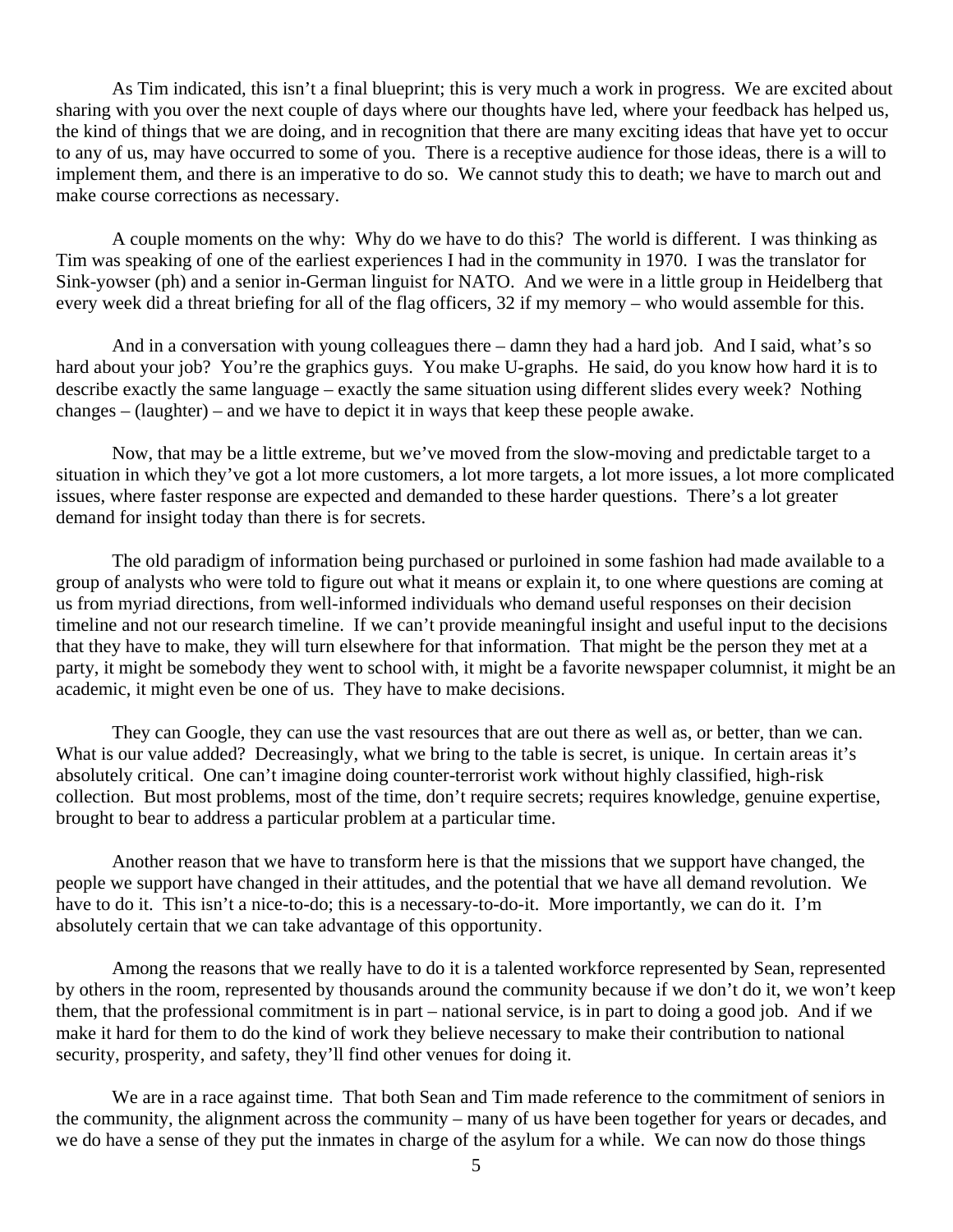that we dreamed about doing, when we said, if only we had the authority, we would make some changes. We have that possibility, we have the imperative to do it, and we must get about it, and we have.

What are the specific things that we need to do in this? In order to address the kinds of question and issues and problems on the time frame that we operate in now, it seems to me we have no real choice or at least no prudent choice but to harness the capabilities, the talents, that we have across the intelligence community and beyond the intelligence community.

Connecting the dot – I'm with Mark, with Tim – as an analyst of 40 years, it's a very offensive concept. Machines can connect dots; dots are data. Data is not intelligence; intelligence is what comes out of the brain of an analyst. We have an awful lot of talent, because expertise is the – (inaudible) – of making a real contribution here.

Piling the data higher and higher doesn't make anybody smarter; it just makes them more tired. Finding the insights, gaining the understanding, requires deep expertise. That exists across the community; it exists outside of the community. We have to have a model that will enable us to tap the expertise wherever it is, to nurture the specialized expertise that is required to support a very, very wide array of missions, and I'll come back to that.

We must enable the intelligence community to function as a single integrated enterprise. On the one occasion in which I actually tried to prepare a PowerPoint slideshow for a lecture, I used a Washington Post cartoon of many years ago of the intelligence community, which was a jerry-rigged house that had rooms hanging off one another on a very, very shaky, stilt-like foundation.

We wouldn't build the community exactly as it exists today if we had the opportunity to start again. But the more I have been engaged in thinking about analytic transformation, the more I am convinced we'd probably come up with something pretty close to what we have today. That is a real change in my own thinking over the last couple of years. Because of the need for proximity not to one another in the chess pieces and change side but proximity to those we support, being in their minds, being in their shoes, being in their meetings, knowing what they need when they need it, how they need it, and staffing with people with the expertise tailored to those missions.

We evolved in a way that was a lot of special propos groupings most of the time done really well: the right kinds of expertise, the rights kinds of people, the right kind of structures, hence the fear to break it. It's working at a level that over time has proven to be quite efficient and effective. It made the intelligence community a hollow term.

Indeed, I am reminded – it's got to be 10 or 12 years ago – I went to a function at the National Archives, where a volume was rolled out as part of a day-long symposium on the origins of the intelligence establishment. And one of the people on the panel was somebody I had met in my early year in the community named Tom Thorn. I said, why establishment? He said, well, community is the term that came along later. It made it sound like we functioned as a single entity.

We knew at the beginning that this was going to be a shotgun marriage; this was going to be putting together components that didn't work with one another, didn't attempt to work with one another, didn't like one another, and saw one another as rivals. But we didn't think of it as a community and it didn't come a community until people began using the phrase.

Well, the phrase didn't make it a reality; we have to; we have to. If we are going to harness the capabilities, the talents, the expertise that are distributed across the community, we have to operate a single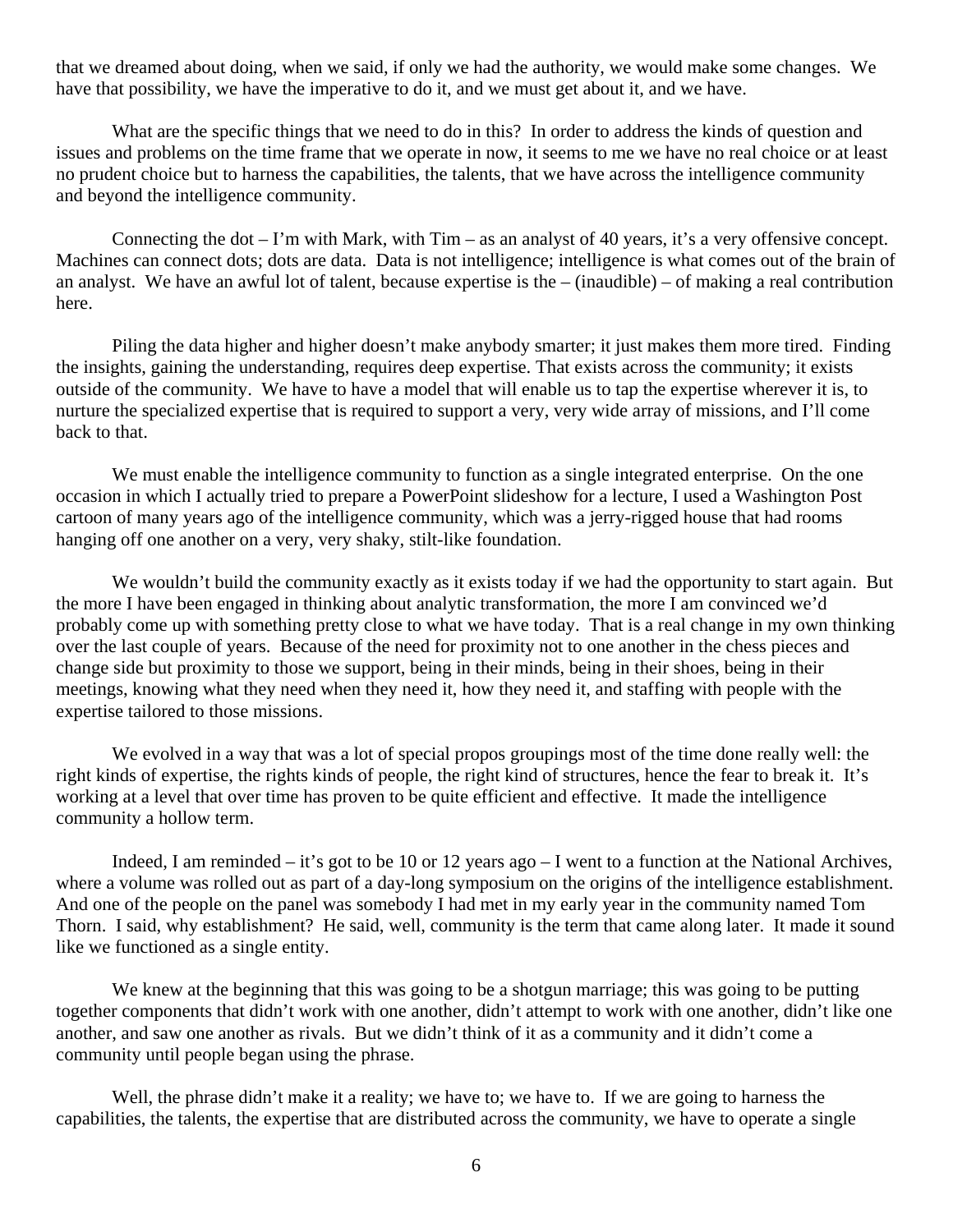entity. We still have too much of a legacy of where is the scoop, to beat somebody else at giving an analytical judgment before senior officials.

I confess that after two years of banging at the problem, I cannot understand the desire to be the first one to be wrong – (laughter) – and giving that sort of a higher priority than collaborating to be right, or at least to be less wrong in presenting information on which the leaders of nation, the military commanders in harm's way, and the law enforcement officers and other first responders sort of on the front line in our towns and cities make decisions.

Why would you not want to get it right? Why would you not want to consult with colleagues whose expertise may compliment yours, maybe in an area that enables you to reality check your own judgments. So an overwhelming priority for us must be to make the intelligence community an enterprise. Similar to the German – (in German). It shouldn't matter what the lanyard is; we should all think of ourselves as part of the same enterprise with the same broad mission.

In doing this, it becomes apparent that – (inaudible) – these network solutions, not monopolistic or mega agencies or centers, underscoring a point that Tim made. The goal here is not to take everybody, the 18,000 analysts and put them all in the same room. If they – (inaudible) – the cultural differences will fade away. It's not practical for a lot of reasons, not least of which is no room is big enough, but more importantly, it would take them away from the proximity to customers. It would take them away from the kind of hands-on, up-close, deep-down understanding of the problem for which we can make a contribution. So we have to find a better way to do it, a way that leaves people in their centers of expertise, in their separate mission-oriented arrangements.

If you haven't heard it, let me be the first to rehearse the recharacterization of stovepipes. Stovepipes of course is now a pejorative term of operating. Stovepipes now in some circles are known as vertical centers of excellence. (Laughter.) The dinosaurs; those who don't get it; we are the best. Well, we want you to be the best, absolutely to be the best at that area for which a particular organization, a component of an organization has primary responsibility.

In order to make the IC function as an integrated enterprise, we will be exactly as good as the weakest component. If we are networked, we are relying on one another, we have a division of labor, we are part of the same team, we just play around the bench – is our biggest vulnerability.

I think about this distributed networked arrangement in ways analogous to the data layers of GIS, geographic information systems, that as in GIS, where there is basic sort of foundation data, geography, economics, demographic data, political structural data, and so forth layered one on top of another, each one develops separately requiring different kinds of information, different prides (?) of expertise, but able to cumulatively provide insight, to demonstrate the interactive effects, that is the way in which we need to think about the analytic enterprise of the future, where people working on areas where they are knowledgeable, having insights to bring to the table, information to bring to the table that are not just theirs and not just their customers.

They are available to every other analyst-working problems, so that we get more of the ah-ha moments; now I see it; I couldn't see it before, or now I realize there is another way of explaining the phenomenon that I have been wrestling with. There are a number of essential components of this kind of networked transformed, single enterprise. And let me illustrate with some examples.

Starting point is the analyst. Now, it may have something to be with my being an analyst, but I really do think analysts driving collection, analysts at the center of the intelligence enterprise is the right way, and it starts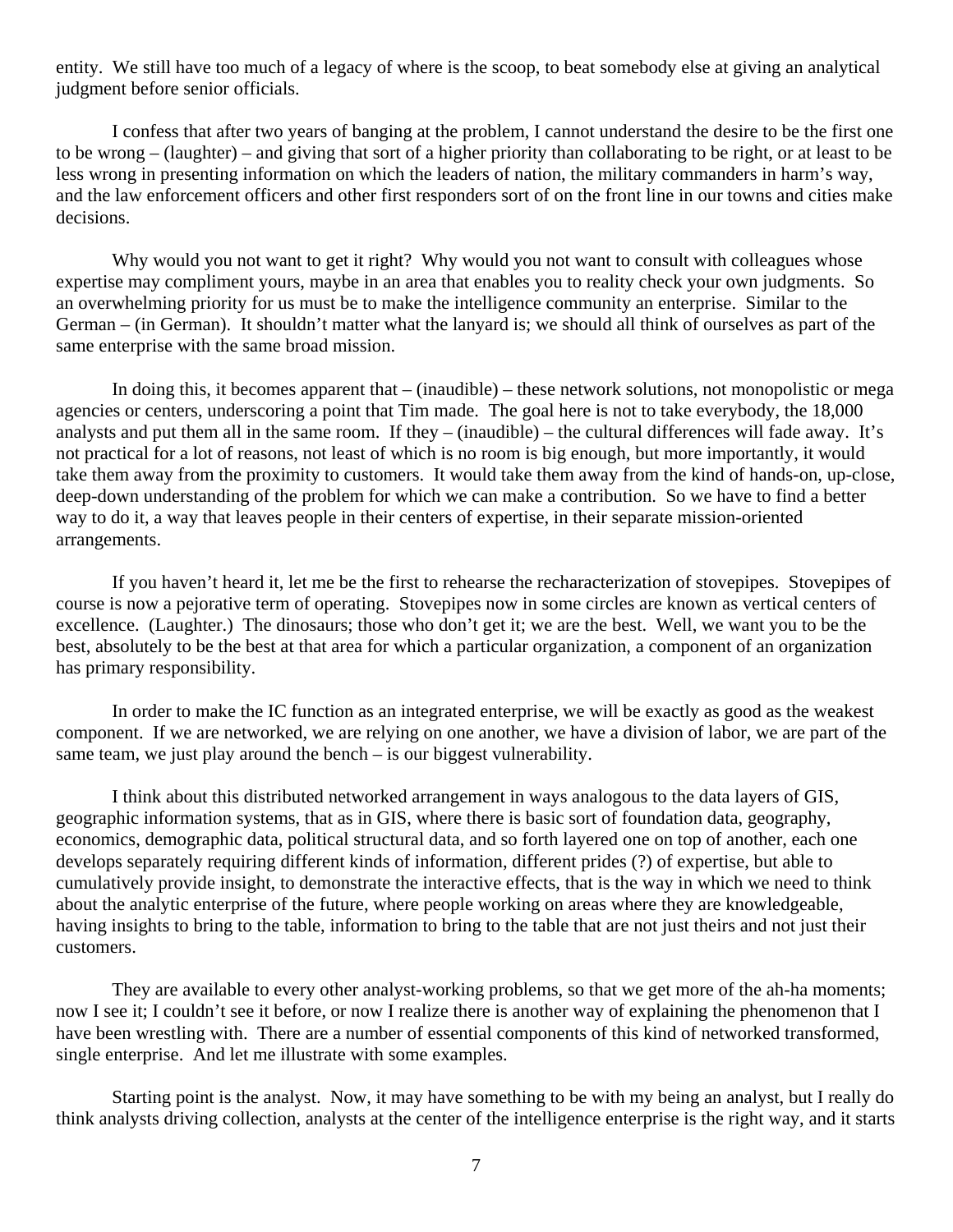with the individual. It's not enough to have digitally savvy analysts; they also have to be smart; they have to be well-trained. We must improve analytic tradecraft. That is probably the most critical element in all of this.

And then over the last two-years plus, I think we have gone a long way down the road, of not just identifying what we have to do, but putting in place procedures, policies, guidelines, training programs, evaluation programs that will ensure quality work by the analysts. We are not where we ant to be, and this is a continually in need of grading and reinforcement-type problem. But if we teach, if we train, if we mentor, we increase the competence, and the confidence of our workforce.

Most importantly, or as importantly, if we gain recognition so that the individual analysts working across the community have been trained and tempered in the same high standards of tradecraft, you have got the basis for collaboration. Nobody wants to effect a division of labor with somebody in whom they lack confidence.

We have across the community lots and lots of little cells that have developed because either an agency didn't know who else was doing the work, or if they knew who else was doing the work, didn't trust the quality of the work because it was outside their command-and-control structure, or even if they have confidence in the quality of the work, they were unable to task them for little hobby shops of amateurs developed around core missions.

We are improving the capabilities of the workforce, and we can have confidence, and managers around the community are beginning to have confidence in the work done by their counterpart across the enterprise. The work has to be transparent. By this I mean in part reproducible, that there is not magic about analysis. There is a certain magic about thinking, but the sources, the identification of the gaps, expressions of the confidence level in the information that is there, the articulation of alternative explanations, all laid out for all to see – let it all hang out there so that it can be critiqued, so that it can be improved, but most importantly of all, so it can be understood and so that those who will make decisions on whether or not or how to use it will have confidence in the quality of what it has done.

There is an evaluative piece to this. We evaluation of the analytic work by the individual – part of the tradecraft: go back and question your assumptions, come up with alternative explanations. Our peers – any analysts worth his salt in my experience goes to those he or she respects for does this look right to you, a sanity check. As we moved into the era of wikis and blogs and Intellipedia, we have a ready-made way for peer review. I'll come back to that. Reviewed by agencies, reviewed by the community as a whole, reviewed by customers, and indeed reviewed by many of you in this room, and the opportunity.

How well are we doing? Where do we need work? What is already in pretty good shape? This should be common knowledge, that the old pattern of hiding the mistakes, the hiding the weaknesses has the incredibly corrosive effect of dampening enthusiasm and opportunities for collaboration. We have got to demonstrate what we do badly as well as what we do well so we can work on it and work around it.

Second critical information is the information, and you'll hear more about that over the next two days: simply knowing what we know, knowing how to get at it, not necessarily having more of it, although we are going to get more of it. The technology will bring us more of it, but knowing how to utilize it. Mike Wertheimer will say more about this I'm sure, but using the machines to do what machines do well.

Part of that is connecting the dots, part of that is linking it up, to utilize – use – again, the GIS imagery, having sufficient meta-data, which need not be a lot of data, that enables making things in space and in time, making individuals with a few elements so that they can begin to look for patterns and anomalies. Machines can do that, what the human being is trying to decide why it's happened, how it has happened, what it means. The library of national intelligence – (inaudible) – are programs that you will hear more about.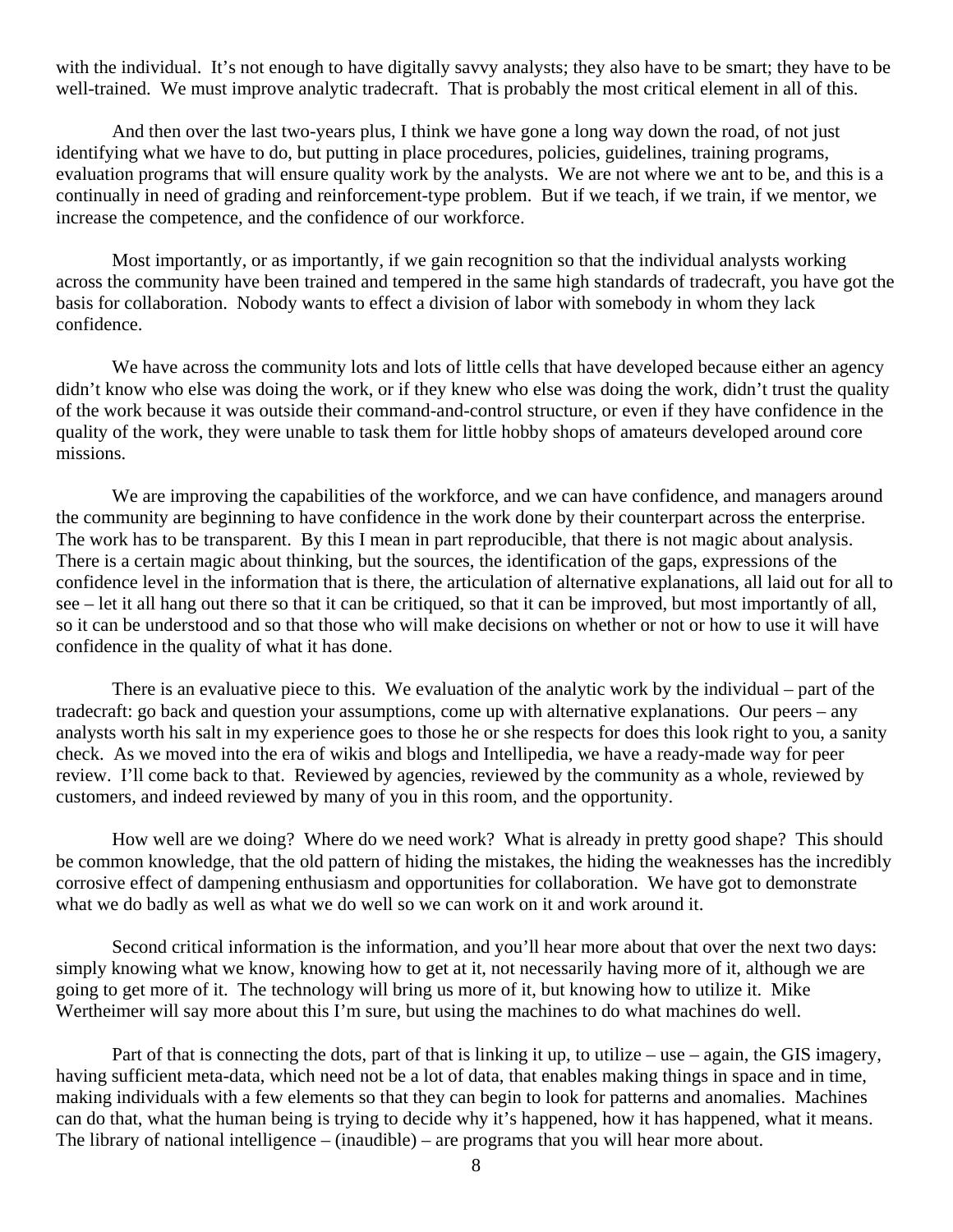We don't simply need bigger databases. Some of you have heard me use the piling more hay on the haystack doesn't automatically mean there are more needles in there to be found. And yet, we need to link up all of the databases that we have. We have to have search capability across them all, simultaneously, better tools for organizing, better tools for linking, finding a pattern. I think we are now ready for that.

I upset a number of people a little over two years ago when I announced that I would not authorize a nickel for an analytic tool until I had every analyst linked to every other analyst in the community. If we couldn't harness the brainpower that we had, what the hell was the utility of having better toys for them to play with, that tools among the sort of more seasoned or grayer – is a dirty word.

One more thing that we had to learn and it didn't do anything for me, and it kept me from doing our job, that is part of the legacy that we must overcome. The digital generation, the analog generation, tools really can be helpful. They can be critical in handling the volumes of information.

We need a collaborative workspace. If we're not going to be put everybody in the same big room, we have to have a virtual workspace. Part of this is a space, or will be – mechanisms that enable analysts to work problems jointly, not necessarily simultaneously. My work of last month may influence somebody's deliberations tomorrow. I might not even know about it. I might not know the person individually. But we clearly have the capability for showing our work, making it easy to find what has been done, and who has done it – reputation, phone numbers, email address so that people can hook up digitally if not physically.

To make any of this work, we have to create an nurture what I call a community of analysts, people who work together because they are excited about the problems. They are eager to provide meaningful input to the decision-making process of our nation. This can't be competition between agencies. It can't be a my agency is bigger than your agency. It can't be you have no right to comment on that problem because it's outside the mission of your current assignment.

If people know things, they know it. I mean, there is one example that I think will illustrate that. People move around in our business. The job they do now is probably different than the job they did two years ago or five years ago. Which job do you think they know most about? The one they are in now, or the one they left? We have structured our community in a way that says, the five years of experience that you had on Mexico is no longer relevant because you've now been assigned to do Morocco. We have to find ways to tap what people know wherever they are, whatever the account is. If they know something, they know it. And then evaluate what their input on the basis of quality and peer review and formal evaluations.

I mentioned Intellipedia. This is a great tool. It's the beginning; it's not the end of any kind of a process here. It's the Wikipedia on steroids, because of the classification, and because it's not anonymous. We want to have people take responsibility for their contributions, for their critiques. We want it known who is really good. And I think most of our people really are good. We want peer review from anybody that is knowledgeable on the subject. This is a way to create living documents.

One of the repeatedly frustrating aspects of our business is having a dim awareness that sometime – maybe it was a year ago, or two years ago – there was a pretty good paper that went through my inbox on exactly the subject that we're working. I can't remember who did that or even which agency they were in. Maybe I saw it on one of their websites. Which one of the 16 do I start with?

We've got to produce documents that are the joint property of the analytic community that live on the web at appropriate levels of classification, so that the starting point for something done today is that which was done previously. Now, we have to go back and make sure they were done well at times and so forth. But if you know the people; you know the process; over time, these are going to be incredibly powerful capabilities.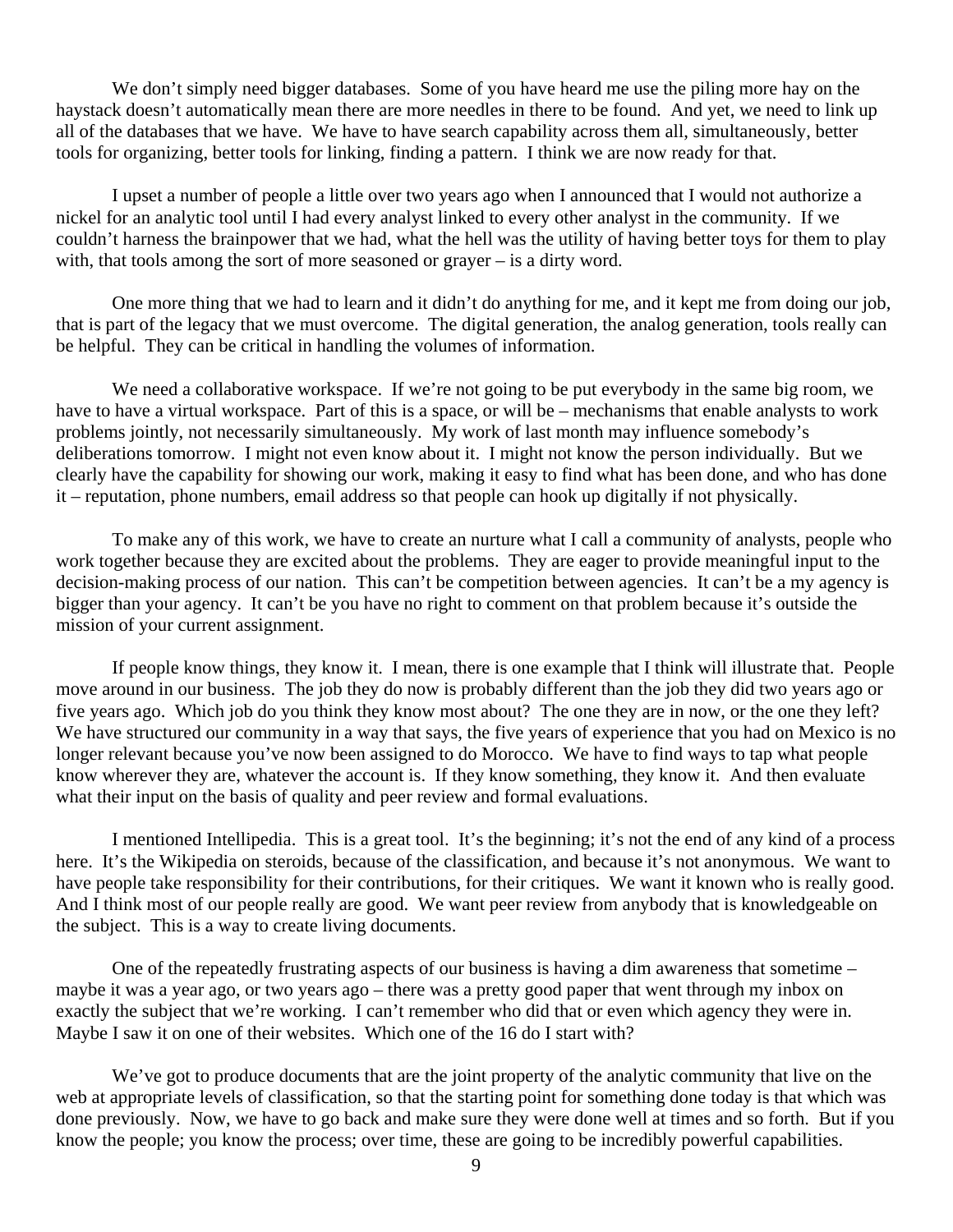Imagine having country profiles, military orders of battle that are always up to date, or can be easily updated, because you can find out who knows something about it as well as who has got the account today. The example that Tim used about when are supervisors brought in to vet and validate and format – that's a very real challenge for us today. As the Intellipedia has taken off so much faster than we anticipated, we now have the challenge of when is it authoritative. It's gotten written by analysts from across the community, and people don't most of them. So if you're a first-line supervisor, how do you know if this is good work? You can't pull the people into your office to talk it through.

We're working through what our evaluations – the equivalent review process to an agency starting on its file. But at what point does DIA or CIA or INR or DEA or whomever say that product is worthy of having the seal of my agency put on it – not for ownership purposes, but so that my primary customers can have confidence in it that what is there represents quality work. And how we have – if it's taken to that level by Treasury – and the State Department needs something a couple months later that's been updated – that the update is.

Leaping ahead, this is one of the areas where we need your help. How do we do this? How is it done outside of the intelligence community? I keep using the outside of the intelligence community – beyond the intelligence community. We've got a big challenge making the IC a single enterprise. But the vision that many of us share is an analytic community that transcends people wearing badges and having polys. There are an awful lot of smart people around our country and around the world who have things to contribute, if we make it easy to find them, to interact with them, to entrain with them, if you will, so we can draw upon them in a crisis requiring a very quick turnaround of answers to complicated questions.

There is certainly no monopoly of expertise in any agency or within the IC. What are the areas that we really should nurture for ourselves? What are the areas where we have to have enough inside expertise in order to ask the right questions and understand the answers when they come back from outside? How much should be put in place ahead of time in a formal way with corporations, with think tanks, and how much of it should be sort of developed as analysts putting together their own networks. And how do we regularize the informal networks so that we can call upon them when needed, and so they don't evaporate when somebody walks out the door and takes their Rolodex with them, metaphorically speaking.

That's the transition to where I need your help. We need your help. The vision is a work in progress. I think it's made a lot of progress in the last couple years. We'd like some buy-in. Even more, we'd like your critique. What's wrong with this picture? What's wrong with this vision? What's wrong with the approach? And even better, what will make it more achievable, achievable more rapidly, more effective, better in terms of its overall functioning? This is a vision that did not spring from anybody's head full-blown. This is not a utopian vision; it's a pragmatic and evidence-based approach to wrestling with the challenges that we face. You have much that you can contribute to this understanding.

I'd like your help with all three of the key elements that I identified here – with analysts, with the tools, and with facilitating collaboration – dealing with some of the mindset problems, dealing with some of the need to protect sources and methods problems. And I may very quickly run through a short list – it could be a long list but mine will be short.

For analysts, the training, continuous learning, online tutorials, that there are lots of ways to do this. There are some, but not enough opportunities to take people offline and put them in a classroom. We need to have many ways to do this and do it effectively. We're changing mindsets and cultures – to trust the work done by colleagues and counterparts in other agencies.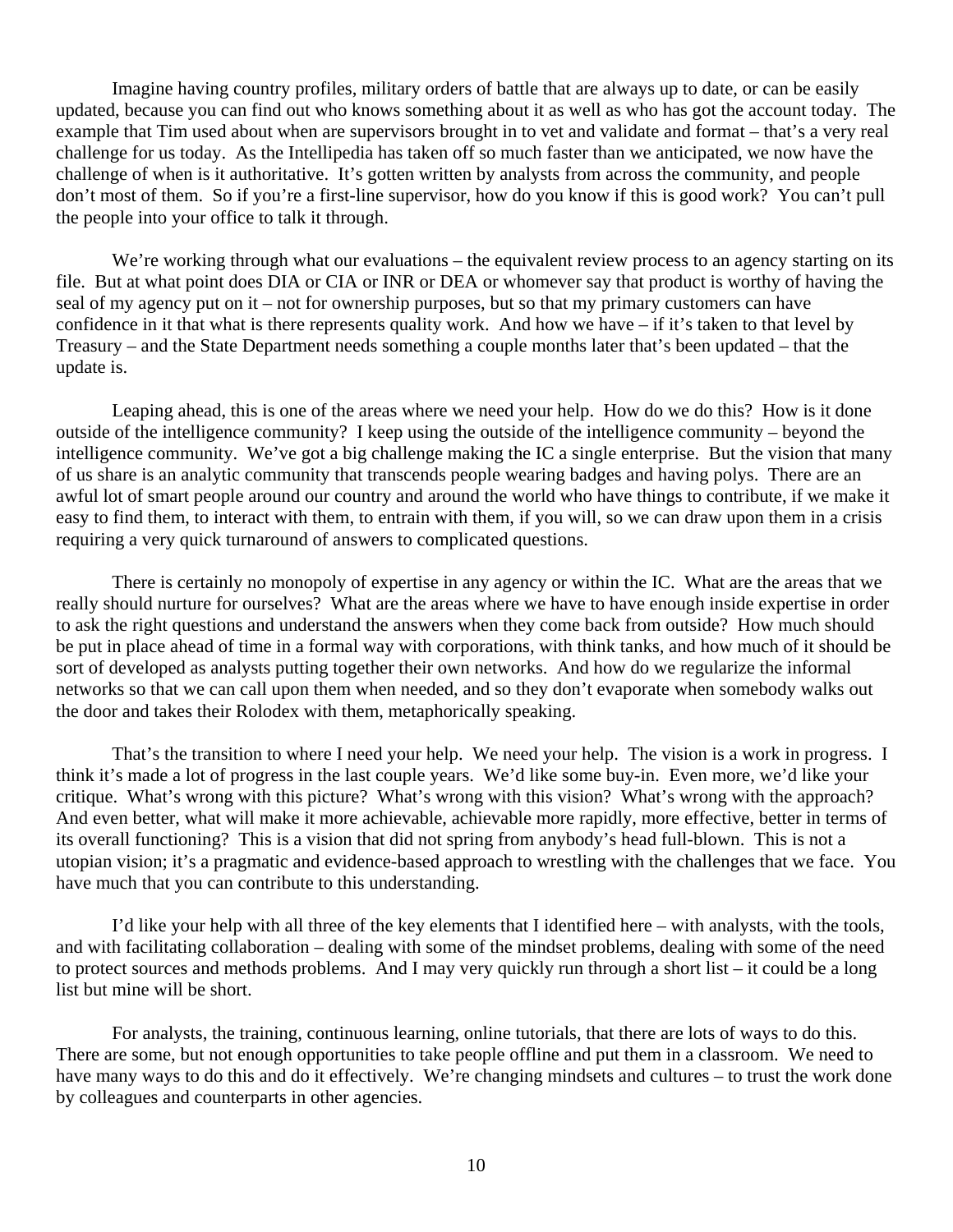Division of labor comes out of the industrial realm. Some companies build everything, do everything. Most rely on others for some critical aspects of their work. How do you do that? How should we do it? What are the lessons we could learn about the quality control, about monitoring, about joint training, that would enable us to have the confidence in our counterparts that we need to make the IC a single enterprise?

Anticipating some of what I think Dale Meyerrose will say to you, we need to ensure that the tools – maybe special built for certain missions – is available to the entire enterprise. I have the metaphor here of only enterprise-wise licensing here. Not just for reasons of saving money, but for the point that Sean was making. If we make all of the capabilities known to and available to our workforce, they will find things to do with them that none of us ever imagined, that the designers didn't intend. And it would be foolish in the extreme not to make it broadly available to people who have no reason to have that capability. It's not a secret; it's not a matter of need to know. It's why would anybody in the State Department care about some GIS technology? Well, there are a lot of reasons that they might, and they'll find ways to use it and every component of the community will.

We really want off the shelf products. If you develop for us, special needs, we want you to have the burden of keeping them up to date. And more important for me in the beyond the IC element, we want our people and our capabilities to be fully compatible with what is going on in the world outside the beltway. If our workforce is going to move around in and out of government as I anticipate they will, as they interact with colleagues in the private sector, in other parts of the U.S. government, having things that are familiar – and this is said from the heart from somebody that was in that Sputnik generation.

I remember 1958 going from multiplication tables to set theory in about three months over summer vacation, and having to learn nine different ways of preparing documents as the computers and the software industries shook out. I can't learn another language for handling this. It is not necessary anymore. Interoperability is what we need to strive for.

We need help making data available while protecting sources and methods. Proprietary information in the corporate sector, financial information in the banking sector – hopefully our medical records, unless they're at the VA, is protected – (laughter). There are ways to do this through standards, by means of risk management. We need help. But unless you think as one of the bloggers has done – I think it was referenced in that New York Times article – that we are foolishly putting at risk lives and technology; we certainly don't want to, but we need help in ensuring that that doesn't happen unintentionally.

Movement of data across domains – we can go from down to up; we need to go from up to down. If we're going to operate with law enforcement agencies, universities, and think tanks, with journalists and people, we've got to be much more nimble at separating out what we can share and what we can't share – ways of highlighting it to those with the clearance so that they can interact with people across the community who may not have the same access, and with people who may not have any clearance at all.

I could go on, but I won't. I want to start responding to questions here. Let me close with an invitation to join the revolution. We can't get there without your help. But unless the goal is revolution, the generation that Sean spoke for that is not just the generation of our workforce; it is the generation of those we support – unless we transform ourselves rapidly enough to convince them that we are serious, that the people we support that we are still relevant, we'll lose good people and we'll become a very, very expensive anachronism, which will have a difficult time justifying why we are better than reading Wikipedia, Googling the Internet, and phoning a colleague. We can be. We are now; we can be even better, with your help. We're going to make this revolution. Thanks for your time and your attention. I'll field some questions. Tim, you're going to help me, pulling things off of the screens?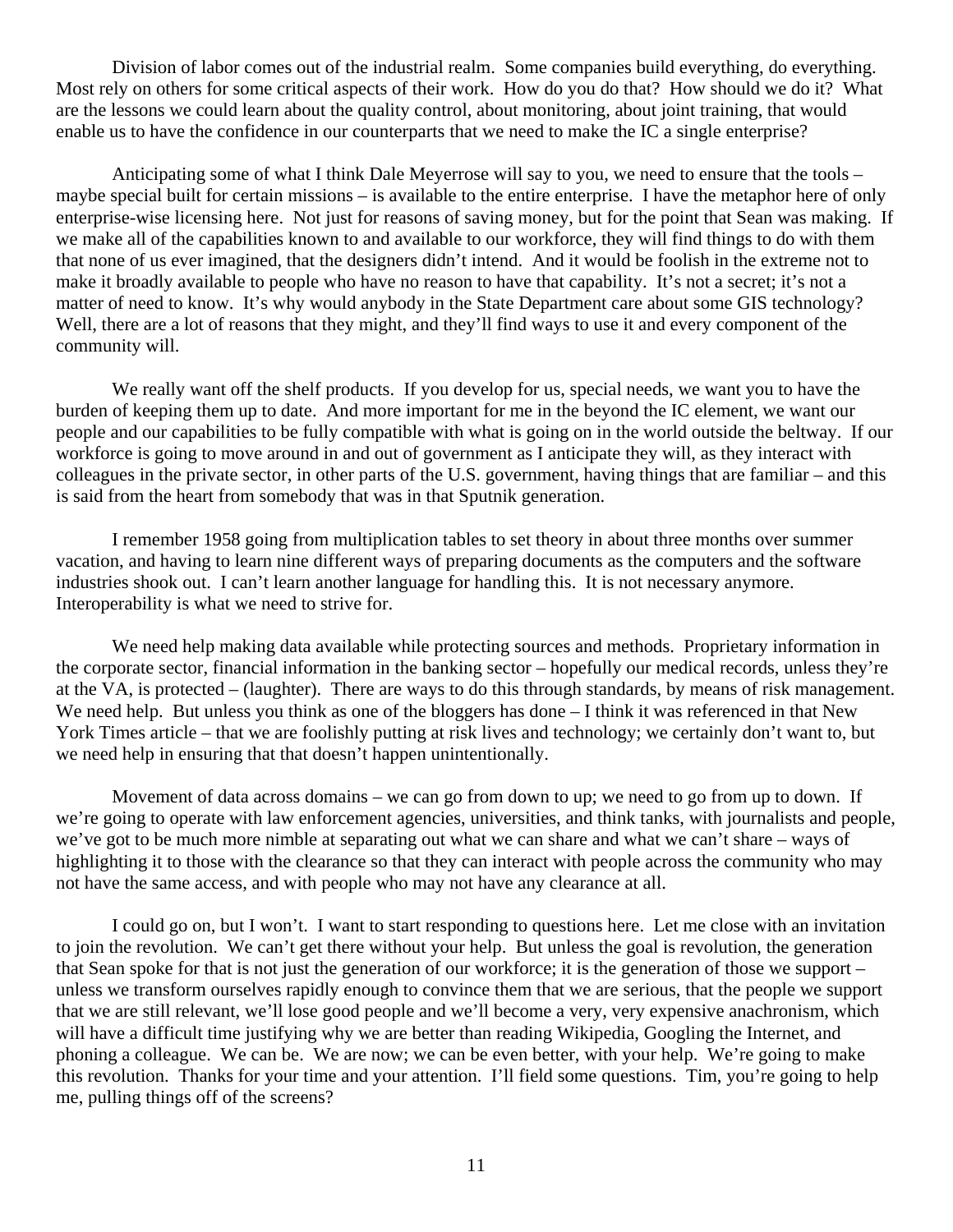TIM SAMPLE (President, Intelligence & National Security Alliance [INSA]): I am. And let me just say, for those who either have not gotten hooked up or whatever, we do have some microphones around. So if you want to ask a question the old-fashioned way, raise your hand and a microphone will find its way to you. Let me take one of the first questions right off the bat. Tom, if we so urgently need to change the intelligence analytic community, then do we need a strategic plan that everyone can know about and understand?

DR. FINGAR: I'm a child of the '60s. Strategic plans boggle my mind. I think we need a vision. I think we need demonstrated achievements. I think we need a clear order of march. I think the strategic plan is something we will make up in retrospect. And I realize that sounds hyperbolic, and it is somewhat. We need to do a better job at communicating that aspect of it so people will know what's expected, know what to look for, know how to make demands and requests and other inputs. But a detailed blueprint, an overarching plan I viscerally believe would be counterproductive.

To illustrate sort of how I come to this, my first boss when I came back into government 20-some odd years ago was Dick Clark – the lovable, affectionate, easy to get along with, Richard Clark who I always did get along with. But Dick – I'd been there about a week and he said he wanted my work plan for the next month. I said what the hell do you mean, my work plan for the next month? He said, I want to know what you're going to produce over the next month. I said, I don't know what I'm going to produce over the next month, but I will produce useful things.

We went back and forth on this for about four weeks – (laughter) – with him harassing me for my work plan. So I finally handed it to him. I said, here is my work plan. It had one or more products every day from my division. He looked; he said, well, it's about goddamn time. What are you going to do? And he looked and said, you've already done all these things. I said, yeah, and I did it without a plan.

The question is a serious one; I don't mean to be flippant here. We would still be at square one if we were trying to design the comprehensive strategic plan. We've moved far beyond that. And as I've told a number of people two and a half years ago, after this job, I'm not smart enough – and I think the little band of us is not smart enough – to get this thing right, right out of the box. I hope we're smart enough to know when we're going in the wrong direction. And since I know I can't get it right, I'm not going to invest a lot of time in it.

We're going to start doing it. We're going to start moving. We're going to start making changes. And people will add to it, and it will get better collectively. Now, I really believe that is the way we have to go, and that's why you can be a part of designing what historians will declare to have been our strategic plan.

MR. SAMPLE: Tom, this one tends to go right to – before I go there, we have a question in the back. Yeah, go ahead.

Q: I'm working with DOD on open technology development effort, which is making sure that all the tools have open interfaces, and it's open platform. And my question is - because we discovered that openness is something you have to use a stick about with most contractors – in acquisitions, is the DNI forcing the vendors to deliver ATIs with these tools so that data can get out as well as in? Because our experience is everybody wants the roach motel for data where it gets in but it can't get out. And unless we force the delivery of ATIs, it just doesn't happen. So the question is what is the acquisition strategy for ATIs and openness in that regard?

DR. FINGAR: I just conferred with Dale Meyerrose. He is going to address this when he speaks. I don't mean to duck the question. It is a very serious question. It is a serious issue for the people in this room, and Dale will lay out, as part of his presentation, the approach to it. The short answer is, it's got to be open; it's got to be open.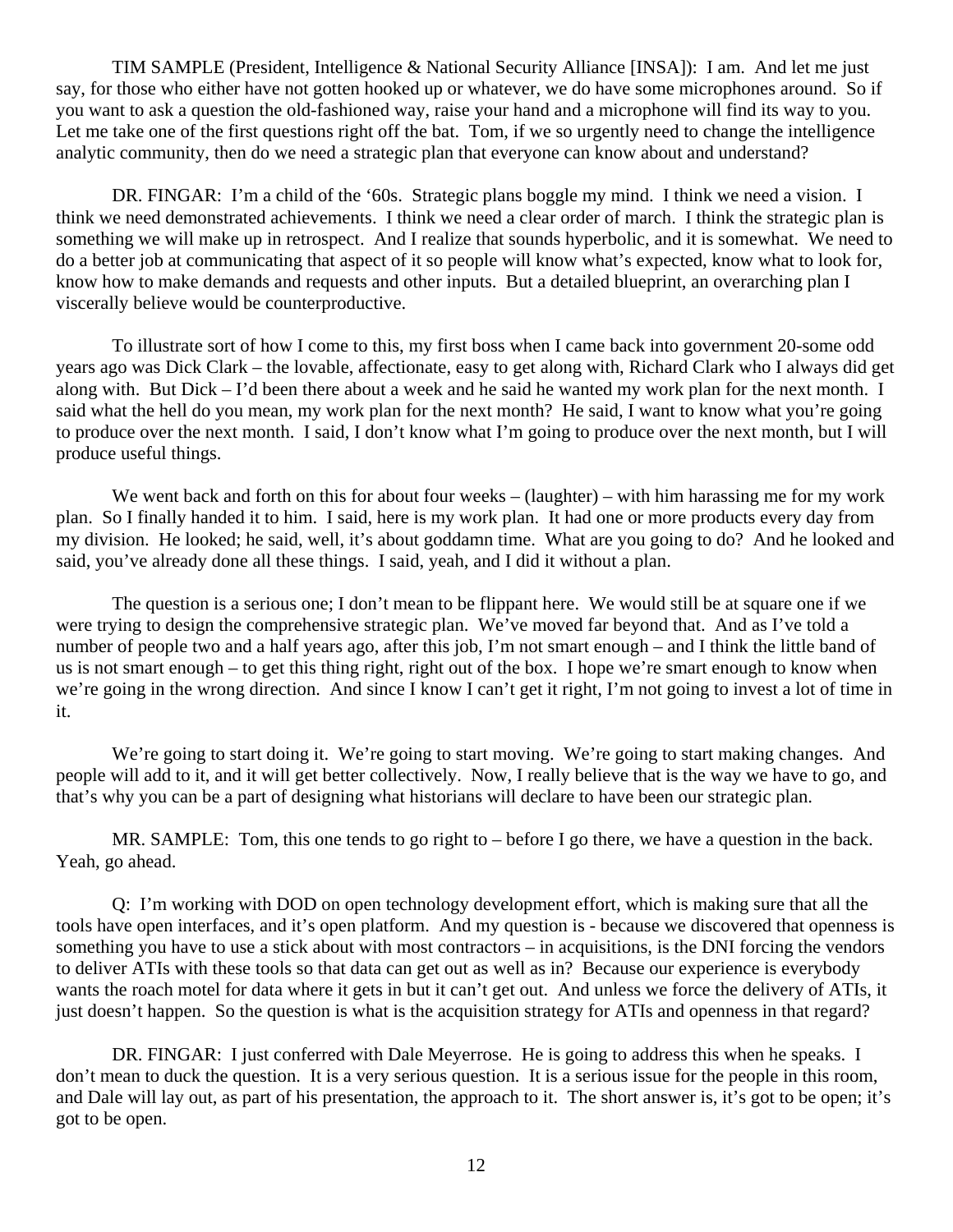MR. SAMPLE: I think we have a question right here.

Q: I was wondering, you often learn a lot from examples. What examples do you have where some of these Web 2.0 ideas have been applied in the intelligence community? What are we learning from the actual application that you see going on today?

DR. FINGAR: Let me give you two and refer to one. Right after this, you will see a demonstration of the avian flu sites, which is really very, very exciting in the way in which this is involved. I think I am not stealing his thunder on that. Bird flu is an Asian problem, at least right now in its genesis. Among those who are utilizing and contributing and following events on this website is a veterinarian in Hanoi. That's a hell of a lot more direct way to get access to information than a source of unknown reliability working for a friendly service; talk to a doctor someplace about a problem and be able to interact. So you will see more of that.

A second very different one is use of Intellipedia. We had that build it and they will come, and they came in droves. We thought of it as an analytic product, at least initially, an analytic undertaking. But what was it, Mike and Tony, maybe four months ago, somebody copied one of our staff on an email stream. After the chlorine-filled IEDs were used for the first time in Iraq, somebody said, we need a collection requirement for information on use of chlorine in IEDs. And over a period of about three days, if my memory is right, 23 people – some collectors, some analysts scattered around the world – put together, using Intellipedia, a perfectly respectable collection directive – what was needed. And it just happened. Nobody said use this tool. That's, I believe, what Sean was getting at. If we make it available, they will use it.

A third here is the lesson learned by somebody I've started calling Digital Johnnie. That's Johnnie Carson, for those of you, who know him, three or four-time ambassador. Other than Secretary Rice, he's the most senior African-American in the State Department. Johnnie is now the national intelligence officer for Africa. Johnnie has become absolutely enamored of the use of web-based tools for marshaling expertise around the world to work on one of the most neglected areas.

One of the things that has come out of this is with the lead from the Marine Corps intelligence activity, which is responsible for sort of the cultural affiliation, we've done about 48 websites, one for each of the African countries, where information can be input directly from analysts from their commands, from embassies – stuff like biographic information that used to go through the State Department and around into other parts of the community that can now – goes directly, lives on the web.

These have become living documents worked by people who we would not have thought of as collectors, who we would not have thought of traditionally as analysts. My God, it's got customers mixed in here. It's got people we support who actually had the meeting with an individual reporting on what happened in the meeting, as opposed to a second or third hand telling of it. Those are two in a partial illustration. Putting it out there, people find ways to use it.

MR. SAMPLE: Good, Tom. Let me see if there is any other – if we can go back to the chat room, here is one that goes right to the cultural mindset. Where do you start creating a break on the competition mindset? There is almost 60 years of history to compete with, and people who believe they are the best and don't want to divert. So how do we find a starting point for the mindset change?

DR. FINGAR: That was one of my last questions to you here in the way we need to engage you – don't have the answer. I have some elements of it though. And two are, continuing the tradition of wanting to be the best. But it's kind of redefining competition here. Reputation among peers, rather than first to publish – who contributed the most to this joint activity? Again, with a little bit of history – before I left academe to go into government, I published about 50 pieces. Just over half of them were jointly written; other people made me smarter.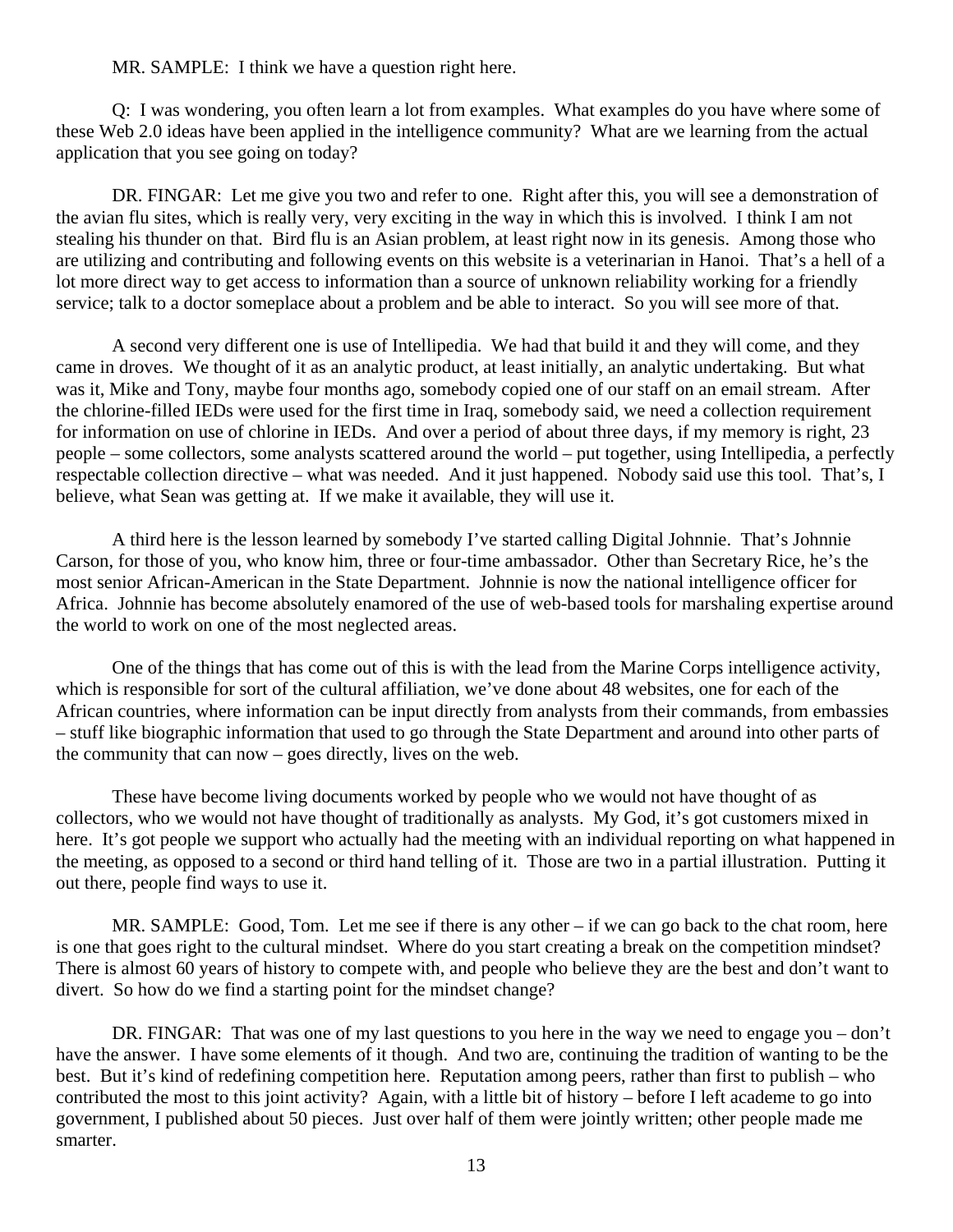Defining what is good in terms of contribution to collaborative products, as opposed to sort of a monastic scholarship, sat in a cave and produce the definitive tome, is something that we need to do. Again, it's harder to do with the graybeards than it is with the folks who are used to collaborating. Another element of this is getting the work requirements and the performance evaluations right. But we have to define the requirements in ways that foster collaboration and reward it. So we need something different than how many items did you have in the PDB; how many questions for the record did you get to answer for a congressional committee on this?

We know what we want to do. We don't quite know how to do this, and any experience that has got for rewarding an innovation team in industry where people get rewarded collectively, but individual achievement is also recognized. Again, we don't want people to think of themselves as uniformly of a single caliber where excellence is not rewarded, and incompetence is not penalized. I suspect we're going to have very few incompetents; I sure would like to have a problem of an excessive number of excellent expert professionals.

MR. SAMPLE: I'm going to grab a question that I think may be one of my favorite questions, because it does show the issue between cultures and the issue between yesterday, today, and tomorrow. And that is a question that came up on the site that said, what's the financial incentive for an IC agency to embrace sharing?

DR. FINGAR: That's an interesting question. It has been my observation over time that at least some analytic product seems to have as part of its justification and part of the value added, contributed as it went through the review chain, to demonstrate the security or the utility of a particular collection discipline. NSA tends to have SIGINT products; CIA tends to have more HUMINT kind of products. I mean, it's – (inaudible) – but at least an element of this is for budget justification. That is a fact of life, because the analysts are such – we're decimal dusts in the overall budget. So for the analyst, there is very little incentive to front this or that or the other thing. For agencies, there has been.

And one of the most interesting of the revolutionary changes going on now is involving analysts in the process of deciding on future collections systems, the integrated collection architecture rubric. And sometimes when the analysts are asked their opinion, they have views that don't go down well. How do I do this in here? A particular collection system that is actually very costly, when asked, most analysts – as we did – and then backed it up statistically, using CIA data, where they track excellently what sources are used in products – and I'm perfectly happy to use the agency as the surrogate for the larger community in this regard – said, you know, this thing is terribly expensive, and a big opportunity cost. Analysts don't care. A very small slice of the community finds this critical. War fighters find it very valuable. But analysts across the board, when you ask the opinion, say, give it up. We don't need that.

That's not very welcome news. As we move – and Mike will talk about the library of national intelligence – it will be automatically tracked what is being used on what subject by what analyst, that we will have an objective basis for deciding – (inaudible) – utilities. Now, we shouldn't have analysts being the only ones making the decision on this. But as we deal with breaking away from agency ownership, unit ownerships, vertical cylinders of excellence and mentality here, and get to the – what do analysts working collaboratively find most useful for them? What best enables them to get their job done? I think there are going to be budget implications of that. And that means that we will have bureaucratic fights; that means we'll have fights on the Hill about this. Again, we need your help in this.

I think the logic is compelling of not investing all of our money in things that provides a less bang for buck solution than others, while recognizing some missions absolutely must be supported. And decoupling those decisions from the what do analysts use, sometimes is appropriate; and sometimes, it's not.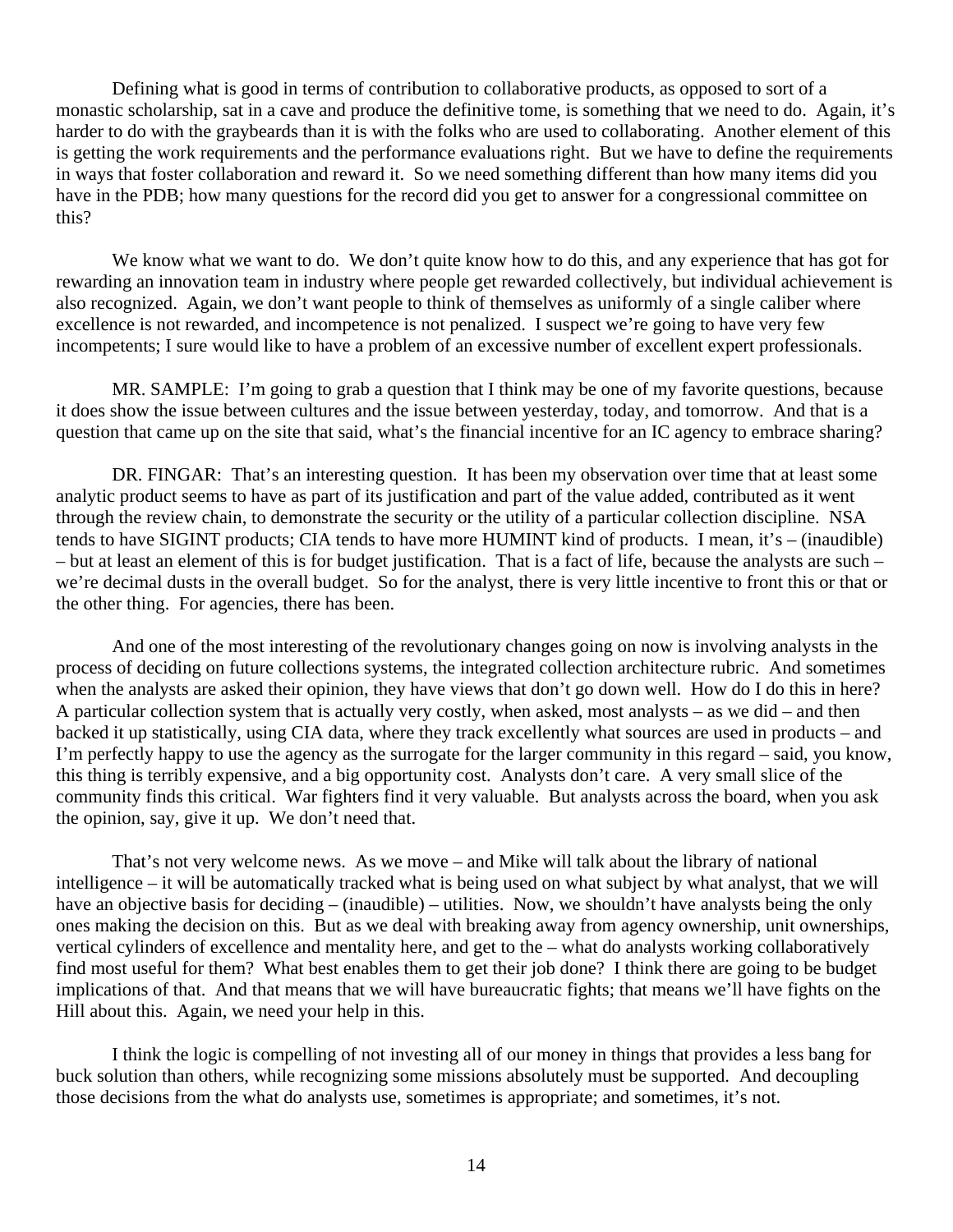MR. SAMPLE: In fact, at one point, if I could make a slight editorial concept, one of the things that we've been debating – some of us who have been on the Hill is whether or not we've gotten so far along in the oversight process where real oversight is not really being done anymore; it's all just a budget growth. And how do you transform – as you're transforming analysis – also transform the attitudes of Congress?

DR. FINGAR: At risk of shortening the number of questions, two little anecdotes here. One is when I had been nominated for assistant secretary in the State Department, then Senator – now Governor – Corzine from New Jersey asked to see me. It turned out it was the highest of political motivations. He noticed that I was born in New Jersey, and wanted to know if I still lived there.

But he was on the SSCI at the team. He said, what do you think of oversight? I said, I'd love to have some. And he said, that's not the answer I expected from you. I said, but it's a real answer. I said, because as analysts, we don't have very many venues in which we can get a good critique of our work. Within the executive branch, we have the feedback. Most people outside are not clear. You are. And that got a discussion going about how for fiduciary responsibility, most of the time and attention and the oversight went to the big ticket, big programs, which it should. We have to swing back a little to – again – the quality of what comes out at the analytic end of the spigot.

The second little anecdote was when a notification of change in reallocation of effort was made by an agency, which I will leave unnamed, in order to focus more resources on Iraq and Afghanistan, and a list of things that were going to be cut back. And the predictable kind of reaction out of my analytic core was, what, can't do that; didn't consult us in advance; how can they do this? I said, they can do it. They need to do it.

But even apart from anything else, this is a real-world test case. I said, I want put in place a mechanism that actually measures did it make any difference. What kind of a difference did it make? Again, not to embarrass anybody, but so we have a basis so that when it's possible to shift resources again, do we want to go back to the way they were before for some mindless reason, or have an objective basis for saying, it made a contribution in this and that area, and none whatsoever in others. But figuring out ways for analysts to monitor, measure, be aware of things – where it comes from out of the collection system – how well or poorly funded a particular information stream or tool for utilizing that stream happens to be. That is what needs to be part of the consciousness of analysts so that they can make meaningful input to the process.

MR. SAMPLE: Tom, I'm going to make this the last question. Actually, do we have a microphone up here, Frank? While Frank is getting over there, let me ask another question, because I think it goes to the – and I'll ask this one and that one will be the last one – but let me ask the question that has come up on the screen, because I think it goes to how you and the ODNI are approaching the issue. And it feeds off your comment about the new definition of stovepipes. And it's kind of two different questions. One is what are you doing to ensure the collaboration is facilitated among and between stovepipes, which seems to be a good fact, and probably ultimately a good functional arrangement for prosecutions of specific disciplines? And the other question that goes into that is who is the DNI office or team that can be appealed to when an agency or division refuses to share data? Who helps enlighten those who are not embracing the need to share?

DR. FINGAR: Three quick snippets – and I will be brief on this. One is facilitating collaboration that the big dog analytic product is the president's daily brief [PDB]. It's just now a community product. In fact, the CIA continues to produce about 80 to 85 percent of it. Again, that should be no surprise in terms of number of analysts, the mission the agency has, as well as the priority focus that has been put on that.

And that's actually where two years ago, I though that would be probably about as good as we could get. Now we're there, I know the important part of this is every month, an increasing number of pieces are done collaboratively, with input from analysts at another agency. Some of these are listed as joint agency – two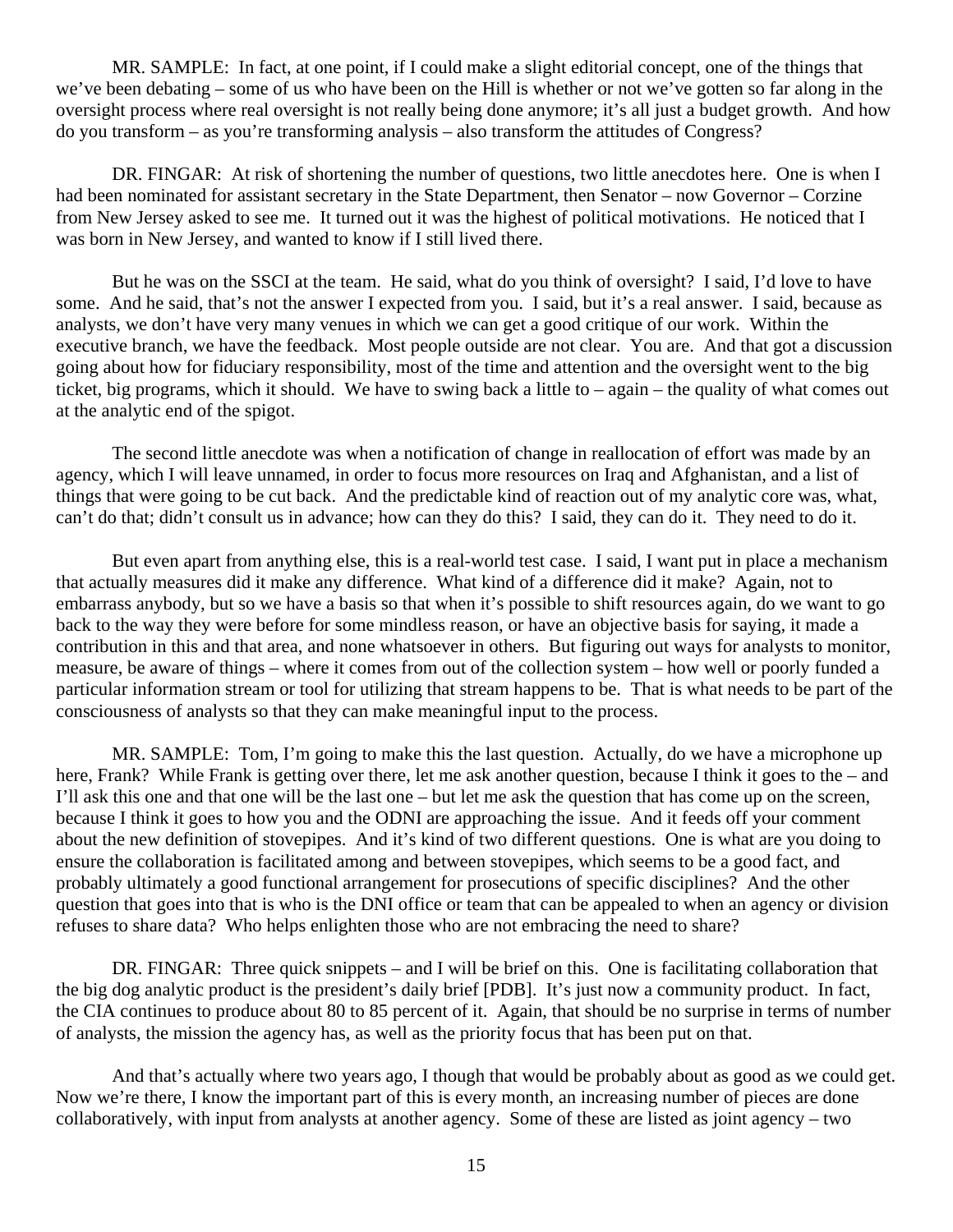agencies did it – DIA and CIA or INR and DIA or whoever – but analysts working with colleagues elsewhere. That's what I pay attention to; not which logo is on the largest.

We're getting there and we're getting there for the commendable reason – it's not because I said do it; it's because the demands of the president and other senior officials who have now been at this for seven years – president, seven years – half the workforce, less than five years – making a contribution that gets over the bar for what the senior folks is hard. And the smart workforce is doing a smart thing – they're tapping their colleagues. And this old my agency versus this agency kind of impediment – even if it still exists in the minds of people higher up the fruit chain – analysts are abandoning it.

A second snippet has to do with the use – go back to Africa. The – (inaudible) – wants me – I won't offer why, except as an experiment; he wanted me to mandate it as policy – that all products on southern Africa be written on Intellipedia – not South Africa, southern part of the continent. Because the number of analysts across the community is pretty small, wanted to tap it all; it gives him visibility in it, quality control on this. And the reaction of most agencies is to greet it enthusiastically, because they know they don't have critical mass. They don't have an economist; they don't have a military guy in order to do this.

There are some who see this and think, how do I get credit? How does the agency get hit in the budget kind of game in this if we don't have our logo on it? That's one of the real world things that we have to do. I'll drop the third snippet in order to get to another question.

MR. SAMPLE: And the last question, sir?

Q: You have requested or are in the process of requesting response literally from around the globe for different issues, different analysts, What will be or is your procedure for vetting the quality of the responses that you will receive?

DR. FINGAR: Responses by way of the analysts or the input? Hiring or product?

Q: Well, the analysts first, because you indicated a minute ago, for example, you're going to have to sort between the wheat and the chaff so to speak. So what is the process for doing that so that you can evaluate the answer as to its validity and value?

DR. FINGAR: There are at least four elements in that question. Let me disentangle them. One is the who's good, who's bad question. The terminology we have used is an eBay reputation. There are no anonymous contributions to Intellipedia. Somebody weighs in with an editing change here, which are made – by the way – at the order of about 4,500 a day. Your peers, those who care about this issue, read it and comment on it. It's not going to take very many that's-the-dumbest-thing-I've-ever-read kind of a reaction before people will be likely to drop out or not likely to be taken seriously.

Conversely, that all of us in the analytic realm can cite examples of people we support saying, who wrote that because analysts have reputation for quality work, and – Harry did that, end of discussion. That was well done and it's demonstrative. So we know that works because it's out there.

Quality of the product, this is one where we are just coming to grips with it. Robert Cardillo [Deputy Director for Analysis, Defense Intelligence Agency] may have something on this to say in the core knowledge on-the-line process of DIA is doing on this. They're probably further along than other parts of the community in wresting with this. We are wrestling with it. We wrote an NIE on Nigeria using the Intellipedia, where we've now put a senior analyst into the loop to bat this thing. We're wrestling and your insight in this would be helpful.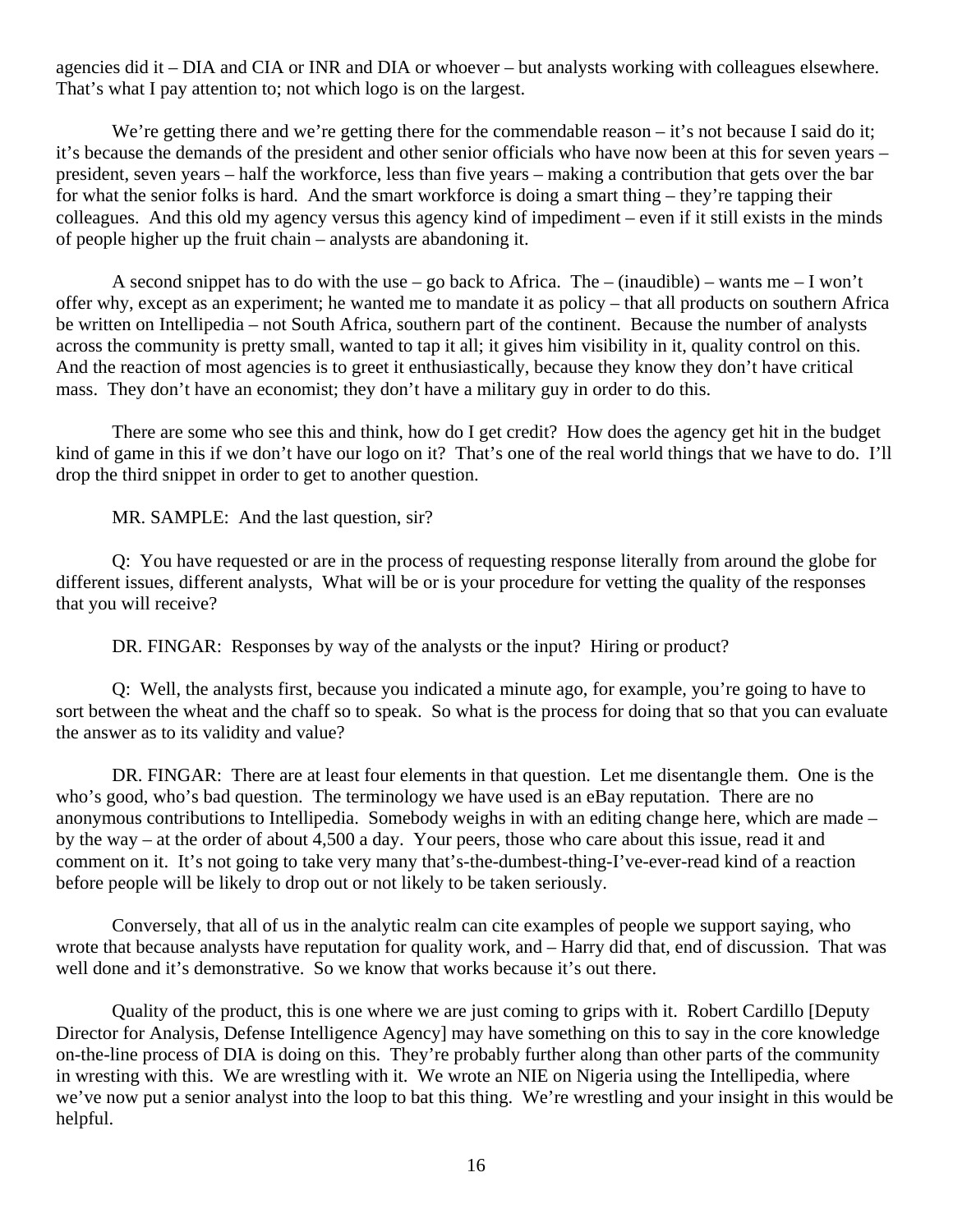The question of how do you find and match up the people, what's the trade-off between – as NIC chairman I got to do a product on Peru. We sent out an announcement – each agency send your representative to come to the various meetings on this. Well, some agencies don't have anybody who does Peru. Some agencies don't have anybody but they like to play. So they send somebody along. Other agencies have a Peru analyst but we're doing a community product because it's a hot topic but the analyst has higher priorities assigned to him by the management so he can't get the number-one drafter that you might want to do this, the competition element of this.

One of the things that we really have to figure out are ways that guarantee that we attract the best analysts to the highest-priority activity, recognize it, reward it, that it's personally rewarding for this, that agencies can satisfy their production requirements, support the customers they do with a collectively produced product. This is a head problem. List of who's good, peer reputation – all of these kinds of things are pretty easy but my first choice is to do it collaboratively. Mindset doesn't exist nearly as widely as that.

Finally, there's a formal evaluation process and this one kind of links to the technology. That two years ago in June, I asked for a mechanism that would capture every analytic piece written. It's being done. It's now called the Executive Intelligence Summary. It grabs about 80 pieces a day. We have two years worth of examples in this. It took metadata changes and formatting changes and other kinds of things coming along the way. But we now have the capacity to step back and look at who's produced what on what topics. They are topics that six or eight agencies have written on. There's some that no one writes on all the time.

We can see, you know, pretty good product, but yours came out four days after these other ones and says exactly the same thing. Why didn't you just use theirs? Or you produced really good things on all of these subjects but you're very weak as measured by the evaluation staff that works for me. Maybe you've got a management problem; maybe it is a training problem; maybe you shouldn't do that anymore. We've got the capacity to compare within agencies, between agencies, analyst to analyst on this, in ways that, again, if we're transparent, we will be better. That the incentive in the past was to kind of hide your mistakes. If you want to limit the dissemination of something you didn't feel very good about, we want it out there because that's the only way we're going to make it better.

MR. SAMPLE: Tom, thank you very much.

DR. FINGAR: No thank you all. (Applause.)

The thanks to you is genuine because this, as you can imagine – a daunting challenge that I welcome, that others who speak welcome. We relish this chance to make the change but we know we need your help. I'll be here through the day. Unfortunately I have to go back tonight so that Director McConnell can be with you tomorrow. I get to go do the Hill on Iraq and he gets to be here with – (laughter) – you tomorrow. So if you want to catch me with questions you didn't get a chance to ask in the breaks and so forth, I'm delighted to hear from you. Thanks, Tim.

(END)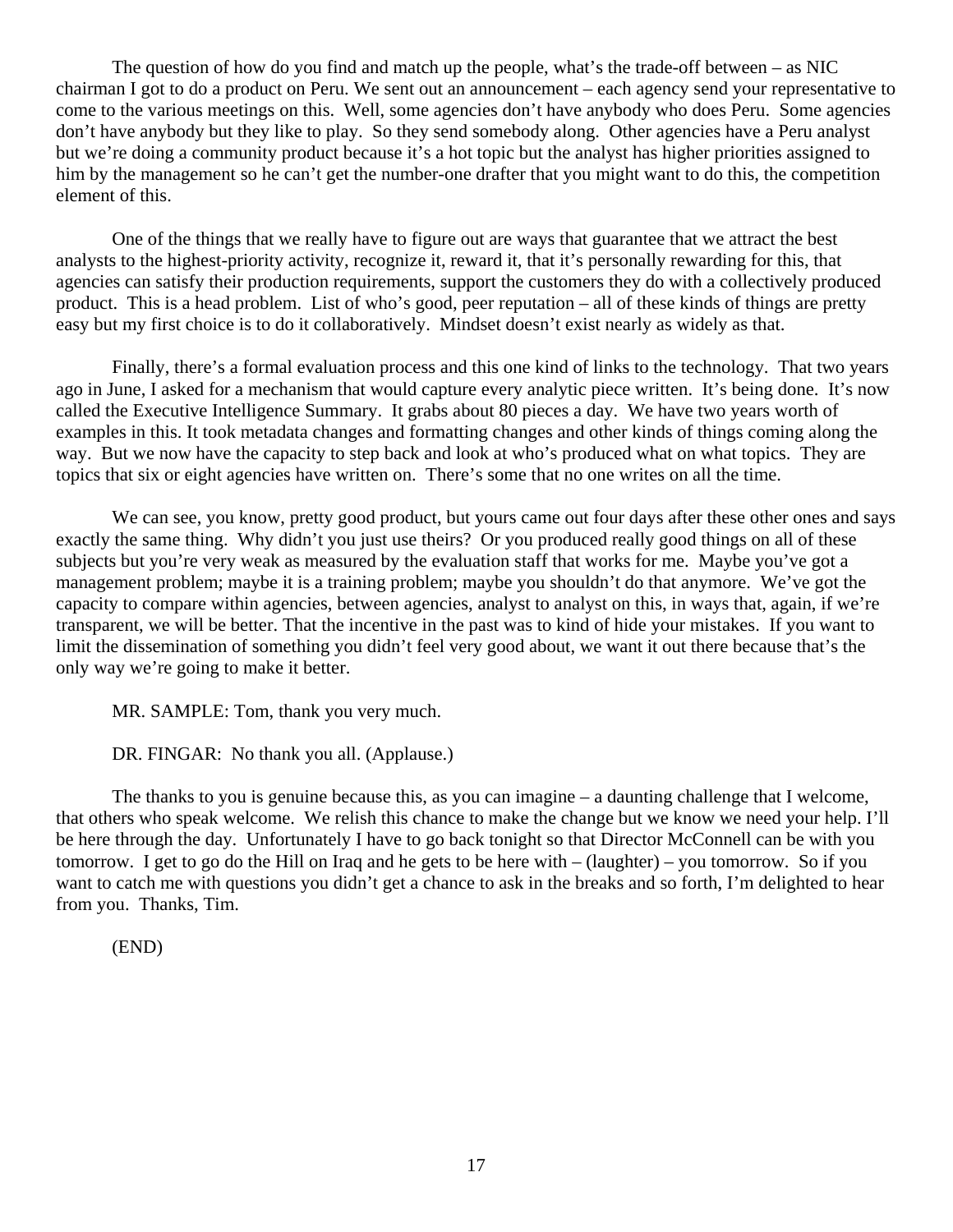#### **Dr. Michael Wertheimer**

<span id="page-17-0"></span>DR. MIKE WERTHEIMER: Good morning. Now that Brian has facilitated, my name is Mike Wertheimer. I'm a career NSAer, and now that Brian has got your settings right, I will be keylogging all your keystrokes during my talk. (Laughter.) And it is my intention, for those of you not paying attention, to embarrass you on the Internet.

Could we bring up the slides, please? In a nutshell, I think we've done something good here. And I'm going to try to be the first speaker to really get into some of the details. What I need is something great. And I'm asking everyone, take a good idea; make it great. And sometimes, a good idea isn't great because it's limited itself in some of the decisions and it stuck it good. I get a sense we may be a little stuck it good. And we're going to try and give you the kind of conference, the kind of open discussion that we think is absolutely required for you to make it great.

So let me get started. I know that this will be probably the number one section, the blogging. But the greatest evil entity in all of science fiction were the Borg. Now, I know you'll argue with me, but it's true; it's not a debate. It's the Borg. (Laughter.) And the reason it was the Borg is because there was wonderful ambiguity. Now, there's the old saying, if a committee designed a horse, it comes out as the camel. If the government were left alone to design perfect collaboration, it would be the Borg. A spaceship that is the perfect cube, doesn't look like any spaceship.

Now, if you remember what the Borg was, the Borg was the ultimate collaborative society. For those of you who are not Star Trek fans, quickly, it was a community of people who – it was called the collective and individuals in the collective were called drones. And what they would do is they would go into a new society and if that society on that planet or whatever was old, had nothing to offer them, they just moved on. But when they found a society that had some technology, something that they felt would enhance them, they would assimilate them. And what they would do is they would assimilate the science and technology, and they would take the people and they'd put implants in them, and they would be part of the collective. It was one huge brain where everything was done collaboratively. It was absolutely the perfect society, if you want. There was no strife. But there was no individuality.

Why I bring this up is we keep talking about a culture of transformation, a culture of collaboration, a culture that has information sharing. There is not a single person in this transformation that is trying to go from one culture to a new culture. What we're trying to do is create the environment in which we can have many cultures at the same time. If you follow how the Borg were defeated, it was the multiculturalism. It was their unanimity of thought that brought them down. Let's face it, the targets are changing faster than we are. We've got to create a baseline, an environment in which many, many, many cultures can thrive, and the bad ones die gracefully, and the new ones grow quickly. That's what we're after here. No uniformity of thought.

So let me go, this to me, is what transformation is about. It's like grabbing at water. I honestly believe, without any hesitation, that all the easy problems have been licked. And that the only way we're going to solve the hard problems – and we have many of them, of course – but my point here is, we optimized to the Cold War for SIGINT problems, and HUMINT problems, and imagery problems. And I'm telling you, within these individual disciplines, we've solved the problems they can solve. The ones that are leftover, the tough ones, over and over again, the evidence shows that it happens when people from different INTs come together. They have got to collaborate.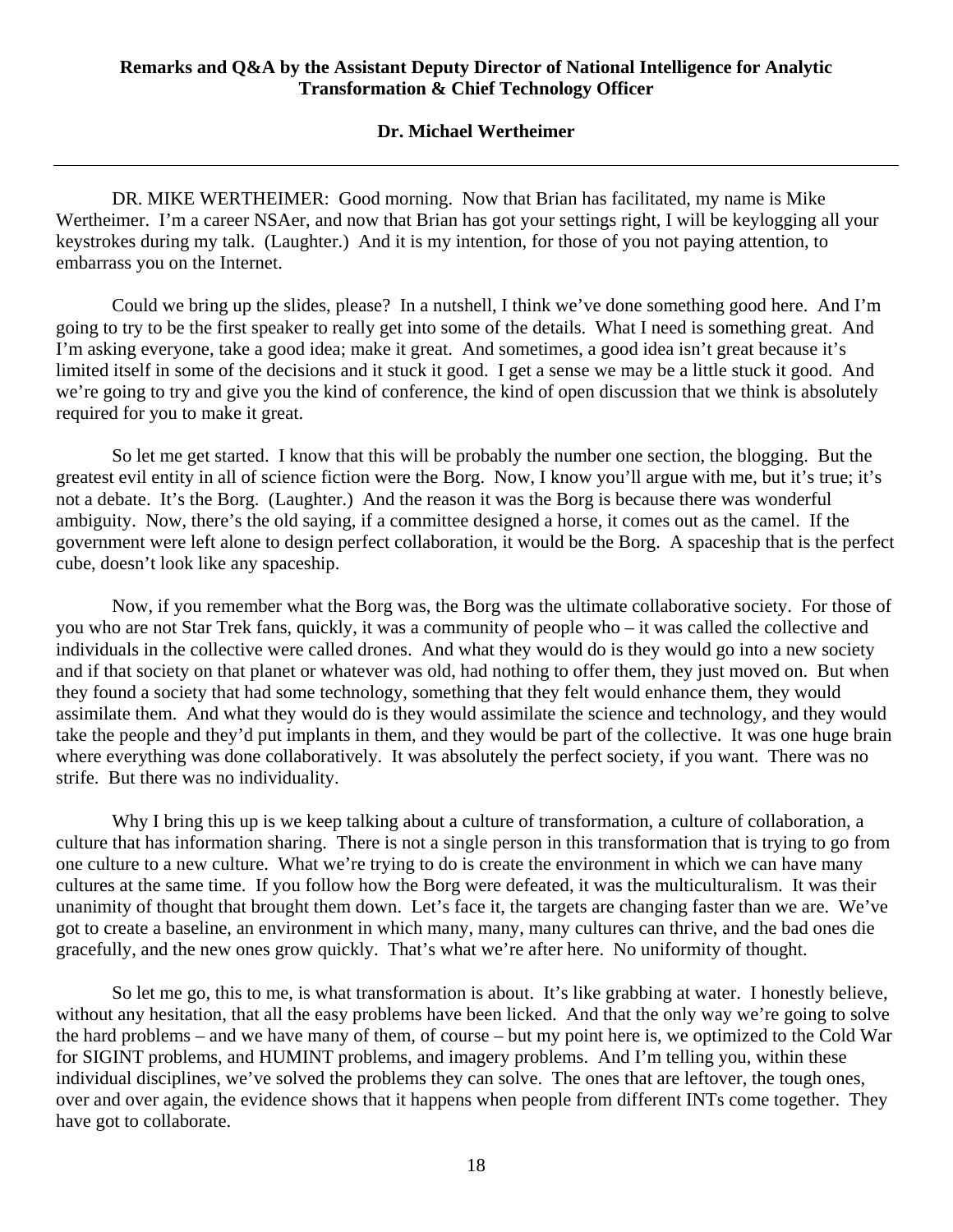I am a mathematician by training. And all the great math breakthroughs of the past century have come when someone looked at a problem and said this is absolutely nothing about what it seems to be; it's a problem in this area. And they bring a totally different viewpoint. Collaboration is, for us, about hooking up people. And hooking up people has this queer thing about it – it scares folks, because security – we'll talk about why it scares people in security; we'll talk about why it scares middle management; and so forth.

You know what I take that to mean? I take it to mean that this must be a pretty good idea, because if it weren't, they'd ignore it. And number two, if the bringing of people and information together is such a threat, that must mean there is a tremendous amount of power, which would happen if we brought that together. So that's what collaboration is going to be about.

Now, I've put here a few things. The larger one is A-space and ONI. Let me tell you a couple words about them. Later, you're going to hear Roberd Cardillo talk about A-space. Someone who is running an analysis program at the DIA is going to talk to you about something very technological. But he is going to tell you how that technology is making a difference for analysts. Later, we're going to have – on the library of national intelligence, we're going to have a technologist talk about how it's making social difference. Do you see that very, very interesting partnerships are going to come and try and talk to you about these things in ways that we don't normally talk about them.

So what is this A-space? What is that ring of water going around? Here is what I think. We, as human beings, go home every day; we have a line. Every one of us, in our minds, has created a line of honesty, integrity, whatever it is, that below this line, you don't compromise. This is your basic; this is what you need to survive every day. And everything above that line becomes negotiable. It's where you have trade space, how you accomplish things. It's gray areas. It's what give you your strength. It's what's underneath, what give you your creativity is what above.

We as a community, as an intelligence community, and as part of a world community, have to have some baseline that we don't negotiate on. Honesty, integrity, tradecraft standards, how we do alternative sources, how we look at when someone disagrees with what we say that we highlight that, how we source our data, how we prove our case – we have really tried to take that on with tradecraft standards, sourcing standards that I'm not going to get into today. That's been a whole major thrust is to draw that baseline.

Now, above that baseline is where the creativity comes in. It's where we exercise problem solving. Now, from that baseline down, the worst crime we could commit – it seems to me – is number one, I don't have the technology to be able to do all those things. I can't source because I don't have access to the sources. I can't collaborate because I can't chat to that person. We've got to build the technological infrastructure that allows everything above that line to happen. We have to have management endorse these policies.

The second biggest crime to me is that we don't allow our people to reach their full potential. This is a society; this is a community that tamps down potential. We can't allow the structures, the policies, the technology – A-Space is about both of those things. It's about creating an environment – and we'll talk about it later.

It's a virtual environment that will link all 16 agencies using the authorities of our CIO and the DNI, about how the vision is going to go that you have a place on your browser where things can plug in, where things can be more obvious to you, where you can actually for the first time ever read not only your top secret email, but have your Internet mail fed up. It's one place, a web environment where you can see all your email. So you don't have to have five different computers under your desk for the five networks that you want to see and have to switch between them. Have one computer on your screen that all five are feeding into. It's that kind of an environment that we're going to talk about more specifics later.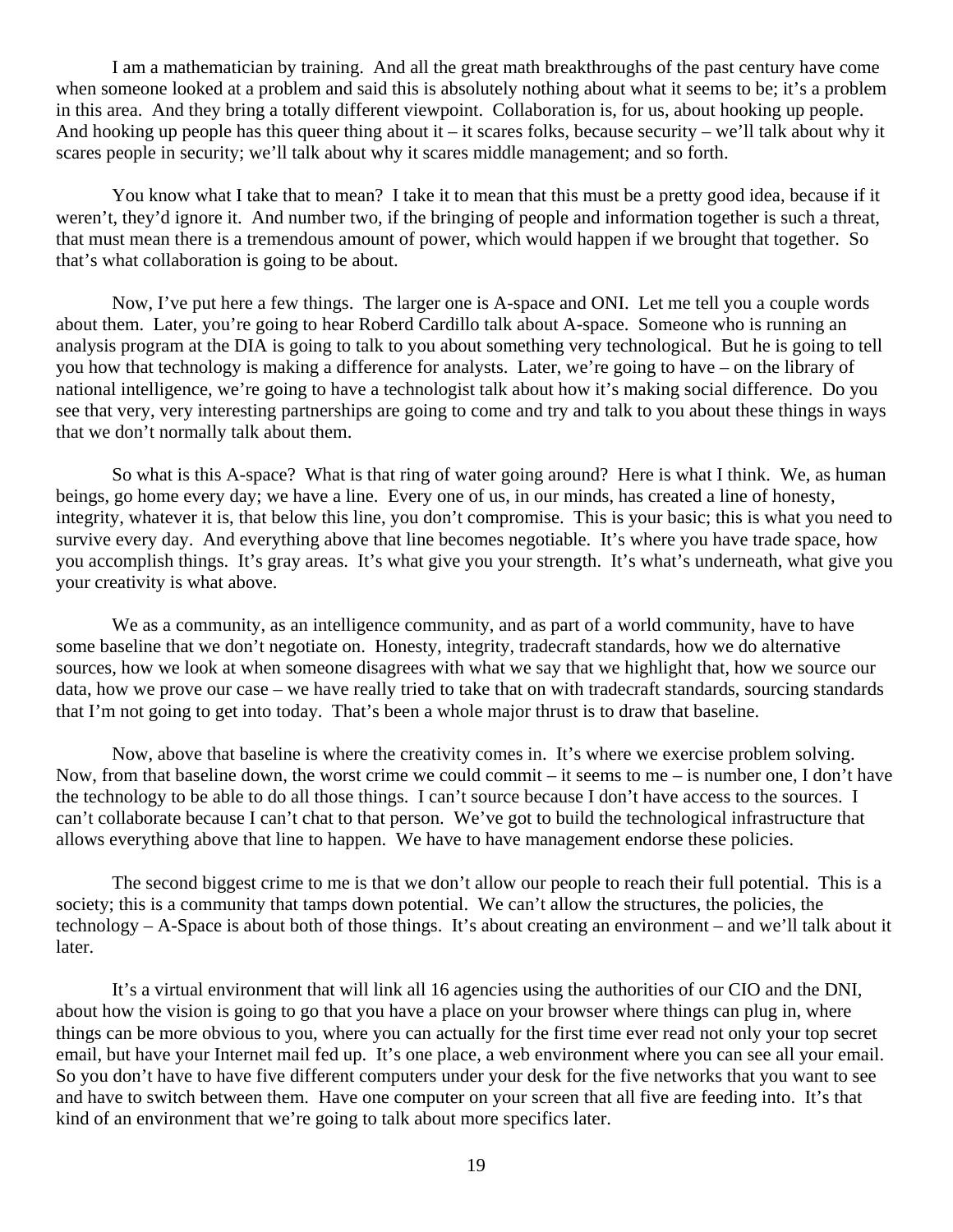What is this library of national intelligence? I want you to suspend belief for just a second, because I'm going to tell you something that makes absolutely no sense, but should get you excited. It's the roach motel of libraries; things get in; nothing gets out. It's a library in which you can't see the stacks in the early days. Absolutely nothing you can see in the stacks – what value is it?

We're going to take every disseminated intelligence product, everything that's disseminated – that means it left this agency and was distributed to another agency, to a customer – and a copy will be deposited in the library of national intelligence. Think of this virtually. Don't take me literally. But a copy will be deposited for no one to see. But along with that will be a whole metadata description like a card catalog. And it will be at a classification that everyone can see. And hopefully, we'll have a top secret one, a secret one, and an unclassified one.

And the key part of this library – and I'm going quickly – will be that each card has a service associated with it. Could be just a hyperlink to get to the actual content; it could be a hyperlink that says I'd like to request a copy of this. And for the first time ever, we'll measure how many people are requesting what documents. Now, they can come back with four answers, it seems to me – great question; you're clear to get it; here's a copy of the document. Number two – oh wait, you're actually not cleared to read this; I'm going to clear you to read it. Number three – well, you're not cleared, but I'm going to rewrite this in a way – I'm going to rewrite this in a way that answers your question without having to hit the clearance. Or number four, you can go pound sand – I don't think you need to know it and I'm not going to show it to you. But we're going to measure it for the first time.

And then, as attribute-based access matures and starts to solve problems, you'll be able to automatically go in and establish your bona fides, and say, yes, I'm in that area of expertise. I have this need to know. And you have this responsibility to provide it to me. And we can start to automate it. We can start having Amazonlike services – people who found this report useful found that report useful; why don't you look there. Why bother having the content if you're never going to see it? Machines can see the content. Think of all the entity extractions.

Think of all the ways you can mark up this data and have machines do cluster analysis and other kinds of analysis. Say these five documents all seem related, so when you do your search, all five documents come back, even though they don't obviously appear to be related. Things like that – the library is just the starting point for us to get a handle on what it is we think we know and exposing that to absolutely every single analyst in the whole community. It's big. For us, it's huge. Okay.

Other things I have – I-ped is our way of saying intellipedia. I'm not going to talk about the things in smaller print. We talked about that. The ARC is the analytic resources catalog. It's a White Pages and a Yellow Pages. That is where we are today of how every analyst sort of logs their name and expertise. We're going to have a live version in A-space. More of that social networking – how do we actually tap into expertise?

Some people – CIA is running a pilot where they study emails. And by looking at your emails, they find out what your expertise. Turns out to be remarkably powerful. Those are the kinds of ideas we want you to feed back to us. How do I, in an A-space, where nothing is anonymous, where people are actively working, can I actually capture expertise? There is a plus and a minus, right? If I can capture expertise, I should be able to capture the guy who is doing things he shouldn't be doing. It's two sides of the same problem.

Okay, can we go forward? Information – this is a really tough thing for us. There is a real information overload. Make no mistake about it. And as Tom said earlier, often, our solution to finding a needle in a haystack is to pour more hay on it. And that's right, because if you go into each of the individual components,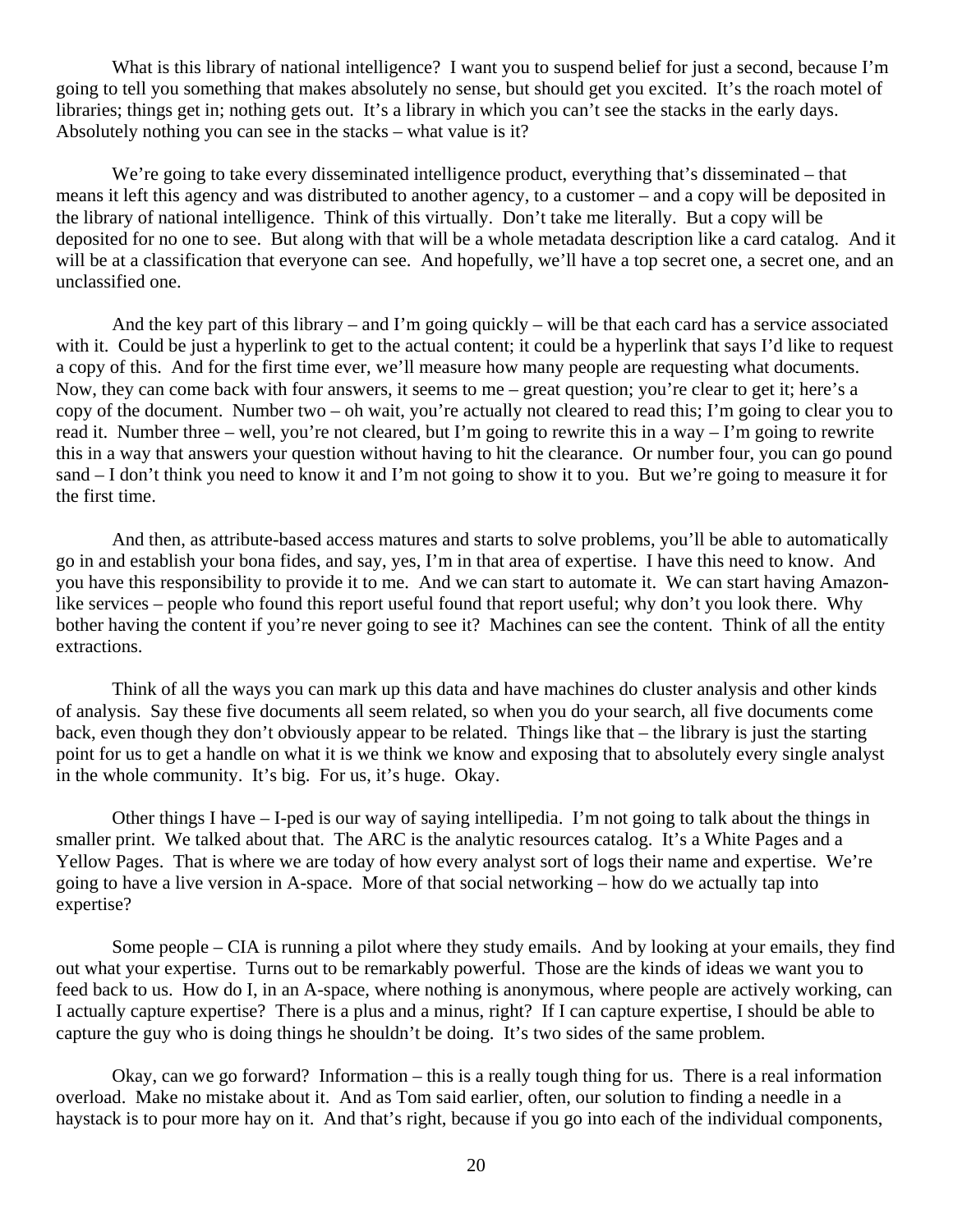if they can't find – an NSAer thinks it's a SIGINT problem. And if he can't find the answer, he doesn't ask somebody else; he asks for more SIGINT.

So what we're doing is we're feeding a collection – each of these cylinders of excellence are just creating taller cylinders. How do we actually share information across? And A-space is going to one of the ways because one of the ways we don't do it today is, oh well, I have a firewall. And your firewall is over here and we have two completely different security policies on how we exchange information and those have to be negotiated. So, if you have 16 and as a mathematician you have 16, choose two, which if I do the math right is 120 possible ways you can all argue about how we're going to share information. (Laughter.)

We have authorities; we have the ability to set a standard for the whole community and I hope when General Meyerrose speaks later, he's going to talk about an even bigger vision for what this is going to be and how we're going to do it. So, collaborating means, can I have an A-space? Can I have some virtual – and I don't mean virtual, private network literally but it will have that kind of look to it – that can tunnel through all these different firewalls and actually connect data, connect people, connect ideas.

So, can we now actually have that I don't need – let me back up – this thing plays over and over. I go and talk to analysts who have come together, multidisciplinary analysts from multiple agencies are given a hard problem; they're facilitated; they're given nice spaces to work, and they get a hard problem, and they never solve it. And the reason is, they're all introverts, so what they do is what all societies do, is they look for what they have in common when they come in the room, not for where they disagree. And some of them come in with some very, very cool ideas. But they get – all the rough edges get sanded off because they're looking for agreement; they want to get along. So at the end they'll say, we just couldn't have enough data to all agree, like a jury, what the sentence is.

So I'll say to them, I'll ask these questions, and it comes back the same time. Number one: would it surprise you to find out that the information to your answer, to your question, the real answer is in someone's desk drawer somewhere, you just couldn't find it? And no one's had the courage to say anything other than, it wouldn't surprise us in the least. We believe it's likely, or it certainly wouldn't be surprising.

Then, it gets a little weird. I say, suppose I told you going into this exercise, it is; I hid it in somebody's desk drawer. Would it have changed your strategy of how you went about solving the problem? And they answer, no. Every problem has a solution; we think, we had the best answer; we had the best strategy to find it and if it was findable in someone's desk drawer, we would've found it. Or, if it was findable, maybe you hid in a place that wasn't findable. So, now I say, okay, let me get this straight: it's likely or at least it's believable it's in a desk drawer. Number two: you don't think you're going to – your strategy isn't to change and be more aggressive in finding it. What is your strategy? And everyone says, we'll task more collection.

So, now we're in this loop. And I did it back to the envelope calculation a couple years ago, and I think it's pretty close. Of the data we're collecting, that is genuinely intel, not fluff – it's already been filtered and selected – we're only analyzing about one ten-millionth of the data we're collected today; one ten-millionth. Now, that number could be completely wrong. I think I got the number of zeros right, and if I'm not right it was either right a year ago or it will be right in the next year. That's how fast it's growing.

So, we're thinking about these problems. Catalyst is our first attempt to take data and instead of applying 100,000 different meta-data tags, and believe me, this is how government does it. Oh I have to have this tag, and I have to this tag, and I have to have this tag. By the time it's done and everybody's happy, you've got this ugly camel with 24 humps on it. We're going to reduce it and we're going to look up on five or six tags: person, place, thing and we're going to dip – we have some specific problems we'd like to go after – and we're going to dip this problem into multiple databases, filtering out all the superfluous tags and seeing how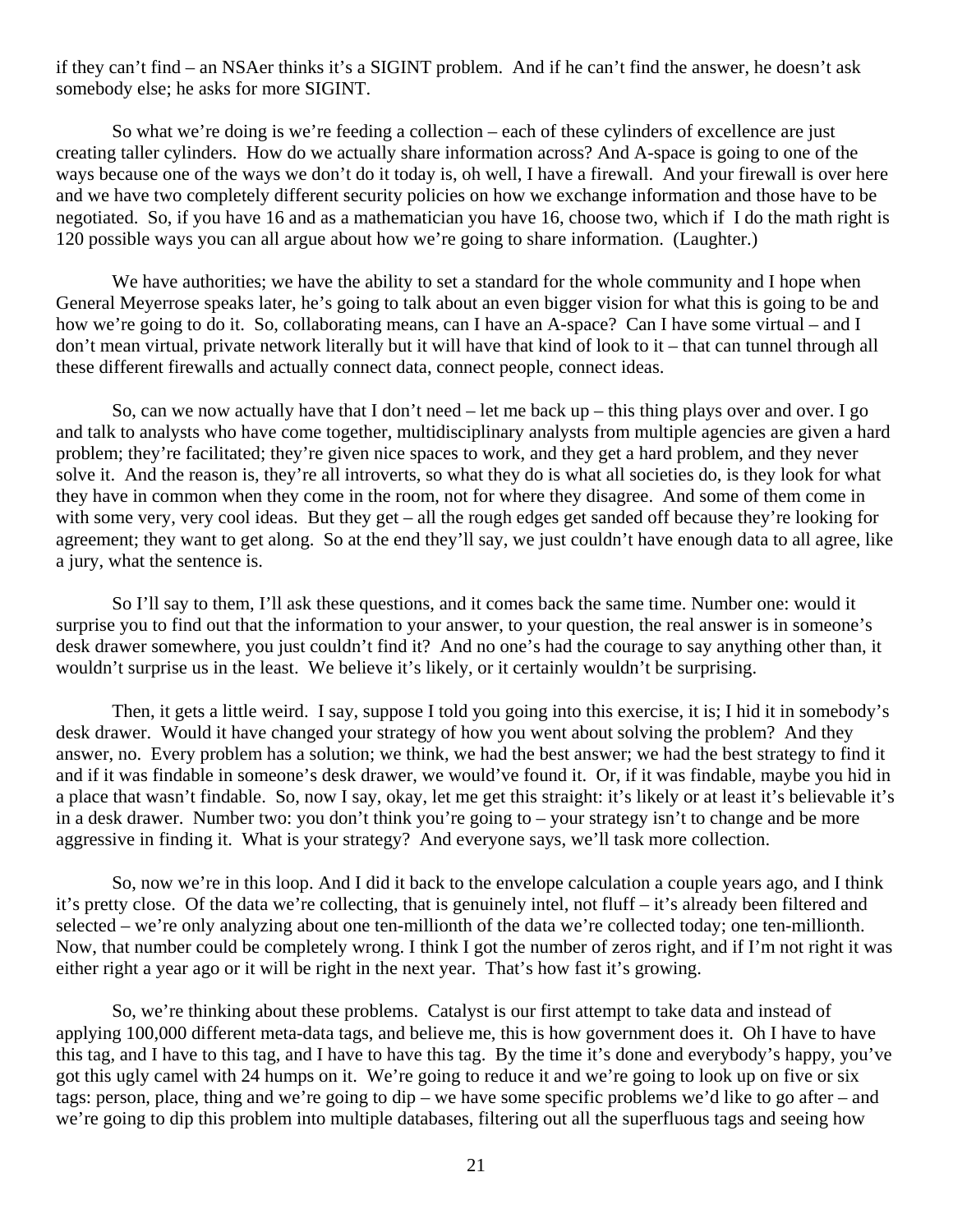well would five or six tags be in taking this massive information overload problem and see if we can add value. Totally experimental, and that's just starting to get underway.

I talked a little bit of the library of national intelligence, you'll hear General Meyerrose later talk about a much more expansive view of how we're going to see the library as a meta-data repository for much more than just disseminated reporting. It's our way of cataloging and making available all the best search tools of massive stores of data. It's really quite remarkable.

And then I've already talked a little bit about A-space and how we're going to do this. I want to see an A-space – by the way, it's supposed to be out; A-space is being built, initial operating of the pilot is supposed to be complete in December of this year. We're looking to have the ability to search right down in the Internet, that's – we're keeping our fingers crossed. Web-mail coming all the way out; we're going to have all kinds of web services in there, and I don't want to steal any thunder from the later speakers. We're going to design this essentially service-oriented architecture; everything's web-serviced in-client; things should plug in, you'll hear in a second how we're going to help you do this. Go forward.

 Let me set technology aside for a second. What about analysis itself? Let me start on this little thing here that maybe you haven't heard a lot about: RASER – Rapid Analytic Support and Expeditionary Response. What is that? It's only about people. We are building – like Navy Seals, but they're analysts – Special Forces, analytics though, we have our first team. What we did was we took a group of young analysts one to five years; there's a saying in the military, they piss vinegar. What that means is they've been in the community just long enough to know how bad off it is, and they're really mad, but they haven't been here long enough to know it's hopeless. (Laughter).

 So, I like describe you know, this is the famous thing: young people, seldom right but they're never in doubt. So, they haven't figured out that they can't solve these problems, so they're right at the perfect place in their careers. We're yanking them out. We just took eight – I think we have eight in the first year as an experiment. We throw them in them in the woods. We made them solve problems. It wasn't about paintball in the woods. It was about solving problems they'd never had to solve before and just being able to learn how you go about solving problems you've never solved before. And every problem was designed that you had to rely on a teammate.

So they've learned how to shoot weapons. They've learned how to jump out of a car. They've learned how to do defensive driving. You pick all that sort of thing. But mostly, they've learned how to do analysis in new ways – hyper-accelerated training. Our goal is to get that five years of training that they claim before you're a good analyst down to one to two years. That team spent six months in our boot camp, really, really exciting. You know, when you first talk to them they'd look at their shoes. They didn't look you square in the eye. Now they look you right in the eye. They can give you a briefing in five minutes. They are confident. They are not over confident. They stand up straight. They think big thoughts. It's really exciting. It's working.

And Renee Novakov (sp) came up from one of our deployments from SOUTHCOM and she's going to tell you what she thinks of the team. The team got six months boot camp, six months – they'll do two rotations here in the United States. One's in a major police department Intel unit. The other team is going down to SOUTHCOM and then we're going to rotate them through. And then they're going to go active in year two. We're already in the process of recruiting this year's team, which is orders of magnitude just in the quality of people of the breath of skills that are coming up. I don't mean to say that the folks on this team aren't as good as the folks coming in. I'm just saying we're getting a much better stand of people interested in doing this.

Young people want to be challenged. The young lady from – as I was told, from Los Angeles FBI, six foot one, world class athlete – I guess she played college softball – came in. Just absolutely – you know, you're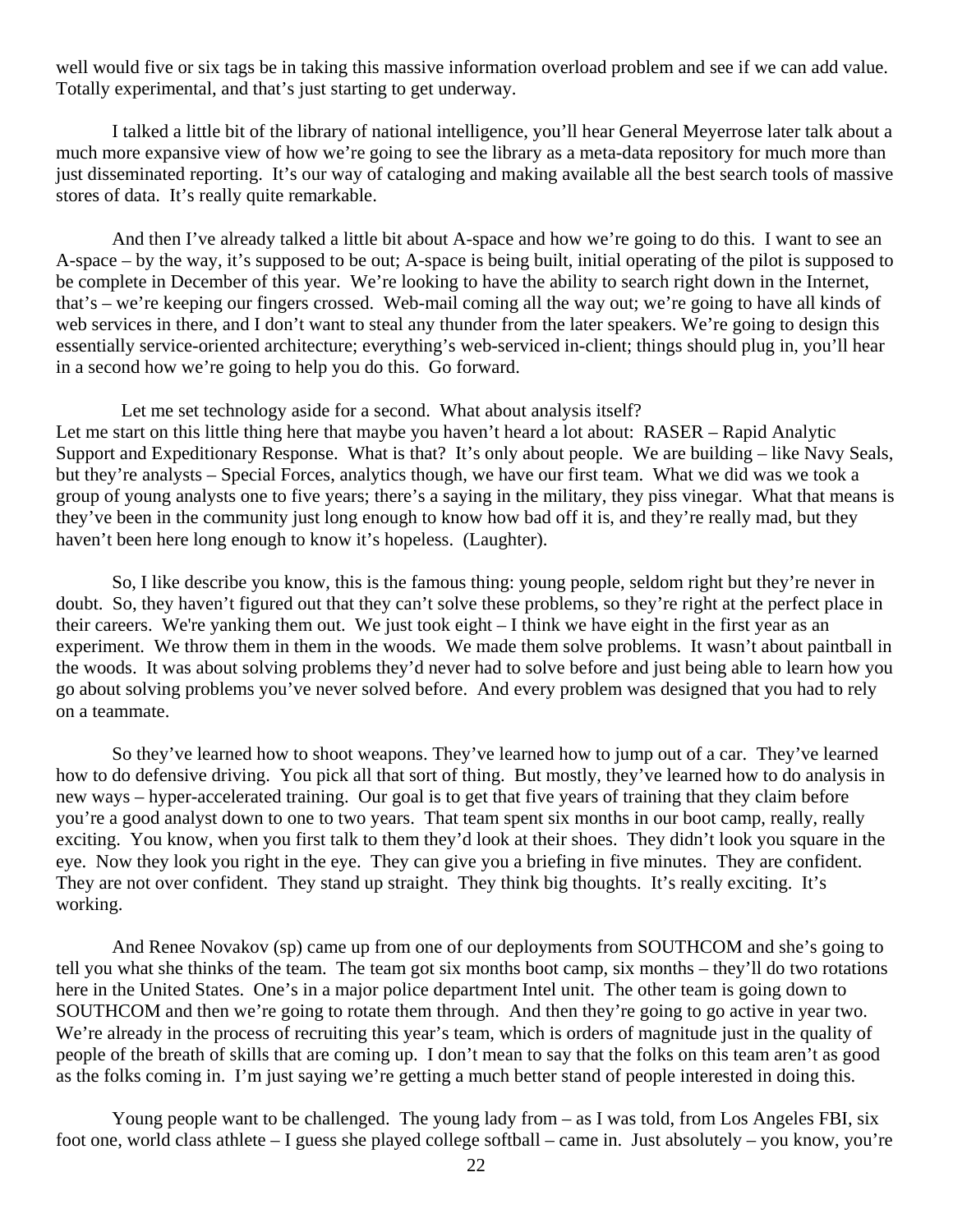ideal of who would be a great analyst. And we said, well, why do you want to join this program? She said I love my job. I love what I'm doing but she told – same story. She says, I am just – don't feel that I get to reach my potential here. I have not been tested to reach my potential and I want a chance to do everything I'm capable of doing and to find out what it is I'm capable of doing. That's analytic transformation.

People are thinking that way. We have to create the opportunity. So you'll hear more about RASER. We're very excited. Sharp is our summer hard problem and I believe the panel that succeeds me will talk about that, four weeks off site. We put together some very, very distinct communities. We clear them at the secret level to work some hard problem. I don't want to steal their thunder. We've had three now, the last one being in Orlando. They'll talk about it. We put state, local, tribal together with analysts to worry how does a terrorist plot that might hatch overseas – and it's a foreign intel problem – become a criminal problem or law enforcement problem when it would migrate here? How do we do that handover? How do we have tradecraft that can talk together so that it's a seamless handover? And they've done some really, really clever stuff.

A-space, I talked about. The Smaller Print Analysis 101, our first community course for all new analysts. And I've talked a little bit about tradecraft standards that we've issued and sourcing standards that are about to come out. We've all researched. I think we did something good here. I'm embarrassed because I can't remember what RDEC stands for again. I forget my kids' names by 11 so don't beat me up. RDEC is our research and development network. What we're doing is, it exists today. It's in a network that spans the globe with terminals.

We are going to take RDEC, which is a closed network. They take real, live intel data. They put into RDEC. And then you can work on it any tool you want. It doesn't have to be certified. They reboot the system every day. RDEC and A-Space will merge into exactly the same architecture. What that means is any new tool can go into RDEC first with no security process whatsoever; see if the tool has utility. See if that tool makes sense. If people like it, if it has that viral effect that people run and grab it, then it's one-time certification and it pops into A-Space and it becomes a tool for the whole community. So you'll hear more about RDEC.

RDEC is actually going to be a piece of IARPA. That's our intelligence advance research projects and that's coming. We'll hear more about that. I want to say just a couple of words about those last two things before I wind down so you have time to ask questions. Digital native, digital complexity, worth talking about. You saw all of that before. Jan Carch (sp) showed me a paper called "Digital Native, Digital Immigrants." Keeps me up at night. What it says in there – it's the first pass at a new concept. It means that people entering college now, today – they did surveys – and on average they've spent about 5,000 hours reading books, 10,000 hours playing video games and about 20,000 hours watching T.V. And functional MRIs are showing that their brains – the synopsis in their brains are actually wiring differently than certainly my generation.

Their ability to process multiple streams of data – to watch T.V., listen to the radio, and do their homework at the same time while they're IMing – (laughter) – seems so foreign to many of us. We shut down the other streams. To them, it's natural and we don't teach in that – we keep teaching linearly. We keep expecting them to think linearly. That's not what grabs them. Table down here, our young guys. They've already uploaded videos from today's talk onto the Intellilink blogs. They're already blogging about this thing live. And took their own videos and they've already got them up there. When Claudine had trouble logging in, they're chatting with the Interlink – it's just an admin's thing. Why is this down? They've been doing that this whole time.

I'm convinced they screwed it up here so they could show off – (laughter) – which is good too, okay. I don't know – if they're right. If this research is right, there's a functional disconnect. There is a real stepfunction disconnect between how my generation and many generations like me interact with data and how the new people interact with data. And if we don't find a way to make them excel and give them the capabilities – Morgan Maginsky once told me, Mike, you will have succeeded when you become really hard to manage. I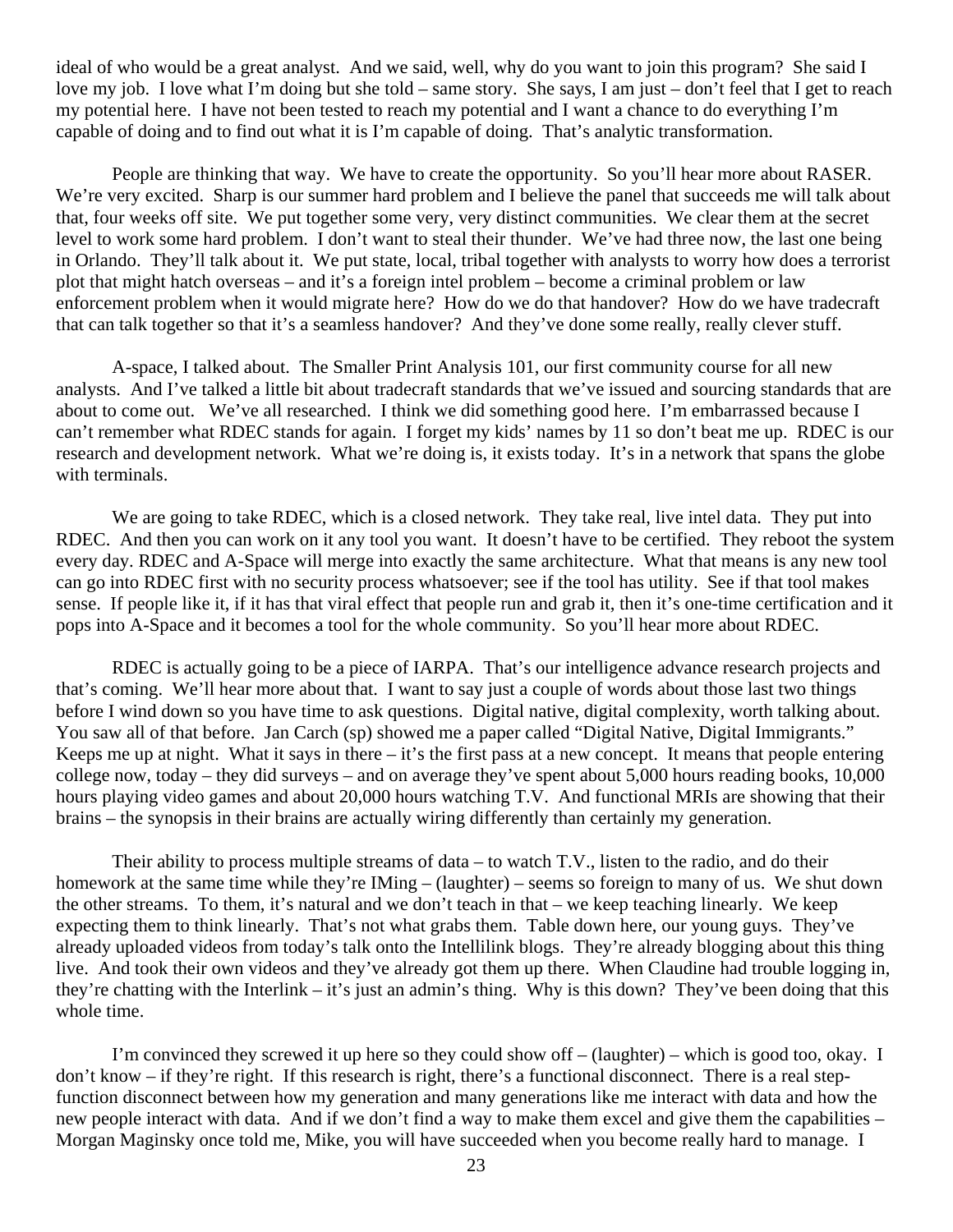really think part of A-Space and transformation is having an analytic workforce that turns out to be very, very hard to manage.

Complexity – I don't want to talk too much about it because I've run out of time. The point of complexity is there was a time in which you had rules. There's a lot of cool research that's keeping up at night that said, when you had processes by which you understood how to solve your problem, but it was complicated – building a car. What you do is you design rules and then you follow the rules and you have a nice – and the management structure that works for that is a hierarchy – just like we have now. Bureaucracy is very, very good for making cars.

But when it comes to innovation where there are very few rules of how you actually interact, it's something called complex. You have complexity. And when those rules change with time, it's called chaos. And complexity and chaos are in a death struggle here and the way you manage that is with – in the words of computer science – with object-oriented coding. What you do is you break things down into smaller processes, all of which can interact in unique ways. Mash-ups is a new word for that.

We have to think about mashing up how we actually run our community. It's a whole new concept, simplicity. I love this quote. "Make it just as simple as you possibly can but not too simple." Our efforts are low cost; they're high vision; low cost, lots of spiral development. I think that's part is very, very important. What is it – KISS. Keep it simple, stupid. When we start getting too complex where it demands too much training, too much interface, too much handholding, we've made a mistake.

Finally, security. I'll say one thing about security and it's simply put. We have need to know, which has been encoded in executive order. We have need to share, which appears for the first time in the Intelligence Reform and Terrorism Prevention Act. So you have need to share and need know at odds. And the way the director of National Intelligence has described this, he says, we have a responsibility to provide. And by that he means there's some creative tension between these two extremes.

What that means to me is the monkey on security is not on my back. We are going to share more. We are going to take risk. And for the first time, the challenge is not why we can't do it; it's how you're going to find a way to secure this. We will share more. We are going to break some glass. And the goal here is if we fail, it's because the security folks have not stepped up and found a way. I am a lifelong NSAer and I know that everything about security was designed to keep humans out of the loop, right? There's no such thing as idiotproof software because they keep coming up with a better idiot. (Laughter.) Deal with it.

This is about raising the level of human being interaction. Humans must start to interact in new ways to solve our problems. Find some security solutions. And if we fail, it's not my failure because I'm willing to meet in the middle; it's time they did. Finally – (laughter) – okay. Why don't we move right to – I don't think I can top that picture. Okay, so we have – I have a few minutes for questions. I see some people have already done this, so let me answer the first ones real fast. No, I'm sorry. I am happily married. (Laughter.)

I'm very happy in my job and you probably couldn't afford me. (Laughter.) But wow, maybe you can. (Laughter.) Okay. It says, people live on JWICS not RDEC. How can you value what usefulness if the test tools are hidden behind the development environment? Great question. One of the things we're doing is RDEC is on the top-secret networks. We are already investing in building RDEC on the unclassified network. A copy of RDEC lower so we can get folks on intellinkyou (sp) and SIPR (sp) to start talking there. And that may not be the best idea all right because RDEC on the top-secret networks is a smaller community. Let's see if it works in a broader community. I think the problem is the way you use information is the same even if the problem you're solving maybe doesn't reach the highest levels. So that's the plan.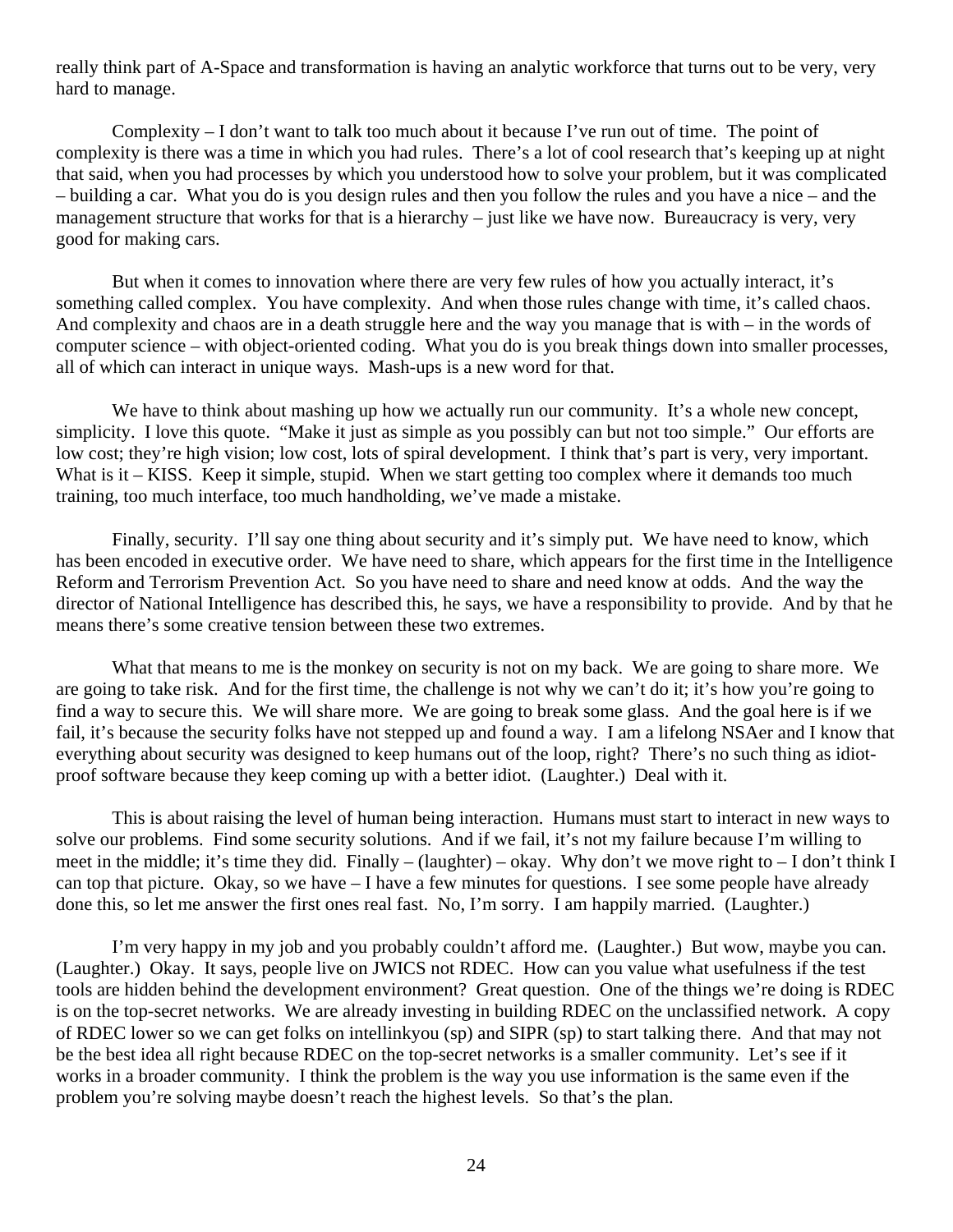Okay. How did you go about finding the analyst that you had on the RASER teams? I'd like to give you a really nice story here and I can't. We have 16 components, only four of which are participating in RASER. Some just can't believe the world will continue to spin on its axis if they give up an analyst for two years. We pay for everything. You don't get an analyst in exchange; you give up the person. They come back to your agency but you don't get to backfill them. We pay for everything. And we just can't seem to break a barrier here.

So what I'm hoping is – what with the agencies are participating, we recruit by going with broad agency announcements. We send it out. We tell the leadership in each. I send letters to the directors of all the agencies. We send it out to the heads of analysis of all the agencies. We follow up with phone calls. We have on intellipedia major sites on the RASER team.

The sad part is not that people don't know about it. It's people are being told by their managers, you may not apply. Hopefully, we'll be so successful when this first team goes operational this December that people will want to join something that's that great. I wish I could be more positive. But by the way, we are getting women. We are getting men. We're getting people of color. We're getting every – the diversity of the group is exactly – it would really make you proud.

Well, what about us 40-, 50-somethings who have an awful lot to offer like that deep target expertise policy-savvy so forth? Where do we fit in? Well, I'm one of those guys. You know, I love being around young folks. I had a great talk this morning at breakfast with David Camin (sp), one of the really, really smart guys here. He says, Mike, you know, you're just so great. You're so different than most government guys. You're like 99.9 percent different than all this. You're great. He says, now let's tidy up that one-tenth of one percent and then he launched in to how I screwed up. I love that. He's way too big on the 99.9. I have not found a young person who does not die for someone with senior experience to help walk them through a problem.

What they don't like to hear is no, you can't do that. And for the 40-, 50-somethings this is a sweet time because you have more than half of the community hired since 9/11, more than half. They're dying for this expertise. Learn from them. I can't tell you how many times people say, well, I don't know about this intellipedia. I don't know how to do it. I haven't been trained. If half of the people around you grew up on this, just ask them to help. I'm always running out of my desk. How do I get on this blog? How do I get there? And some young person tells me. You got to meet them halfway in the middle and I guarantee you they are so thirsty and hungry for your expertise. Give them that chance. They're not looking to throw you out. They love the expertise in this community.

We sell them short. We sell all the young people short; not only in our expectations of them, the way we challenge them for their potential, but in a predisposition to think that they're only there to do things differently because they want to be different. It's just how they are. Their brains are wired differently. Let's respect that.

I'm sorry. I'm a little blinded. Go ahead.

Q: Curious on where a year from now, two years from now, what in your mind would make the DNI, the analysis community wildly successful?

DR. WERTHEIMER: I heard the wildly successful, the rest I didn't hear. So next? (Laughter.)

Q: A year or two from now, what would make, in your mind, DNI, the analysis group wildly successful where you could walk away or you could look back and say, that's exactly what I wanted it to be?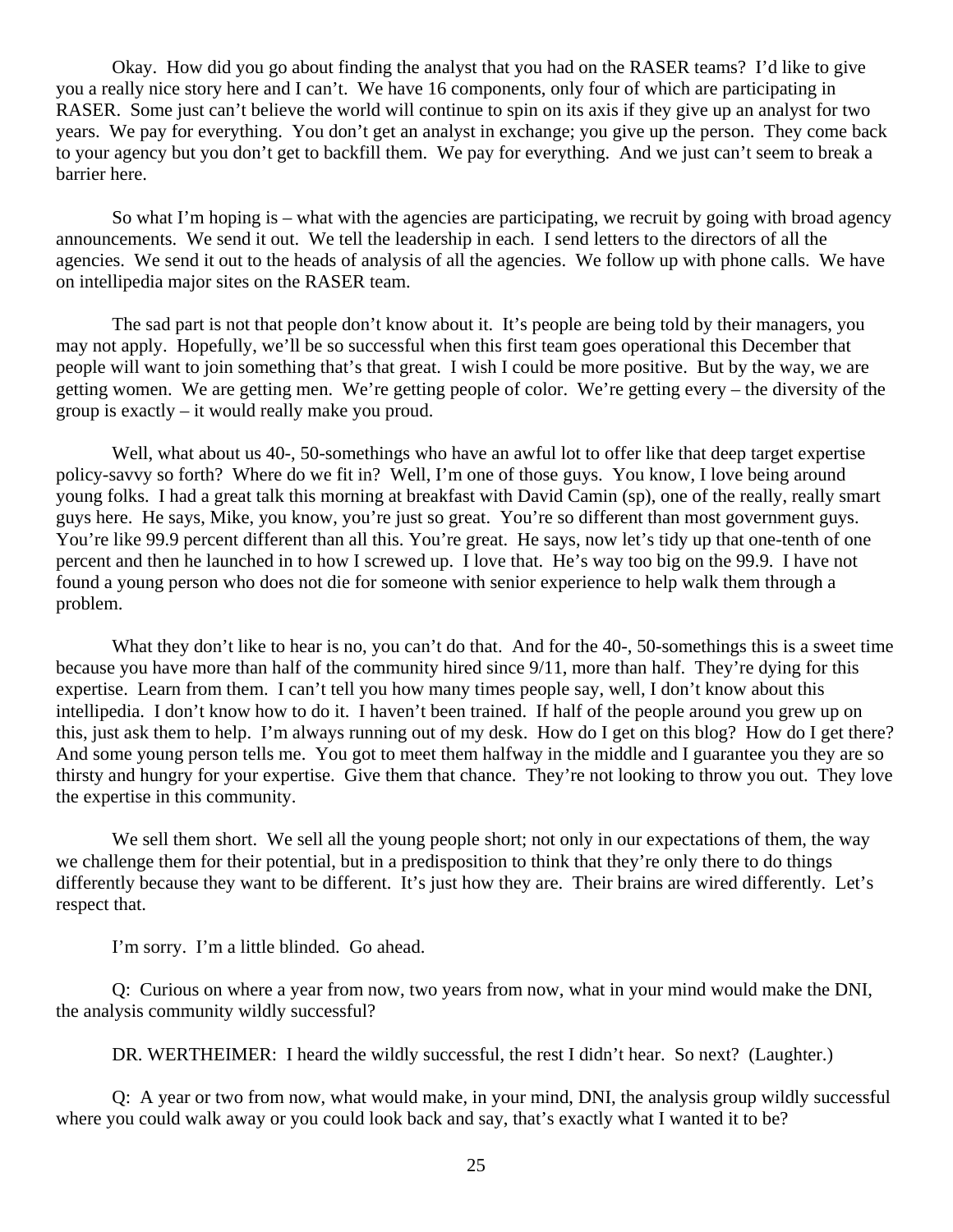DR. WERTHEIMER: Yes, great question. I think when we have this conference next year, Tom Fingar is going to introduce Sean Wohltman (Laughter) And I am going to be introducing, and they are going to own this and you are going to own this and we're going to have young people up here telling us what it is they need. Instead of us talking down to them and saying here's some big vision we're building towards, that to me is if they take ownership and they feel analytic transformation is theirs and they're telling us what to do.

And believe me, we will have this conference again next year or the year after, whatever makes sense. And believe me, Tom will be the first – and I speak for him, but I think it would be his delight to introduce some young – to give a five minute introduction for someone who talks for an hour or 45 minutes and answers your questions just like we're trying to answer them today with confidence and certainty and excitement.

Q: Mike?

DR. WERTHEIMER: Is there another –

Q: Yes.

DR. WERTHEIMER: Yes, Mike.

Q: Tim asked the optimistic question this morning and that is what are the incentives to innovate? Let me ask the other side of that. Whether it is agencies that don't want to participate in RASER or security regimes that don't want to meet half way, when do the people resisting change start to feel pain? (Applause.)

DR. WERTHEIMER: Yeah, well – (laughter.) You know, I felt like I was a made man. You know, I don't for minute think I'm part of this young group here. That would be a fallacy. But when they blogged about me the other day, having read The New York Times article, and someone on the Intelink blog said, Mike Wertheimer – I guarantee he wrote – Mike Wertheimer will cause people to get killed over this, and then went on a real tirade about how this is a mistake. And you know what happened? It had almost the opposite effect. People said, if this is really the way people in security think, they've gone over the edge.

And I think the answer – I don't have a good answer, Bill. That's a perfect question. And I'm actually starting to sense that this young cadre is starting to become difficult to manage. And let me tell you, that's a lot of pain for a manager. It's a lot of pain chasing around folks who are actually innovating and collaborating and finding ways to not take credit, but to get to the right answer. I think that's the near-term answer. It's not a good one but when they take ownership and this is an entrepreneurial community here – they're going to take that risk. I think that's great. I still think the jury is still out on the notion of the office of the director of National Intelligence. In large part, we haven't had a principal deputy director so the DNI, the person who owns these authorities hasn't been able to give it the time that it needs. He just can't. It simple cannot. Physics don't permit it.

But I think in Director McConnell, I think in the new U.S. DI, General Clapper, it's like a dream team is coming together and I'm optimistic for a year. Let's see how creative they can be, how much they're willing to risk on our behalf. And it's about time they did.

I wish I could have said something better. I think I'm running over. Should I wind down now? I'm looking for some guidance. (Laughter.) All right. Here's one. Let me answer one and then really, I don't want to cut into the panel and definitely don't want to cut into lunch.

Who is asking security to meet us in the middle? Who is letting them know they aren't even close? (Laughter.) That question was asked by Dale Meyerrose. (Laughter.) Correct me if I'm wrong, I really think we are starting to do this and I will defer to General Meyerrose later. I don't think we've been as vocal about it.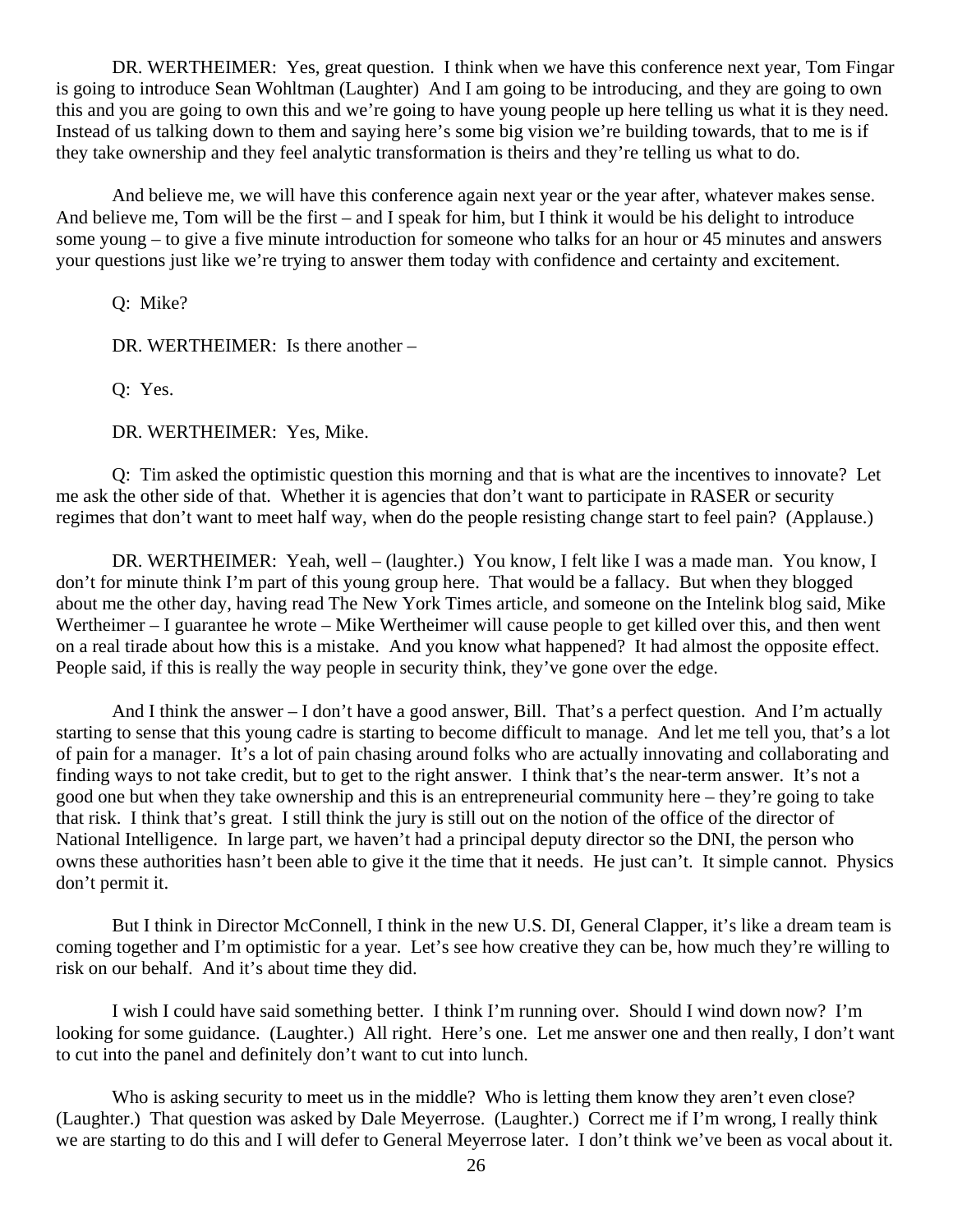I don't think we've been as prescriptive and right in their face. Times are changing. You will have to meet us in the middle. But who is asking? I can tell you everyone in the DNI is. There isn't a person in the office of the director of National Intelligence that isn't singing this song over and over.

I don't know. Ultimately each agency tries to pull back a little bit. The first reaction is to step back. If A-Space is successful – if we actually have people saying I need access, creating a demand. It's amazing to me, the iPhone. The most expensive phone – it's fantastic, right? There's an iPhone right there. It's fabulous. It's the stupidest investment ever, but it's so cool. I want one. (Laughter.) Right? Someone did this – it's like \$2000 between all the fees and everything. It's so cool, so viral; it's actually changing the way people view phones. It really is. It's just like the iPod fundamentally changed the way we view music.

I'm from a generation that bought albums. Those are collections of songs. I'm looking at the table here – (laughter) – all put together by one artist. My kids look at me. Why would you do that? I'll take that song. I'll take that song. I'll take that song. When we create that – when people say I need that data, that data, and that data. Now find a way to give it to me. We're on the hook at ODNI. If we don't do that then Congress should come down on us and so should the American people. I mean, security better find a way to do it. You know what, at the end of the day maybe someone does get killed for this, but I read in the paper every day how many people are dying. And they're dying not to create an environment, which – they're dying. They're putting their lives at risk so we can create this environment.

People are dying today. And we can't afford the kinds of mistakes that we're making based on the way we're doing business today. It's just bottom line. We have got to leapfrog two generations ahead of everybody else just to get back in the game. So if I'm the first one to get killed, so be it. All right. And I do believe out of five holes on – (chuckles) – any given day. That's really more than I wanted to say.

We're capturing all these questions. I will respond to them. I'll be online to respond. Let's get to the panel. I'll wrap up at the end of the conference. I'll try to summarize all the questions we didn't get to. Thank you again for coming. Please, take something good. Please – I hope it's good and make it great.

(Applause.)

(END)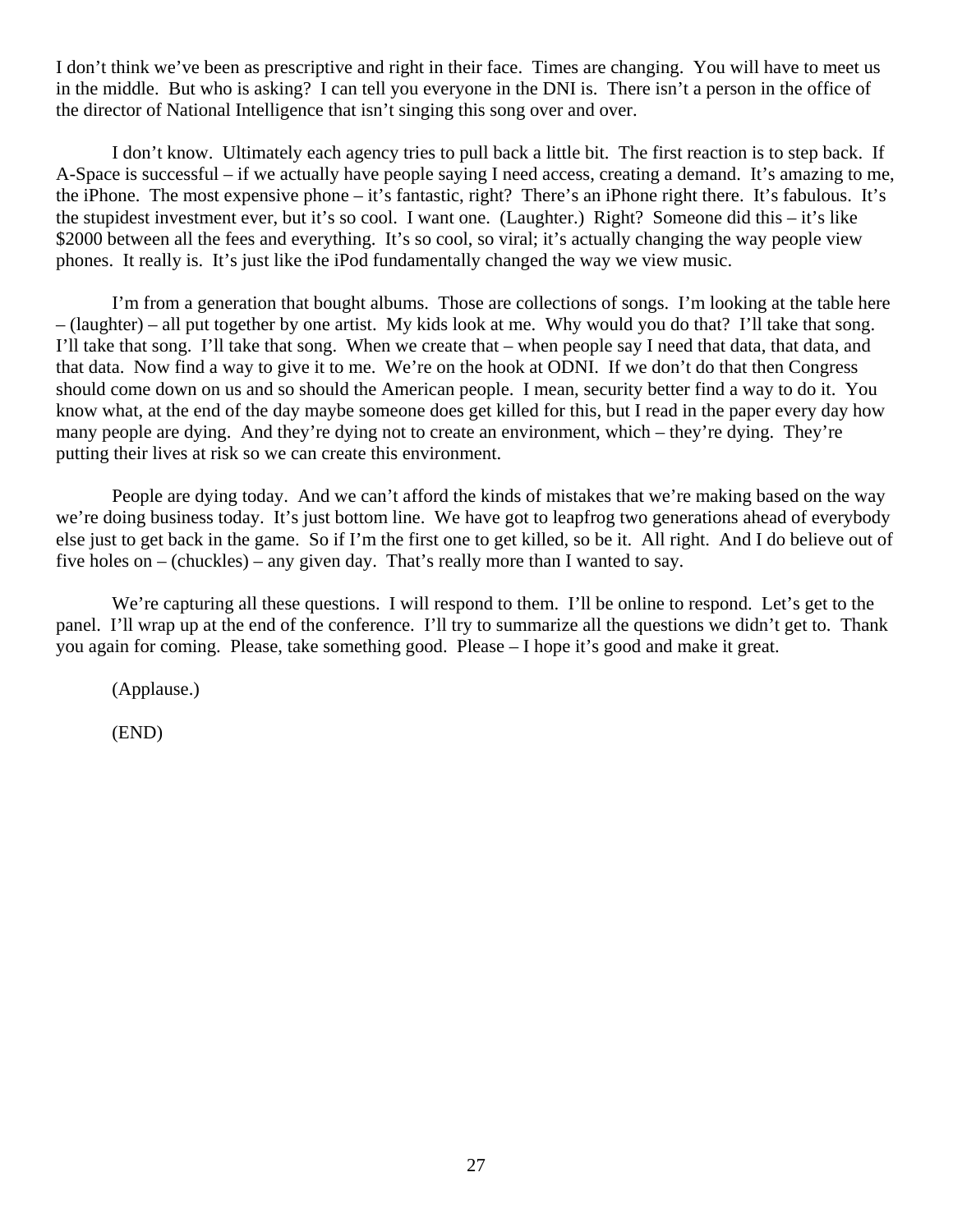### **Remarks and Q&A by the Deputy Director for Analysis, Defense Intelligence Agency**

### **Mr. Robert Cardillo**

<span id="page-27-0"></span> MR. CARDILLO: Thanks, Jim. And I don't know if I'm thanking you, Tim, or Tony or Tom, for the vaunted first position after-lunch briefing. (Laughter.) But thank goodness it was a late lunch and the tortellini didn't have that much sauce and so – (laughter) – I did see people go back to the tiramisu. Jim, I saw you. And so as the blood launched the drop, you know, to the stomach digestion kind of track, I will try to keep your attention a little elevated here with my discussion about A-Space.

 And in my main point, and I'll try to stick to it, is this is about connections and connecting. And I'll talk the various methods that I expect to see in this functionality and the benefit to the analytic community and our customers throughout the pitch. But let me start with tying a connection to Sean who did such a nice job of introducing Tom first thing this morning. Sean, I think, said he was 25-years old. So here's the connection. I'm in my  $25<sup>th</sup>$  year in the intelligence business. So there, we have that in common, Sean.

 You were hired by NGA two years ago, I think you said. Analysis and production, is that right? So I was the director of analysis and production, so I can take credit, right, for finding this talent (Laughter.) Thank you. And also, though, recall what John said how much disappointment he experienced when he went to his desktop and logged on. So I'm too, responsible for that. Sorry about that. But the truth be known, it's all the IT guys' fault, you know. (Laughter.) And, Grant, get ready because the really, really tough questions are coming your way.

Let's see. Seriously though, I'm very please to be able to participate in this conference. I'm very pleased to be a part of A-Space. Myself and Grant Schneider, the Deputy Director for Information Systems and the CIO at DIA, were partners with Tom and with Mike to make a difference in making connections between and among our workforce and our customer set. And to take the analogy that Mike spoke to earlier, we're talking about foundational capability here.

 I'm going to add some things to the superstructure of that but this is about the basic connections. I mean, A-Space in many, many ways is exquisitely simple. It's bringing people and data together so that they can think better, differently about the problem sets and come up with more relevant and actionable conclusions or assessments for our customer set. And again, if nothing else, what A-Space does, it needs to increase the transparency, reduce barriers so that people can at least enable the potential that we talked about, about Sean and his colleagues that are coming in.

 I think, Tom, you mentioned the 50 percent, you know, since 9/11. I'm actually at 61 percent. So 61 percent of my workforce has been in my organization for less than five years. And, yes, that's daunting and I also think that's just an enormously positive potential there. We really, now, are in the window in which we get to shape a generation of analytic capability for the future. And so while there's challenges they're in with mentorship and training and tradecraft development and IT applications and meeting expectations of the folks that are joining our business. The upside is huge and so I hope that A-Space is part of the realization of that upside.

 So what I would propose to do is I'm going to walk you through an intelligence scenario as a way to explain the difference that I hope A-Space can make to the analysts on the floor. So it's going to be pretty generic given the environment in but hopefully you'll follow and understand where I think the potential value is.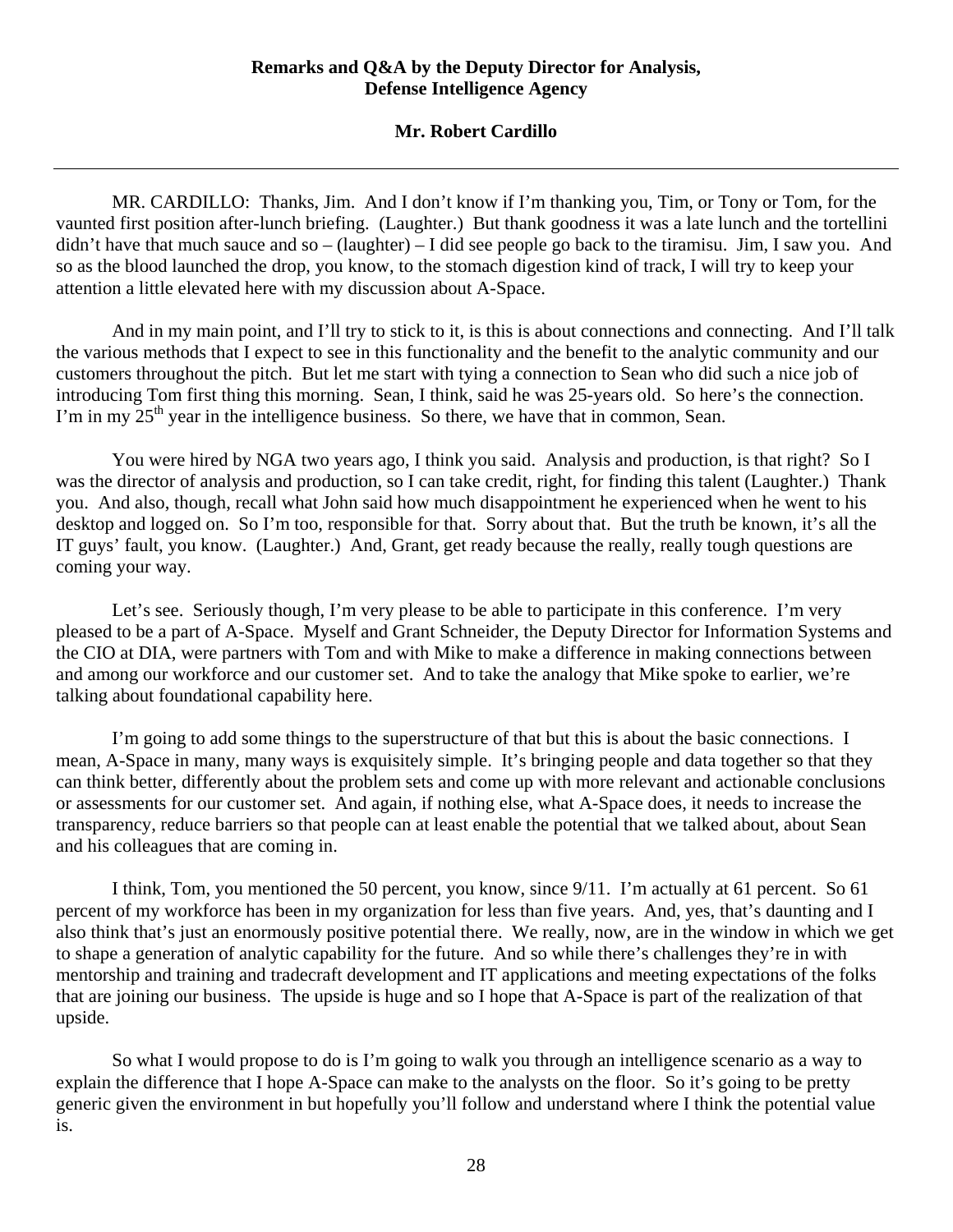So I'm an analyst. I'm sitting at my desktop. The network is up – thank you, Grant – and I will get an email or some kind of – you know, usually the tasking is very particular. It could be particular to your agency, all right; it could be particular to directorate, but somehow, you know, that light will go off and say you have a tasking.

 Generally, we call these things requests for information and in my particular case, we have a customer in the Pentagon who wants to know about some regional aggression in a certain locale. And so, his question is relative to the intentions of a potential adversary in a particular region in the world – pretty generic questions; pretty realistic analytic challenge that we get day in and day out.

 Well, the first question the analysts ask themselves is what do we know? Mike talked about it earlier but that's not as simple as it sounds. We literally don't know what we know when we start working that question. And so often, you know, you'll do your best to search your databases and your files and that desk drawer that Mike sent an answer in and all that. But more often than not, I can guarantee you that you have not set that context properly. So you're working from a faulty context to begin with because you haven't leveraged properly what exists. And I'm talking about exist in an unclassified and in a collateral and in a top-secret environment. It doesn't matter. So we're getting off on the wrong foot today.

The second piece is, you know, you understand what you do and then you need to start working through, okay, what gaps do I need to fill? And the comment was made earlier that all too often it's a knee-jerk response. Ah, collection, right. I need to write the collection requirement. And I will say that like a river, okay, or even like sheep, analysts will follow the path of least resistance. And it is really easy to submit the collection requirement, almost too easy.

And by the way, I used to be a collector so I can speak of one. I mean, there usually is that question upfront that people just kind of just check the box, you know. Have you searched the libraries? You know, have you researched the sources that exist and what not? And everybody just checks that really quickly and just says, bang, get me the new SIGINT, get me the new GEOINT, get me the new HUMINT.

So again, an inefficient application of the collection system. I will go out to Intelipedia or there's a reasonable chance I will. More and more of our population are comfortable doing that. And that will help in your research, okay, to the extent that the data might be there or you might come across other analysts but you'll be limited on a couple of issues. Classification is one. Mike spoke about the five terminals. So which level are you doing your Intelipedia search at? And who's on there and who's not? And so it is indeed a hit-or-miss proposition.

Now, let's just assume that that requirement that came in, you had some period of time. This wasn't give me an answer in an hour; it was, you know, end of the week or maybe even two weeks, so you have time. But with respect to collaboration, it's unlikely – it's unlikely that you would go to a chat room or that you would go to a community of interest. I'm not saying we don't have those and those don't work. They do when we focus our attention and effort. But more often than not, you'll put together a hypothesis, maybe some early conclusions, an assessment in draft form and you'll package that up in probably a word document and you'll send it to somebody via e-mail.

And who is that somebody? Well, that's somebody that you know, you've worked with before, you met in a prior job or it could be in a different agency. But in any one of those cases, it's who do you know and who do you trust. And that's, you know, above those foundation. And while A-Space is about connections, what we need to figure out how to do within that virtual space is how do we enable and grow and flourish, you know, that sense of trust and confidence.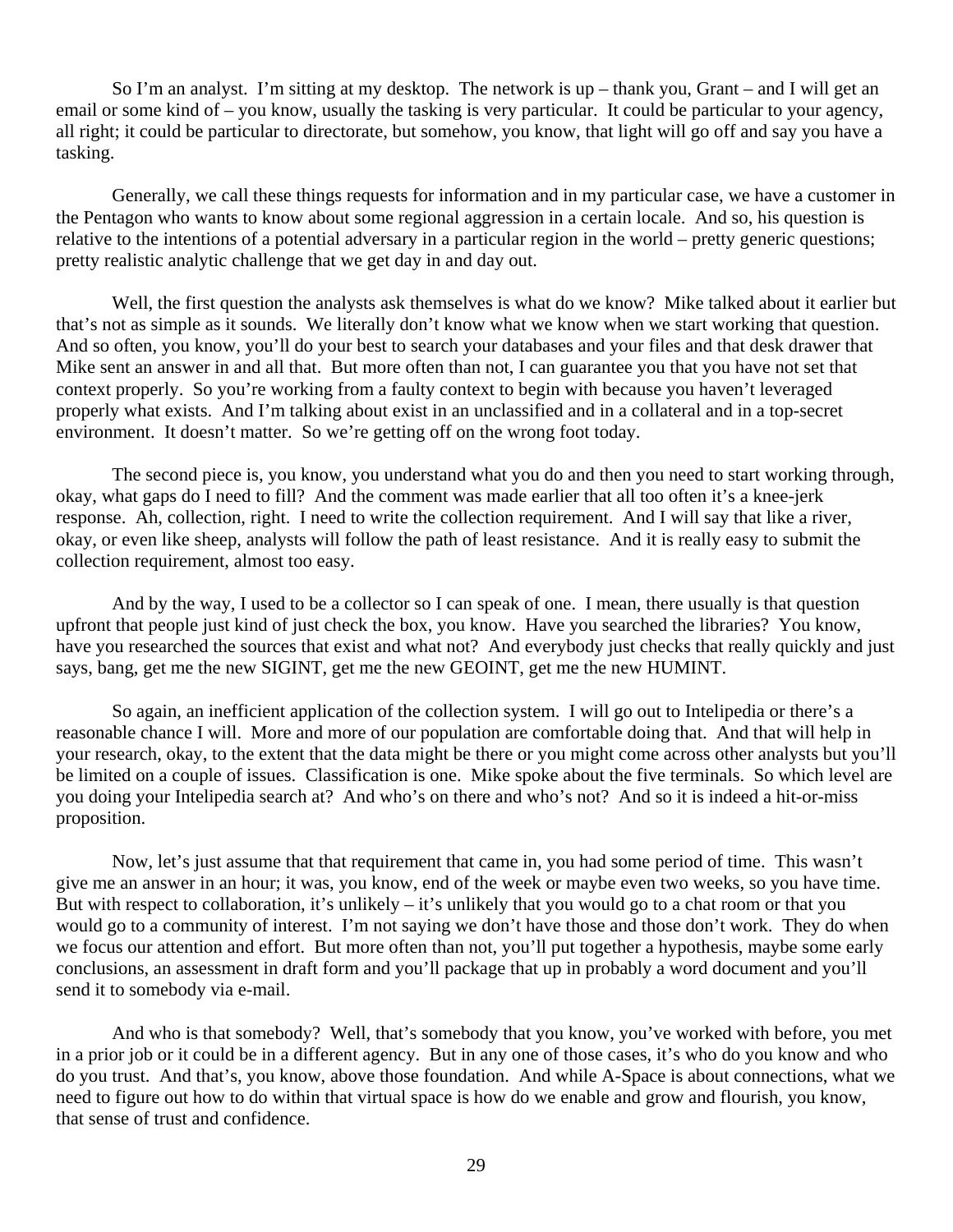I mentioned this is my  $25<sup>th</sup>$  year. I can say, without reservation and I tell every new analyst that joins my organization that your value as an analyst to our business and to your customer is directly proportional to the depth and diversity of your network. All right, and no offense, not your IT network; your analytic network: who you work with, who you interact with, where you get expertise from, who you ask questions of. That was true when it was punch cards and acetate, okay, and it's true today.

So let's remember the tool we're talking about is just that; the tool is in fact a way to reduce those barriers, increase the confidence, build some trust, but at the end of the day, those analysts need to communicate. And Tom said we can't all get in one room. This is going to help us virtually get in one room. But on top of that application, okay, there needs to be increased emphasis on tradecraft development, on critical thinking, on structured analytical techniques. I mean, this is kind of a necessary foundational precondition but not sufficient.

So I put the report together, I email it out, I get some comments back, I feel pretty good about my response, I think it's ready to go, so I send it to my senior analyst. Okay, and whatever shop you're in, you need to get it cleared through some senior analytic review. Now, depending where you are, that might be a one- , two-, three-step process but there will be somebody that checks that. And let's assume it gets through with minor edits and what not and the it gets posted. Now, that could be posted on Intelink; that could get sent to the customer; that could get printed in hardcopy. It could be all those things.

As a matter of fact, it's most likely going to the executive intelligence summary that ODNI puts together everyday. But more than likely – and Tom raised this point – three or four days later or three or four days before there may well have been same region, generally the same question, but different agency, different perspective and the like.

And by the way, I start with the premise that my analysts, you know, they show up at work a day – they come to work each day not intending, okay, to segregate. They don't really want to put up walls. I get it. We're all introverted and all that. That's true. That's part our basic makeup. But this idea that they want to work in a dark room, you know, with no outside help is not right.

And I really believe that if we both enable the capability and then encourage the behavior – and that's a huge part of this too. We talked earlier about, you know, about how we recognize and reward. Look, all too often today, it counts. Okay, you had four PDB items this quarters. She had two. You're clearly the better analyst so, you know, you're going to get the new job; you're going to get the whatever.

We have to change, as managers and leaders, the behavior that we exhibit, okay, that tells them that not only is collaboration expected, that it will be recognized and it'll be rewarded and that you actually – you can advance much more quickly. Again, it goes back to your value, reflection of that network. So, that's kind of the as is, if you will, and I'll talk to you a little bit about what I think can be possible under A-Space. But first, I want to share some comments that I had that should be a cautionary note to all of us here.

I both had lunch with some of my analysts and then asked for some input on actually this presentation on my blog. And here's a couple of quotes: One, "we'll believe it when we see it." Okay, these folks are jaded. They've been through this before. They've been told X application was coming to save the day and this will change the way you do business. So trust me, they're going to have a chip on their shoulder a bit on this to prove that this is different.

And here's another quote: "I hope it doesn't become another tool that we throw money at that ends up not really helping the intended user, the analyst, only to become a high echelon briefing bullet." Okay, that's directed at me. And I get that; all right, I've been there and I've been on the other end of these expectations. So what I really like about our approach here, as I said earlier, is in its simplicity. I mean, A-Space needs to be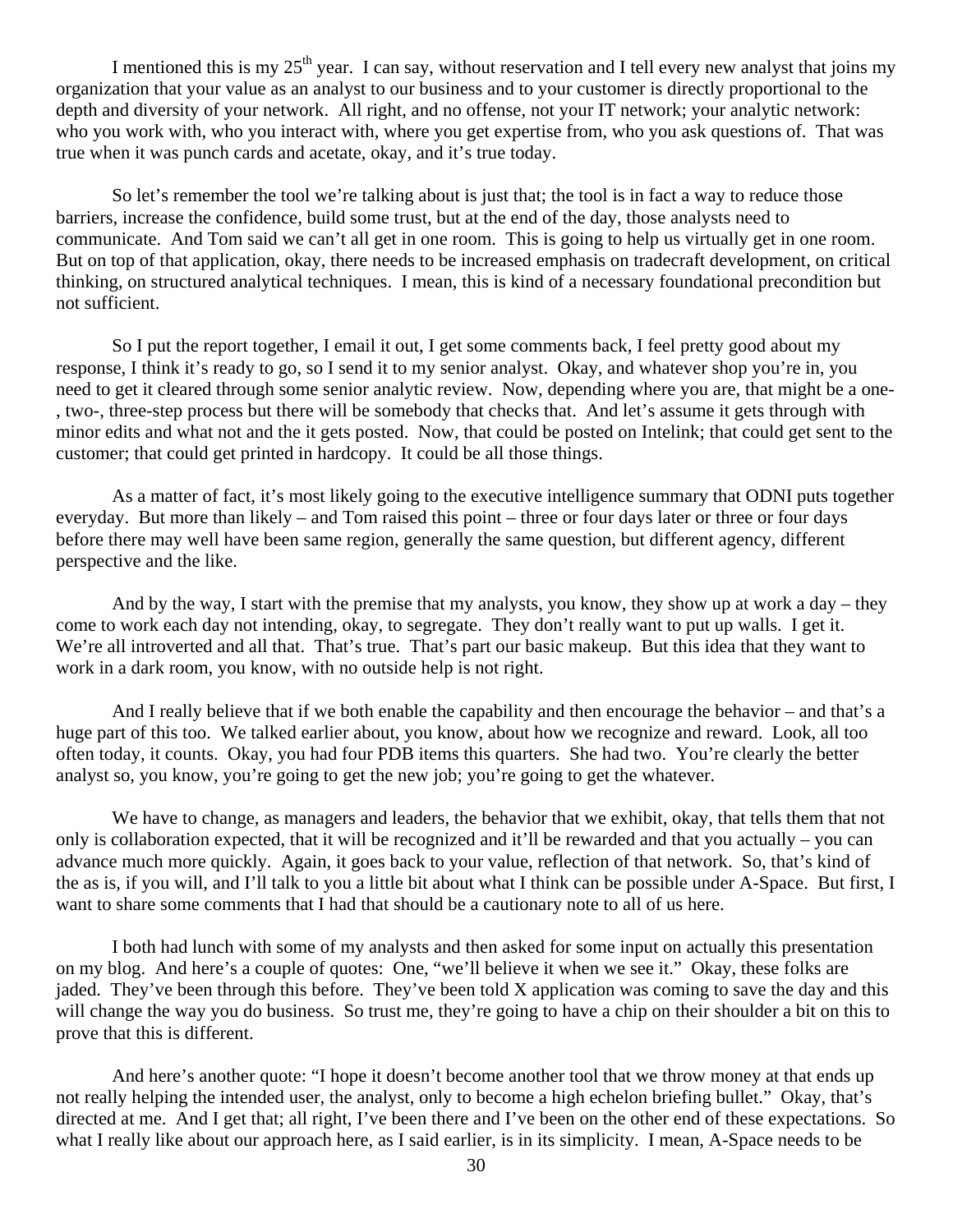about connections, okay. It means about reducing those barriers and increasing that transparency so that that trust and confidence can occur and that people can make better calls.

So how do we propose that A-Space is different, okay, and it isn't the same old same old and it isn't just a briefing bullet? Well, I'm going to speak to four capabilities. One is that enabling of information sharing. Two is the lower barrier to increase that trust. Easing the process of analytic innovation. And finally, value to our customers, which we must keep in mind. If our customers don't see value in this, you know, then it just becomes a self-licking ice cream cone.

So anyway, let me speak to each of those objectives briefly. First, enabling information sharing. In a large extent, remember what I said, it's finding people. The one prerequisite, okay, for you to participate, okay, as an intelligence-commuting member within the A-Space world, is that you're registered in the analyst research catalog. It's not hard to do. This is yellow – white pages that was spoken about earlier. You need to put in, you know, what you're working on, what your background is, what your experience level is and the like. But that's it. So then you're in. But, again, it's only as good as those analysts that keep it up to date.

It also is our intent – but this is not going to be a mandated activity, all right; we think that would be the exactly the wrong message to send to folks. So this isn't going to thou shalt go into A-Space and do the following project or thou shalt do everything within there. As a matter of fact, I was stopped in the hall on the way in by a colleague of mine who's a manager of a large analytic organization. This is where he was – oh my god, what if they go in and never come out? You know, I mean, what if they're just chatting all day and not doing anything? You know, where is the report? And where is that, you know, that – how am I getting the inbox work down? Trust me, there's going to be real tension there. There is now.

I have folks of my generation that see it as a distraction, all right. That, again, goes to our leadership and our learning that we need to go through so that it is not, that it is in fact just a better way to build that and grow that network so that improved analysis can come out the other end.

So how do we lower the barriers? Like I said, it's once in, all in. Can there, should there be communities of interest within in A-Space? Of course there should. Should we be able to discriminate between opinion and expertise? Of course. Look, we're all living the post-WMD commission report. We all owe it to ourselves and to our customers a pedigree of information, all right: original source, vetting of that source, an assessment thereof and tying it down to the information, okay, that we're capturing, and then the conclusion or the assessment that we're making. So we've got to carry that forward. There's got to be a way to have, as I said, a confidence of what you're seeing in A-Space or having a discussion on. You can have some idea about the voracity.

So another quote that I got from one of my analysts: "The future in my mind is a tool in which the knowledge is available in its validity, virus, et cetera is plain for all to see." That's the key phrase: plain for all to see.

I'm a firm believer that, you know, if we're in that shared knowledge space, that the voracity of the information will speak to itself, okay. People will move to those analysts that have that expertise and that responsiveness. I'm not sure if the eBay model is going to be, you know, the way it's going to do it. You know, you're going to get scores and what not.

But let's face it, you know, any of you have been in an analytic environment and you know, there's 10 or 100 people in your office, you know who people go to. I mean, even if you don't have a computer, people go back to the senior analyst that can give them the relevant responsive answer. So how do we translate that kind of confidence that exist in human-to-human interaction with A-Space?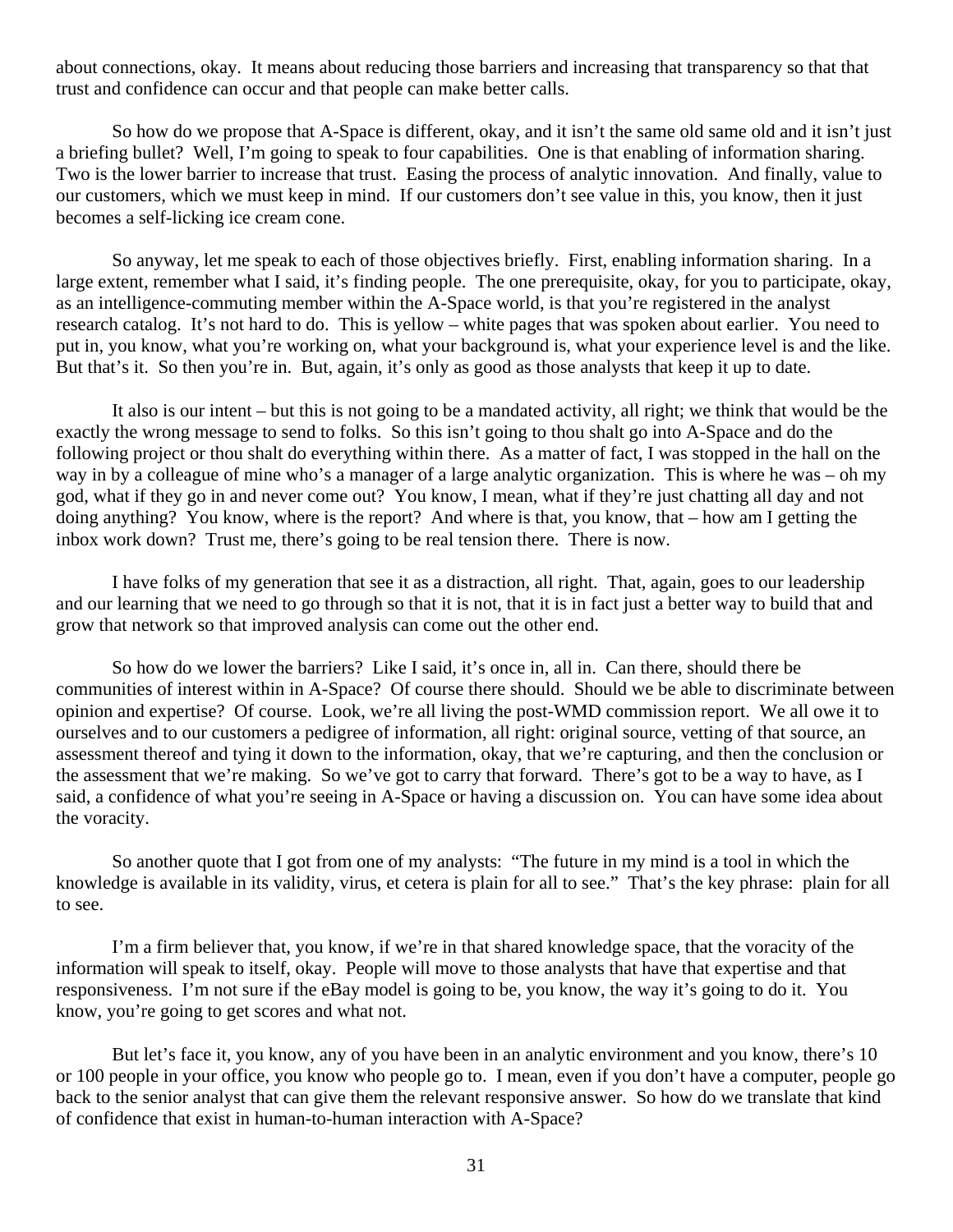Easing analytic innovation. This goes to really the processes and procedures we use, the analytic techniques. Today, it's all through ad hoc – depends where you are and what the problem sets are, what classes you've been to and the like, what your boss will approve, what your senior analyst is familiar with. But our past practice of recording those techniques is very weak and so it's difficult as either a colleague – okay, a collaborator or as a consumer to understand, geez, I don't know how they got there, okay. I can see the pieces of data but there's a leap and, oh, by the way, there needs to be a leap to say what's next because let's not forget, our business isn't, you know, historical reporting; we're not telling our customers just what happened yesterday. We have to tell them what it means and what it means for them tomorrow. That's the essence of the intelligence function.

So there is going to be a leap but you have to carry the reader through and you have to have them – again, they have to have the trust and confidence in you. But then when you talk about value, which is what it's all about. We're only successful in A-Space, okay, if our customers, our policymakers, our war fighters, their decisionmakers make better decisions in their time cycle. And so we need to be careful that the metrics for A-Space isn't just about users and pages and counts and those kinds of things. We need to find a way – and this is bigger than A-Space – but we need to find a way to grab that metric from the customer side. So making it happen.

How will this all occur? I don't actually know, okay. That's why I have Grant on my – (chuckles) – side with respect to the technical applications. But functionally, let me tell you, there will be an access environment in A-Space, all right, which will do that connecting that I talked about earlier. Who's working on what? What background and experience do people have? There will be a questions form. Again, what questions do you have in your inbox or do you have, as an analyst, that your seeking knockdown a really hard target?

And I agree, Ambassador Carson's – the experience that we had with him on the Darfur problem was exactly that. He would come out of serious high-level, policy-level discussions and tell us what the questions were. And I know that may sound simple. Frankly, it's unusual to get that kind of input. But I got to tell you, when the analyst can see exactly what secretary for X wants or undersecretary, you know, needs for a negotiation or a tactic that makes all the difference because then you have much more energy and enthusiasm to get the right answer.

There'll be an emerging insights form. This'll be where we'll capture those techniques, those analytical procedures and processes so that we can share with one another what's working and what's not. Now, again, this isn't going to all happen in December; it's not going to all roll out at once. We will move into phase one in December to do begin this, and it where it will be a learn-as-you-go, which it needs to be. As a matter of fact, that's the essence, if you will, of A-Space itself.

So the true test is, as I said, does it facilitate the analytic process? And while I have high hopes for it, one other thing – and I stole this from General Cartwright in a prior speech he's given too – if it doesn't, okay, and if somehow it doesn't meet the kinds of expectations that I have or what not, we need to recognize that very soon as well. I have a saying. My workforce is going to vote with their mouse. You know, they're going to either go and they're going to find value in it, all right, and then they're going to return. I mean, it's like almost like any Internet application. You know, if you get utility out of that site, you'll return. You'll stay longer and the like.

But we need to be at least aware enough and cognizant enough that it might not work and we might have to try something else but the intent should be the same. So let me just say in conclusion that folks like, you know – analysts like you heard today like Sean are who we are talking about as they come into this workforce.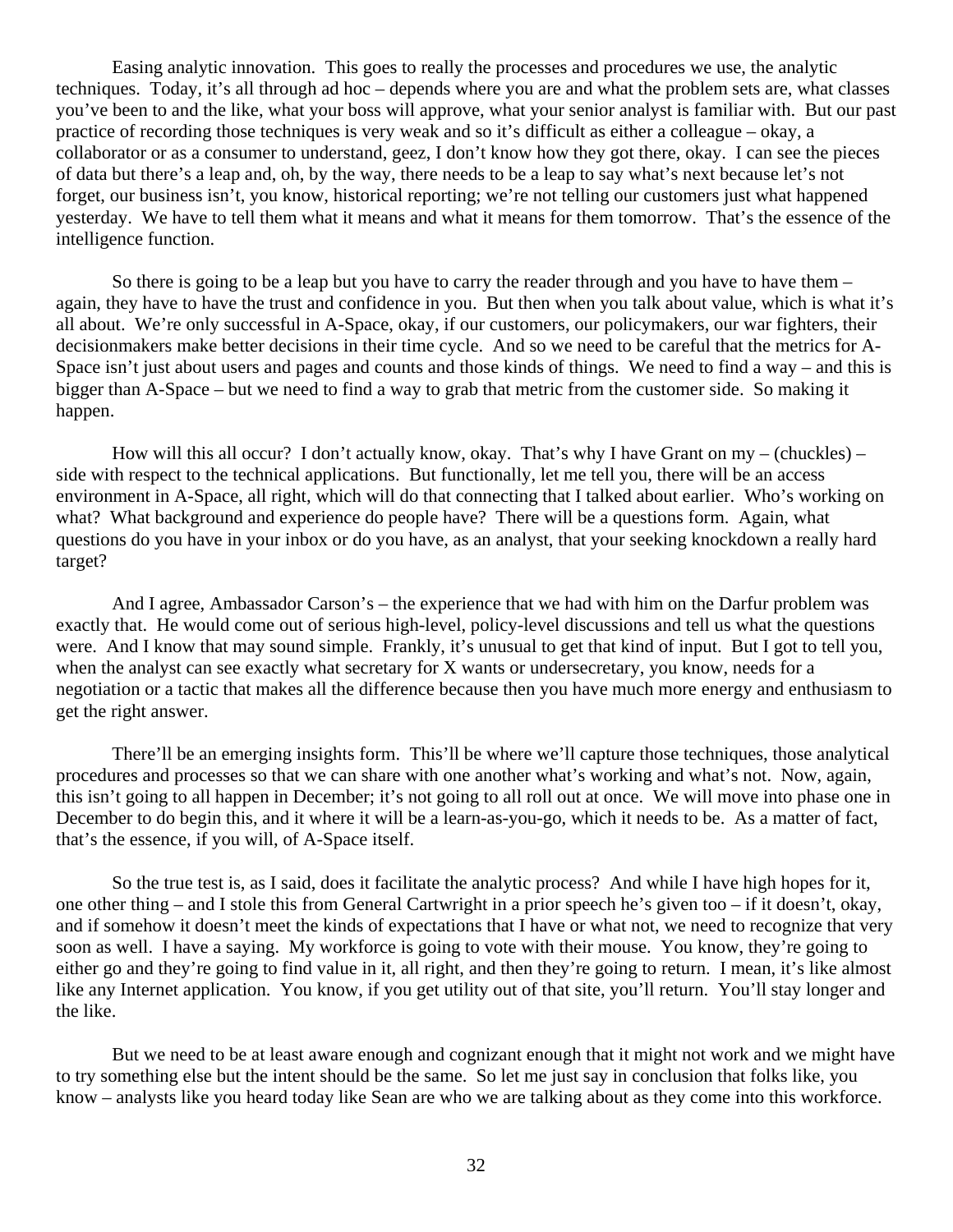But as it was mentioned earlier, I've also have a very senior analytic workforce at the other end of my demographic that needs this capability as well. Now, their training, their cultural achievement, you know, their integration to the technical capability will be different. But if we can't bring those two together, we will have failed folks like Sean and reduced the ability to network and have that senior mentorship.

And let me just say as a slight aside to – since I have a captive audience – there is a piece in the middle that we're all, I believe collectively missing and that's middle management training and leadership. And, oh, by the way, they need to understand the value and the potential of this because the worse thing we can do is to take the Seans and send them off to A-Space training, get them excited, send them back to the office, right, and have the branch chief go – (chuckles) – we don't do that here. That's cute, Sean, but, you know, can you just, you know, practice that on your own because I've got, you know, this process that's tried and true. We got to keep up with the numbers or my division chief's going to get upset.

I'll tell you, we're letting down ourselves and that workforce, those branch and division chiefs, by not addressing this key training and education problem. And that's way beyond A-Space but I thought I would mention it.

So it is about connections. It's about freeing the potential of the workforce and the managers and our senior analysts. And so with that I will, I think, turn to this guy here and see if you all have any questions for the next couple of minutes at least.

Okay, the suit is Hugo Boss. The tie is Nordstroms' rack. (Laughter.) Mike, you already took that one didn't you? Let's see. I'll read these. "A-Space sounds good. Is there a set of technical parameters that ensure inoperability and capability among and between agencies and elements of the IC?" Grant, I just picked that one out of the air. I have no idea, okay. But that's why my business partner in this arrangement is Grant Schneider. I don't know if you want to address that or not.

GRANT SCHNEIDER: (Off mike) – we might talk about later today – (off mike).

MR. CARDILLO: Okay, the answer is there's not today, that it's certainly an issue that we need to work through because it can't be shared space unless we deal with those interoperability and capability issues and it could be that General Melrose will speak to this later.

"Is there a code of ethics for good community behavior on A-Space?" There's some, what do you – netiquette out there for Intelipedia interaction and the like. From my experience because you're attributed now, this is not an anonymous space. You know, bad behavior is kind of like life, you know. Look, are people going to be rude and insult and say something inappropriate at times? Of course they are. But we're going to do that over lunch and we're going to do that in our cubes. Will it happen on A-Space? I'm sure it will.

I happen to believe it'll be self-policing. I know an analyst who worried about being scooped. Hey, if I post my assumption before I write my report, that other agency, who isn't altruistic as I am, is going to get it out there and get it. And I told him, you know what, that's probably going to happen. You're probably right. Somebody is going to scoop you. But guess what? You know, they might quote when that short-term issue but what just happened to their network, all right? It just got minimized.

Who's going to participate and collaborate with that person, you know, who behaves that way? So I'd liked to think that, you know, if you're open with others that'll be returned. But we will see. Clearly you will be able to do this in DIA but what about CIA and others? Well, we'll see. I mean, again, this is not a forced march. I have a very good relationship with my counterpart, John Kringen at the CIA. As a matter of fact, the next speaker is from the CIA to talk about the Library of the National Intel. So we're all talking our piece here.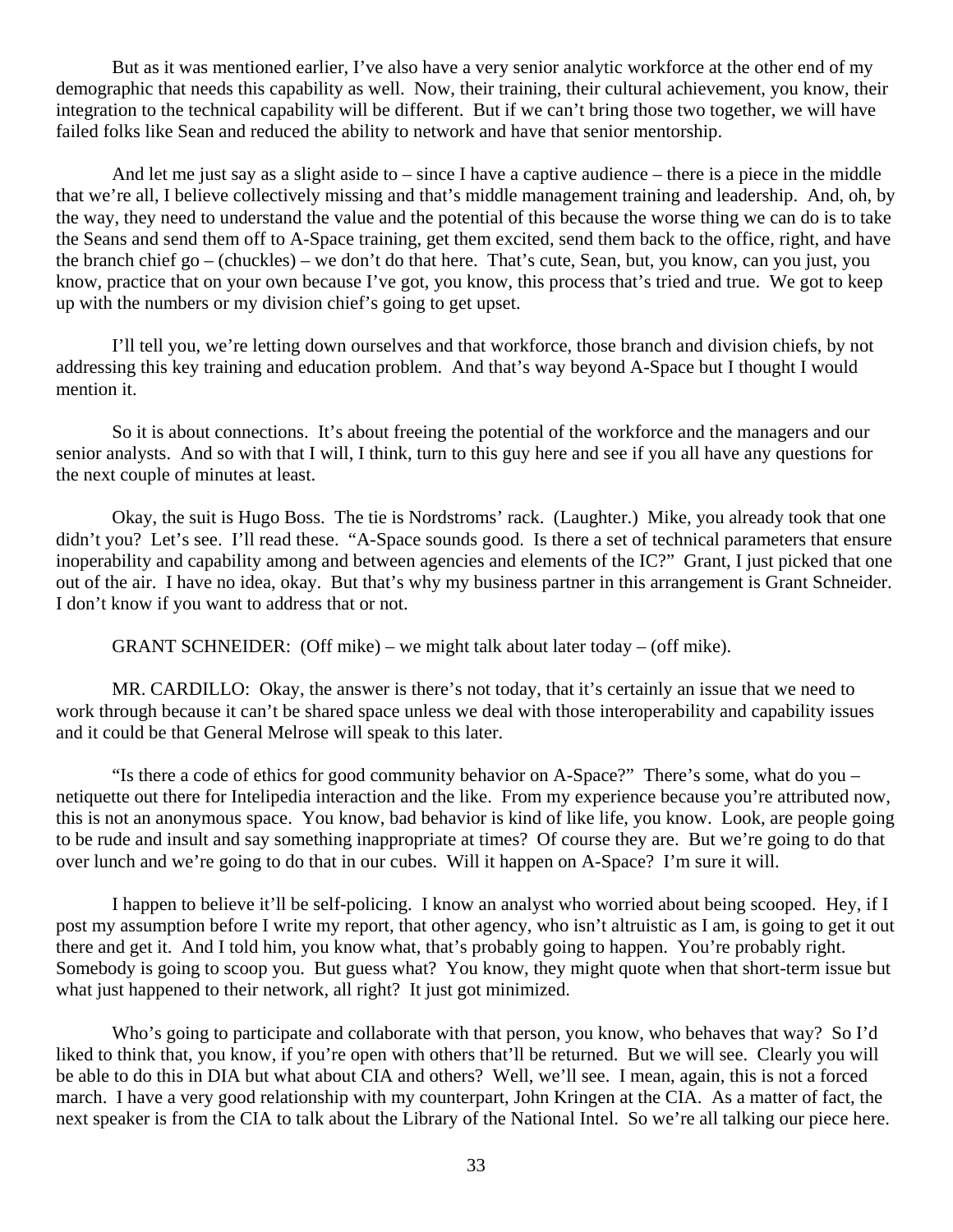But I couldn't agree with you more. I mean, if this is about, you know, some kind of DIA optimization or NG optimization then we're wasting our time. So I'm serious. We will see.

"What tests have been done to demonstrate the utility of A-Space?" I don't know. I don't know that there have been, so good question. (Chuckles.) We'll try to figure that out. Okay, we're changing font size coming up on the screen. "How do we ensure trusted, cleared, state and local analysts are invited into A-Space?" I don't know. Other than it's – I mean, to the extent that we can figure out that plumbing problem, okay, that's the, you know, network-to-network issue between those kinds of entities, state and local, then I think this is easy.

Okay, what I said at the front end I know is very, very difficult. So while I said, you know, for the 18,000 that we know about, you know, that live at the SCI, you know, high-classification world. It's a very a low barrier. I appreciate that we've got other hurdles to clear for state and local. I'll ask it but I don't know. "Do you see a place for a second life-like concept in the IC?" That's where the people have these fictitious lives on the net, right? I don't think so. I'd hope not. (Laughter.) That goes to my manager's concern out there about analysts actually doing work and not wandering.

I have a question here.

Q: Two questions. One, how far do you see A-Space – (inaudible) – down to the actual level, down to the operational level or is – (inaudible) – going to be brought into this? And my second question is once we try and get this out to the various other organizations, is there going to be a sweeping  $-$  (inaudible) – that said, you  $guys - (inaudible) - for A-Space that we can just rubber stamp it or – (inaudible).$ 

MR. CARDILLO: The question, in case you didn't hear is, you know, what's the expanse or the scope of A-Space? What's our target set and does it go to the tactical and command level? And then second one is kind of an application question. If we say it's good enough for A-Space, does that – if the CIO says it's good enough for A-Space, is it good enough for another network? To the first question, you know, in the pilot phase, we're certainly going to be living at the JWICKS/SCI level but it'll have to cascade.

Okay, let's assume success and we have value; it's got to move together levels. Classification dependence, for example, you know, you take tactical. You know, you go forward predominately living in a supernet world, all right. There should be supernet A-Space. And, oh, by the way, things that occur there should be extractable up and there should be a way, okay, that we can have things moved between those two barriers. But we shouldn't kid ourselves. We're not going to get rid of, you know, classification levels and access. So that will be a general barrier that we will have to and need to adjust accordingly.

To your other question, I don't know. As I understand the intent of the CIO – and, again, General Melrose could well be speaking to this today – is to deal with that issue of why each of us has to go through our own testing and approval process and why can't there be some kind of good housekeeping – I'm making stuff up. I mean, you know, seal of approval that we all could use. So I'll kick the answer later unless you want to answer it, Grant?

MR. SCHNEIDER: Yes, we're working towards that.

MR. CARDILLO: We're working towards it. That's what I heard. (Laughter.) Thanks. How, do we – okay, I'll do one more. Okay, "How do we convince managers that it's useful and creating positive environments for collaboration?" Well, it's got to come out in the value. You know, the metric can't be, hey, congratulations, Joe; you've got 30 analysts in A-Space; they all logged on today, okay. The metric can't be, you know, like I said earlier, that you have 1800 pages this month. How did you answer the question of the customer in a better and more timely relevant way?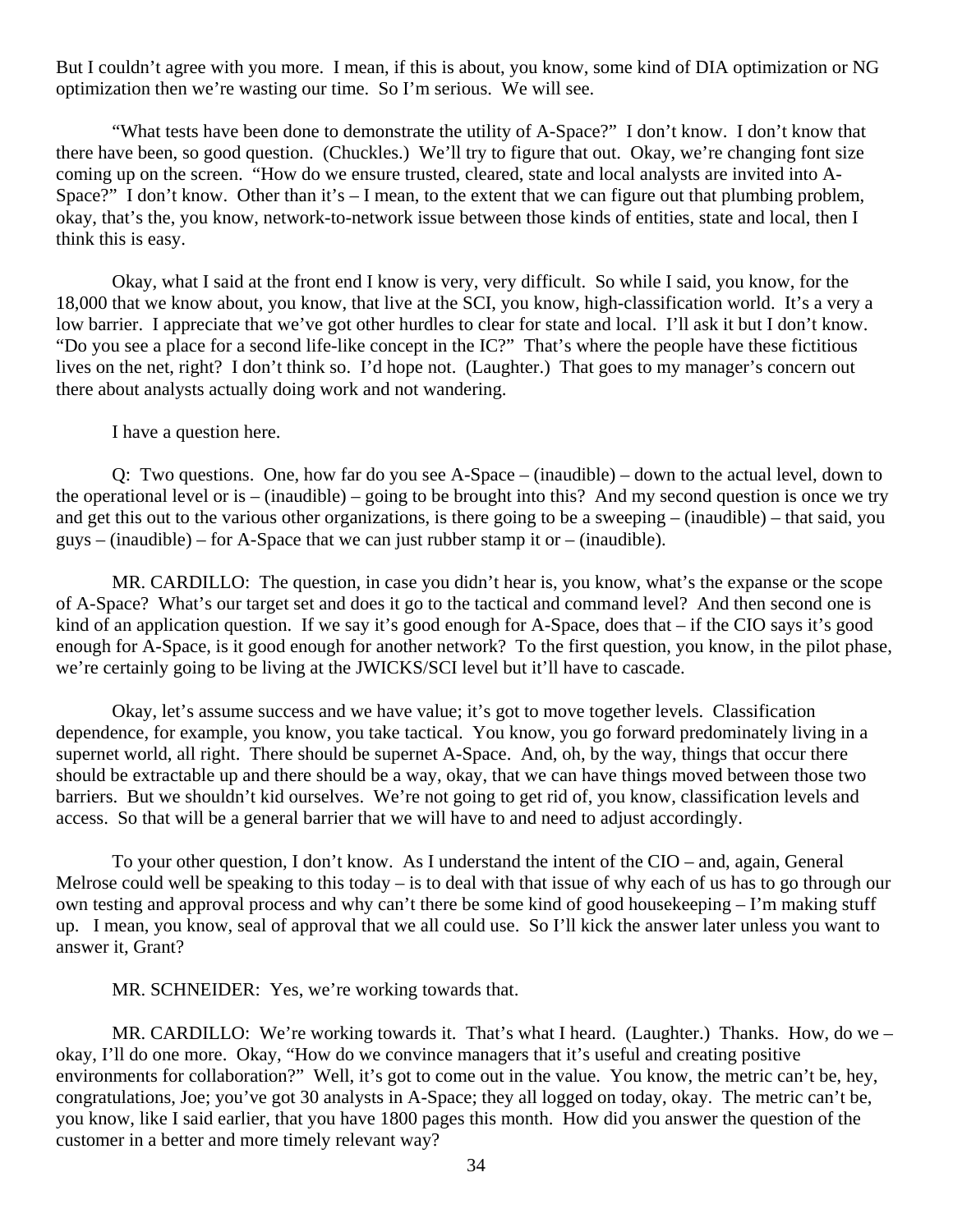Now, that's been kind of an age-old challenge. I'm not saying that's easy to do, that kind of grand metric, but that has to be the effect. And we have to find a way to keep ourselves grounded to that or else again, we'll just become enamored with, you know, the numbers on the chart and the page counts and all that. So we have to find a way to take that evaluation to the customer and have them tell us. And to me, that's the way you that you incentivize managers to continue.

Okay, I'll stop there because I think I'm a little bit over. But I appreciate your time and attention. I look forward to help. I know that's why you're here and if nothing else, you heard that it's about connections and you hopefully heard that we don't have all the brightest ideas. So I look forward to your input and your assistance. Thanks.

(Applause.)

(END)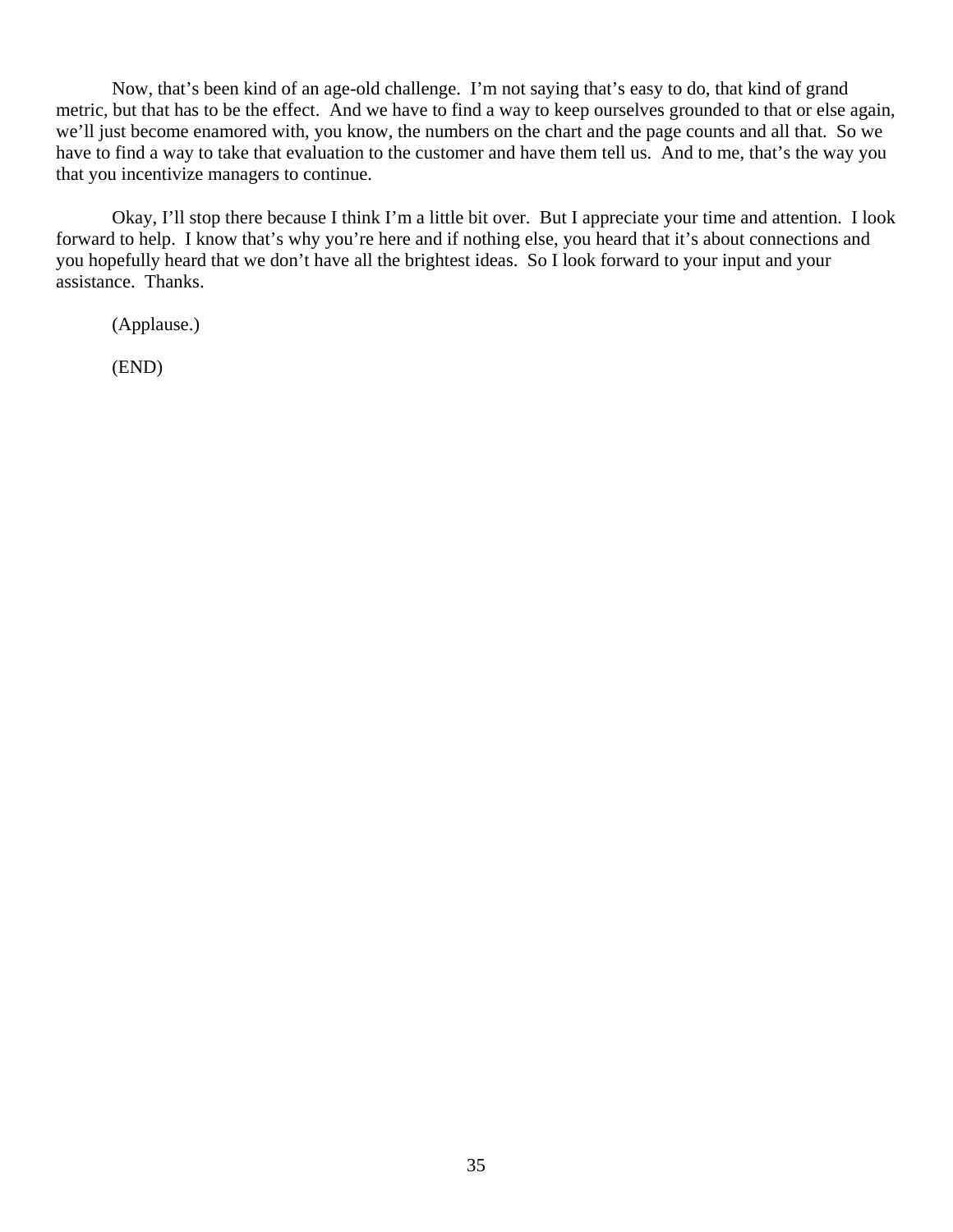**Major General Dale W. Meyerrose (Ret.)** 

<span id="page-35-0"></span>(Applause.)

 MR. MEYERROSE: Well, thank you very much. I feel like I've been set up if you've been here most of the day. Around Washington, D.C., they say that the number of times that somebody's name is mentioned in conversation is an indication how influential they are. My name's Dale Meyerrose and I'm happy to be here today. And I really thank Tom what's his name and Mike whoever it is for inviting me along. (Laughter.)

 It is indeed my pleasure to be here. My pleasure to be outside of Washington, D.C., and enjoying the friendly windy city and the good weather, and also seeing lots of longtime friends. When you reach my age the word "old" kind escapes your vocabulary so, again, it's good to see so many folks here. And it's good to see about 15 of you who worked for me, who are the designated clappers for when I finish speaking. (Laughter.) (Applause, laughter.) Not yet, guys. (Laughter.)

 I forgot to introduce – my name's Dale Meyerrose and I'm happy to be here. (Laughter.) I found a lot of the discussion, the questions and answers, the dialogue very interesting today. And some of the questions, you know, got differed to me just because Tom what's his name didn't want to answer them, and I guess that's okay. But I really expected better out of Mike Whosit. I thought he would surely answer some more of those questions than – but I make a good effort at trying to tie some things together. Again, talking about some of the things we've been talking about but maybe in a different light.

 I found a question earlier this morning that said what are you doing for strategic plan to be an interesting proposition, and also, found Tom Whatsit his name's answer very interesting, too. I think that by and large, we're not molded and shaped by any of our strategic plans or intent. By and large, we are molded and shaped by disruptions in our society or in our community. It's not the planned event that rules the day. Think of all the disruptions in our lifetime. A couple of them have anniversaries of today.

 Nineteen seventy-two, Munich. On this day terrorists took over a portion of the Israeli Olympic team. And for many of us that was our first exposure to extremist behavior or tactics and what folks were willing to do. On this day in 1975 there's an assassination attempt on our president in Sacramento, California. Gerry Ford was the president and Squeaky Fromme was the attempted assassin. And then 17 days later there was another attempt made on his life and by and large has set the stage for how we protect senior leaders and such.

 And I would submit to you that much of what we do is not on the program path, not what the reasonable person would accept or expect to have happen as a consequence. In some regards, I don't find a lot of utility in having plans of the long-term nature. The act of planning is something that world-class organizations do. But that horizon is very, very important because a horizon picked too far in the future never materializes and never really molds and shapes your organization. And plans too close means that seldom do you aggregate the right factors and ensure that you're headed in the right direction.

 My name's Dale Meyerrose and I'm happy to be with you today. Okay, you get a good rep. We'll go on. We've heard a lot about A-Space. With a little bit of literary license, let me give you my version about how A-Space came about. Well, about a year and a half ago, Tom Whatsit name came in my office and said, we're going to create an A-LAN (ph). And I thought, boy that's a bad idea. So I went to Mike who's it and I said, we've got to tell Tom Whatsit we don't want an A-LAN. It's the wrong perspective.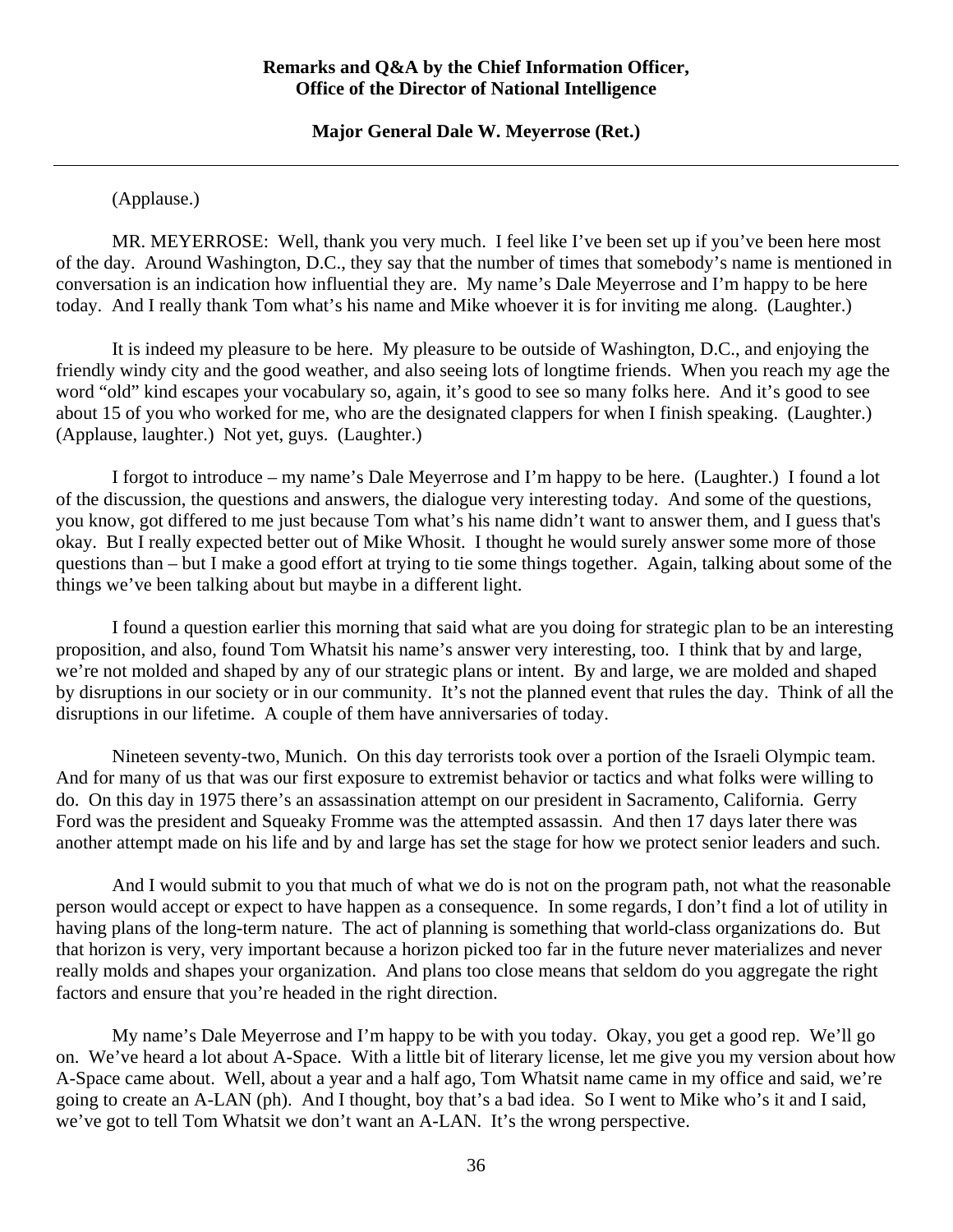So Mike Whatsit comes back to me a little bit later and says, all right, we need an A-net. Okay. Well, I thought about it for a while. I said, no, I think we can do better. And so his guys and my guys and some other guys and gals got together and came up with A-Space. And you remember the law enforcement officials said, you know, if it doesn't look right – well, the first two didn't look right but the third one did.

But think about it just for a minute. From the inception, we need an A-LAN. We need an A-net. We need an A-Space. In essence, the problem never changed. The parameters, the challenges, all of those things associated with what we needed to do didn't change. So what changed? What are the paradigms associated with a LAN versus what are the paradigms and thought processes associated with the net and what are the paradigms and processes associated with space?

And in a very short period of time, I think we reoriented ourselves into a fashion, which would make what we do more relevant to the business of intelligence. And so the lingo that you hear us talk about with A-Space sounds all-modern. You know, Wikipedias and blogs and all those kinds of things. Well, I got to tell you, I believe that that is so 2006. (Laughter.) And while I'm not going to propose to Tom Whosits and Mike Whatsit to change the name, we need to continually remake ourselves and the idea of what is the possible, the probable, and the doable.

 And maybe as we flush out the business of A-Space, we need to be thinking in terms of what's the next set of paradigms which will control our thinking. Is it a presence? Is it A-mash (ph)? But in this business if we don't continually remake ourselves with the idea of what the possible, the probable, and the doable is we will always find ourselves in the business of delivering something four years late that's seven years old.

And as we think about what A-Space is and should be – and, again, there are folks more eloquent than I already talked about that – I think there's a couple things that we ought to bear in mind. One is what's the goal? I believe that the goal is to make IT invisible to the analyst, that the analyst spends more time analyzing and doing the tradecraft of analysis and intelligence than the scratching-the-head craft of how does this thing work and why can't I get it to do this?

 Boy, we got them all worked up next door, don't we? (Laughter.) I didn't know I was that powerful. (Laughter.) My name is Dale Meyerrose and I'm happy to be here. (Laughter.) So for the early part of this year I spent a good time analyzing how do we do this business of collaboration and what can I learn from what we do and what we know can be possible that might help us as we think about A-mash.

Well, the first lessons you learn is one that may not have been obvious to everybody here. But the business of collaboration takes a spark and you had a spark speak to you earlier this morning in Claudine Rowe (sp). And the passion she had for ensuring that her virtual family was connected, productive, informed, relevant, involved in every standing.

A lot of what I believe we do in collaboration in the business of intelligence today is formed by a man that I won't tell you where he works or what organization he works for but his handle is Collabman. You know, we studied this guy and we studied how many tools does he use, and the answer you find on one hand. They're not the most complicated and sophisticated tools that we have in our inventory. As a matter of fact, we have thousands of those kinds of tools for which we use the population for most of them you can almost count on one hand.

Collabman uses the tools that are intuitive and is useable by the broadest possible audience on his domain. Most of the collaboration that he does is set up by pre-associations. And, again, you heard a story this morning that reinforced that. As Claudine talked about how she established those pre-associations before collaboration took place.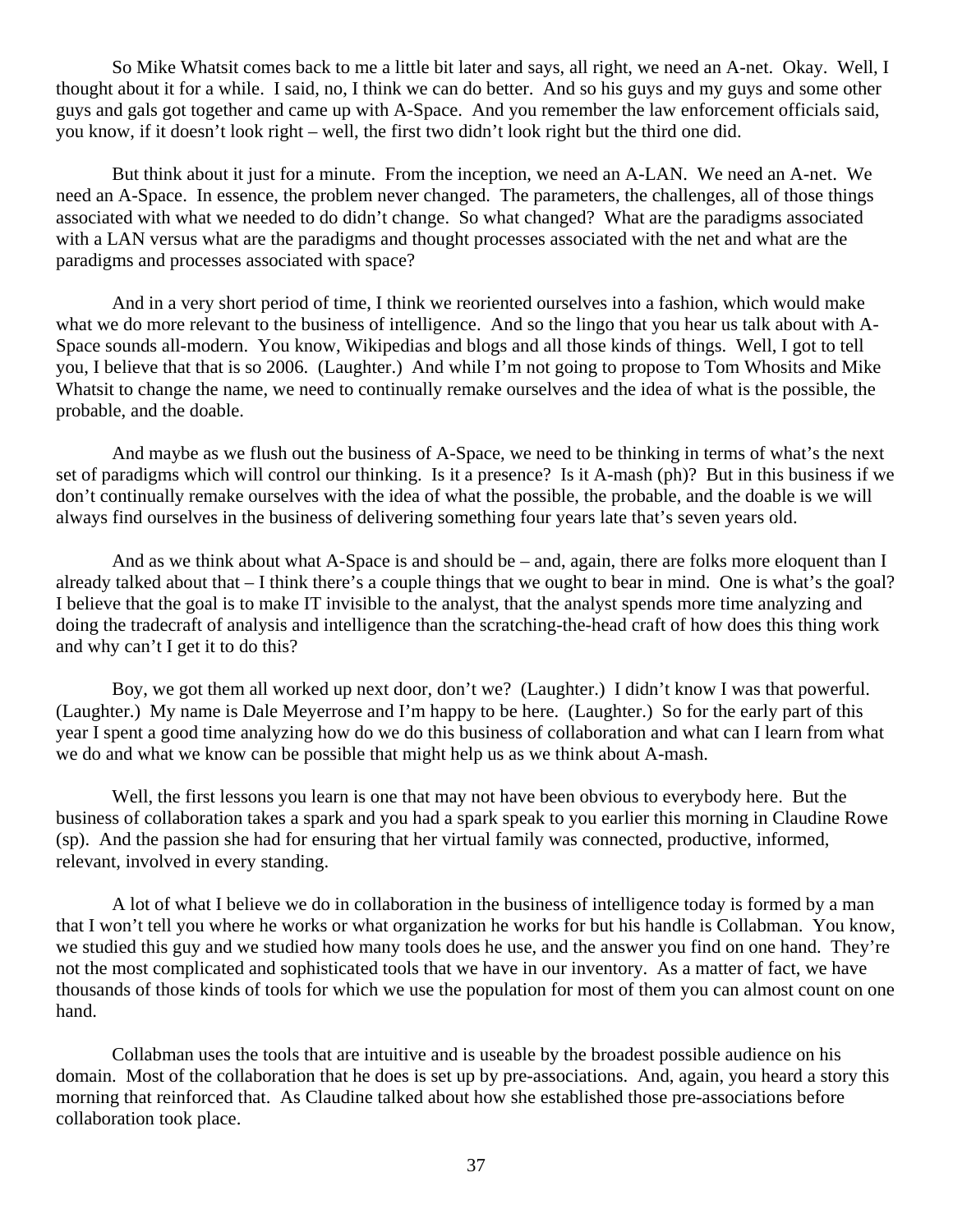The next thing I learned about how we actually collaborate today is that on an event-based, timedominate collaboration there are 20-times more observers, listeners, and readers than there are participants in the collaboration sessions. And then they tree off. Ninety-five percent that are observers that are observers in one environment and then turn around and become the 5 percent in related collaboration sessions. And so the power of collaboration seen in those eyes is pretty tremendous.

I read a book a long time ago. The name of the author escapes me but the title was "Information's Power". And the author puts forth a proposition of naming the 100 most powerful people in the history of mankind. And the first five of these you would recognize and recognize very quickly. All debatable but I'll get to the point about information here in a minute. Through your curiosity, number one was Mohammed and number two was Jesus. Number three was Buddha. Number four was Confucius. Number five was Saint Peter.

The number six was really curious. The sixth-most powerful man in the history of mankind, according to this author, was Ts'ai Lun. In Ts'ai Lun in 3,000 B.C. invented paper. And the seventh most powerful man, according to this author was Gutenberg. And the point that all 92 rest of the people on the list of the most 100 powerful people in the history of mankind all came after movable type.

We need to study how we collaborate because collaboration is power and everything that we've got that shows how we do that is, in my mind, proof positive. And we need to think about that in terms of what A-Space is going to be in the future. Does A-Space going to connect to other things in the community? The answer is absolutely yes. Whether it's the tools, whether it's the standards for medidata and data, processes, all have to be found in A-Space, otherwise the IT becomes very visible to the analyst and sometimes dominating the analyst time from the more important element of the analyst tradecraft.

A couple other things I think we need to bear in mind as we look towards the future of A-mash. By the way, my name is Dale Meyerrose. I just copyrighted that term A-mash. Our work has shifted. How we do our work has shifted. Our work no longer takes place in skiffs and solely at workstations. And so the concept about what A-Space needs to do, what the Library of National Intelligence needs to do, and how it follows us and how we leverage it and how we use it has got to change because the work of intelligence is varied, it is far reaching, and it has many demands. So we need to have more than just the frame of mind, which says that we think in terms of collaboration as it pertains to a workstation, or as it pertains to someone sitting on a desk, at a desk, in a skiff.

Another thing that we need to consider as we talk through the elements of collaboration: not all intelligence is collected. Now, there may be some collectors out there that may want to tell you that all intelligence collected is done by collectors but the business of collection intelligence happens in many ways, in many forms. As many of our young analysts will tell you that unclassified, open sources, and all those kinds of things provide lots of context in intelligence that is important to how they do their job.

Not only that, but you heard examples this morning of first responders who create intelligence by virtue of doing their job. Operations creates intelligence that we need to know about. I would further say that the business of collaboration creates intelligence. So, as we think about our workspace and how we want to make it interactive within our business, I submit that we ought to consider all of those things in thinking about the future and keeping ourselves relevant.

We've talked a lot about the Library of National Intelligence. I can remember a year ago telling Mike that I hate that analogy. I hate calling it a library. The paradigms are wrong. It's not expansive enough. I grudgingly admit there is wisdom in going ahead in calling the Library of National Intelligence. But let's be mindful of where the paradigms breakdown. And as we think about the future of the Library of National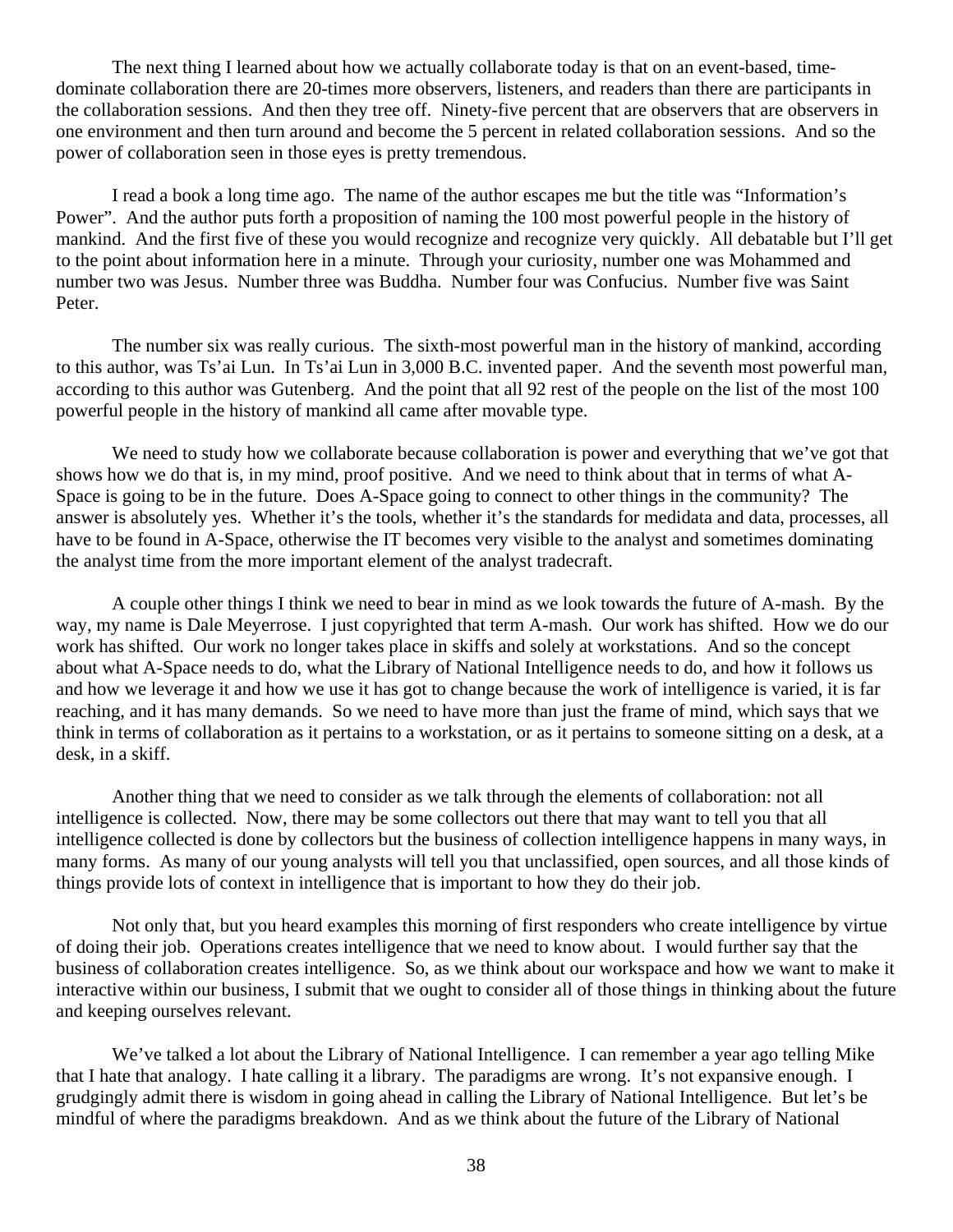Intelligence in a very broad context, I submit that we ought to keep the following in mind. I believe the purpose of a library is very, very simple: Make all intelligence discoverable. Just what a powerful thing that would be.

And see, I'm differentiating between discovering something, having access to something, and that's a discipline that I think that we need to work on because I find that not just splitting hairs but a very useful, pragmatic way to go about solving the complexities associating intelligence or is it complicated. I forget, one of those two. To make all intelligence discoverable, all right. Now, again, we've talked about the early efforts of the library to be that finished product.

I think that's way too limiting. Where did I say we had sources of intelligence out there lying that don't qualify as finished product all over the place. And so the LNI ends up needing to be a federated discovery layer search capability that ferrets out – I didn't mean it really. (Laughter.)

The Library of National Intelligence needs to be that federated layer that searches out intelligence irrespective of source. And the nature of the library, again, conjures up the idea that I'm going to go to a building; I'm going to go to a card catalog; I'm going to discover what the NSN of the book or the author that I'm hunting for. I'm going to go back to a bunch of stacks. I'm going to pull out a book. I'm going to go to a librarian. He or she is going to check it out for me and I'm going to walk out the door.

And the book that I walk out the door underneath my arm is no longer available to anybody else who visits the library to check out, when in fact, in the Library of National Intelligence, every time a document is checked out that document is still in its original place to be used and now it's in a new place. That every time that document is used as a source document or a draft document or some other basis for doing some other intelligence work, it continues to multiply itself around the community.

So where if you happen to be an analyst and come across four citings of the same information or those four independent citings or four independent observations, or is that four replications of one citing, and to analysts that makes a difference. And so the pedigree that we need to add to our data and our discovery capabilities is huge and much more expansive than what our initial efforts are with the Library of National Intelligence.

But we've got to get started. We've got to start somewhere, and therefore, I found wisdom in Mike's approach for getting us started in the Library of National Intelligence. But we have a concept that it's going to take us months to produce the elements of the library and I think we need to cut that down by a lot in terms of standards that eliminates options and make things applicable to a wider number of folks because most of you know I work very hard at learning lessons from business.

There was a question this morning about software or IT acquisition development being shut out of markets; all those kinds of things. I think many of the policy speakers in front of me talked about open standards and we're very serious about that. But let me give you my framework for how fast we ought to go in some of this business. The best models, most complete, well-thought out of world class IT corporations' procurement of software looks like this: Let's say I make a procurement or decide I didn't need to make a procurement of something that's going to last – going to have a three-year shelf life.

The best practice models are out there that the company goes through concept prototype testing, fielding, and training in 75 days. Seventy-five days. And that the business case for much of the software they buy has a pay back period of 180 days. And then for the rest of the two-and-half years is the useful life of that software until it's replaced. How does that match up with our concept of bringing new technology into our business?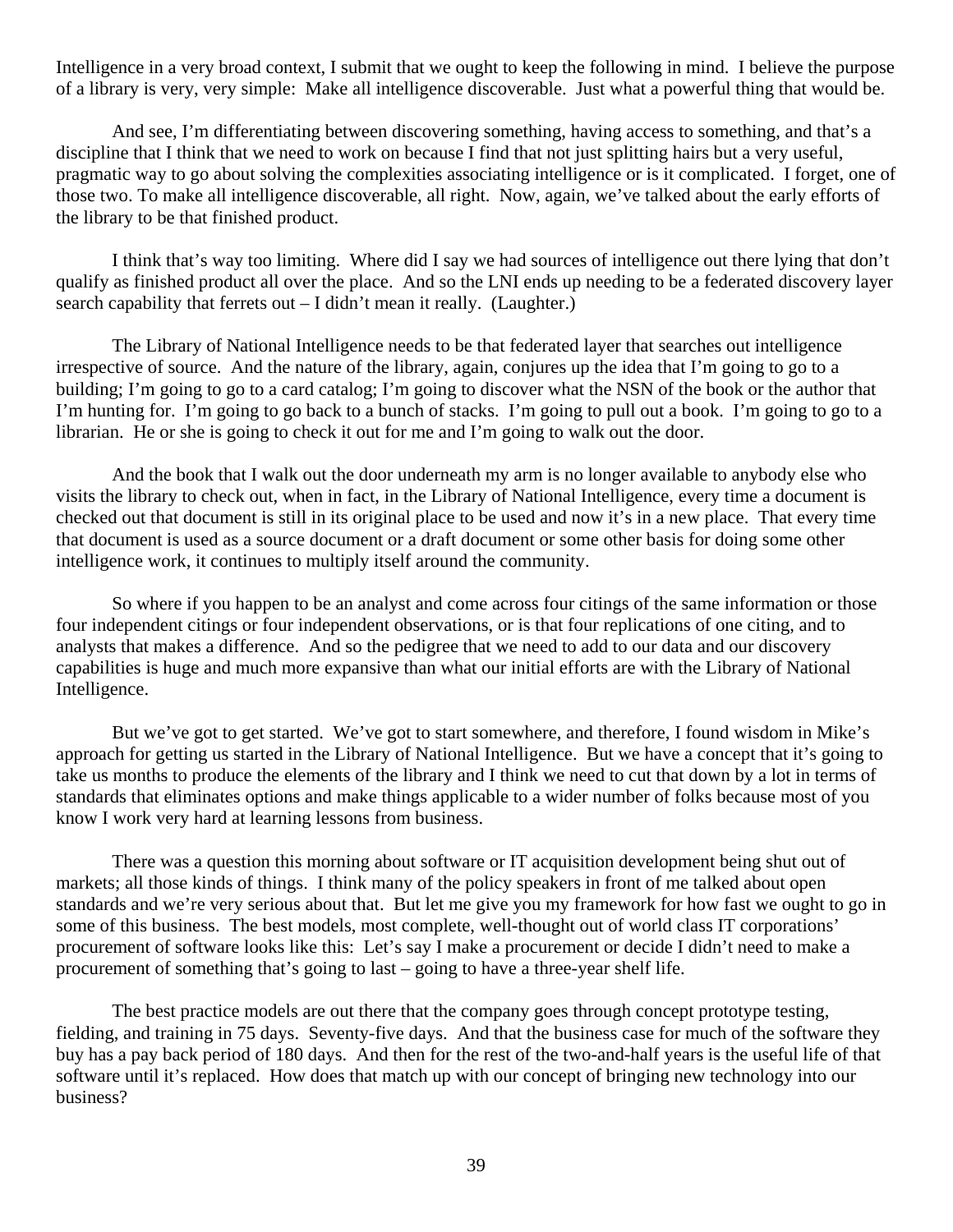You know, the elements that say that it takes us six months to state the problem and figure out the as is and all those kinds of things I don't think is relevant. And I would submit that we need to help encourage those who support us to understand on how to help us change the business model. We already have thousands of tools and thousands more is that proverbial hay that Tom talked about earlier this morning.

World-class companies, corporations, global fortune 500 rely on enterprise services. A defined set of enterprise services available to every individual in the corporation. And I also find it interesting that most of the companies and the global fortune 500 that I've had the opportunity to spend extensive time with some of their leadership, they use collaboration in the business of coming up with their IT solutions. So if we were to apply those things to what we do, what are some of the underlying lessons?

The underlying lesson, I think, is that we need to solve community issues on a community-wide basis more and more, and less and less on an agency-by-agency basis, otherwise, we will never truly transform analysis, collection, collaboration, information sharing. And so we need to figure out how to, as a community, collaborate on solutions rather than solving each of the solutions separately and then wondering why they don't interoperate and then spend untold amount of money trying to make them integrated.

I know many of you have been watch very closely the director's 100-day plan and I'm sure that he'll report out to you some of that tomorrow night. And for sure, I don't want any of you tell him that I stole his thunder so I'm going to let him talk about that. But in that and the subsequent plans that we've got rolling out, he's got us focused on some of the underpinnings that will help us solve things more collaboratively as a community.

And so when you look under transformed collection and analysis, you'll see some elements about how we develop A-Space, LNI, all of those kinds of elements, and you'll see them printed out in your program. Those are good acronyms to learn because they will be real. Some of them are real right now. The discussion of if somebody won't let me have access to this information or that database or whatever, we're in fact addressing that in terms of dissemination and processes to expand dissemination of sensitive information across the community to include 24X7 processes for those tactical things in nature that are time dominate and the longer organizational sharing of things that are dominated by process.

I have a feeling you'll see in the subsequent plan that comes out a big emphasis on certification/accreditation, which many of you know I've been working for over a year. I've just signed the deal earlier this year with John Grimes, the CIO of DOD that says that we will settle on the following seven changes associated to certification/accreditation principles and are working out the details for the words that will actually show up in Intel and DOD policy. But there's an underlying element of that and the underlying element of that is, is that certification and accreditation is not solely a security equation.

And in fact, certification/accreditation is a balance of many things of which security is but one recommendation not determination. Things like mission. Things like risk. Things like cost. All of those things are important when you're in the certification/accreditation business. And in the past I believe we've been target-fixated on saying that it was pretty much a security process. It is not. It is a mission process, which has to get input from across the entire community, not just one part of our community.

And so, I'm absolutely positive you'll see those things. And I'm sure that the boss will talk through the elements of where we are in terms of the 100-day plan and the actions that are going to follow on after that.

My name is Dale Meyerrose and I'm ready take your questions. Okay. First question. Strategic plan is the wrong term. Okay. I've been chided. Better stated, do we have a strategic vision that can be used to tie the many complex efforts described herein and elsewhere under the banner of DNI together?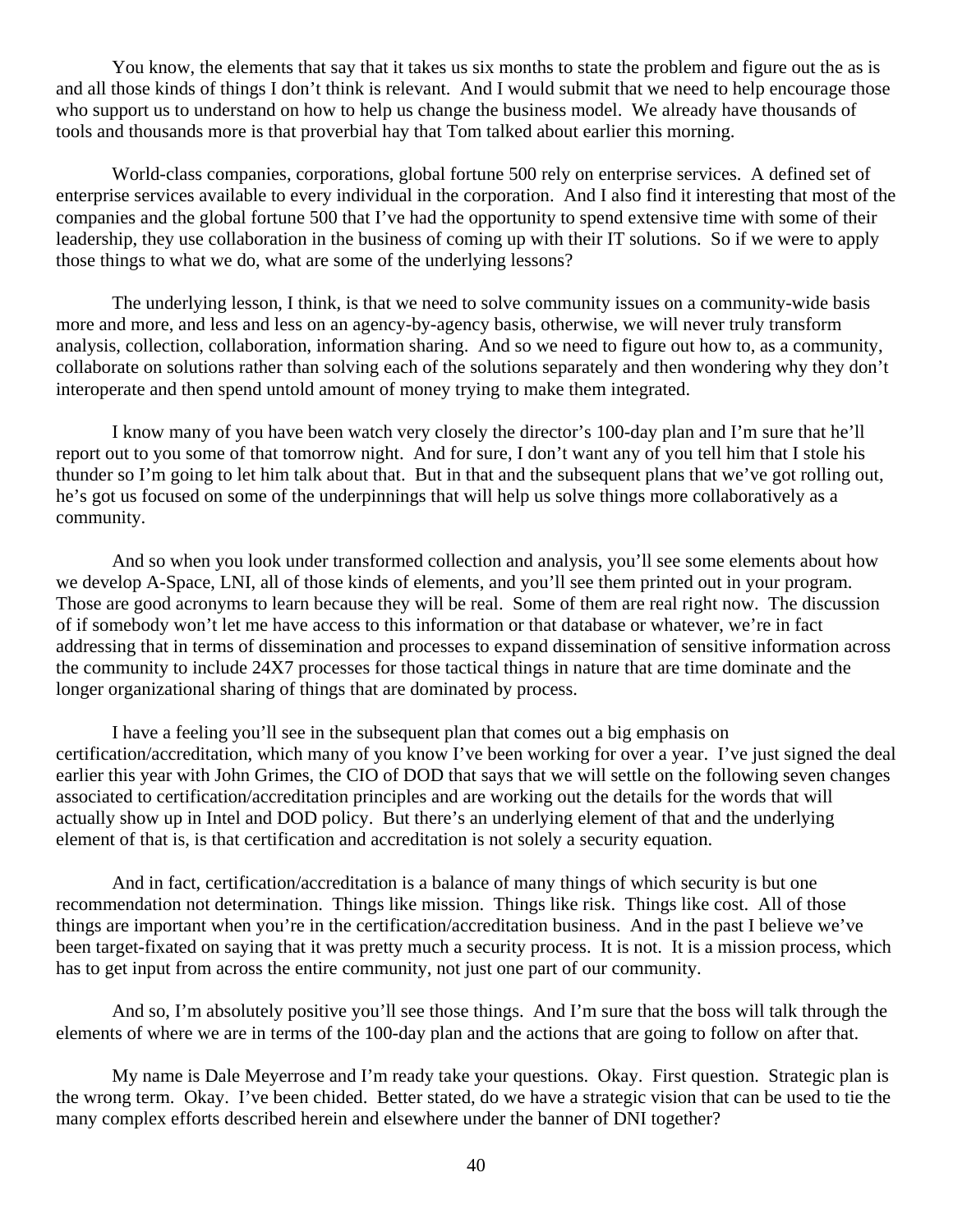The answer is yes, okay. You'll find them in the following documents. For the community writ large, there's a national intelligence strategy, which we've not lost sight of. If you're looking for IT in particular, on the  $19<sup>th</sup>$  of December last year, I signed out the strategic intent for IT for the intelligence community and it's been out there and it is still current. It is still relevant and it covers many of things and more of the elements who have been part of this. Okay. So that was that question.

Okay, how will the CIOs of the agencies be encouraged to buy into the vision? Let me introduce to Guido, Jr. No, no. (Laughter.) First of all, over the course of the past year and a half, we've worked very hard to communicate and work with each other as the group of CIOs. We meet regularly on a monthly basis. And in fact, we spend time in each of those sessions sharing solutions and we'll do this problem; you take that problem kind of idea.

But more so than that, we are finding out more and more that many of the CIOs were trying to solve some of these situations on a bilateral basis. And it took very little effort to change that from a bilateral between two agencies to being multilateral to include all the agencies and so we have several efforts that are associated with those kinds of things.

And in fact, the deliverables that we have in accelerating information sharing from the 100-day plan were elements all brought together under the rubric of the CIOs collectively. And the deliverables that we're looking for the next year-and-a-half follow the same pattern. Additionally, we've been given an additional tool that some of you are probably aware of.

In February Director McConnell is one the first documents he assigned designated me as the information sharing executive for the intelligence community and in turn, directed me to form the information sharing steering committee, which has a deputy from each of the agencies participate. And out of the 16, only two of them are CIOs. The rest of the folks that participate in the information sharing committee, in fact, are policy people or deputies of those organizations. So we have those things of collaboration working for us to encourage CIOs and agencies to work together.

We've got two other tools at our disposal. One ought to be really obvious and that is every National Intelligence program dollar comes through the DNI and so that's how people get paid. And so it behooves us to understand, you know, why the money is being given and what's being done with it.

And the last tool I'll talk on, again, is something that may not be obvious to everybody, but we do have a director of National Intelligence Inspector General. I always find it amazing how people's attitude change when somebody comes advises them of their rights. Of course, we've never done that. But the idea that says that we do have oversight functions and authorities within the director of National Intelligence is an important differentiation to – prior to IRPTA of 2004.

How often will the agencies be evaluated in their progress towards vision? There must be a CIO asking these kinds of questions? Every day. Now, again, there's not a stock answer there. Some of those are program by program. But always we try to aggregate those to make sure that we're not making finite one-off decisions that in fact don't lead to a greater vision. And so, in my mind, the mechanism that we've used over the past 100 days, if you will, were the deliverables, which came out over the course of the past eight weeks or so as benchmarks to how well we were doing.

What is the community form for collaborating IT solutions and tools? That is a very good question. And in fact, that's a question we hope to sort out under something that you're going to hear called this single information exchange environment. We have already several agency forms that folks send people to on a routine basis. We have one for enterprise architecture. We also have one for data. We have one for PKI, which was generated to solve a particular issue and problem. And so that is one of those areas where we will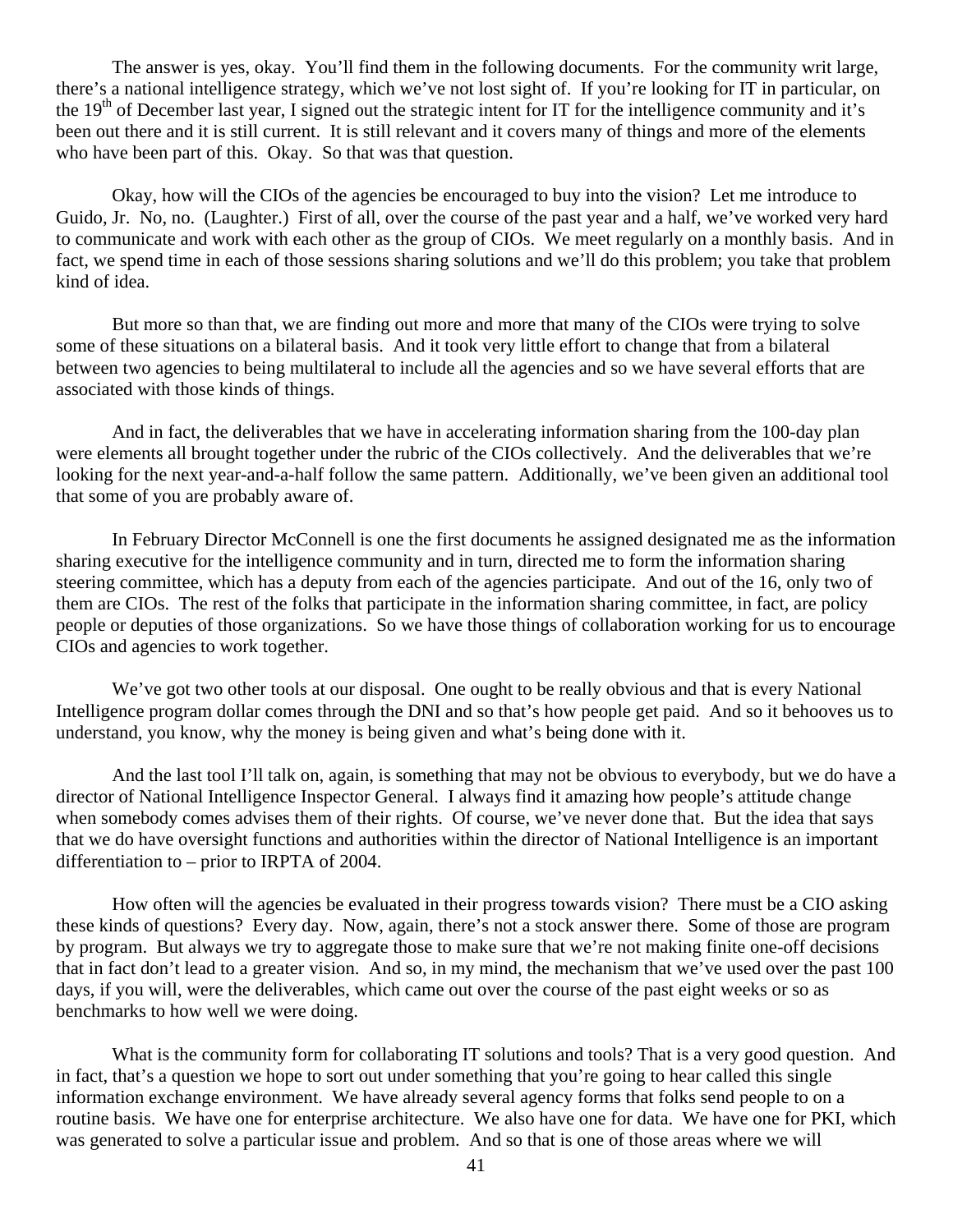continually remake ourselves in figuring out better ways to how we make collective solutions applicable to everybody.

How do you draw on business processes as defined by other parts of the DNI or agencies to drag DNI/CIO initiatives? Well, let me sort of turn the question on its head. If I don't have either the business process or the mission process from the other elements of the DNI or the community writ large then I become nothing more than a self-licking ice cream cone. The business of fielding new IT technology because it's there does not seem very productive nor a very good use of taxpayer money.

And so, you find us wrapped very tightly in the elements of what many, many – (inaudible) – in the OMB nomenclature of e-lines of business. We work e-lines of business within the intelligence community and the element of how we closely work together between us and analysis in working things like the Library of National Intelligence, A-Space catalyst, all of those – ICARS, all of those kinds of things is evidence that our reason for being in the CIO is in fact to support other folks. I had a question off here to the left.

Q: Oh, thank you. Before I ask my question, I was just very curious to see how many in here are currently working as analysts. My question is – I'm just wondering how much – if analysts are being urged to collaborate across agencies and industry is being urged to develop integrating systems, can industry design those systems without the input of analysts and can analysts collaborate using tools designed without their needs having been taken into account? And I'm wondering what is the plan for how these two groups can talk to one another assuming that a lot of people in industry may have been analysts before but as the whole process is changing, there's a lot that you need people who are currently analysts?

MR. MEYERROSE: Sure. Very good question and again, there's a myriad of answers. I will give you some concrete examples. Most of the elements we've been talking about here today about transforming analysis have user groups. The things for which I'm program manager for on behalf to he community, we have user groups that are part of the process of, not only evaluation, but the business of design and creation.

And when I say design and creation, I don't mean milestone one, milestone two. I mean the design is – and this is a concept development and here is a practical way of working through it. So we have a series of those. And in a larger context, if you think about it, the deputy director for analysis, in essence, represents all the analysts in the community. And they have the burden of making sure that that connection back to what is relevant to analysts today and what will be relevant to analysts tomorrow is very much a part of the responsibility that I know they shared and worked very seriously, which is why some of the elements and some of the underpinnings that we're putting in with regard to joint duty have become very, very important.

Joint duty, again, the concept that says that if you rise very far within the intelligence community, you have to be broader than just single agency in order to continue to progress in any one tradecraft or career field.

Okay. I'll take one more – how is the partnership at DOD/CIO bearing for – and I'll end with this. As many of you know, for the last year and a half I've worked very hard with the DOD/CIO John Grimes. He and I are long time friends and we were very conscious of the rift or perceived rift in the past between the intel community and the DOD. And he came on board about the same time I did and we made the pledge that we would work very hard to make sure that there was no daylight between us.

Now, John uses the phrase joined at the hip. It's a little close for me so I'm just comfortable with no daylight between us. And in fact, over the course of a year and half, we've seen almost a half-a-dozen agreements between DOD and the intelligence community on a variety of subjects. All the way from working information sharing for allies on classified networks to agreeing to a certification/accreditation construct, to creating unified cross-domain management office, to the point of we're going to adopt DOD enterprise service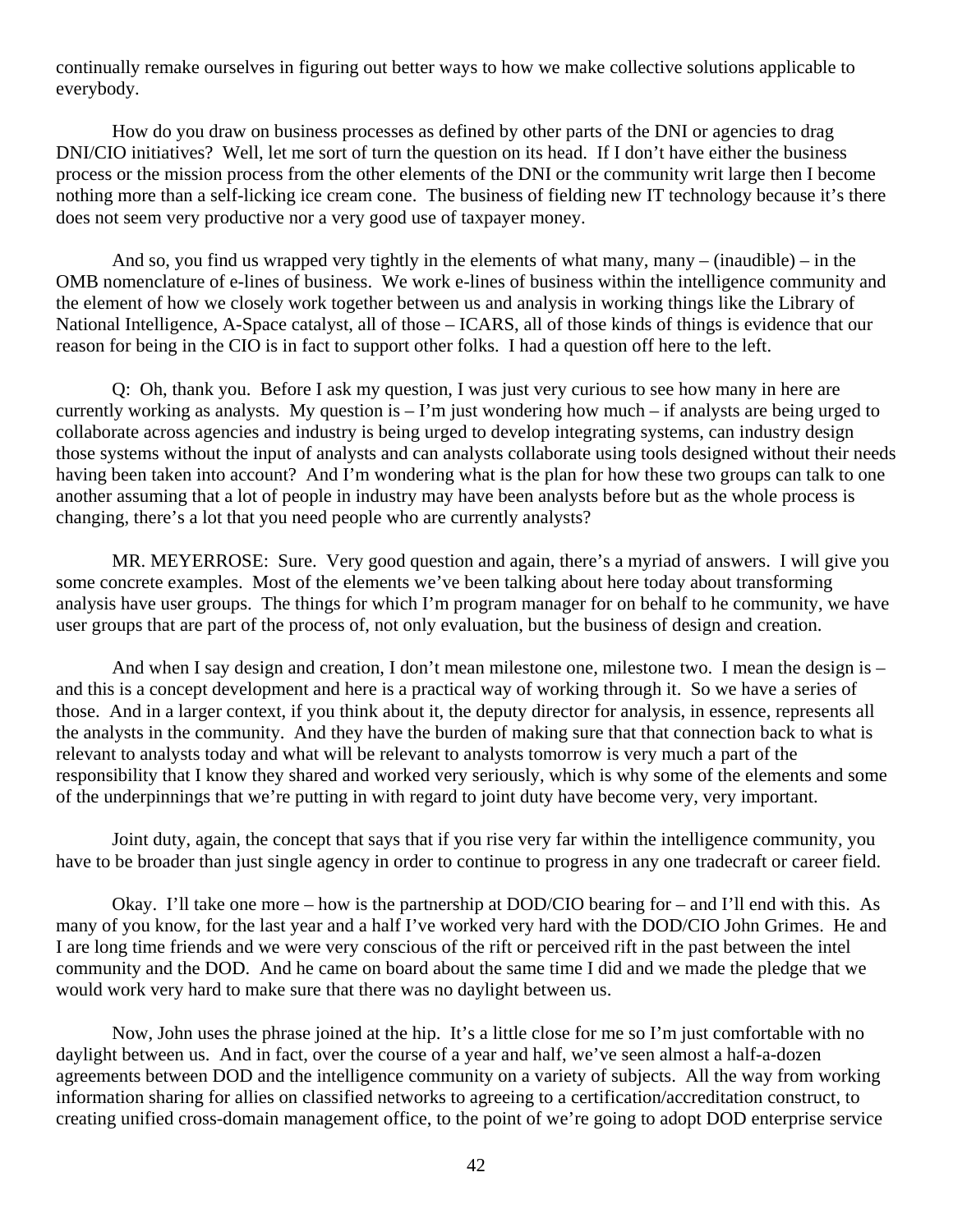standards. They're going to adopt intelligence community search and discovery standards. And the list goes on and on.

And in fact, we have several still in the works of how we can work more closely together. It's no secret that a large majority of people in the intelligence community also call the Department of Defense home. And so the degree that we can leverage each other, reduce workload, increase effectiveness, and reduce needless redundancy and cost I think is inherent responsibility that he and I share, feel in our pledge to support. And that is probably one of the most key relationships that I believe that we have. And as a temporary steward of that relationship, I intend to do everything that I can to make sure that there's no daylight between us. So with that, I'm Dale Meyerrose and thank you for your time.

(Applause.)

(END)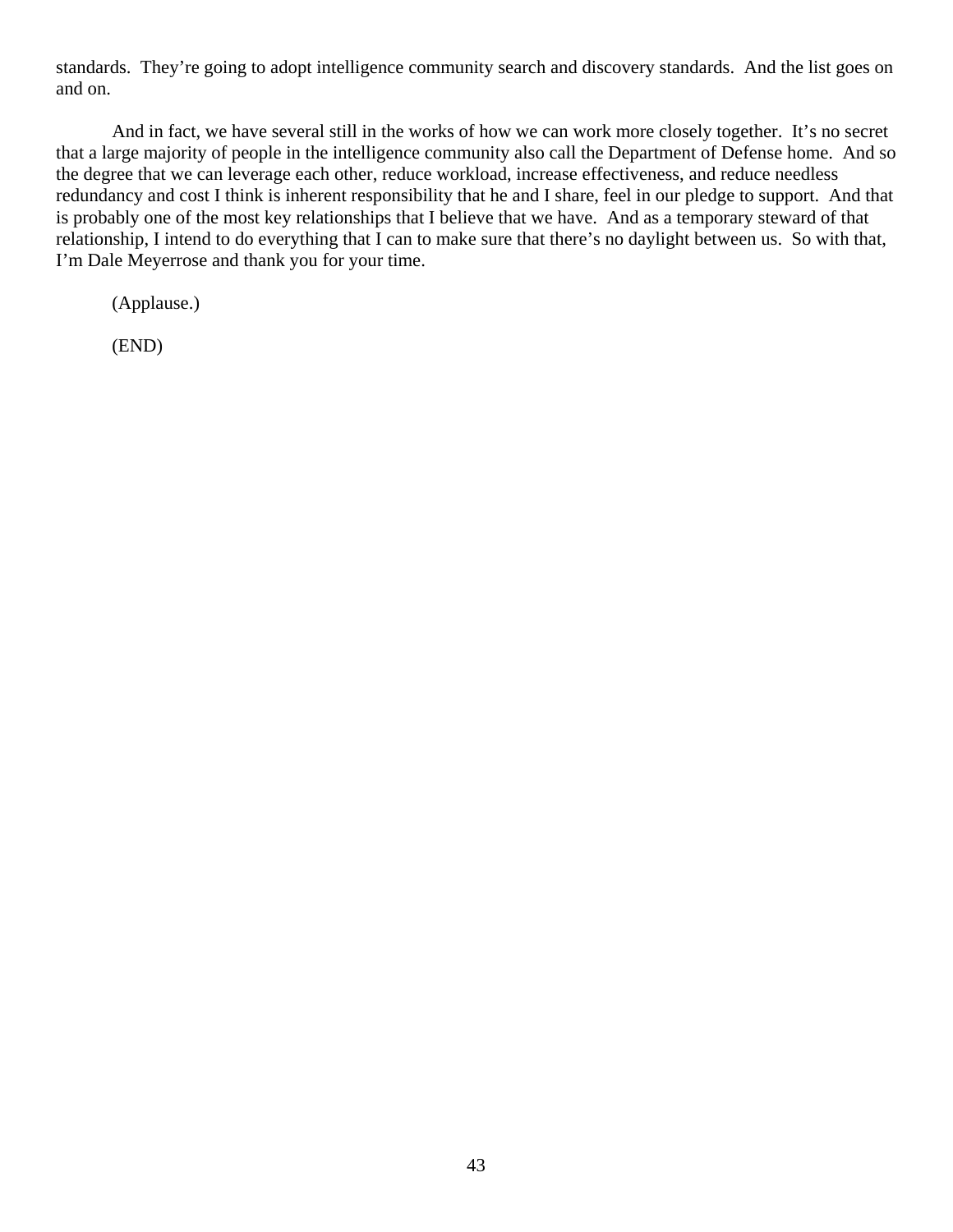### **Mr. James Clapper**

 JAMES CLAPPER: Well, it's a little daunting for a geezer like me to be up here with everyone wired, and laptops on the tables, and all of that sort of thing. A favorite saw of mine, and some of you've heard me use this before, but this conference seems to me to be so about transformation and change. And as you know, many of you know that we in the government sometimes have trouble transforming, or changing. And it seems to me that what this conference is really all about is, at least, you know, we recognize that, and we're out reaching and so good on the office of the DNI, the director of National Intelligence, and NSFR for putting this on.

 But you know – and Jerry forgive me; you have heard this before, but I got to use it – the code of tribal wisdom says that when you discover you're riding a dead horse, the best strategy is to dismount. But in government, we often try other strategies. We buy a stronger whip, we change riders, we say things like, this is the way we've always ridden this horse.

We appoint a committee to study the horse. We arrange to visit other sites to see how they ride dead horses. We increase the standards to ride dead horses. We appoint a Tiger team to revive the dead horse. We create a training session to increase our riding ability. We compare the state of dead horses in today's environment. We change the requirements, declaring this horse is not dead. We hire contractors to ride the dead horse. (Laughter.) We harness several dead horses together for increased speed. We declare no horse is too dead to beat. That actually is my favorite. (Laughter.) It's kind of a Beltway classic. (Laughter.)

We provide additional funding to increase the horse's performance. We do a cost analysis study to see if contractors can ride it cheaper. We purchase a product to make dead horses run faster. We declare the horse is better, faster, and cheaper dead. We form a quality circle to find best practices for riding dead horses. We revisit the performance requirements for dead horses. We say this horse was procured with costs as an independent variable. And my favorite of all is we promote the dead horse to a supervisory position. (Laughter.)

 Anyway, I was just reminded of that. And for me, you know, as others in the audience would attest, it's always great to be away from Washington, particularly these days. Another one of my favorite saws, and is a – (inaudible) – Harry Truman, you may have read about him in the history books – you want a friend in Washington, buy a dog. And these days, that's kind of the way it is.

Secondly, I really wanted to be a part of this event for what turned out to be kind of an epiphany event for me, professionally since my fingerprints were on the famous, or infamous, national intelligence estimate which addressed the presence, or absence, of weapons of mass destruction in Iraq.

I was then serving, as Tim indicated, as the director of the National Geospatial Intelligence Agency, which is one of the members of what is now called the National Intelligence Board. And we all approved that national intelligence estimate, and I was one of the approvers. And so I think it kind of turned out, as many of you know, to be not exactly accurate. And I think this NIE was emblematic of many of our analytic weaknesses.

 And of course it was the subject of an investigation by a blue-ribbon commission, co-chaired by Judge Silverman and former Senator Chuck Robb. And then having been a subject, or victim as the case may be, of this investigation and all the others conducted in the wake of 9/11, I've sort of become a proponent of the transformation of analysis in the intelligence community, particularly now from my current vantage as both undersecretary of Defense for intelligence within the Department of Defense, for the secretary, as well as, as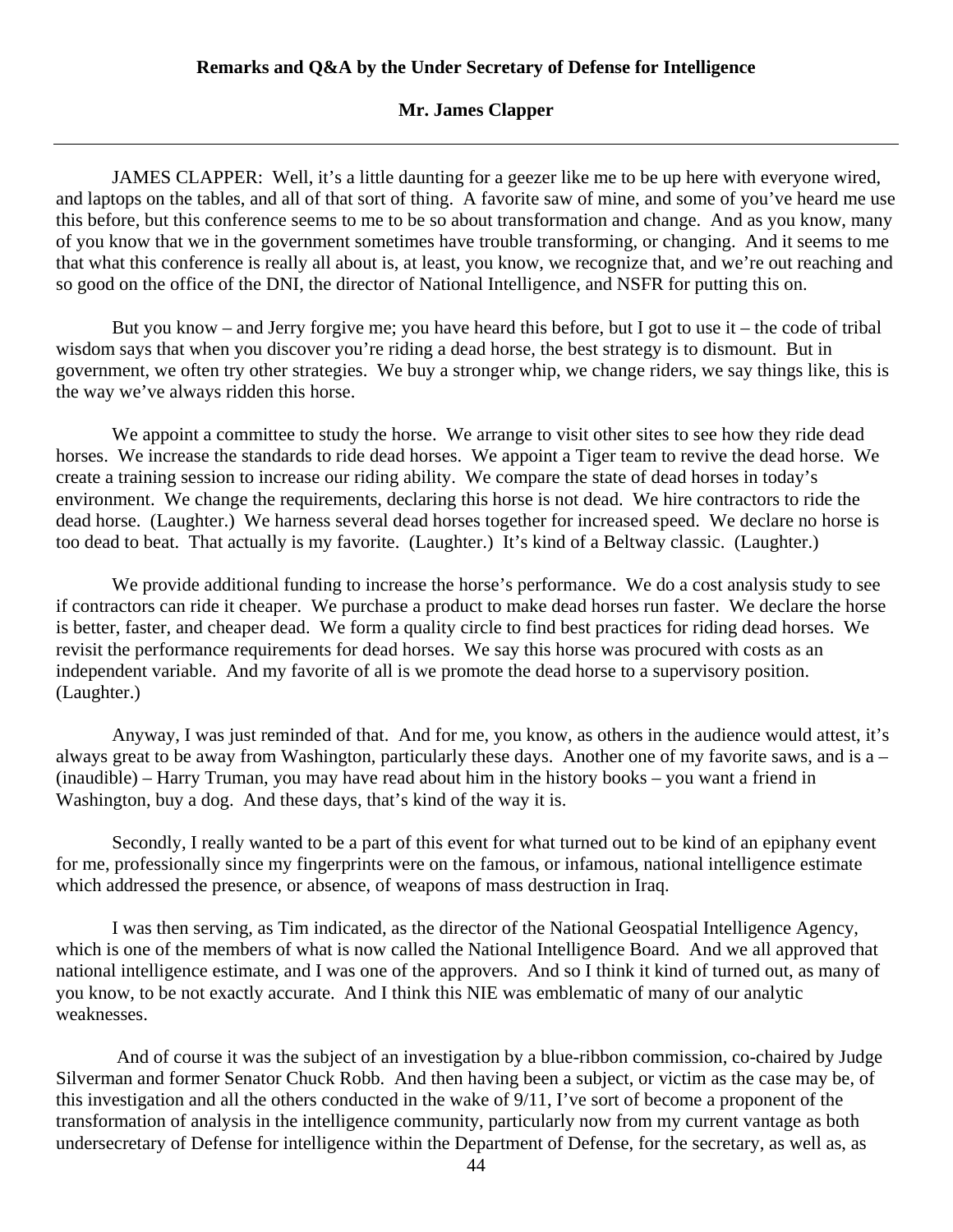Tim alluded, the director of Defense Intelligence, which is a dual-hat designation, where I work for Admiral Mike McConnell, the director of National Intelligence.

As you may know, eight of the 16 components of the national intelligence community are in the Department of Defense. Four agencies – NSA, NGA, NRO, and BIA – and then of course, the four service intelligence establishments.

So I thought, I'd discuss from maybe a defense perspective, or maybe a personal perspective, perhaps – sort of intertwined here I guess – three interlaced issues or themes, which I believe are involved in transforming intelligence analysis. And they are – and I'm sure you probably heard about this yesterday – changing the culture; automating intelligently, no pun intended; and, one that sometimes we don't dwell on maybe as much as we should, which is managing customer or partner expectations.

And the format I'm going to use for each of these three themes is kind of how it was, harking back to, say, we'll just pick 2001, and kind of things that the community is trying to do. And it seems to me, what this is all about, and the feedback I've heard from yesterday's session has been very, very positive, is kind of outreaching to those of you who are not in the government, not in the establishment, so to speak, and how – you know, what else can we do, how can you help us.

So first, changing the analytical culture. Just by way of background, Tim alluded to this, but I retired from the Air Force in 1995, and my last job before I retired was I served as director of the Defense Intelligence Agency for four years, went off to industry for six years, and I worked for three companies, but doing business back for the government. And then out of the blue, in the summer of '01, I got a phone call from a DOD headhunter asking if I'd be interested in coming back and serving as what was then called the director of the National Geomapping Agency. And my wife wasn't too pleased about it, but I said, okay, I'd do it, and so coincidentally I started as director of NGA two days after 9/11, which was a very sporty time to be trying to run an intelligence agency.

So I do have some, sort of stark images in my mind about how things were when I walked in the door after being away from the government for six years, and kind of where things are going now as a result of the trauma of 9/11.

Typically, in 2001 or before, analysts would get their position through a college education or military experience, some regional or functional expertise; would gain a clearance based on multi-generational American heritage. And by the way, parenthetically, Admiral McConnell and I are embarked on a effort to completely reform the clearance process in the government, which we all, I think, acknowledge badly needs help.

Then they would get journeymen on-the-job training, years of experience in one topic. And of course, there's a huge premium placed on mental databases of people, or the shoebox files of expertise. And normally, the history – the common practice – and this is certainly the case in, say, the early '90s, when I was director of DIA – a great premium placed on perishing or publishing – producing product, normally, without collaboration – normally not as a collective. It was individual product, and it was a great premium placed on analysts publishing and having their name on a report.

And that led to, of course, the rewards system. The way we appraise and reward people, which frankly hasn't changed a great deal, still I think places a premium on acknowledging, or recognizing, individual, as opposed to collective or collaborative, behavior.

So what we need, of course, are – and some of this I think is perhaps a little bit of motherhood and apple pie, but I think it bears stating. We need people who can think critically and creatively. I know when I was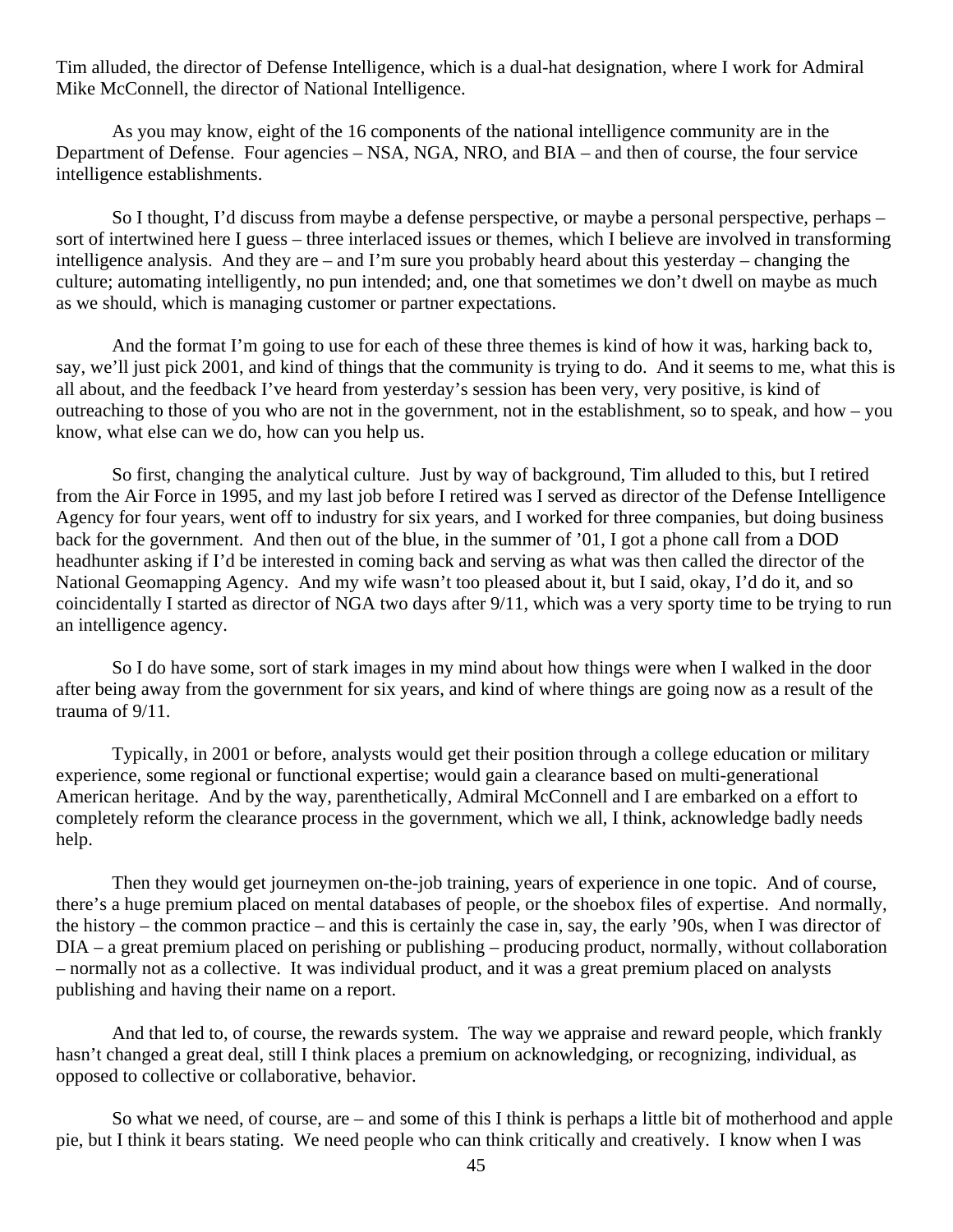director of NGA we went through a huge generational change, which is still going on, in fact throughout the entire intelligence community, which is actually a good thing, where our experience level has gone way down. I say ours – NGA's, and actually this is prevalent throughout the intelligence community.

And people used to, particularly congressional critics, would decry this, or rub their hands and worry about it. And actually I thought it was a good thing, because the younger generation – the younger generations coming on now assumes leadership positions in the community. That is what is in mind is really what is going to transform the community and change the culture, people who are brought up in a much different environment than geezers like me were. And I could see that change almost underneath our feet, if you will, at NGA. And I think that's a trend going on everywhere.

Of course, this also poses some leadership challenges, because in the atmosphere I grew up in, in the military, you know, it was, yes, sir; yes, sir, three bags full, unquestioning obedience, and you know, you don't do that anymore. In an environment with a lot of young people who have a tendency to question – well, why do we have to do that? And the response, well, there's no reason for it, it's just our policy, is not very satisfactory.

Using structured analytic techniques to mitigate bias and mindset – and of course this is something that kind of happened, crept into the aforementioned NIE. Seeking collaborative partners to leverage the diversity of skills and backgrounds to solve challenges. Diversity in the community is another sensitive subject to a certain extent. And I say diversity with a big D. To me that's important in the community because you could make the case that we need to – we, the intelligence community, need to look like the world, and we really don't, since that's our beat, if you will.

Engaging in professional development activities from entry to retirement. This all is always a huge challenge for management. You get a really good analyst; you want to keep them in the job because it really is painful if you let him go off for a sabbatical, or do training, or go get a master's degree or something like that. And invariably it's the people that you least want to part with, that you need to send through that. So there's always this pulling and hauling from the management standpoint about investing in the future, but it's absolutely crucial that we do that.

Now possessing a strong understanding of foreign culture through heritage – we're striving to develop it. This, too, is a big issue today with having an understanding of the Mid-East, and a lot of that understanding only comes from those who are from that heritage. That, of course, runs afoul of our current clearance processes and rules and policies, which of course are still Cold War born. So we have a dilemma there to resolve. And of course I always spoke to making our rewards system pay promotions, training, assignments, comport with doing business this way.

We're in the throes right now, in the intelligence community, of going to a pay-for-performance system, which is not the classical civil service, you know, you do your two years, you get a step increase, and you can expect promotions and all that sort of thing. This is going to be a very different approach for the intelligence community, and for that matter the Department of Defense is going to go that too.

National Geospatial Intelligence Agency has been doing pay-for-performance for about nine years now, and that is a very different way of doing, rewarding, and acknowledging performance of people through compensation increases or bonuses than we're used to. But again, if we're going recognize quality, and recognize the behavior that we really claim we want, then we're going to have to make the rewards system comport with that.

The second theme, then, would be efforts to change the culture – again training and education to support professional development over an entire career. Activities to develop an environment that focuses on quality as opposed to quantity. You know, how many names did I get my – how many reports did I get my name on last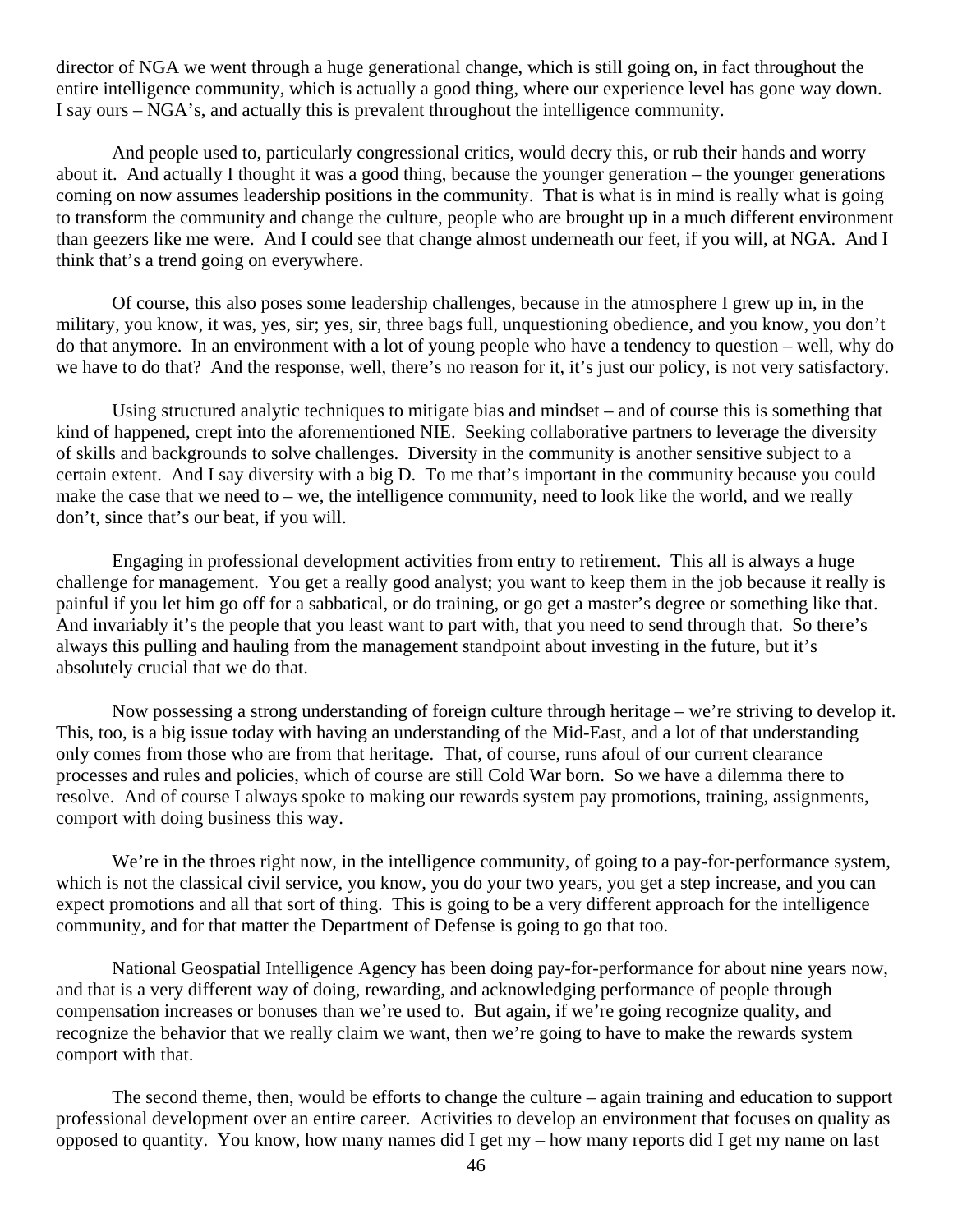year, sort of thing, as a way of, as opposed to, did I produce fewer reports which had greater impact. And of course that means changing the metrics to focus on quantity, and again to get away from this perish-or-publish business.

I think the promulgation of analytic standards, which we really hadn't had, by the offices of the DNIs is a big deal, and, again, this recruiting a diverse workforce. Doing things like this: Organized outreach, to leverage academic and commercial centers of information and expertise.

One of the things that is a standard practice now, with national intelligence estimates, just as an example, is before it's vetted at the National Intelligence Board, which is kind of the final stamp of approval from all the intelligence elders that sit around a table and – (inaudible) – at NIE, there's a deliberate effort to go out and seek outside readers who are not in the government, not intelligence professionals, if you will, who can read these national intelligence estimates, which are of course a key tool, intelligence tool, that the president and other policymakers use, and to get an objective outside reading, which we didn't use to do before.

I've been participating in one capacity or another, and the National Intelligence Board or its predecessors for, off and on for about 25 years, and we just never did that because we knew all the answers and we knew all the secrets. Well, as we found, the insight may not necessarily come from secrets. We sort of learned this the hard way.

Developing relationships with colleges and universities that have programs that provide the desired fields. All the intelligence agencies do this now. They engender partnerships with universities that are interested in and supportive of developing course curricula that prepare, from an academic standpoint, graduates for duty in those agencies.

I'll just cite one example, not too far away from here, is the University of Missouri of Columbia, which has an outstanding program to prepare, both at the bachelor's and graduate level, people for careers in geospatial intelligence analysis. They funded a SCIF, a class-five facility, on the campus to facilitate research in the geospatial intelligence. University of Redlands in California is another one. Virginia Tech is another one. Many of these colleges and universities sort of an interest in and are supportive of developing curricula to help us in the community.

Integration of intelligence discipline, physically and digitally, to improve available synergy. Fancy words, but what that really means to me is, you know, breaking down the stovepipes that we're famous for, although, I will say, you know, oftentimes the term stovepipe, way we're organized in the collection disciplines and that sort of thing, is used pejoratively. There's also an upside to stovepipes because that also is the font of our tradecraft.

So as you have signal intelligence stovepipe or a geospatial intelligence stovepipe or a human stovepipe, yes, that's bad because you know, we don't want to compartmentalize one another. But also, that is the reservoir, if you will, of the tradecraft for each one of those respective disciplines. And it is up to those stovepipes, at least the way we're configured today, to be the protectors, the nurturers, the advancers of that tradecraft. But at the same time, you want to take advantage of the complementary attributes of those disciplines.

I just did the obligatory tour through the AOR, the area of responsibilities as it's called, and visited Iraq and Afghanistan. And there are some eye-watering examples out there of the fusion, as I saw in both in Afghanistan and Iraq, the fusion, analytic – analysis on the fly if you will of the collection disciplines, of SIGINT and HUMINT particularly. And it's very gratifying, and flying back, you know, a lot of times you think on airplanes. I think, you know, how can we import this to the Beltway because there's really some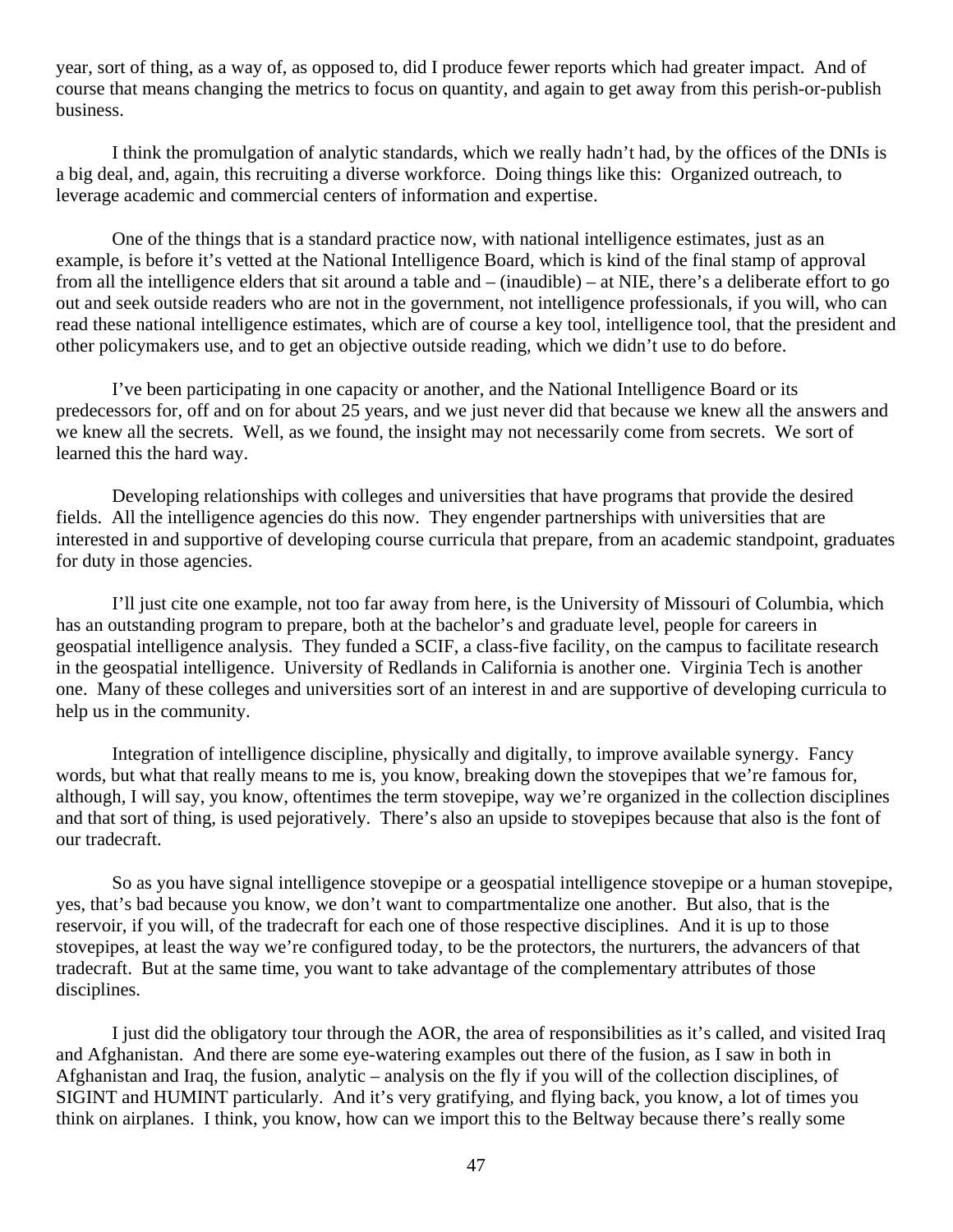dramatic things going on out there. And I guess it's a factor of, you know, somehow when you're in combat that kind of has a tendency to focus your attention, and really makes people work together.

Insuring a balance of long-term production is protected from the demands of current intelligence. This is, classically, a huge issue in intelligence. We get consumed with the urgent, not the important. I remember I was on the commission that investigated the Khobar Towers bombing in 1996, which was another epiphany experience, one of the most intense and controversial things I was involved in, in my 43 years of intelligence. And I, as it turned out, got to critique myself. The bombing occurred in June of 1996, and I just retired as director of DIA in 1995. So one of the things we did was a population survey: How many analysts are actually doing long-term research on terrorism? Now, bear in mind, this was 1996.

So I went to DIA, the agency I had just left as the director, and we had a grand total of four analysts who were devoted exclusively to long-term research on terrorism. Many times doing long-term research didn't directly contribute to doing reports, you know, current crisis-type, the things that are sexy and get everybody's attention, and everybody's interested in today – huge mistake, and it's the responsibility of managers in the intelligence community to somehow insulate people so they can be protected from the press of the day-to-day in-box, and be sheltered from that kind of pressure and be allowed to do long-term research.

So automation. You know, and this means, always meant to me, you know, not necessarily automating the continuation of dumb processes. So when I say, intelligently automate, I'm getting a north and south nod from Dale Meyerrose, the CIO for the community. That's always a good sign, thank you Dale. And of course this enabled us to operate across the intelligence community, supporting collection and analytic processes without interruption. That simple thing sounds great, but oftentimes when you're running a global enterprise, every time zone on the earth, seven by 24, all kinds of weather and environmental conditions, that's a tough thing.

Allowing the collector and the analyst to conduct searches and assess all relevant information to include unclassified information on one classified network. This is a big challenge, too. During my sojourns in industry, I have become a big believer and a proponent for the value of open-source information. And clearly, you know, I've learned – (chuckles) – the hard way over the years, the intelligence community because we've got the secrets, doesn't mean we have the insight. And many times, the most important insight, the most important and relevant information, is not in the secret material; it's open-source.

Interestingly enough, the Dutch government mandated, their parliament mandated, that their intelligence community would first resort to open-source before they would be permitted to do any kind of secret investigation. It's kind of an interesting concept. So we've got to capitalize on open-source, I think you've heard about developing A-space, which I think is a major improvement in the analyst's ability to collaborate with a wide and diverse group in a controlled environment.

Development of ALIEN (ph), an application allowing one inquiry to return all the relevant information on the network. Now, that sounds like a really simple thing, something you're used to doing. You're sitting at home doing the Internet. Well, that's a huge deal for us in intel. And a lot of this, I think, stems from the secret environment we've always existed in, where there was a premium placed on compartmentation, segmentation, and information. Well, there wasn't a lot of information to be had, and what little we had we wanted to protect it. And now, of course, we're inundated with information, very different paradigm.

Centrics, a synchronous distance training platform to improve course availability across the intelligence enterprise, this whole business of learning virtually. Great thing.

Finally, the last theme I'd talk about a little bit is – which we sometimes don't do, is managing customer expectations. I think first of all, our customers, everyone in the public has expectations based on television and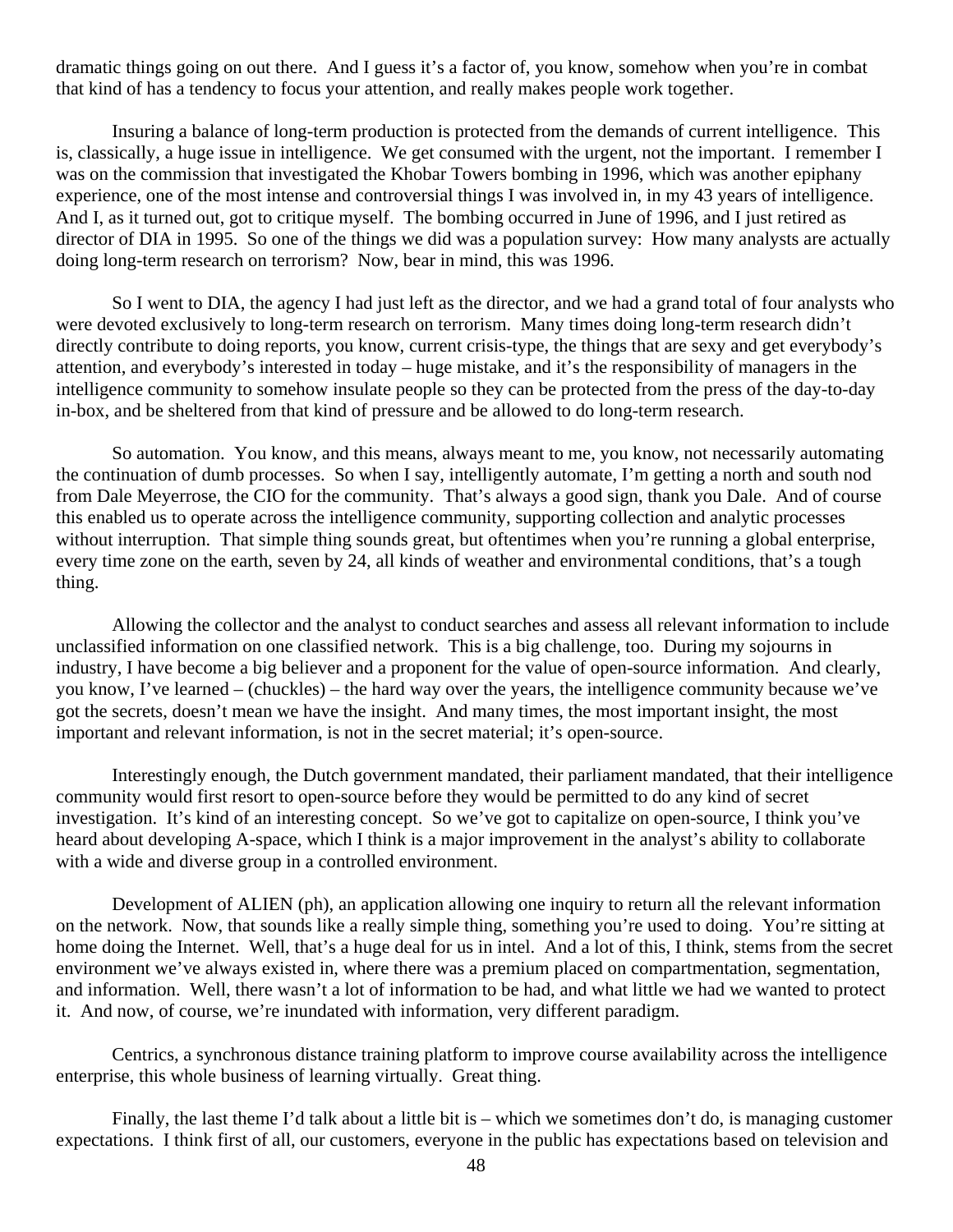Internet speed, why can't we operate like CNN, sort of thing. And of course, customers expect a depth and understanding of intelligence assessments. And of course, again, this desire for speed in reporting is what drives people, what causes analysts to gravitate toward the timely, the urgent, not necessarily what's important.

So it's incumbent, I think, on intelligence, the community, and certainly its seniors, to be anticipatory as much as we possibly can, trying to understand what your customer wants, and then try to tailor things. You know, when I was director of NGA, we ended up sending, as did all the agencies, sending analysts forward to Iraq and Afghanistan so they could be there. You know, and if you've got your people, as I've found, as an agency director, we had our folks in the same time zone, and doing the same privations, understanding what the requirement was, is, of that division commander, brigade commander, or whatever it was, there's no substitute for that.

And then, our expert then could translate that into here's what we can do for you. You know, they didn't know what they didn't know. So that that dialog between the intelligence community and the people serving is crucial.

Another thing we need to do, and this is to customers, is demonstrating why it's a good thing if we don't put out as much products, numerically, as we have in the past. You know, fewer is better, if the quality's there.

Making sure – and this to me is crucial – making sure customers, the partners, the public, the Congress, understand the difference between mysteries and secrets. Secrets are things that are knowable, that somehow you could actually find out or glean if you devoted the resources to it. Mysteries, on the other hand, are unknown. The intelligence community, these are known only unto god. You know, what's Kim Jong Il going to do tomorrow? Well, he doesn't know, so how can we know?

Analysts, the intelligence community, basically, is in the business of uncertainty and trying to attenuate it. We're never going to eliminate it, but certainly, where we earn our keep is in our efforts to at least reduce uncertainty for a decisionmaker, whether the decisionmaker is sitting in the White House or a foxhole. But we're always dealing with limited information. And that's why it's important to make the intelligence process not a singular, unitary, linear thing, but a collaborative, collective thing, where you're bringing together all the best minds to be brought to bear on a problem. And of course the more diversity the better.

I always remember, when I was director of the IA General, when the secretary of State then, General Powell, was chairman of the Joint Chiefs of Staff, his maxim to intelligence people was always tell me what you know, tell me what you think, and make sure you make the distinction between the two.

So that's really all I had to say this morning in the way of going over those three themes. So I guess with whatever time's available, be happy to try to address some questions.

And there's the first one. Let's see. What, if anything is being done to rationalize security requirements and standards between the DOD and NIC intelligence bodies?

Well, the aforementioned effort that Admiral McConnell and I are sponsoring, together with Mr. Clay Johnson, who's the deputy director of the Office of Management and Budget – Office of Management and Budget actually establishes clearance standards for the entire government. Probably the intelligence community is the most demanding, has the most rigorous requirements in all that.

So Admiral McConnell and I have put together a team, a Tiger team, composed of experts and industry academics – are represented in this – on how we can rationalize the clearance process, capitalizing on automation. And what we're finding is, we can do a lot both in initial clearance actions as well as sustaining clearances after people are brought in through automation. And our objective, without prolonging this, would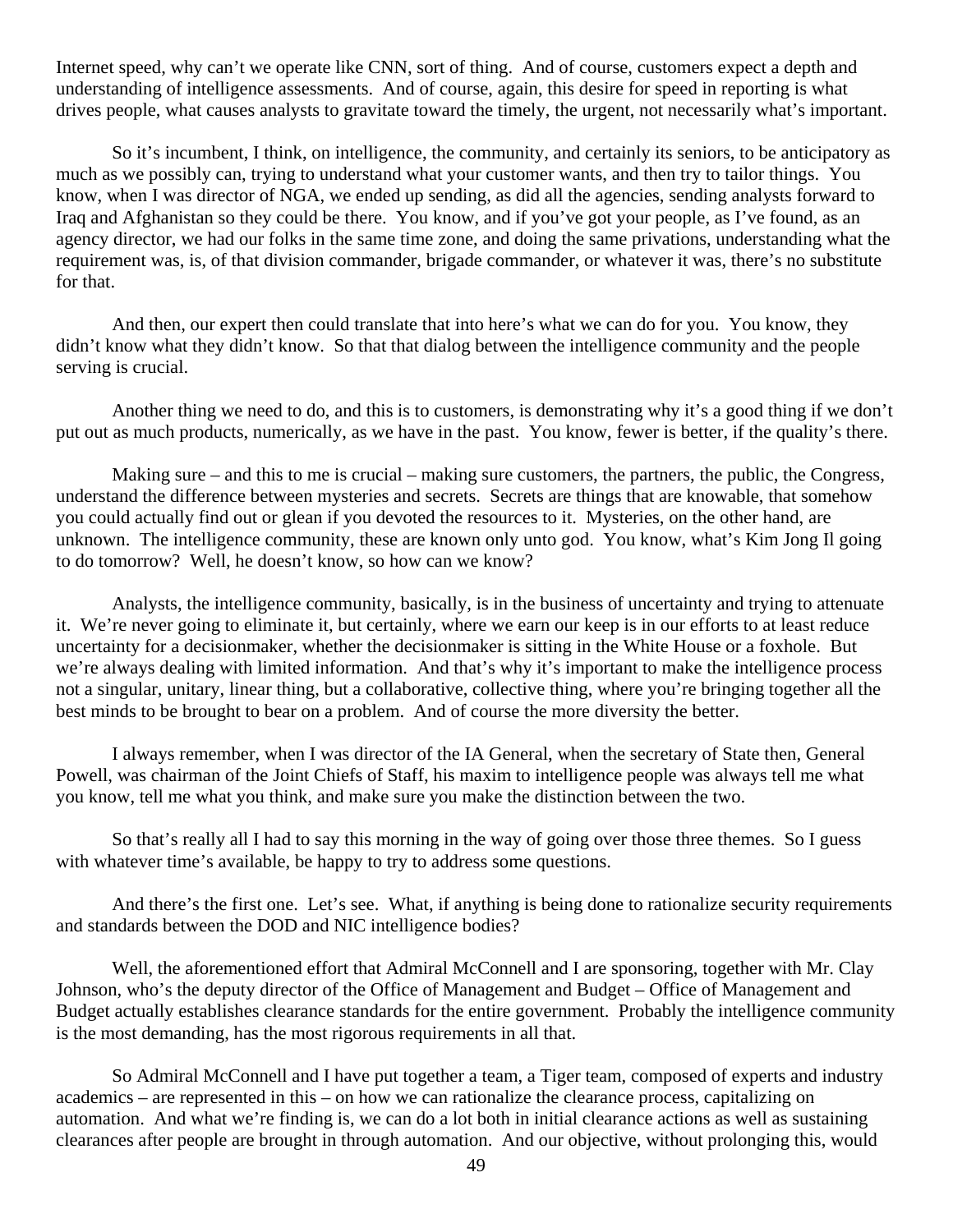be to make investigations, which are the long pole in the tent, often, is the exception rather than the rule. And if we get, we can develop a so-called clean case through automation sensors, so much of this information can then be made available, assuming the applicant gives us permission, that you can do this in a much quicker fashion.

This will literally save billions of dollars, man-hours, let alone untold frustration that exists with the current system, which of course is all borne out of the Cold War. So we are together on this, since, again, a large part of the DNI's domain is in the Department of Defense.

Let's see. What are – well, I think – let's see, the next one was the – launched an effort – the USDI has launched an effort to reinvent defense analysis. They – (inaudible) – is Sandy Barger – Deborah Barger actually. (Inaudible) – to ODNI's transformation effort being discussed here today?

Well, we're pretty much in sync on this. One of the purposes of this dual-hatting arrangement, which I had suggested both to Secretary Gates and Director McConnell, was to obviate some of these, and overcome some of these seams that have existed between the Department of Defense and the DNI.

And Admiral McConnell and I are old personal and professional buds. We go back about 20 years, and at various times have worked for one another. And, you know, he got his phone call, and I got mine, and he kind of said, well, if you'll do it, I'll do it. And so our commitment for the remainder of the administration is to try to work this as a seamless enterprise. So in all these efforts, whether it's clearance transformation or analytic transformation, we're trying to work this as a single entity.

Uh, let's see, regarding dead horses. Well, somebody at least heard that part of the pitch. Most of us here would like to ride a fresh horse, using our efforts to develop a saddle and bridle adequate to mount and ride the IC horse? And time being of the essence to see a lasting impact beyond this administration to the efforts you are putting forth today?

Absolutely. I wouldn't – nor would Admiral McConnell – we wouldn't be doing this – because neither of us campaigned for these jobs – if we didn't think we could make some lasting impact. And I thought the one thing that Secretary Gates said to me when we talked last December was what we can do as a team is to build a foundation for the next administration, whoever wins. When they come into office, that's precisely what we're trying to do.

These reforms require significant change in the workforce. We've heard about rewards for those who embrace change. What about disincentives for those who refuse to embrace change?

Well, I believe, frankly, that going to a pay-for-performance system is going to force management and the community to make qualitative distinctions between and among employees, in terms of incentive increases, bonuses, and things like that. And so, the kind of desired behavior – there will be the opportunity then to reward the behavior that we all want to see, and to disincentivize the behavior that we don't want to see. And of course, one of the – as I found at NGA during my five years there – one of the most effective management tools you have for transformation is attrition, if you get my drift.

Okay, let's scroll up here. What is the role of industry in analytic transformation? Are there opportunities for industry to invest in partnership with the IC with a reasonable expectation of return on investment? For example, is it possible for industry to sponsor – for example, pay for industry analysts to receive the same kind of training that government analysts receive?

That's a very good question, and that issue came up when I was at NGA. And I know we had some debates with lawyers about that, whether that was possible to provide the same kind of training the government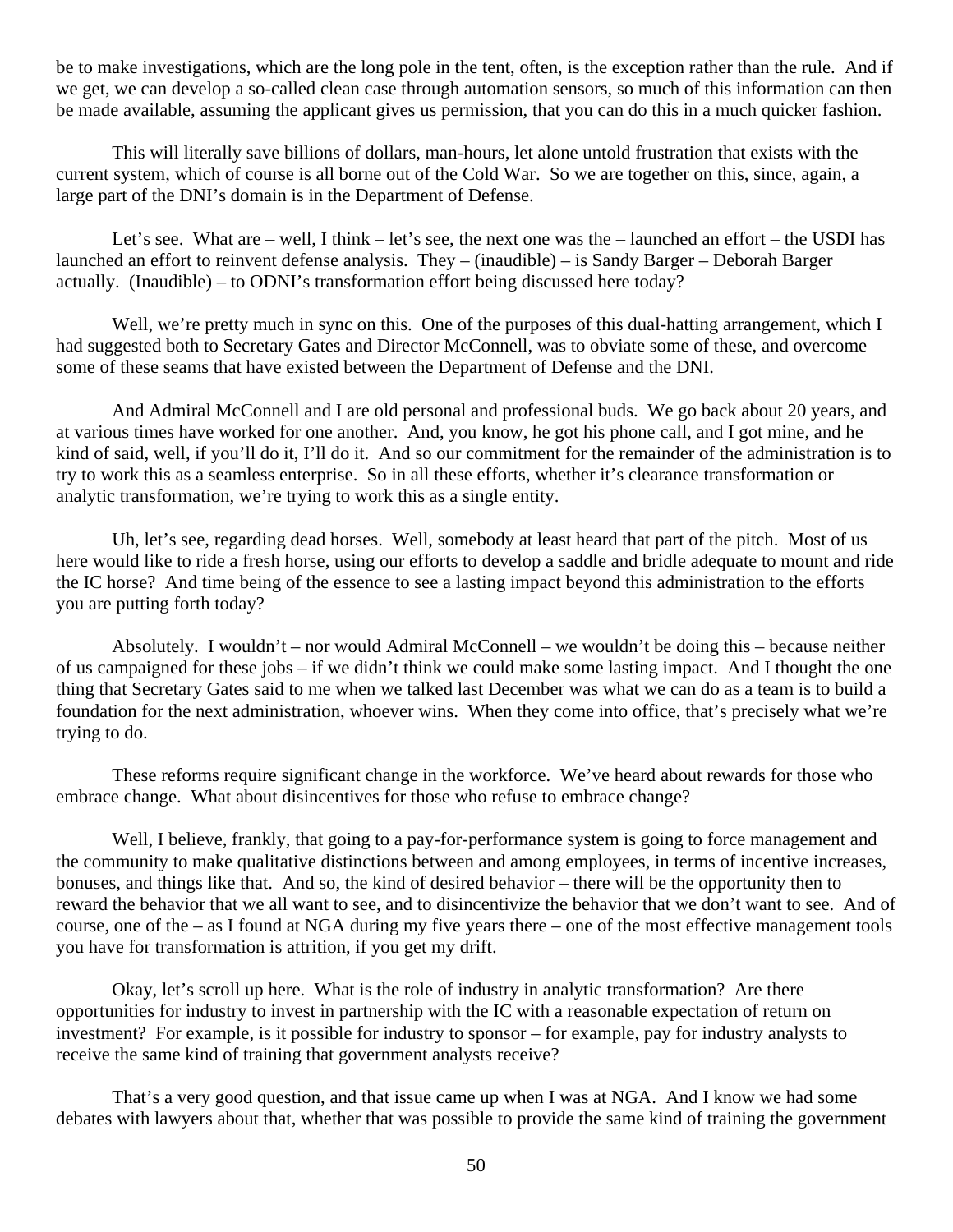provided. And when I last left that movie, which – I haven't visited that issue in some time; that's actually, I don't think possible – I could be wrong; I'm just not up on that.

Your concerns about allowing time for some analysts to engage in the necessary long-term research resonate with this former S&TI analyst. The S&TI analytic community is in crisis. They don't have time to do their long-term analysis. They're doing what I call op intel on science topics. What are you going to do to address this issue?

That's a very good point. And I'm part of that crime, actually, because in the wake of the Cold War – some people forget history here. In the wake of the Cold War, I know when I was director of DIA in the early '90s, we were under a mandate to reduce our manpower at DIA by 22.5 percent. I distinctly remember that number; it wasn't 22; not 23; but 22.5 percent, the congressional mandate. And so, this was a very painful, traumatic thing for us to manage.

At the time, I was kind of happy that we were able to get through it, make that kind of reduction, and not riff anybody. Although maybe we should have; but we didn't. And of course, what that did was create a huge bathtub, since the way we did that was through attrition. We just didn't hire people. So we created a bathtub of about five or six years where there was very little hiring in the community. In fact, when I was arrived at NGA, all the agencies were on a down-slope. We were reducing people, facilities, all this sort of thing. And then 9/11 happens and all of a sudden, we're expanding again.

One of the casualties in all of that was S&TI, scientific and technical intelligence. There was a huge effort, of course, in the heyday of the Cold War, since we were facing a very formidable foe, adversary, in the form of the Soviet Union, which had a huge scientific and technical community of its own. Well, the demographics were that that S&TI workforce aged and left as a part of that drawdown post-Cold War.

So now, we are trying to reconstitute that. I believe Robert Cardillo was here yesterday. I've been working especially closely with Robert. And he's got some good efforts going to reconstitute S&TI using the collective capabilities of the DIA, the Defense Intelligence Agency, as well as the service production centers, meaning the National Air and Space Intelligence Center, the Air Force production arm at Wright Patterson Air Force Base, ONI, the Office of Naval Intelligence at Suitland, and the Army's National Ground Intelligence Center at Charlottesville, Virginia. And using that as a collegium to reconstitute, restrengthen, and refocus on S&TI.

Let's see. Will we ever get to a point where the U.S. government has a single set of standards for security issues beyond clearances?

Certification and accreditation – that, as Dale Meyerrose can well attest, is a big issue. It's not exactly my compartment. But certainly I would like to see that. That is a constant complaint I hear, particularly from industry. And I just lost the rest of that question – my memory ain't that good anymore.

MR. SAMPLE: Jim, I think we have one question from the audience over on the side.

MR. CLAPPER: Oh, okay. I can't see, so you're going to have to help me.

Q: Hi, I'm wondering – there were changes that were made by your predecessor and his boss in terms of intelligence collection and HUMINT. And that resulted in not only some unhappiness between certain agencies, but a lot of tripping over people – one agency tripping over another in places that they didn't expect to trip over each other.; a lot of unhappiness. When the new director of the CIA came in, he created a new board for HUMINT management. Other steps were taken to try and deconflict the problems that had arisen. And I'm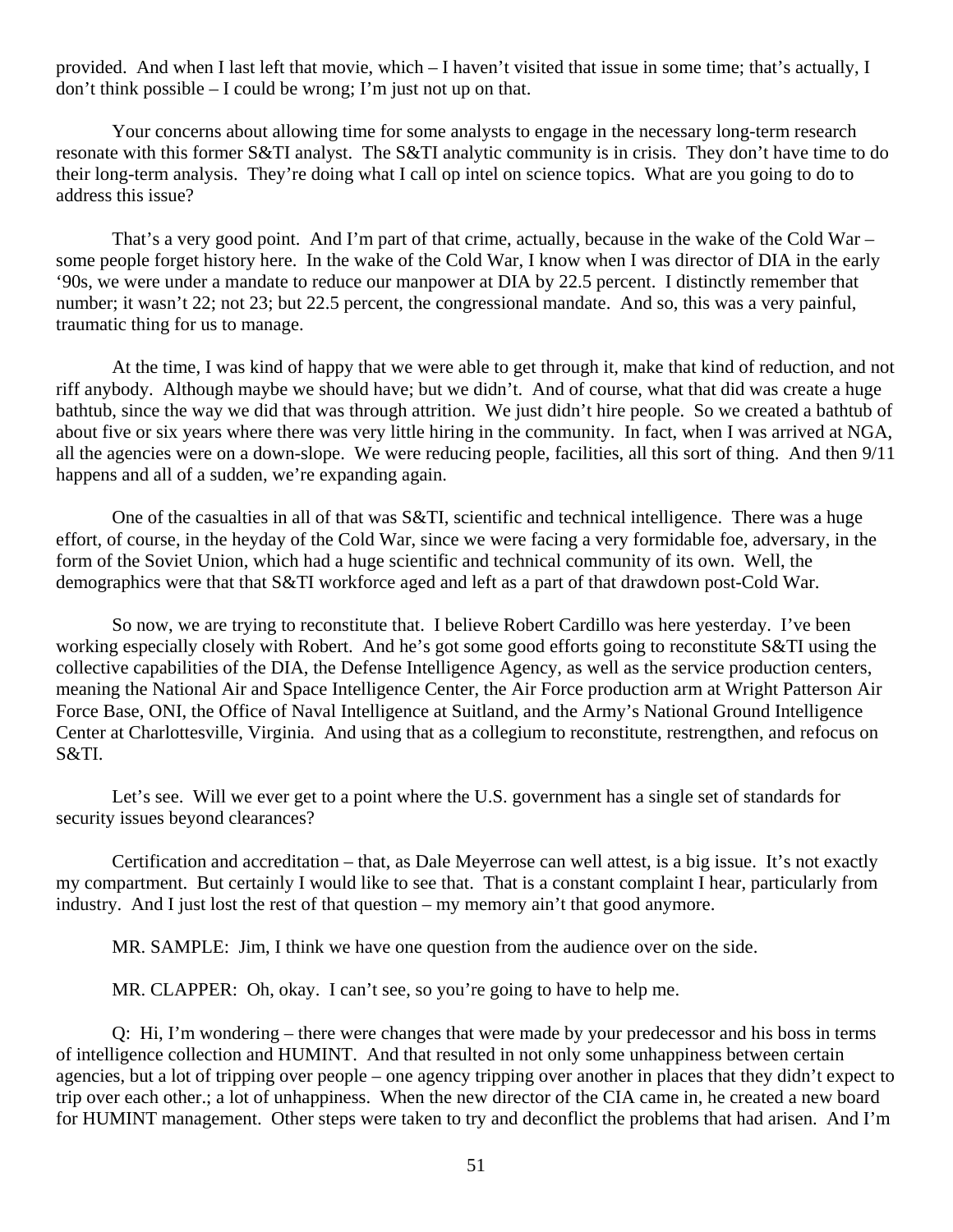wondering, now that you're in the Pentagon, what other steps are being taken to try and mitigate some of the tensions that –

MR. CLAPPER: First of all, I take some respectful exception to the thrust of your question. I think what this refers to is what I've found to be a lot of hyperbole in the media and other places. And I do have a little background on this, since when I was director at DIA, I was the founder of the defense HUMINT service. And so, then I came back as a contractor in the late '90s, was asked by DOD to do a study on the state of health of HUMINT in the department. And of course, this was all prior to 9/11.

In this capacity, since I've been in the job – well, I was sworn in on April 13<sup>th</sup>, Friday the 13<sup>th</sup>; I don't know if that's a good omen or not; but anyway – I have found that actually there have been some tremendous things done in the confluence of the agency, the Special Ops community, and HUMINT in general. And this was reaffirmed on my trip to Iraq and Afghanistan a week before last. And the cooperation, the teamwork out there is superb. We may have our little gun battles in the Beltway, but out where it counts, it's really an eyewatering, fantastic effort.

Now, that said, I certainly looked into all this. In fact, one of the marching orders that the secretary gave me was asked me to go away and look at all of that, because there's been a lot of change, which I think is quite appropriate. This has become a growth business, a growth industry, if you will, in the intelligence community; and well it should. And the secretary has asked me to go and look at that. Is what we're doing necessary, appropriate, legitimate? Do we need to make any changes in the oversight processes with the Congress? And I have a fairly high-level blue ribbon team, which is headed by a very distinguished Army three-star operator – not an intelligence guy – that is now examining this whole issue. But what I've found in practice since I've been on the job in April, that again, much of this is – I think – exaggerated hyperbole, redundancy intended.

Well, I lost my question; does that mean I'm done? Oh, okay.

As we move towards increased collaboration, what steps do we need to take to maintain the ability for analysts to look at the evidence and independently come to their own conclusions?

This is actually a very insightful question, because one of the challenges that seniors have is in protecting what I would call academic freedom of analysts. And you always have this thing in the back of your mind, as an intelligence senior that you're telling the facts, the unvarnished facts as best we know them to a policymaker, and you have to ensure that you protect against the politicization, if you will, of intelligence.

I'm, in the current job, particularly sensitive to that since it was  $-1$  got the wire brushing during my confirmation process from the Senate Armed Services Committee about this very thing. And there is no rulebook here. There is no formula. Politicizing intelligence and preventing it, it's someone like pornography; you know it when you see it.

Who will be your lead to start the process of rewarding new behavior in the government, taking risks, changing bad paradigms, rewarding performance and not time in service?

Well, I guess I am. I became a proponent of that, a practitioner of it, I guess, when I was director of NGA. Again, I think pay-for-performance is one way to change behavior.

Speaking on managing customer expectations, meeting or managing expectations is important. What needs to be done to exceed those expectations? Is this a goal of the collaboration effort we're trying to move forward? Well, I think it is.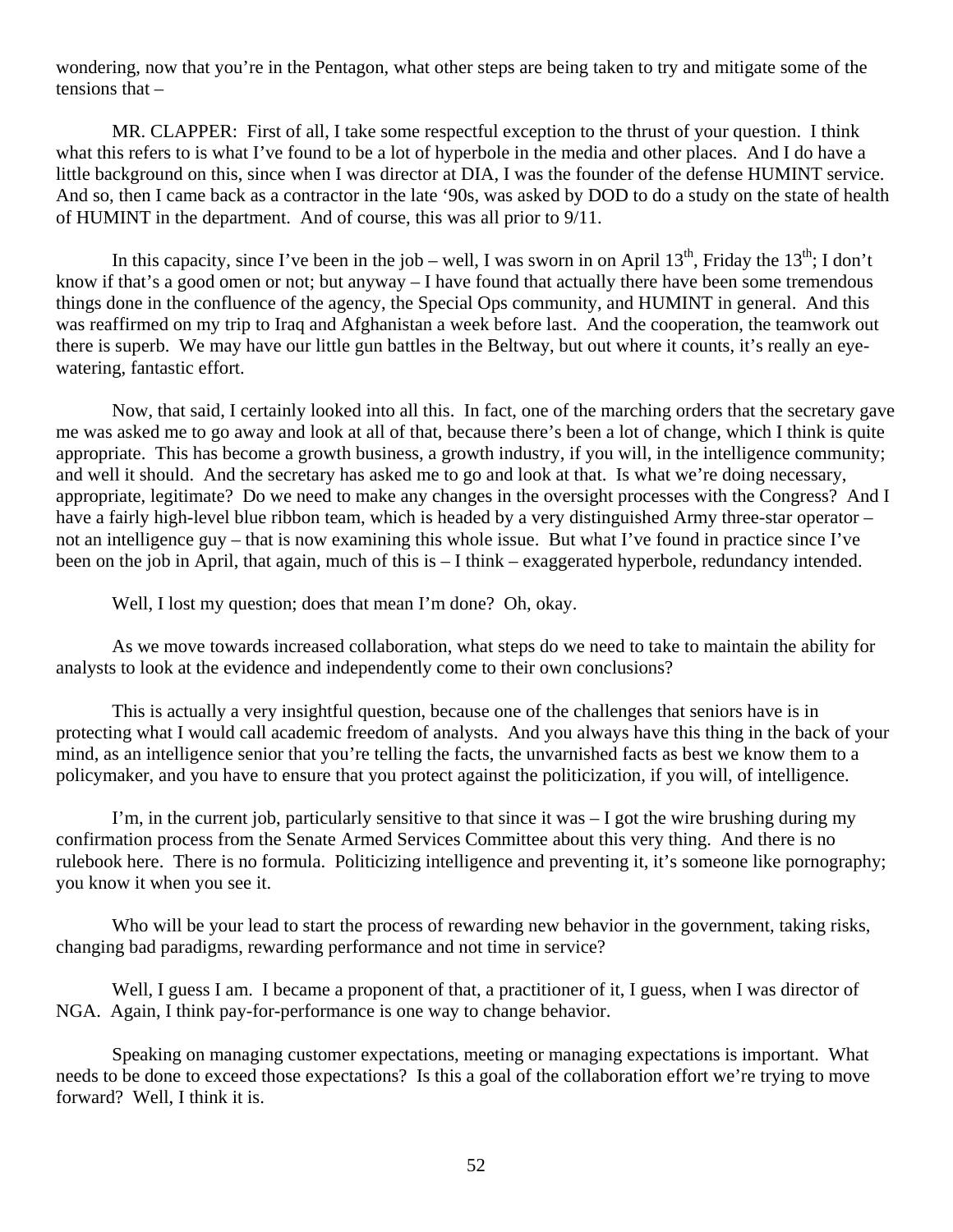I don't know. That's a tough question. What I've found over the years is when you can kind of get into the mind of the person you're trying to serve or the office or whatever your customer is, so that if you understand what he or she is thinking and what he or she is concerned about, and then hopefully that enables you to be, as an intelligence person, anticipatory and predictive.

Now, having said that, I'm reminded I served as a J-2, or director of intelligence for three of the war fighting commands. The first one was in Korea. And in Korea, basically, the intelligence setup was patterned after the U.S. Army, which is, of course, the dominant service out there. So they use the Army practice and staff practices. And one of the things that mystified me when I first got there – I was an Air Force guy basically doing an Army job – was that in addition to intelligence, I was also responsible for weather. So I had an Air Force weather squadron, had little detachments all over the Korean Peninsula. And why am I in charge of weather?

Well, I figured it out. It's because basically the commander's expectation is that both intelligence and weather people have got to be clairvoyant. (Laughter.) Next? Any other – I can't see if there are any other questions out there. Yes? Uh-oh.

Q: Jim, is this on? Jim, I'm asking this, because I know you have some very special expertise in this area. What do you think the academic community can do to support the recommendations that you're making?

MR. CLAPPER: Well, during my most recent brief sojourn out of the government, which lasted about six months, I taught at Georgetown, which was a fantastic experience; I really enjoyed it. Plus, what was cool about it is that every semester, I got a new group of people that hadn't heard any of the jokes or war stories, so I got to tell them all over again.

Anyway, what I've found is – and I sort of had known this before, but it was certainly reinforced by my Georgetown experience was – incidentally, I was sponsored in a chair by INSA. I need to mention that, which was great. And I think it was a stark reminder to me of really how little – there really isn't a lot of difference between what you can do in a class – what is known and can be done and discussed and analyzed and thought about and contemplated and considered in an unclassified environment versus a classified. There really is very little distinction there when it comes down to it. Maybe levels of degree, some spiffy spooky insight you might get from a secret, but by and large, particularly if you're trying to understand regions, countries, international phenomena, global trends, this sort of thing, the intelligence community doesn't has no monopoly on this.

So I think – just from the standpoint of the expertise that can be brought to bear from the academic world is huge. And this is why I think this is a great idea. And my view on this, I think, over the last 10 or 20 years has really changed about the value of interacting outreach to academic institutions. I spoke earlier about agencies having connections with colleges and universities, those that want to engage.

Now, you know, some places – college, university institutions – are not particularly interested in having any kind of connection with spies. Okay, that's fine. But there are a lot of others, and more so since 9/11, that are willing to engage with the community. So I'm all for clearing academics, having them available for consultant purposes, having institutions do research for the community – to the extent that you can get a college or university to allow students to do studies, master's theses, or PhD dissertations that we in the intelligence community can use this as a way of really extending our capability, our brainpower, manpower, out beyond the narrow confines of the government. So there is all kind of potential there and we certainly want to do it.

MR. SAMPLE: (Off mike) – one thing –

MR. CLAPPER: Give me the hook whenever.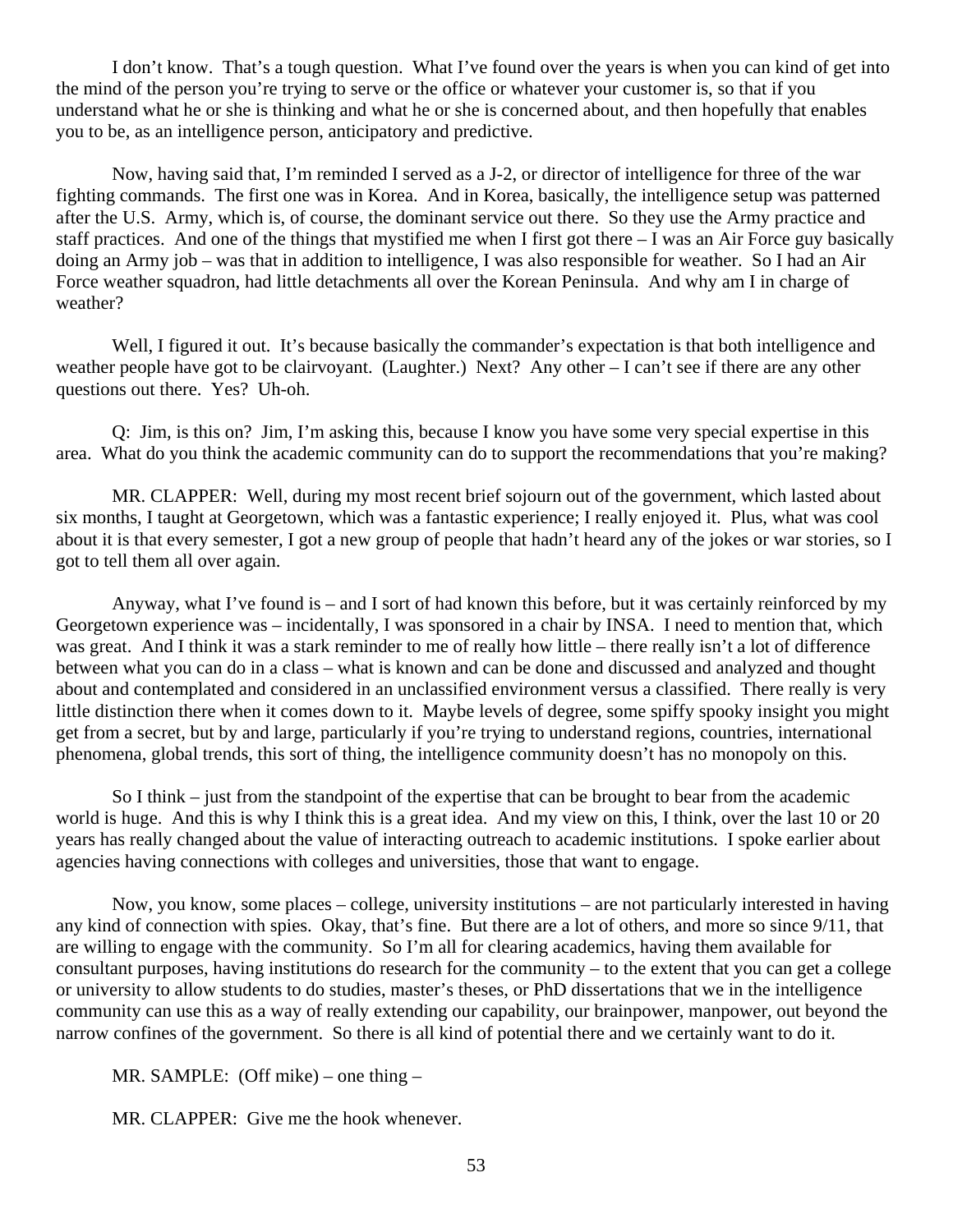MR. SAMPLE: No, no, we have plenty of time. We have more questions online. The one thing, especially for you old school guys out there, just so you know, if you're sitting out there thinking, no, I'll just wait and catch Jim at a break, Jim's got a meeting with the SecDef this afternoon. Jim doesn't have a break. So this is your opportunity if you've been sitting there waiting to talk to him after he's done and catch him in the hallway. His hallway time is from here to the car. So we've got more online questions and we'll turn back to those; but if you're thinking about asking him something, now is the time.

MR. CLAPPER: Let's see. To follow up on your comment, please talk to specifics of how the lessons learned from the Iraq and Afghanistan conflicts will be collected and disseminated to the community. How will we recruit and train the veterans of the front where low intel and operations have been fused?

Great question. And one of my travel mates on this trip was Lieutenant General Jeff Kimmons who was the G-2 or the head of intelligence for the United States Army. And we both came to the conclusion that one of the things we absolutely, positively must do is to record and document from a doctrinal standpoint – which of course will influence training – the way the intelligence business is being done out there at the pointy end of the stick.

I'll just tell you one example, which is a whole new business for us, which is media exploitation. And by that, exploiting cell phones, laptops, and this sort of thing, and doing it in – (inaudible) – relevant manner, meaning doing it quick. Well, this is a whole new thing for us. There is a field – it's now called – the buzz term is human terrain. This is like the classical Army preparation of the battle space, only it's applied to the human dynamics. Understanding the dynamics of a village or neighborhood in Baghdad, who the good guys are, who the bad guys are, what are the political dynamics? And that is not something you're going to discern from our satellites and all this stuff. There is a degree of fidelity there that only – the best sensor is the twolegged sensor, the soldier on the ground that is there and understands that stuff.

So one of the challenges we have, another way we have to change, is how do we collect that kind of insight and data so that the next unit that deploys out there and replaces the one that just left don't have to start all over again. So that's a challenge we have to deal with. So there are a number of things here that have affected the classical way we do business.

You know, in the military, the classical arrangement, and in the Army  $-1$  don't mean this perjoratively  $$ is the higher up the command food chain you go, the more intelligence capability you get in terms of analysts, computer capability, and all that. And as you go down the food chain, you get less and less. And really, that's upside-down, where you need the intelligence capability – the tactical intelligence capability is at the platoon or company level. They need translators; they need HUMINTers (sp); they need debriefers.

Another new thing out there I found is the assignment of law enforcement people down at the brigade level. What do they do? Well, in an IED – improvised explosive device – context, you know, a really valuable skill is the forensic investigation skills that law enforcement people have that we in the classical intelligence business don't have. And they look upon an IED event in a much different way than a classical intelligence analyst. Well, that's another thing we need to figure out. What's the doctrine for that? And so I met a couple of retired FBI agents brought back as contractors and – (inaudible) – assigned down to brigade level advising the intelligence and the commander of these brigades on avoiding IEDs. But all these things that we never did before that we much record, document, because that's what's going to affect how we train people in the schoolhouses.

What is your vision for the interface between homeland security, domestic law enforcement, national intelligence?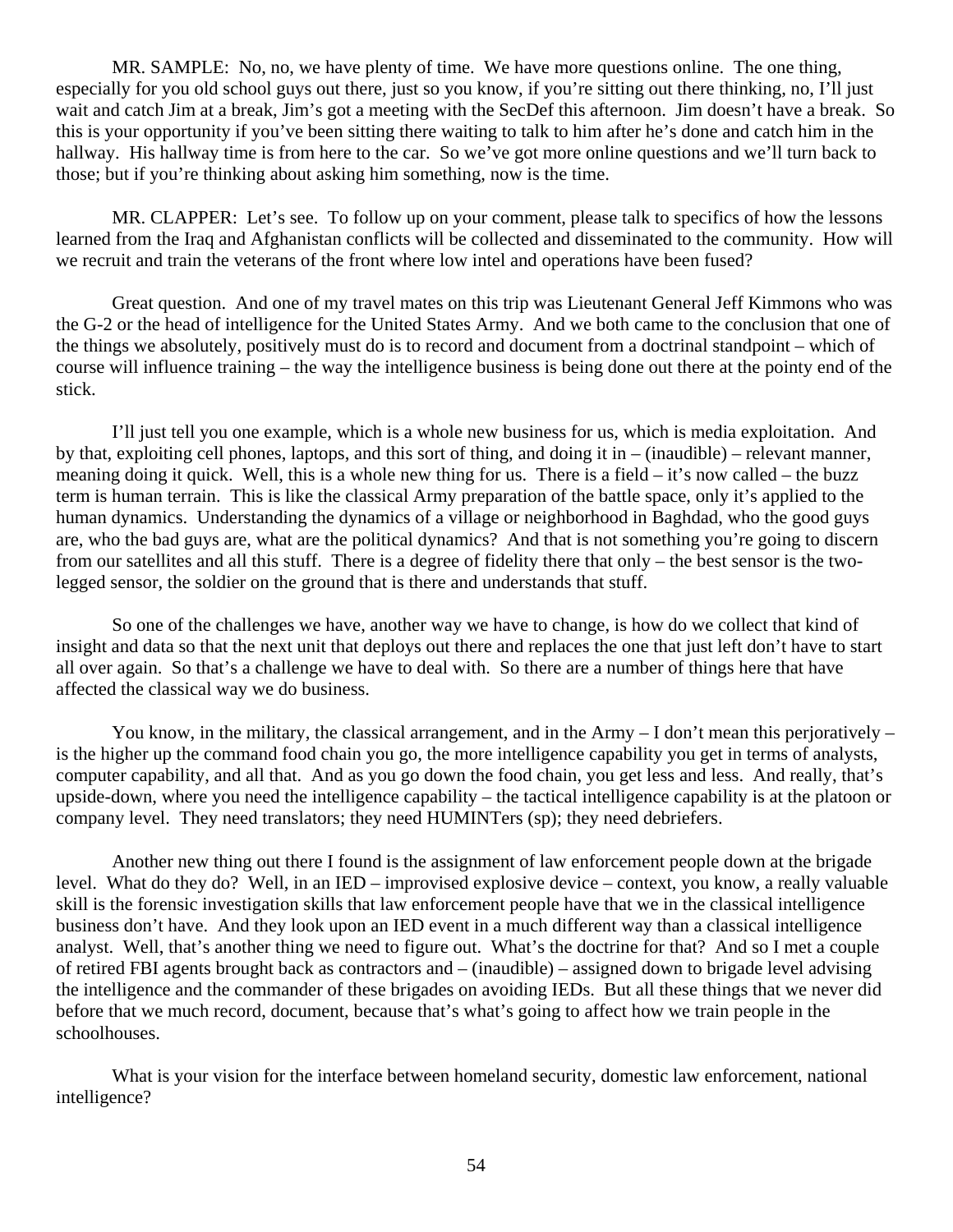That is another great issue. It's also emblematic of another huge change for us in the intelligence community. Prior to 9/11, there was always this firewall that existed between our foreign intelligence establishment and domestic. You just didn't mix the two. I was a young pup at NSA, young captain back in the '70s during the Church Pike hearings, so I kind of went through that, about abuses – well-intended though they may be – involving surveillance of U.S. citizens.

Obviously, 9/11 changed all that. Terrorists don't respect nice, neat national boundaries and all this sort of thing. So that's been kind of a struggle for us, frankly, figuring out how do we bring to bear the tremendous capabilities of the national intelligence community always heretofore focused on foreign targets, and use that in a domestic context. And of course, that raises understandable civil liberties concerns. And so, we've had our challenges in sorting that out.

I will cite an example, because I know about it. I was involved in it personally, which was in the aftermath of Rita/Katrina. And bringing to bear the national technical means, our overhead surveillance systems in the domestic context to help rescue people, to help with the planning for reconstruction, rehabilitation, all that sort of thing, and using those resources. Locating, for example, the 6,000 drill rigs in the Gulf of Mexico, some of which had been moved, which of course poses a huge hazard to navigation. So using resources in that manner is an example, which had traditionally classically been used in the foreign context and bringing to bear in a domestic context.

I think the Department of Homeland Security has a huge critically important role in the intelligence arena, because I believe they need to be the filter, the broker, the interlocutor – if you will – between state and local, tribal people, all the others who have an interest and need for intelligence in a domestic context. But I think it must go through the Department of Homeland Security and then be levied on us.

Q: General Clapper, quick question for you. I'm right in front of you.

MR. CLAPPER: Turn off the interrogation lights, here. (Laughter.)

Q: So that's the reason I would ask you the question; look into the light. As one of the owners of a number of analysts out there, one of my biggest challenges is the competition with the civilian contracting community, as highlighted recently by the \$1 billion offer on the table to hire more analysts by DIA.

MR. CLAPPER: Again, media hyperbole; that's untrue.

Q: That part I understand. But the real question is, I still have to compete to try to maintain at government salaries with the civilian community. And the former DNI, and I believe this DNI, are both looking at how we can wean ourselves away from that civilian contracting in and out door that we are competing against. Can you talk a little bit about that?

MR. CLAPPER: Well, first of all, I think in my discussions with a lot of the young people that I engaged with when I was director of NGA, this comes down to a very personal decision. You have to decide whether you want to continue as a government employee – and there are certain advantages in terms of influence and decision making that you will have, even though the financial rewards aren't as great as they could be, essentially doing the same line of work as a contractor. And people have to make that kind of decision.

Now, one thing we did do at NGA – because this happened on a couple of occasions where we hired people, got them cleared, which was a painful process to start with, ran them through our 17-week training program, and they quit and went to work for a contractor. So just like military academy and naval academy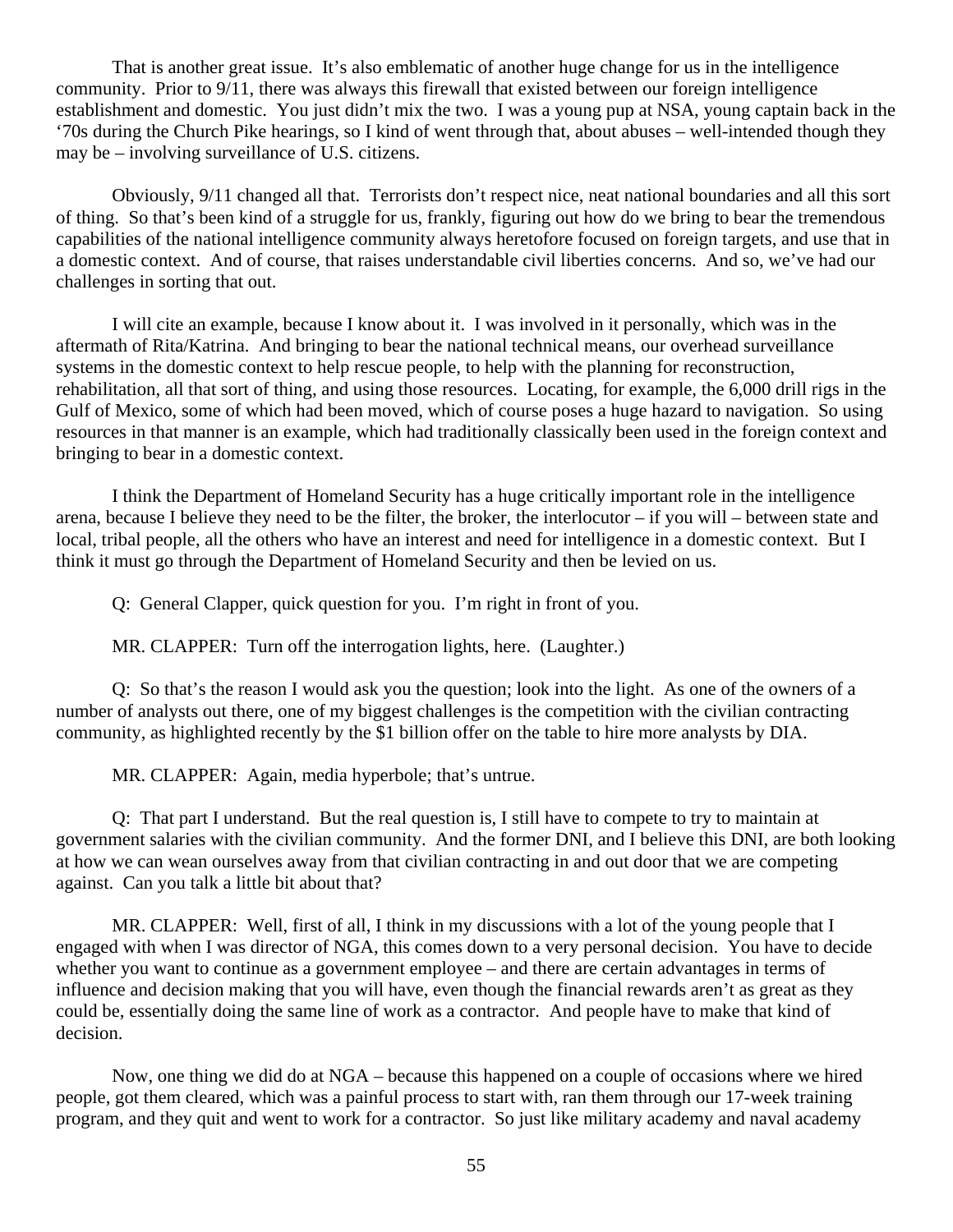grads, they go through and get a government education; they have a certain obligation – they've got to pay back the government. So that's one thing I would recommend we do as a way of forestalling that.

Now, having said all that – and I think there is still a spirit of patriotism in government service and all that that we're going to keep. As long as we can make government service satisfying and rewarding to people, they'll stay with us. I will tell you though, my own personal attitude about contractors and contracting changed a lot after I became one. (Laughter.) When I came back, I was out for six years as a contractor doing intelligence work for the most part, and then I came back to the government as an agency director. And my definition – my phrase – the sacred trust of the government got very small.

In other words, I think contractors can do a lot and are doing a lot and will continue to do a lot. In fact, if all the contractors didn't come to work tomorrow, the intelligence community would be out of business. And that's not all bad. I don't think this preoccupation with size of contracts or number of contractors, I think that misses the point entirely. The key thing is the government's ability to manage, oversee the work of contractors from a quality standpoint. So you must maintain sufficient competence in the government workforce to oversee the work of contractors and ensure that they are complying with their contractual obligations, and the government in turn is meeting its financial and fiduciary responsibilities. That is the key thing; not how many there are.

There are tremendous advantages to using contractor workforce because you can expand and contract that workforce a lot easier than you can the government. And I think if you bring to bear properly all the beneficial aspects of competition, creativity, innovation that comes from contractors, that's a good thing. But the key thing is the government's ability to oversee and manage and monitor what contractors do.

Back to this, okay. Out here? Oh, from here, well, let's find one I like. (Laughter.) Well, what's your view on the role of contractors to conduct analysis? Well, I just talked about that.

Is this an inherent government function? Where is the line? Well, that's a great question. Obviously, I think there are certain fundamental things in the government that must be done by government employees – legal advice, IGs, contracting offices, that sort of thing. I think policymaking positions, leadership positions should be government employees.

Let's see – that's a question I don't understand so I think I'll just skip that one. Who in the government needs to take the lead in trying to break down barriers by sharing sensitive databases between FBI, CIA, DIA, and local governments?

Well, I think that's a collective responsibility. Certainly, the DNI himself is crucial to that in establishing policies. But again, I would emphasize – repeat the importance of the Department of Homeland Security in being the federal level interlocutor, broker for fulfilling needs of state and local, tribal, and regional government entities.

For those of us in – (inaudible) – doing human factor, human terrain work, how can we help government in purchasing and procurement folks to understand what we do? Intel groups don't know how to define what we know and are providing others.

That's a good question. I understand the frustration involved in this. And this is something that while you – the asker of the question – certainly understands, gaining insight and understanding what the human terrain and human factors is all about – I mean, this is a new thing. And so you're going to have to, I think, bear with us. I certainly have personally gained a lot of insight in the potential for what we're calling human terrain.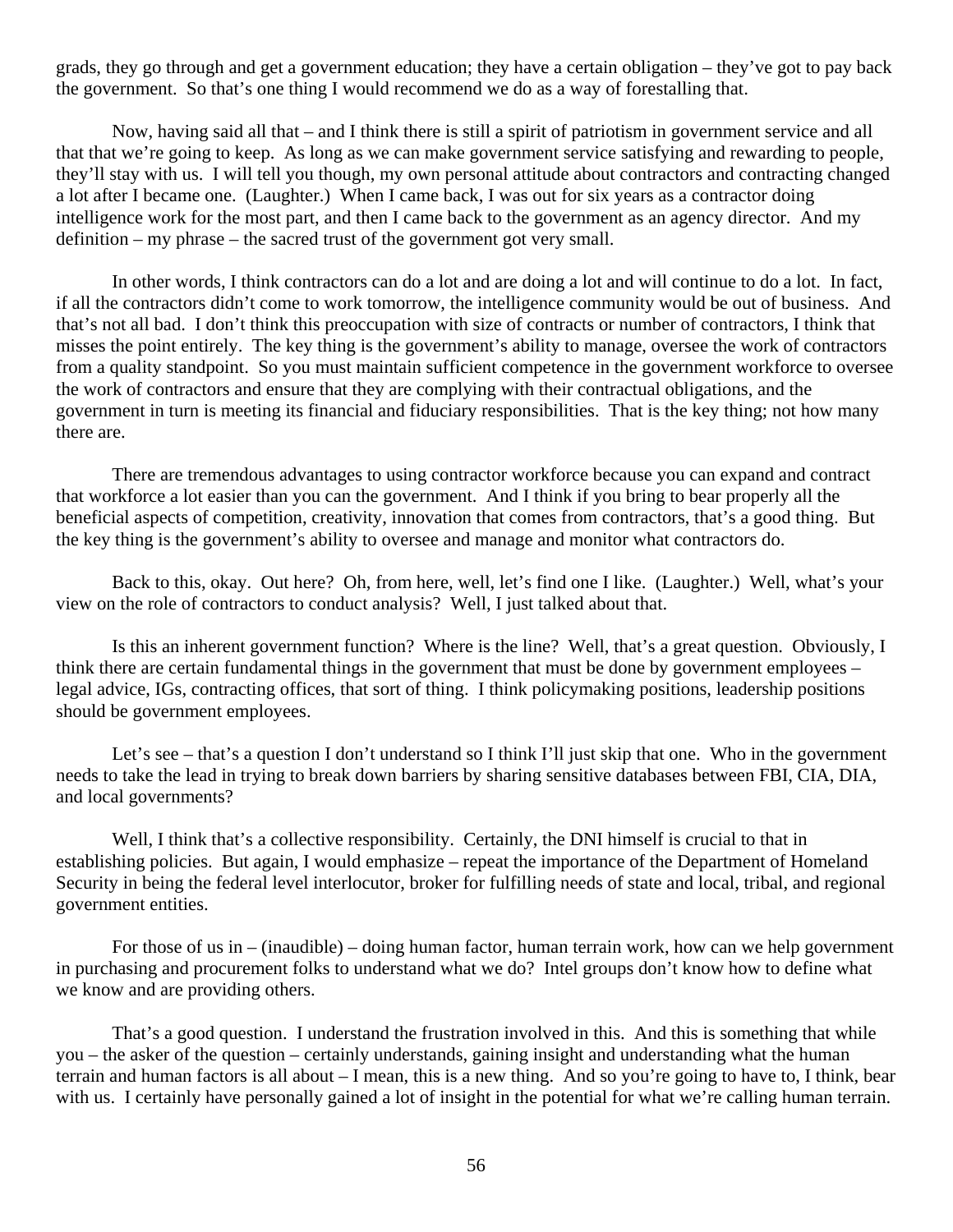Another area that I'd mentioned is biometrics. And the application here – many applications – in both intelligence and security, being used extensively in the forward area now. And again, we have to – of course, this has privacy and civil liberties concerns. It certainly poses a challenge to the concept of cover and operating undercover, since with biometrics, it's pretty hard to hide. And so maybe the concept is – the only way you're going to be undercover is to live it.

Will the cocons (ph) be obligated to embrace analytic transformation like A-space and other enterprise efforts, so there will not be impediments to sharing, collaboration between the Beltway organizations and the war fighters?

Well, the term obligated sort of connotes a sort of pejorative thing. I think they're going to want to engage in this. And not to worry, the gospel will spread, I'm convinced. And certainly if there are any bureaucratic or policy obstacles to that, particularly operating the defense intelligence establishment – meaning DIA and the intelligence capabilities of the commands – in fact, I've got a team out now looking at exactly that as we speak – will certainly do all we can to remove such obstacles.

This says no more online questions. So I guess I'm done.

MR. SAMPLE: I think that's it. Jim, thank you very much for your time. (Applause.)

(END)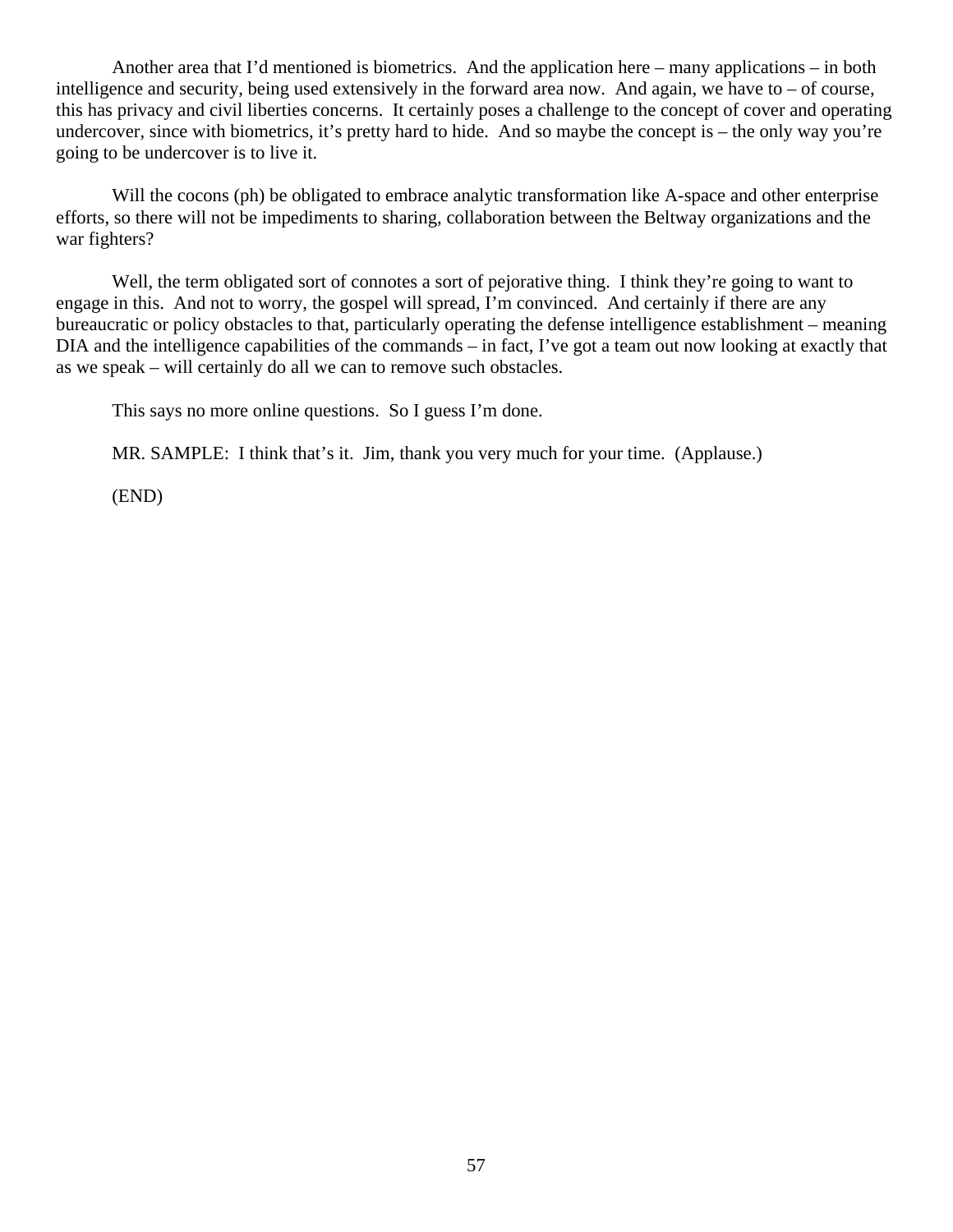## **Dr. Michael Wertheimer**

DR. MIKE WERTHEIMER: First of all, my thanks to the press for filling in. Rush Holt was our featured speaker, but he just couldn't get out of Washington because of the voting and they really stepped up to do an extraordinary job, a gutsy job too, and I really do appreciate that.

There is a slide that we're going to put up. Is that ready? Okay. that URL, if you go visit it right now or any time, you will find we have now captured every video, every slide show. You can now view them at this site. I'm told that as of Monday, they'll actually have downlinks for them for you to download. If you don't know how to download it from this point, go see this table right here. You'll know if you're Gen Y or Gen X or Gen W by whether or not that stops you from downloading what's up there. Go back and just leave that up. And that's going to stay up for at least a couple of weeks, I'm told. Is that right? A couple of week that will be up; you can see every single talk we've given, all the slides. We had promised that earlier.

Okay, it's late in the day; I know you're tired. I'm going to ask for your indulgence to talk about something, not about the delivery. I will get to that, I promise. But in exchange for your indulgence, I'll try and be brief. I will be brief. I wanted to know what's the last message you should think about about analytic transformation before we move onto what it is your role will be beginning tomorrow morning, when you start giving us questions, and then in October when you come back and actually give us feedback. What's the last message I wanted to leave you with?

And I thought really hard about it. I asked the guys around here, some of the younger folks, everybody, what do you think is the last message? I want to instead give you that message via a story. I think probably everyone, no matter what age you are, or what experience you've had, there's probably been a few events in your life that were really defining, helped bring things into focus for you, help establish what I talked about in my first talk about that baseline below which you don't compromise, that gives you your value system.

So let me tell you something that we danced around but we haven't explicitly talked about. If you recall, I joined the National Security Agency in 1982. I want to talk to you about 1990. In the summer of 1990, I was at what we called SCAMP. SCAMP is the crypto-mathematician's version of SHARP. We spent a summer working hard problems with academia and the like. So I was out on the West Coast working on SCAMP, and I can't really tell you what the target was, but it was a really fun cryptographic challenge. And if you recall, in the summer of 1990, Iraq invaded Kuwait and we went into what we called Desert Shield.

Now immediately – the Scamp continued, remarkably, the commitment to the long-term RASER stayed, but a big chunk of the group, mostly the coders and those who were intimately involved with that problem, the cryptographic problems associated with Desert Storm and Desert Shield, flew back to Washington. So I continued to work that summer watching what's happening in the Middle East like everybody else, but really not playing in it.

When I got back in the fall, as you recall, there were diplomatic attempts early to get Kuwait liberated without force, and we were building up forces. And by the time I got back to NSA in the fall, I was sort of out of the group that was working that problem. But an opportunity came up to work shifts, because once the fighting started we had 24/7 and we had put together the cryptographic capability, the signals, and obviously we're collecting every signal we could in theater, and to spell the folks that were working so hard writing programs, getting all the systems together, those of us with experience but not on that target would volunteer.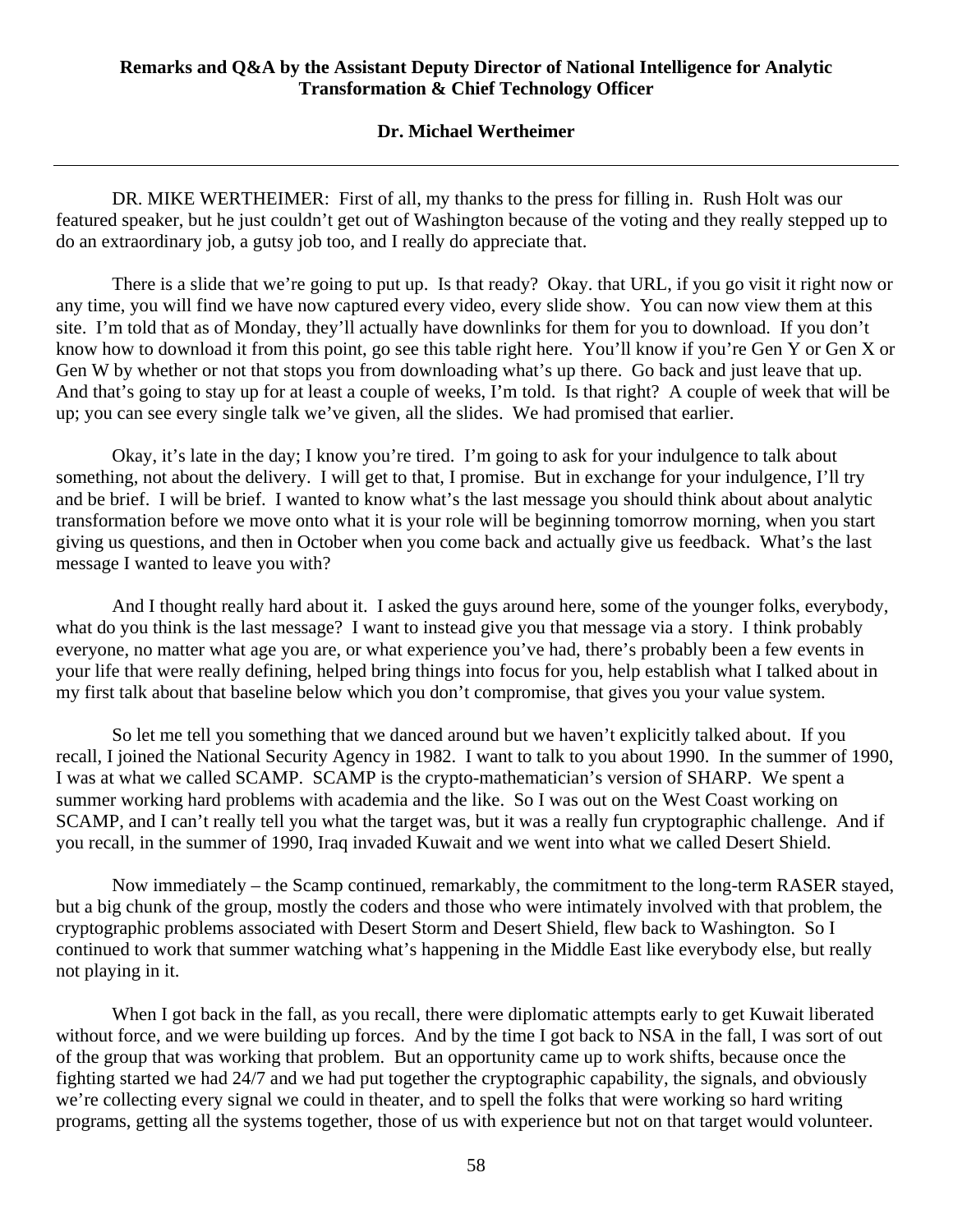So I started working, I think the first few times like 4:00 to midnight shifts. My goal was to sit – my job was to sit at a workstation, and as the communications would come in – occasionally the modulation would fail or something would fail, and I learned how to tweak the algorithms, re-set some dials and get it forward so the cuts, whatever kind of signals intelligence could be processed and so forth.

We had set up in this room monitors, television monitors, with CNN feeds. Now I don't know how many of you remember this; we were stationed largely forward deployed into Saudi Arabia at that time. That's why our jets took off from Saudi Arabian air bases. They'd fly over and do the sorties. Especially if you remember in Desert Storm, this is one of the first times we did a lot of heavy bombing before we put the ground troops forward.

So what would happen is the following – we would be sitting there at the computer, while the room was quiet and everybody is working around their computers. Computers aren't making noises, but I'd have screens and I'd see lines and lines of information. Another signal came in, a signal came in from over here, and it would be flashing through my screen. Then we'd look up on the wall, we'd see the planes taking off to run their sorties, and about 20 minutes later, however long it took for the plane to get over the area, then the screens would stop flowing data because the Iraqis, fearful that their communications would cause our bombs to have something to home in on – in other words, we could target them by virtue of their communication – would go radio silent. It would be dead silent on their side.

Now most of you think of war as an extremely – and those of you who have actually lived through it, it's an extremely loud experience. Jet bombers are deafeningly loud. I think they're meant to be. Bombs going off, bullets – it's a very, very, very loud and disturbing experience. The curious thing was that back at NSA, it was just the opposite.

When the war was going on, when the bombs were being dropped, it's a silent time; all the signals stopped. The screen kind of goes blank. And most people would get up and they'd go get – that's the time to go get their coffee, while the bombing was going on. Just what you'd expect. Because when the planes would now return, we'd know before they returned because we'd start seeing the signals starting to wake up. And then we'd look up on the screen and 10 minutes later, we'd see the planes land.

That experience profoundly affected me in a weird way, as if the silence had a certain quality to it. You'd sit there and it's quiet. There's nothing coming on your screen. There's no visual cues; none of your senses are being touched. And all you can think about is there are planes being shot at; there are bombs being dropped; there are people being killed; and there's a war being fought. And you're just sitting there in the peacefulness. It's the most contradictory kind of silence I ever experienced.

And it profoundly affected me that people were dying out somewhere and I'm sitting in a room and it's quiet. And when they were back out of harm's way, I got busy again, and it got loud and boisterous. And when it got loud and boisterous in the room, a couple of things happened. Now I was – I'd been there about eight years, maybe a GS-13 or 14 at this point. And it's the first time I had ever seen a country genuinely in a war, and I mean that. Haiti wasn't the experience; Panama, you can think of all the things that happened in between '82 and '90. This was the first time we were really at it.

I watched how people came together. There wasn't any drop of information that didn't flow. There wasn't anyone who took no for an answer. People stayed in other people's spaces until the answer was yes. Somehow the imperative that we had troops on the ground, the heroes who wear the uniforms, was so compelling that I saw people who hated each other, genuinely during the day just didn't like each other, working together on problems. I was shocked at that. And to this day it's a visceral kind of silence that I think about that day. I watched the passion in that room in silence.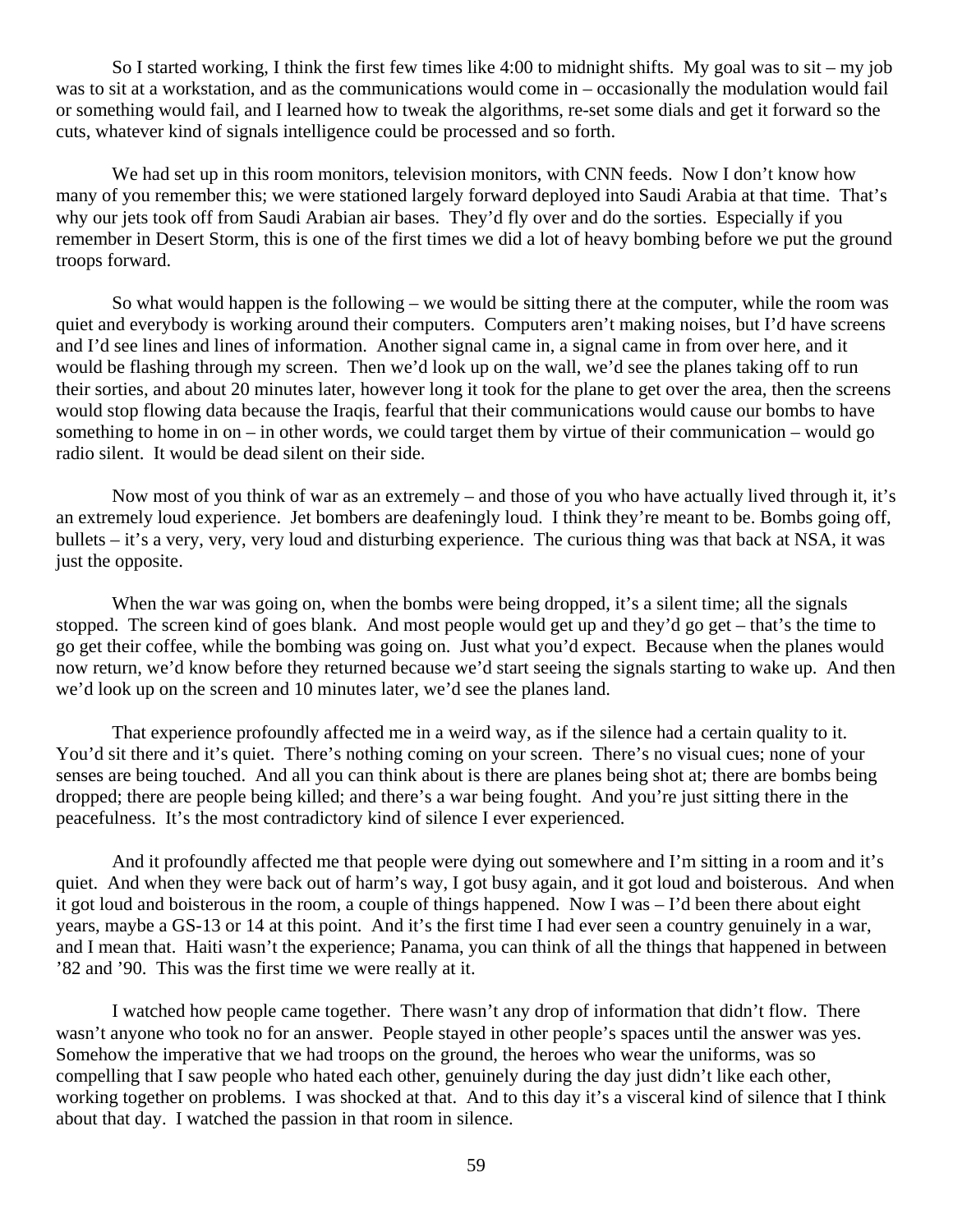And I want to tell you this story because the generation that we kept talking about, this 50 percent of the workforce and higher, they have never known peace. They came into our community with a community at war. They've never had a chance to know what it's like, how this community works, strategically and otherwise, when we're at peace. And the passion that we – what saddens me is that we've been at this long enough that people now are starting not to share all the time, that people are taking no for an answer again, that we've somehow, even in war we've become numbed to fighting the battles that we need to fight to save lives.

My message would be, when I walked out after 1990, ever since then, it's been that we ought to risk our lives for peace. We should have a passion for peace the way we have a passion when we're at war. We should be collaborating; we should be risking our lives to protect the peace, not sources and methods. We are so protective of our sources and methods. People should be willing to die to keep the peace.

And I'm trying to create an environment; I'm trying to articulate to you an environment that we all share, so that these young people can see that we can collaborate in peacetime as well as war. They've never seen what it's like when we fought strategically, when we took six months, a year, two years, five years to study a single problem. How about the Cold War, where we spent 20, 30 years to understand certain problems?

So the collaborative environment, A-space, the library; put them all aside. We're trying to create that environment that inspires young people to risk it all for peace, not just for the war-fighter. God forbid, peace is going to break out someday. And where are we going to be if we designed every single thing in our community, every piece of intelligence, every acquisition to fight wars?

So I want to leave you with that. I don't know that it inspires you or it depresses you. I think that everyone should walk home at the end of this conference and think, when the peace breaks out, what will we have left? What is the legacy? What are you going to do tomorrow to make it easier for them, to make it feel more comfortable when they go home?

 I will tell you quickly, after 9/11, I was as despondent as the next person. I would never claim more. But I was pretty bad off. I was a senior executive at National Security Agency, and I very, very much felt that I hadn't fought hard enough for the things that might have made a difference.

I'll never forget my father pulling me aside. Here's this 80-year-old man for whom I had nothing in common any more. And he pulled me aside and he said, what are you doing? And he told me how he had lived through World War II; he'd lived through the Depression and Vietnam and all the other tremendous things that shaped the 20<sup>th</sup> century. He said, I don't hold you responsible. I need you back at work. I sleep better with you back at work trying to solve these problems.

And then he said something that really shocked me. He said, you're scaring your children. You're scaring my grandchildren. You're working – I used to come home for dinner and then I'd go right back after dinner, back to work. He says, you're not doing any good for your family. People are overseas fighting so that you aren't scaring your children, so that you should live as much a normal life. That's why we're trying to take the fight where the fight should be and not fighting it on our shores.

So from that day forward I sort of committed myself that these young people should grow up and live in an environment where they can do their work efficiently, can do it with a sense of purpose, with a sense that they can go home after eight or nine hours, whatever the day is. Some days it's 12, some days maybe it's four. But they feel, at the end of the day, they've accomplished something and that the children will see them happy and they won't be afraid to live in America that still has to fight a global war on terror. So if I can give you one piece of my heart, that is it. And everything else is just commentary of what we talked about.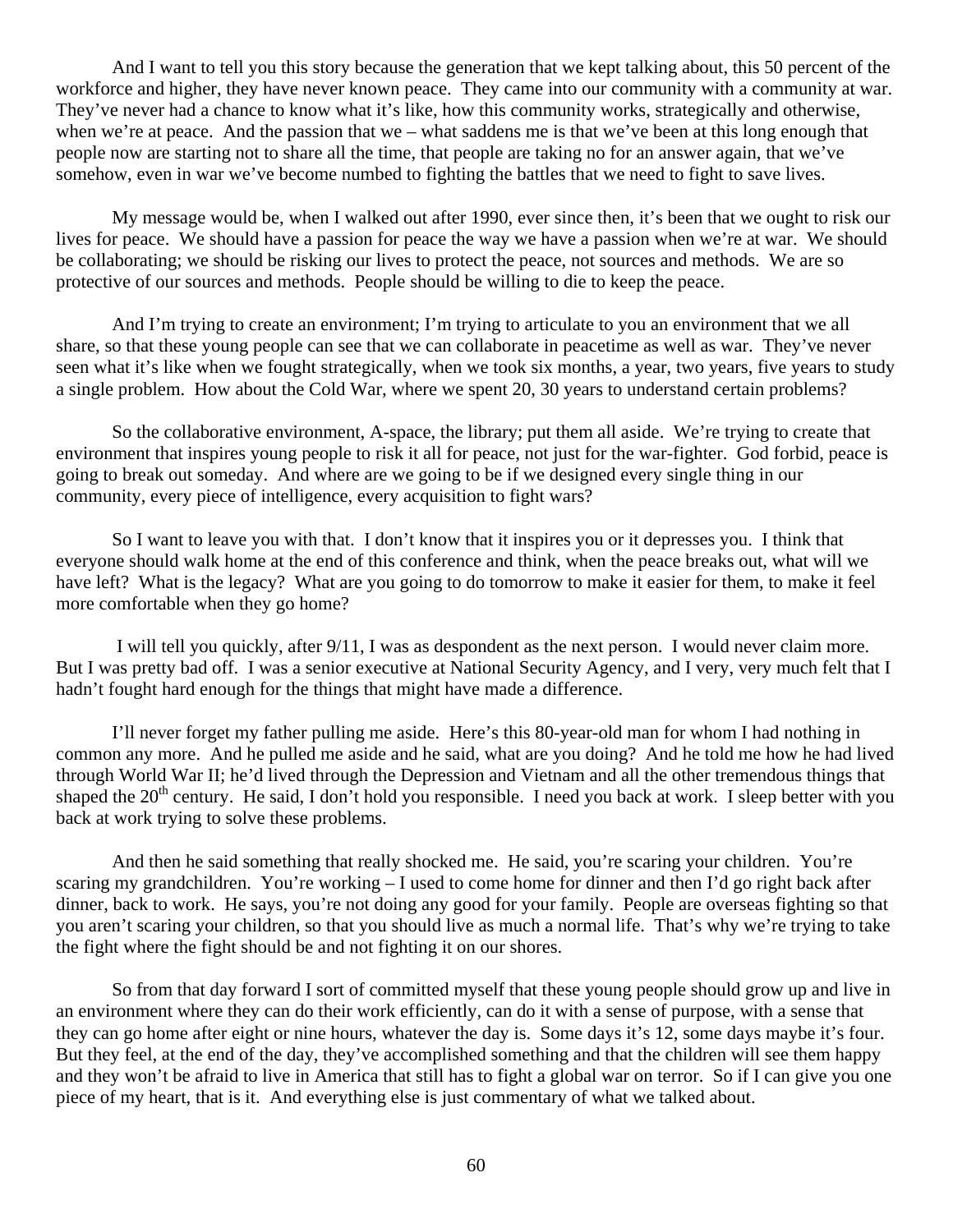Now, let me completely shift gears for you and say, what do I expect from you now, the folks who paid their money and have very, very patiently listened for two days of us spilling out to you what we think we want to do, and yet haven't told you how you're going to make money at it, how you're going to – more to the point – add creativity, go from the good to the great. DNI, the office of the Director of National Intelligence, is about reforming everything that we can possibly reform that's broken, but to do it in ways – let's not try to do it all at once.

So I hope you saw in General Meyerrose's talk that he sees analytic transformation as a way for him to do the transformation writ large. He's talking about A-space. I guarantee you – I guarantee – it will never be called A-mash, all right. (Laughter.) I will give an award to anyone who comes up with a better name, I'll take a better name, but it will never be A-mash. And I teased him about that too. It's the springboard. Eventually it will be I-space or whatever it is, Intelligence-space, and the library will be some way of how we think about all our data in time, good to great.

What do I need from you? Starting tomorrow morning at 9:00 a.m. –and you'll get the instructions on the sheet, you can start feeding in the questions that we haven't answered explicitly for you. We will load up those questions. The sooner you start providing them, the sooner we will be able to get you answers and more thoroughly give you answers. On the  $13<sup>th</sup>$  of September, I think we're scheduled for four or five hours to be online and we will have the developers, we will have the thinkers, we will have everyone who has got a stake in this in the room, ready to answer your questions so you can get the baseline, so that if we're taking a technological or sociological path that will lock out some great concept that you have, that's the time to correct it. Get us straightened out and say, you made the wrong technical choice here for this reason. That's what we want to start you to think about.

Number two, come in October, what is the most important thing by October that we want from you? I would encourage you to do the following. Don't be tool-based; be concept-based. I want you to tell me, the library of national intelligence, if you build an object-oriented database, we can unleash the following possibilities for you. If you build a highly dimensional database, if you do a relationship database, whatever it is that you see as a vision to take this two levels beyond anything we thought, put that concept down. We'll give you sort of a template that we would recommend, but like the one-pagers in your book, try to synopsize the concept in a page of all the different concepts that you see the analytic transformation going.

Here's my commitment to you, is we will take all these one-pagers and we will listen to you on the  $11<sup>th</sup>$ . We will stitch them together. We will take all the time that is necessary, fulltime if necessary. We will look at it right away. We will stitch these concepts together into a big tapestry of analytic transformation, all the concepts you gave us, one big picture. Remember, concepts, not tools. It's important.

I want to take a binder that's this thick or however thick of all your ideas and concepts and I want to take them and as we massage them and stitch them together into one big picture, I'll walk in to Al Munson, the senior executive for acquisition, who's talking about reforming acquisition. I'm going to say, sir, this is analytic transformation. How do we acquire it?

He's looked – I'm going to tell you flat out, we can't acquire it by taking every one of these little concepts, developing requirements, and have you all bid on it. That would take forever, and if you want to go through some existing vehicle today that cuts out too many of the small players. He keeps talking, how are we going to have fast, accurate, reliable acquisition? Let analytic transformation drive how we change doing acquisition in the DNI and for the community. The way I can do that is to stitch together your concepts and show him the possibilities and say, if we don't get it, it's your fault now.

I don't – if it's acquisition is the reason we can't succeed, I want to know it. And that will be the next arrow I take. But I will fight for you on that. You've got to give me the material by which I can go to the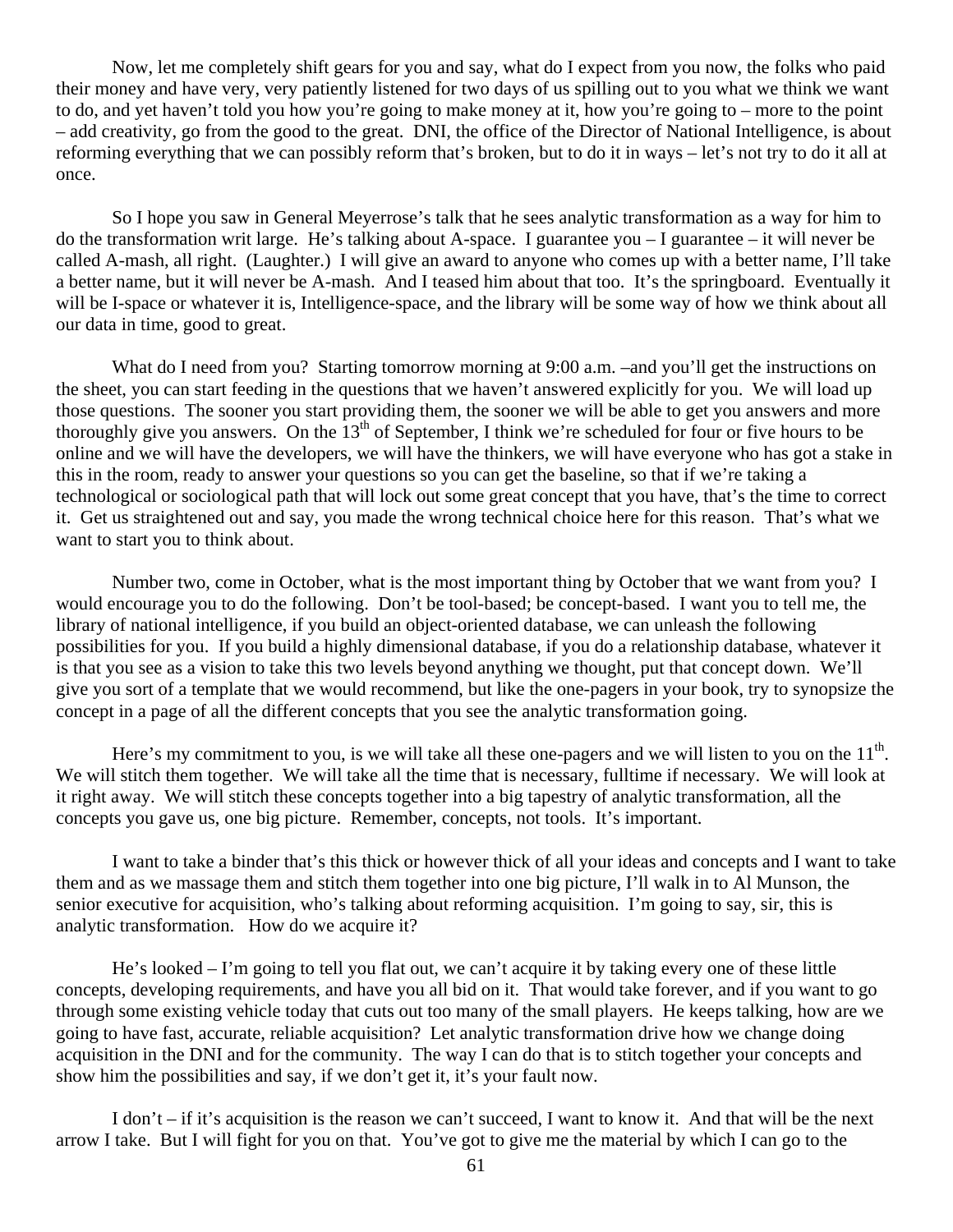system acquisition and say, this is what we need. You must be creative and compelling, and then when I say, here's the piece, here's the concept, advanced search, whatever it is, then you can compete on a level field because I, A, will have architected it in a way that you can compete. I've done that, right? That's through your feedback early, and you can compete like you should compete. And if you do it on the concept level, I don't have to get into too much of your proprietary technology.

Now, I want you to think about what I said because over – I'm sure you'll attack me at dinner, and I encourage you to, and I encourage you to attack me between now and September  $13<sup>th</sup>$  on, I like this, I don't like this, let's do it this way;let's do it that way. So on the  $13<sup>th</sup>$  we can have a little more clarity for you and we'll set up a template. Not requiring you to follow this; you may have an even more creative way.

I didn't want to take too much time. I wanted to challenge you to come back to me, and what is industry, private sector, public sector transformation on how I should go about mining what it is that you have to offer. Now I hope – are we on for the chat room? I'd really rather you asked the questions at this point.

MR. : Are there any questions? Right there, a microphone on its way.

MR. WERTHEIMER: No, not – Mark, what can I answer for you?

Q: I sat here for two days and I've listened. Here's my question. You are urging this transformation for an end that I do not understand. I've listened to all the piece parts and I've read the pamphlet – which I think is wonderful, by the way, in terms of explaining what you want to do. But I don't understand what's driving the transformation. This is like a Bob Simon (ph) kind of question, which Tim understands. There is a question at the end of it.

Collaboration is not an end in itself, to my mind. You want to do this, I think, if I heard what you said and what Tom said, to make analysis better. What does that mean? It means it would be faster; it would be more comprehensible; it would be more accurate more often. I don't think you have a way of knowing at the end of the day, like you said yesterday, when you get there. And I think unfortunately a lot of this is pandering to a bunch of commissions that have no understanding of what we do for a living, or the nature of our work, and to the workforce. And I don't think that's sufficient grounds for transformation.

So I'm left here wondering what's the end state, for what reason?

MR. WERTHEIMER: Okay, I suspect that no answer will be satisfactory because of the way the question was posed. I didn't mean that meanly. I mean, that's a hard question; and the way it's posed is why, and we always ask why. I've been here only two years since I came back into government from two years in industry, so in those two years I went around and talked to analysts and I've tried to figure out what are the hard problems.

You know, we have this national intelligence priorities framework. And –

Q: (Off mike.)

MR. WERTHEIMER: Of course, Mark knows. And I am struck by the fact that, for example, North Korea is considered a hard target. I'm not surprised. What surprises me is that North Korea's been a hard target ever since North has been an adjective that modifies Korea. (Laughter.) So I looked around. Who's thinking about this differently? And then I found a group of folks who took an extraordinary risk.

By the way, if you want to work some of these hard problems, there will be managers who will tell you it's a career killer to go because it's been plowed over so many times you won't get anywhere. And what they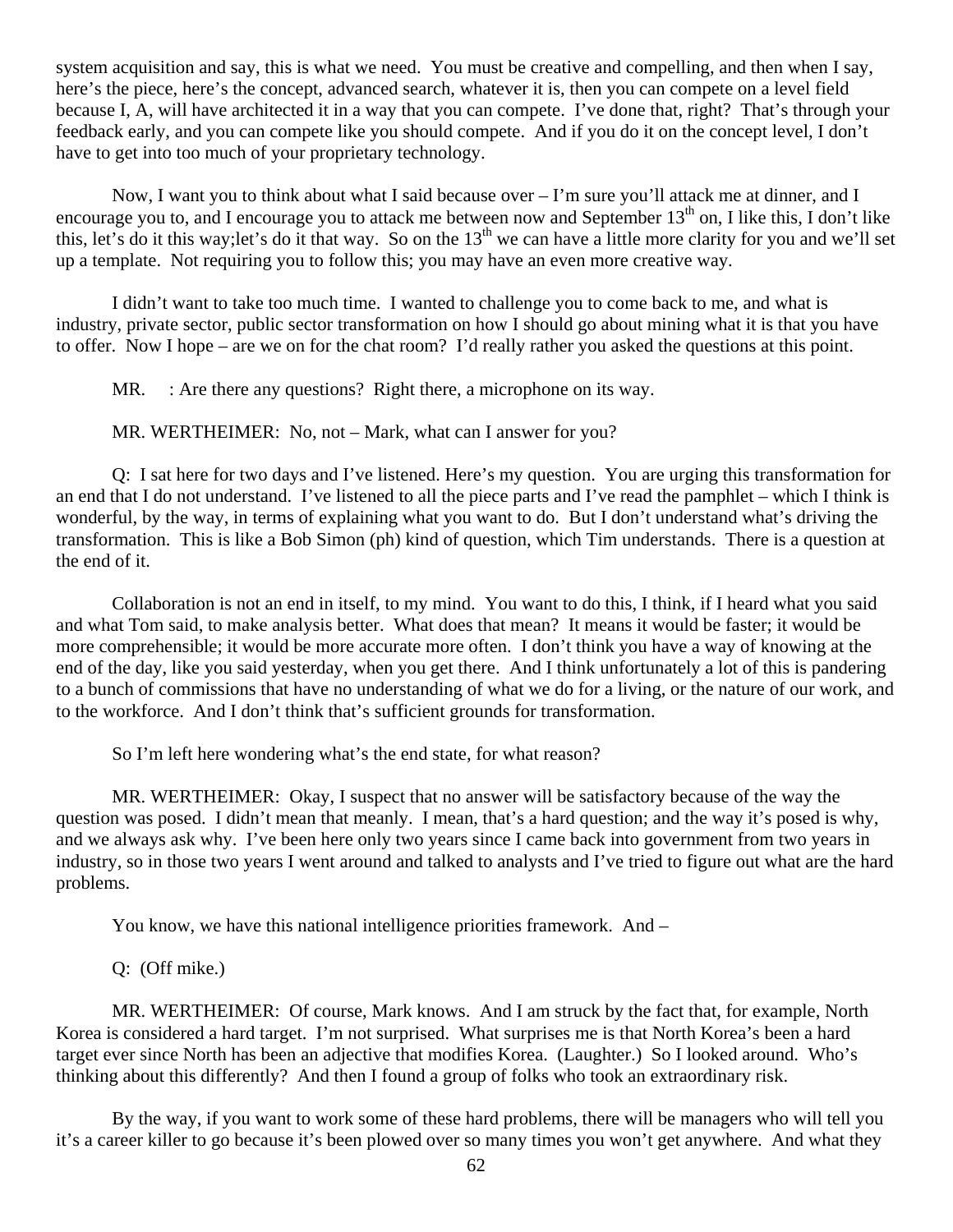did was, they picked the part of North Korea they wanted to – essentially what we call white board. In other words, erase – they started to look at what did we know about this. And they started to go back and they said, well, here's our baseline analytic. We all agree to this. This is the analytic part that got the stamp of approval.

And then they went to, well, what did you base that on? And then they started to trace the sourcing backwards. And eventually the sourcing dried up. In other words, they could not find anything for the original sourcing. It just seemed to keep going back. And when they finally got to the end of the trail, there was nothing there.

So they said, let's take old assumptions off the table. And they went and they said to NSA on this problem, do you have anything? Nothing we do is relevant because of this. And they said, well, the because we don't allow you to rely on any more. And little by little they started to stitch together and had some of the most spectacular breakthroughs on this problem we've had since North became the adjective in front of Korea; completely have rewritten the book.

And how did they do it? I just watched. They collaborated in ways that they never collaborated before. They shared information that was always in the past considered irrelevant to the problem. They took a completely contrarian view. And they were hard to manage. They pretty much said, we don't care what you tell us; we're going to try anyway. A lot of people took a risk.

 I have about four of those stories. It's not enough to go on because hard problems are hard. Every one of them has these things in common. Big breakthroughs on what we thought were impossible problems, and those big breakthroughs came through from multi-agency collaboration, a clever use of tools that weren't designed for the problem that they were able to modify. The themes for the hard problems seemed to be the same. It's a small sample.

So what am I doing here? I'm spending a little bit of money to create a new environment for which if that's the model that works, this will be the environment in which not only it can work but can excel. That's about the best I can do for you.

And I won't apologize for trying. I won't apologize because I'm not saying to the community, analytic – there is one analytic transformation. As I said at the beginning, this is about allowing many, many cultures to exist simultaneously and cooperatively. I don't have to change what's working. There are people who don't need to collaborate. There are those rocket scientists who just need to be left in the room to work hard on a problem. So be it. Let's let many cultures survive.

What I don't like is the thought that transformation is changing something from the past to something new. Don't think of it that way. Transformation is creating an environment in which more things can happen than could happen in the past. It's liberating. Let's call it analytic liberation. And Mark, I'm sorry, that's the best I've got.

#### (Applause.)

Q: I just have a follow-on comment on that. I think that we've heard a lot about demographic shifts and a lot about demographic change, and I – like Mark, I've spent two days asking myself the same question. Have we lost sight of the question we were trying to answer with this, and started looking at a different question?

But I don't know that the alternative question is of any less importance. The demographic shift that's occurring in the intelligence community has meant that there are a lot of people with very little experience, and Jeffrey Cooper's excellent paper that came out recently on curing analytical pathologies, talked a lot about the problem of mentoring young analysts, and the fact that the way this used to be done in the intelligence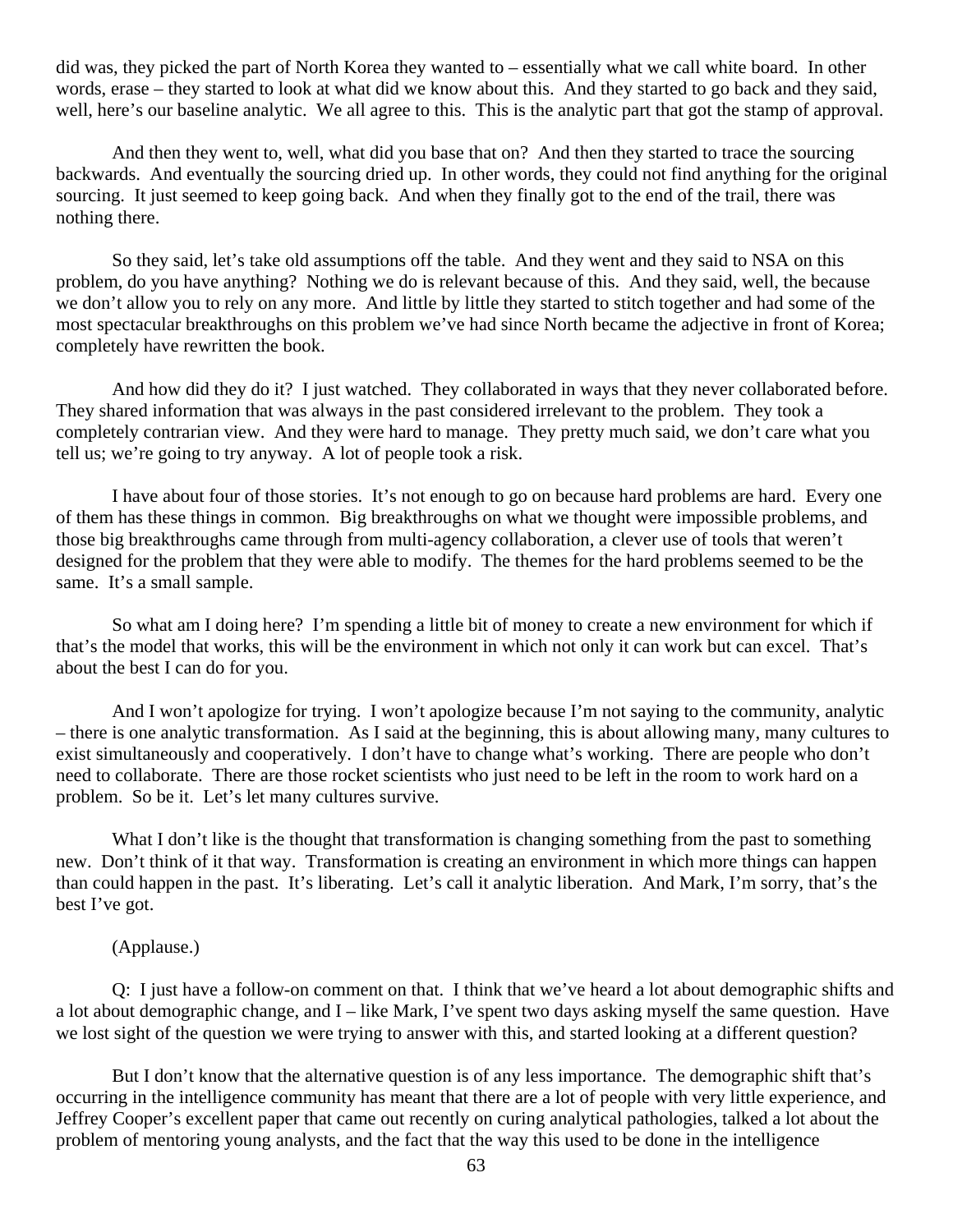community during the Cold War can't happen now because we don't have enough gray-beards to do it. It used to happen over an extended period of time, where you learned your tradecraft at the seat of the master. Well, there's not enough masters left at this point, and there are increasing numbers of grasshoppers coming in looking for their guru.

As a result, I think that what this effort is giving is a way of leveraging the remaining experience that exists in the community. It does create some problems for those who have this experience because it's going to create more work for them, and that's a problem that's going to have to be addressed in terms of their own productivity. But I think that this is in the short- to medium-term an essential way of getting people up to speed on their accounts. And then in the long run, it addresses the way that these same people like to do business, and it gives them the environment in which to thrive that they're used to, that you've made very clear with some of the younger analysts.

So in this respect, although it may not be answering the question that I think I came in thinking it was looking at – and that is, how do we improve analysis – I think the question of how do we deal with the demographic change in the intelligence community is just as important.

MR. WERTHEIMER: Absolutely right. I think the numbers, the last I heard – and they seem to be growing, right? Forget what the 50 percent decide. Of the 50 percent who aren't newly hired, roughly half of those are within five years of retirement, is the demographic. So we've got half here new, one quarter is our middle – is the leadership, essentially. And the high quarter is getting ready to head out the door.

I know the mentoring stuff, and all I can tell you is, we've got to deal with it. Deal with the fact that maybe we go downhill for a little bit. Someone was saying – maybe it was Tom Fingar; he said this is the metaphorical notion of changing the wings on the airplane while it's flying. I think we can do it without crashing, believe it or not. I just think we're going to take a dive for a little while before we climb out of it.

We're going to have to make that investment. We simply are going to have to make a little bit of an investment there. I don't know if we can lower expectations reasonably, especially in a time of war. Maybe you guys can use, God forbid – remember, I've been trying not to say this is about technology. But maybe, maybe technology can lessen the blow in the near term in ways, if we're just creative enough to give it a try.

Our RASER team has absolutely convinced me that young people are capable of learning in one year what most take four to do. It took a lot of resources. It doesn't scale. Maybe it will never scale. It's cost us a lot of money, a lot of time, a lot of work to get in there, but it's possible. Now if we can find ways to do that better and cheaper, maybe this demographic becomes the opportunity we just haven't realized, even in the near term. But your point is spot on.

We have questions here. There are a lot of differing versions of LNI A-space and catalyst reported during the conference. Is there any way to get a written document for each program stating what requirements are needed for all three programs? This I think would help the tool providers.

We have intellipedia pages, and I think – I'm going to say this out loud but I want someone to correct me. The functional requirements for A-space, are they classified? Can we publish those?

MR. : (Off mike.)

MR. WERTHEIMER: Okay, so here's what we're going to do. The current functional requirements for all these programs are unclassified. We'll put them on the web site. Is that fair? I can do that? Which web site? Yes, but that's intel-link Q (ph) and they don't have intel-link Q, so we'll have to put it on the site, perhaps to load them up on the site that you're going to go to for the 13<sup>th</sup>. So let's do that.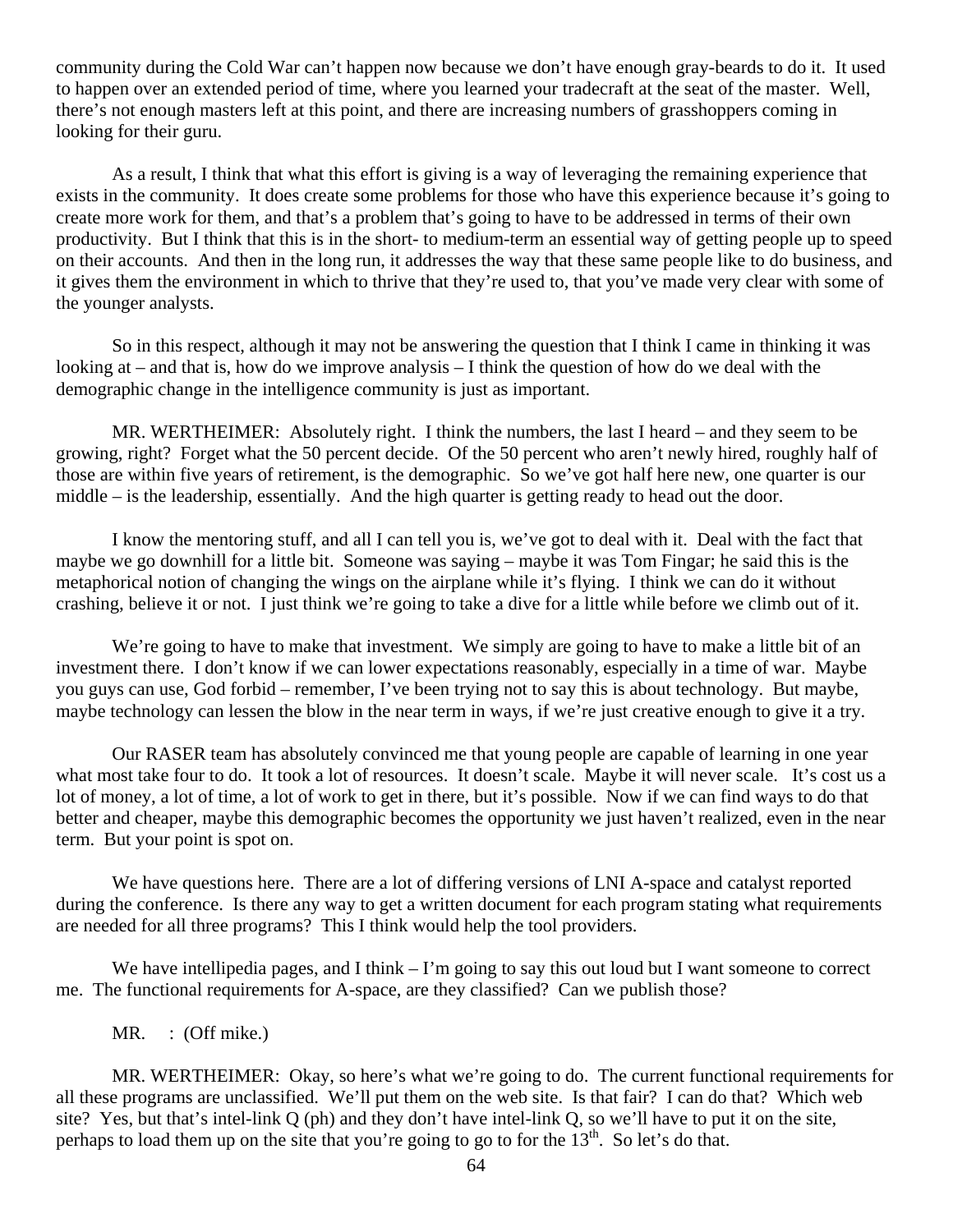Quite frankly, it's not a bad thing to have, for every three people, four different opinions about what this should be. At the end of the day, we have to make some decisions. Let's put the functional requirements on. If that doesn't get you far enough – and we'll get them up real fast – send us the notes on the site and we'll try and find if we can't take more of the intellipedia pages, declassify them, or make sure they're unclassified and load them up for you. We have many, many pages on off. Principles, pre-steps, functional requirements, con-ops, everything. So let's move that onto the unclassified network to the extent we can. I can do that.

Is acquisition going to be addressed only for DNI, or will the implications reach across the 16 agencies? Do cots (ph) products have to be tied to services, vehicles in order to get in the game?

The first half, is acquisition going to be addressed only for the DNI? Absolutely not. DNI is not seeking to become an acquisition organization. DNI established the acquisition organization. DNI's established acquisition policy for the system community members. I hope that's absolutely clear. It is not the DNI's job to run big programs and do major acquisitions. We have absolutely no plan to do that. You shouldn't want us doing it. It is the goal to set the policies for the community.

I don't know the answer about cots products being tied to service vehicles. If someone knows that answer, I'm happy to defer.

Okay, what's next? How can vendors get access to these user groups, FRD's, et cetera? I don't understand the question. What's an FRD? Functional requirement document? Not bad for a math guy.

So we're going to have it on that site, right? What happens is when you log into the sites for the  $13<sup>th</sup>$ , there are folders. There's a catalyst folder, a library folder. We'll pop them in those folders. You'll be able to see documents in these chat rooms, so put all the functional requirements and stuff in the documents and I think we handed out a sheet of paper, is that correct?

If I don't answer your question, you can chirp up. You don't have to type it in again.

Please comment about the plans to integrate the many collaborative tools that have been presented. Seems that the DNI has made strides in thinking about that.

About technology, how can improved product and collaboration, but how will you proceed to make these tools and the intent behind them systemic? I'm going to give you an answer that might in the long term prove that I'm wrong. I think we may need to go, and I would like to encourage you to think about it. If the model is white, and this has to be a little more viral so that it isn't – if we don't make it viral – I just love Gen. Clapper's (ph) dead horse mentality. That was priceless. I don't want to make a dead horse.

So why can't we have five different tools that do the same thing and let them compete like they do everywhere else inside A-space, and the ones that get used we keep, and the ones that don't. Now what's going to make a tool get used more than another tool? The ease of use, the unnecessary training. Can they figure it out quickly? Does it have the look and feel of what they're comfortable with. And then you survive just like everything else.

So I claim if you have it, you're going to want to price it; you're going to want to think about how you put it in there to compete in the viral marketplace. It allows me to have all three competitors' tools working at the same time. If we do one-time certification, it's cheaper for you and it's cheaper for us. And I think I'd rather have – rather than have you worry about getting it certified for 16 different agencies, I'd rather have you get it certified once and do it for 16 tools that all do the same thing and let you fight over it. I'd just as soon –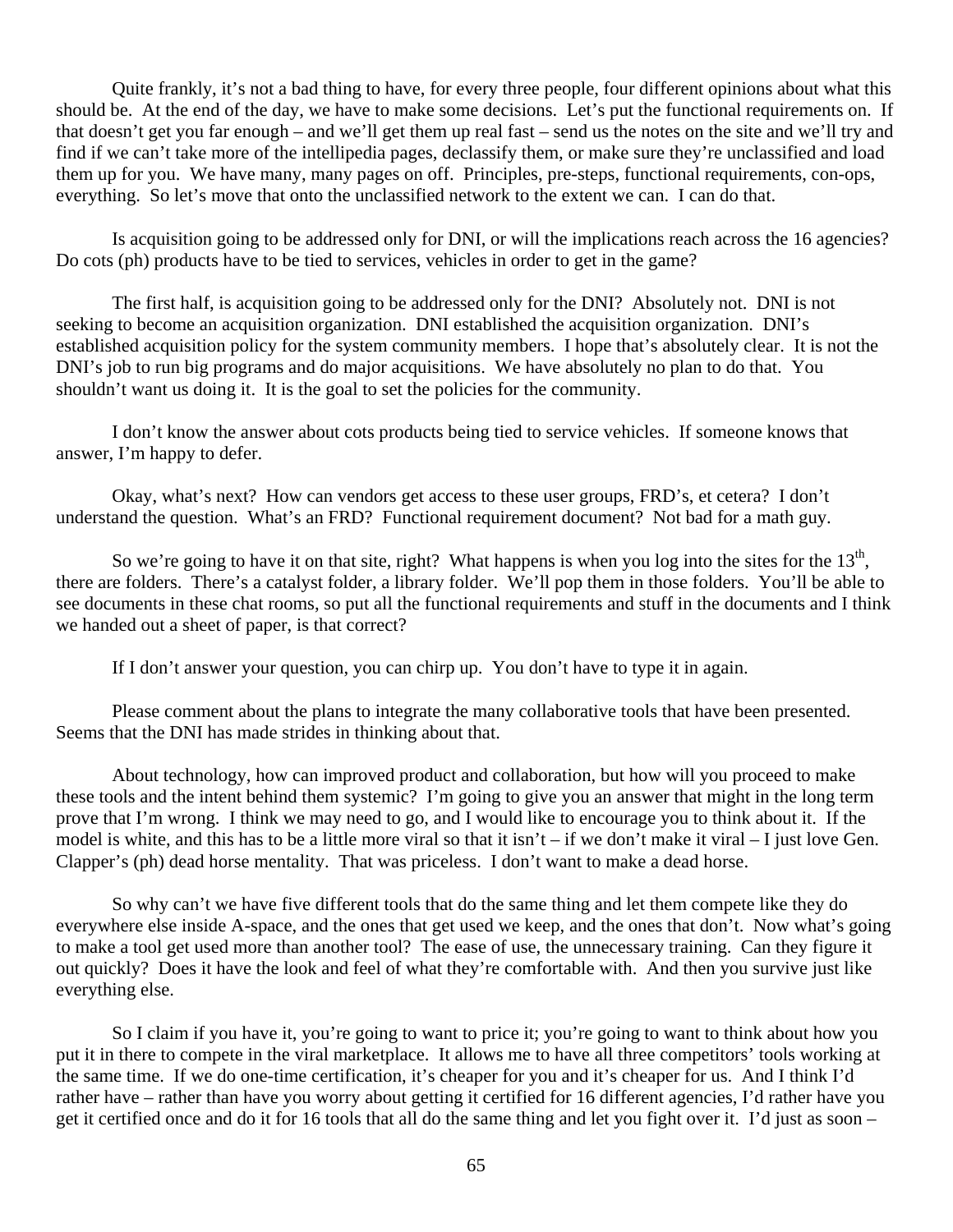my laptop's full of tools that do the same thing. It's just this one's a little better here and it's a little better there and I'm happy to do it that way.

That's the model I'd like to approach. I want to say  $-1$ 'm going to go out on a limb. Gone are the days – this happens all the time. I'll back up. People say, oh, I've got this tool; it's wonderful; I love it. I say to them, yes, is it service-oriented? Yup. This tool, this tool. All plugs into ours, no problem. I say, does your plug into theirs? And the blood drains from their face. Everyone wants to own the baseline. That's been the model in the community forever. Get our infrastructure in and then we'll let others pile on top. Those days are gone. Not in the service-oriented architecture, not in web services.

Your stuff is going to have to collaborate with everybody else's and vice versa, and that's done for standards we're putting together at the CIO for how to do XML tagging and so forth and so on. And those are questions you should all be asking other people on the  $13<sup>th</sup>$ .

You have an example of what a successful analytic process and product looks like, absolutely. Here's a notional example, Google Earth. How about Google Earth, where now I can provide special imagery or make special imagery? How about a sig-int plane I can put on top, which has emitters somewhere? How about a geospatial plane that has caves? I think I mentioned this last time. Multi-layers that I can build up my own mash-up would be a tool like that that allows each of these silos or these cylinders of excellence to create their own planes that we can overlay on top of each other.

So I have a sig-int process that asks – Claudine may have shown some of you. She does avian flu, so an outbreak here, she can overlay where the chicken farms are and where are the veterinarians and what's the density of population. I want to do that for even our most sensitive data. That's a visual application.

How about a signal processing package. How about machine translation at different layers. I could simply come in, does the first layer of translation, then an entity extraction, then a disambiguation engine. That's the kind of thing we need. Modular. Go for your sweet spot. Don't try to – the end-to-end thread is dead. We don't – if you try and pitch end-to-end solutions, I warn you, it's not going to fit.

One of the reasons we have to go web services, you don't want thick client solutions because then I've got to deploy them and hit the security policies in all those agencies and then have to put software on their computer. If I can put it on a web server, or multiple web servers and feed it as a web service, I don't have to fight that demon. Don't make me fight demons. It's a hydra. You cut off a head and two replace it. Make it easy on us to do that.

Will competing products in A-space have to be in RDEC to participate? Absolutely not, although we're trying to make RDEC something that you will be excited about, a place where you can test your tools on genuine data with genuine analysts in the identical environment as the classified network. So if it works there, it's plug and play in the other one. But you are not required to use RDEC by any stretch.

How long would such an evaluation period last before a buy decision is made? That's a great question. Let me put it back to you. For your model, for your business case, in order to play in RDEC, what is the turnaround time that you need to demand from me? Well, if you're telling my business model, says I can't have put it out and have you sit on it for 12 months, or I need to have some feedback within four months or six months, you've got to let me know and then we'll build it in the process. You should drive that answer, not me; and I will work to make that what's the right answer for you. I will work slavishly to make that happen on our end. That's a promise I should be able to make.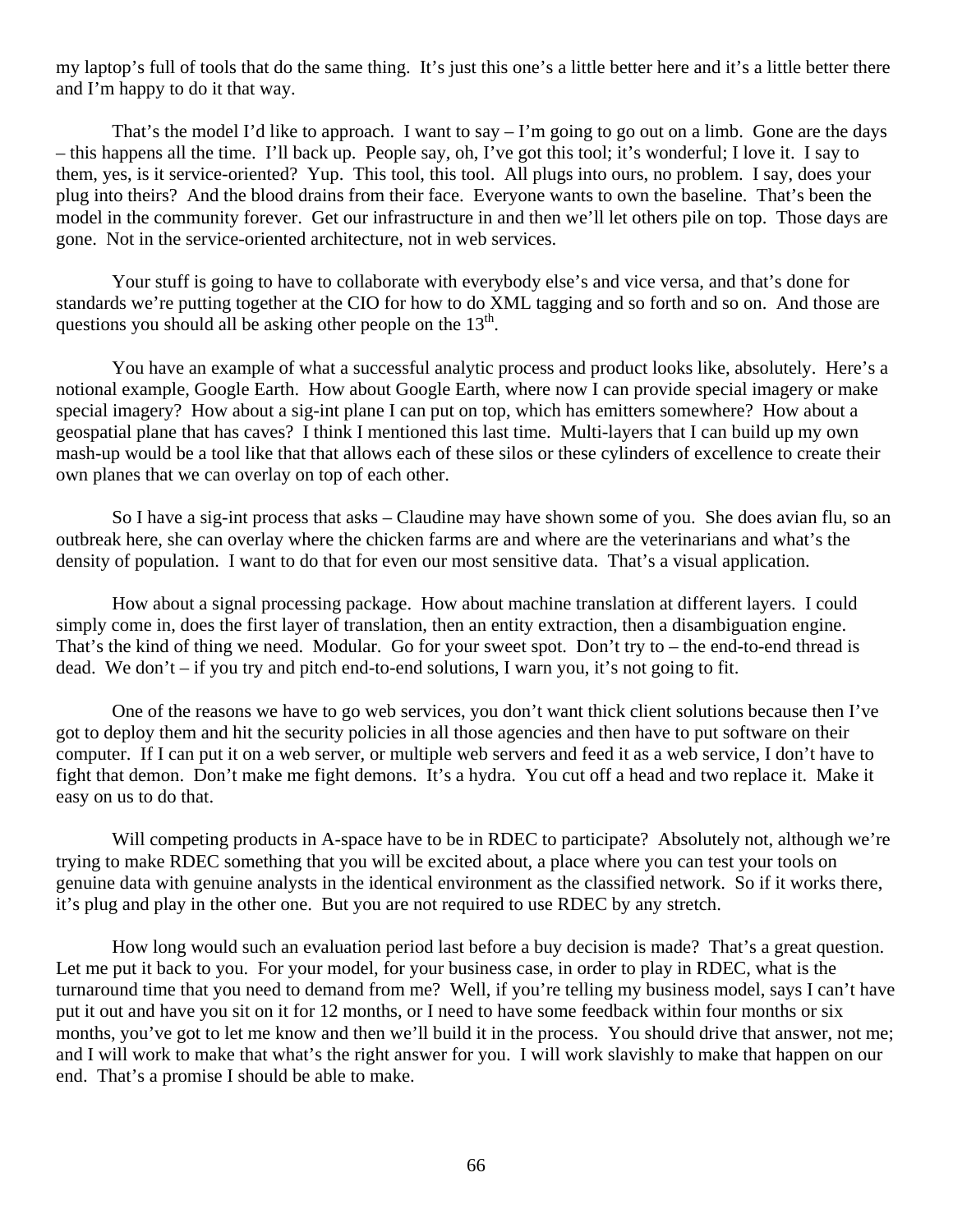How do you envision engaging functions across ODNI that inherently or peripherally help drive analytic transformation, for example, human capital? That is really a great question. So I'm telling you I'm trying to drive acquisition, and I'm trying to drive IT. Now I have to drive HR. When's enough for you guys?

You know, I want you to talk some more amongst yourselves and with Reid and Renee about RASER. A little small thing, I think it's really working and we still can't sell it. We still just can't quite sell it yet. I don't know exactly why. The human component when you're trying to get others to embrace ideas that were invented elsewhere or conceived elsewhere; that's just a problem about society. The question isn't that. The question is, how do you give them ownership of a piece of analytic transformation? I am trying to give HR a piece of analytic transformation. I am trying to give the – I am not trying – they are embracing, taking a piece. I gave some to DIA, would you please help me on A-space. Take ownership, lead us. I asked CIA, take ownership of the library of national intelligence. That is our plan. We are going to plans and policy. We've gone to public affairs. We've gone to legislative affairs, and we're giving them ownership. We lose some control.

And part of the negative of losing control is that the vision gets watered down, or gets diverse. The reason there are many different views of A-space and the library is because we've given ownership to so many folks. I don't think that's a bad thing; that's the tradeoff. HR, for example, there's this joint duty requirement. Maybe you've heard about that. First group in the entire intelligence community to get joint duty credit is if you're on the RASER thing. We were the first ones to get sign-off. For the whole intelligence community, you join RASER, you've got your joint duty done for the rest of your career. That's the kind of thing we're – it's small, but that's the point.

That's about as specific as I can be because we haven't been successful enough for me to lay down more ideas. I've got to prove myself before you can take me seriously.

How am I on time? One more?

People mean very different things by the words web services. What is the standard?

Okay, by web services – the CIO folks here really do know more than I do, and I don't want to answer for them so I'll give them an opportunity. What I mean by web services, though, is something accessible through the browser that does not require hard software on your desktop. We want A-space and the interface to this collaborative environment to be through your browser. One of the reasons for that is, today I'm the Office of Director of National Intelligence has its network; we share it with the CIA. If I go to NSA, I can't log on, simply cannot log on. If I find a J-wicks (ph) terminal or one of these common network terminals, maybe I have a logon account, I want to make it so that if I can just get to the network and someone hands me a browser, I'm in. I can log in as me and my whole life appears. You'd think that's so simple to do but it's not. If you do web services, and we can consolidate some of these services through a DNI server, that's huge for us. That's what I mean by web services.

It may not get to the details of your question, but I apologize, I'm not the person to ask. There are CIO folks here and I know they would be happy to answer. And again, on the  $13<sup>th</sup>$  that's a question to pipe in.

I think that was all the time I had, Tim.

I want to end by thanking you. You've been very patient; you've been very gracious, our friends in the media especially so, recently. You've taken the news that the director of National Intelligence not being able to make it very well, better than I have, surely.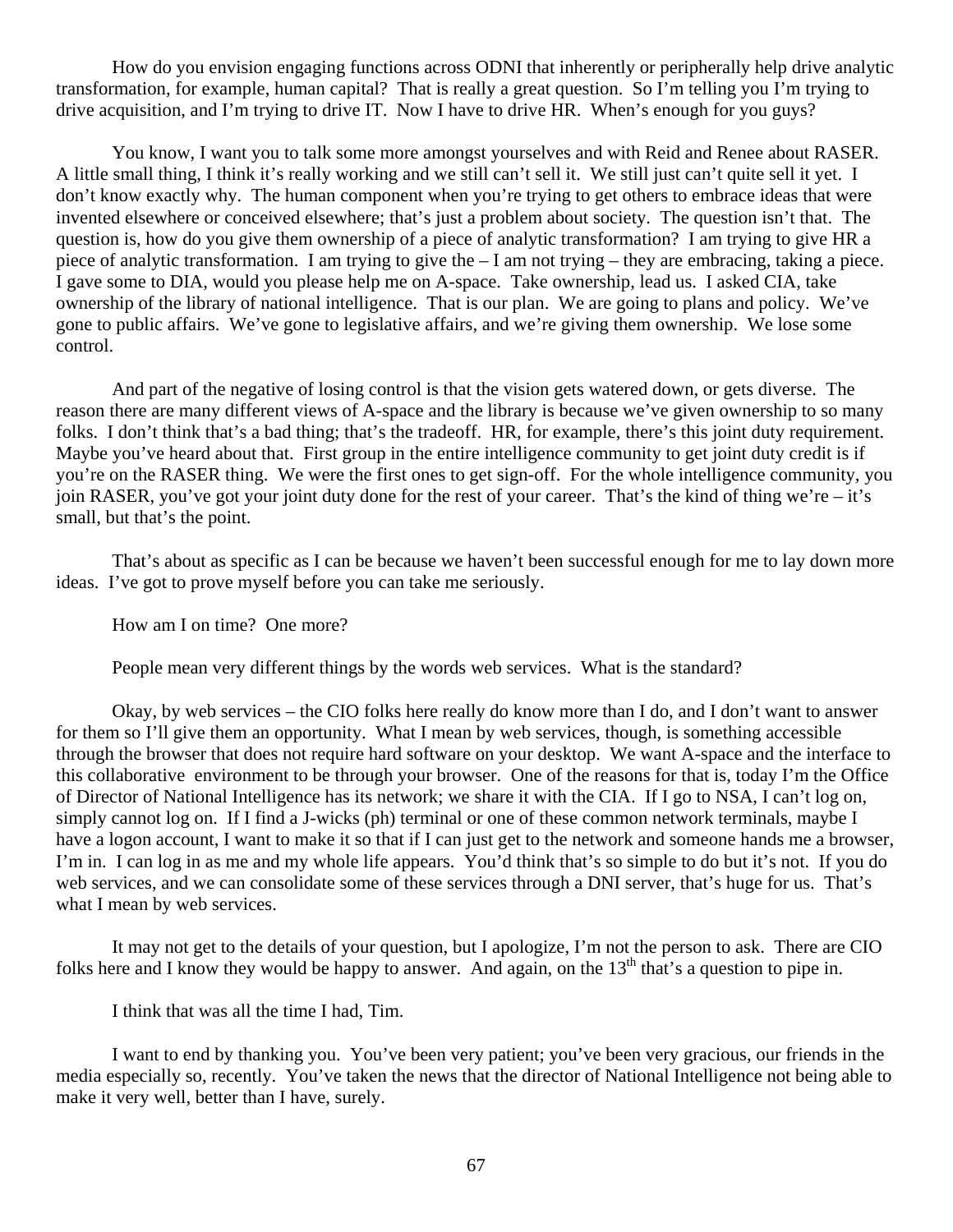I hope you appreciate that Tom Fingar turned right around and got on a plane because he did want to be with us. I think secretly he's kind of happy it turned out this way. He's going to be introduced this evening by yet another young, very exciting person. I teased him, he's now going to have to suffer through two introductions by young folks. I think we're still going to have a wonderful banquet tonight.

When you leave here, whether you're inspired, you're mad, you think we got it right or wrong, we laid it out. We laid our hearts out, our minds out. I hope you'll take it in that spirit. Feed it back. There is no pride of ownership; there is no ego here. Please, even if it's not good, make it great. Thank you. (Applause.)

(END)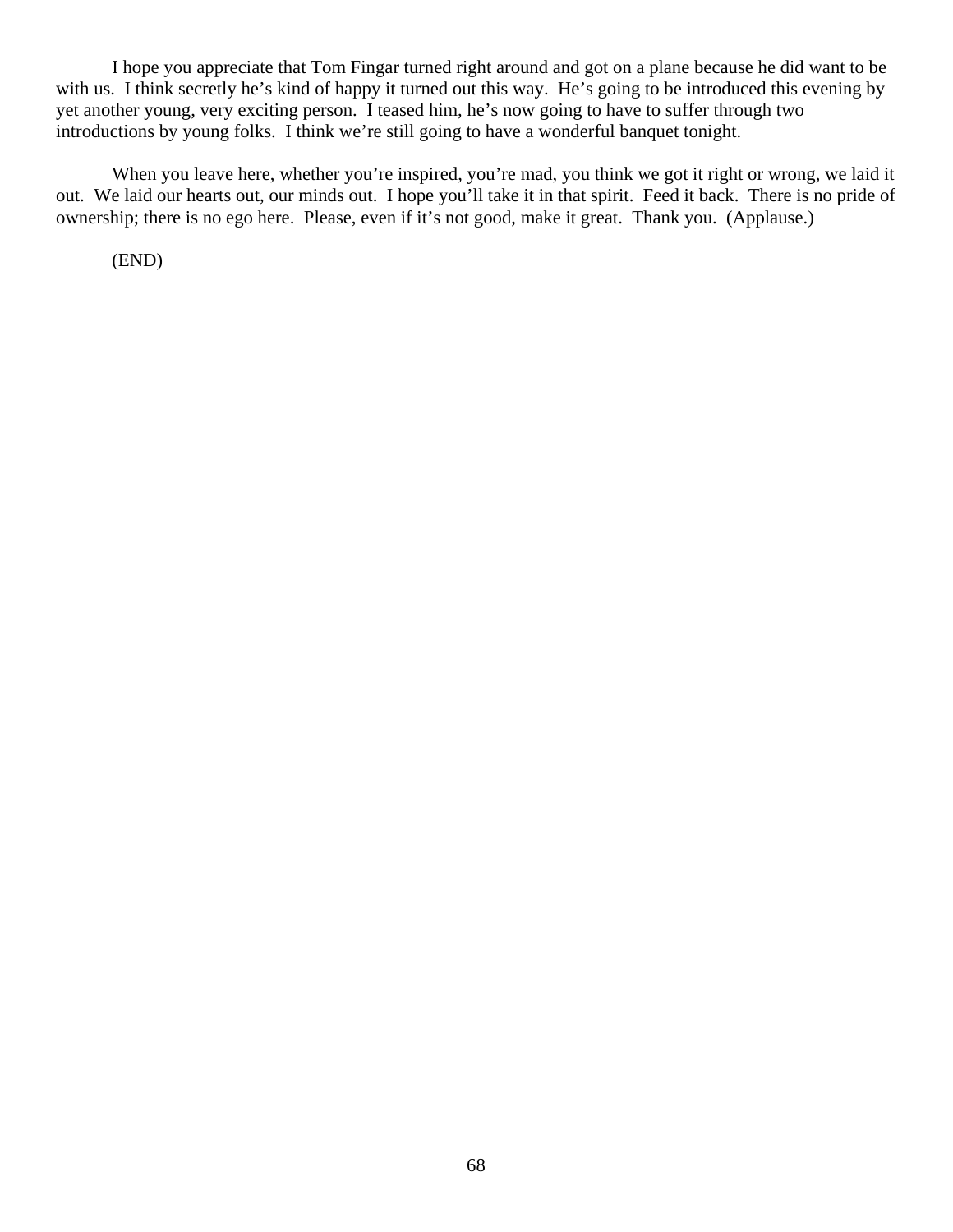# **Dr. Thomas Fingar**

KATE PARSONS (Special Agent, Naval Criminial Investigative Service [NCSI]): Good evening, everybody. I'm here to speak to you about some of the things that I learned here at this conference. I'm also here to introduce Dr. Fingar.

My name is Kate Parsons, and I'm a special agent with the Naval Criminal Investigative Service. I'm pretty sure that many people out in the audience have seen the TV show, and I do want to assure you that the helicopter that was coming to pick me up to take me out to the ship, to run the investigation on the mysterious homicide, is not coming until tomorrow, so I'll be able to finish my comments. (Laughter, applause.)

I'm very pleased to be here tonight, and to be part of this symposium, and to be able to do this introduction. Analytic transformation, future focus, collaboration, and the overall efforts to incorporate better business practices is something that's very important to me, and I'll tell you why.

My mission with NCIS is threefold. As an agent, I'm an analyst; I'm an operator; I'm a law enforcement officer; I'm responsible for preventing terrorism, for protecting national secrets, and reducing crime as it pertains to the Navy and Marine Corps. That's a pretty diverse responsibility set. there's many of us out there doing it, and we're doing it well. But as everyone knows, we all need to get better at how we do our jobs.

Throughout my career, I spent nearly half of it in the Middle East and the North African region. In my experience, my mission with NCIS, as I described, has required an awful lot. It's required a lot of teamwork; and it's required a lot of research. It's required a lot of action.

For example, when I was in Iraq during the fall of 2005, I was working a hostile intelligence issue; that was the reason that I was there. Now, given that my community at the time was the western al Anbar province, and I couldn't easily get into a car and physically explore the whole of this new environment, I relied on the intelligence that was available to me. I studied intelligence reports, and I electronically interacted with the Marines that were out in the combat environment. Much like a law enforcement detective working a case, I'm talking to community members with firsthand knowledge, would be doing the same thing.

Before I knew it, the picture that was in front of me, based on these activities, showed not only was there an overarching counterintelligence issue, but that within this issue, two specific people were responsible for enabling the influx of terrorists, weapons and explosives into Iraq by virtue of semi-organized criminal activity. For us in NCIS, sometimes these things are a little more common than they might be to just somebody from the IC versus somebody from law enforcement. We're sort of used to dealing with this but, again, we need to get better at it. We all need to get better at it.

So how are we going to deal with this? What exactly is at stake? And what happens if we don't disrupt this activity right now? How long do we let this continue? On this case, the traditional lines between intelligence and law enforcement were blurred. The nature of the transformation that's envisioned by the ODNI, I believe, is going to help us be able to respond to these types of issues as they continue to surface, abroad and at home.

For me to be effective at carrying out my mission, there are a few things that I need to know. I need to know the environmental context in which I am working and I'm observing. I need to know the types of people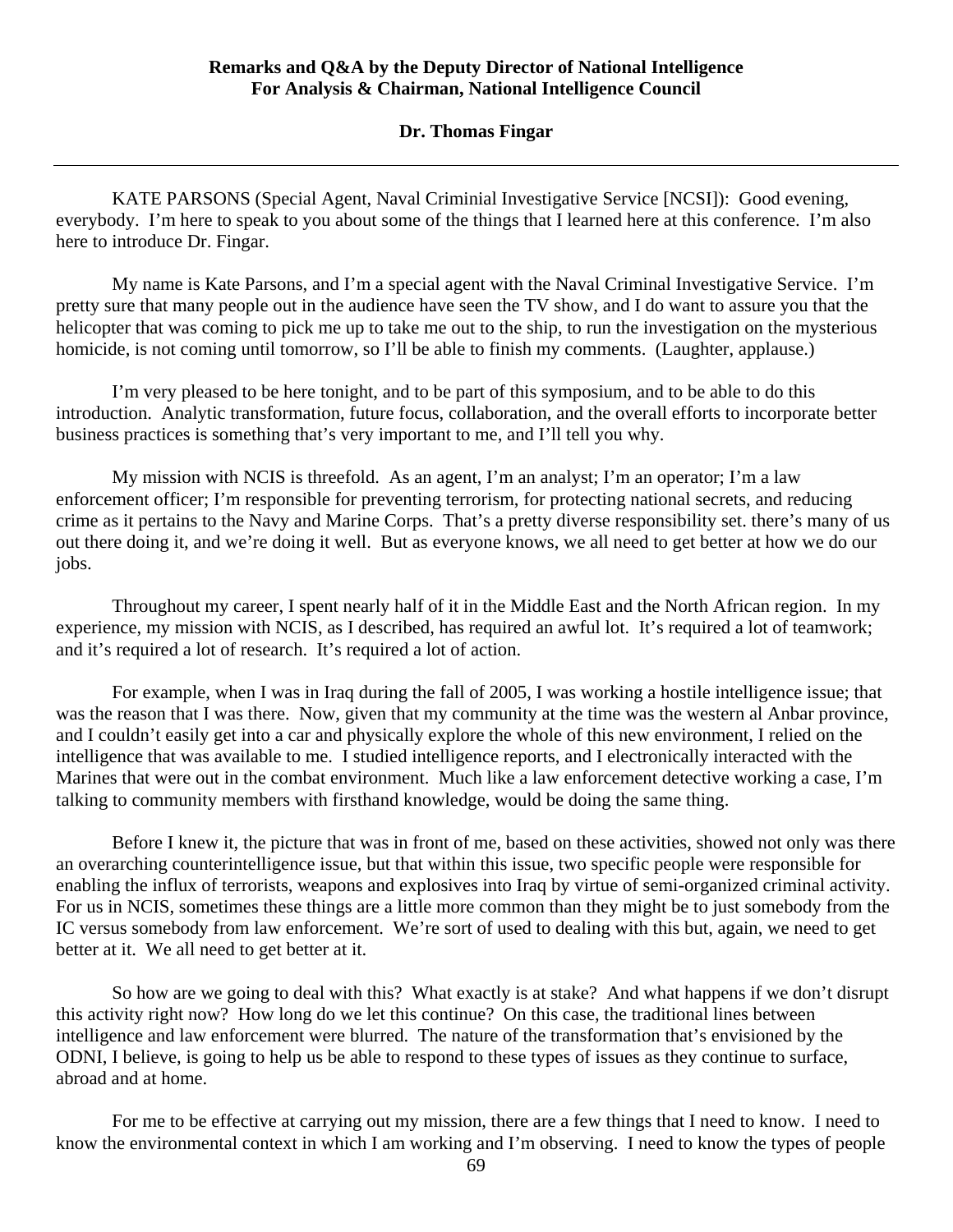I'm interacting with, and I need to be seeking the  $5 W$ 's – the who, what, when, where, why, and of course the how. These I-need-to-know items are the same items that both law enforcement and the intelligence community must have a strong grasp on if we're going to be most effective.

I think this is fundamentally a people business. The bad guys that we're interested in leave evidence that their activity in their various environments. That can be overseas, in the States, or in cyberspace. Our communities are looking for the best way to detect these bits of evidence, interpret them, communicate them to the right entities, and determine what, collectively, we need to do next. Although the sought-after outcomes between law enforcement and intelligence collection and analysis might be different, our framework for inquiry is by and large the same. Tradecraft, meet streetcraft.

Trying to conduct my mission within the context of varied and diverse environments is a challenge. And it really speaks to why I absolutely need – I require well-trained, well-equipped analysts on my team as partners. I need more environment context; I travel a lot. I need more behavioral context; tell me about the people that I'm going to be dealing with. Analysts can arm me with the best possible information that they can gather, and the one that identifies and articulates what information they still need makes me an more effective agent when I'm out and about. And the more effective that I am, the better the information that the analyst is going to have when I return from my mission.

You heard about SHARP yesterday. I had the great opportunity to participate in this year's SHARP program. My distinguished colleagues yesterday, and a friend, rooting me on, I'm sure. I don't know if this came across, but we all had to apply for SHARP. It wasn't something that they sent people to that weren't going to be missed around the office. This was a really big deal. I was lucky to have the application come to me, and I was really lucky to be chosen.

When I arrived and I met my colleagues, I was so proud and so humbled at the same time. Because what it showed me was that there are still people out there that really, really care about this problem. They're passionate about it; we wanted to get to the bottom of signatures and patterns of terrorism so we could stop attacks. Now, what is it that we're missing? How do we do this job better? We wanted to be more excellent in our craft.

One of the most important takeaways from SHARP was this – if we're not armed with accurate and reliable information pertaining to what we know about the nature of the threat already, and how it manifests itself in our vastly diverse operating environments, we're going to miss JDLR – what just don't look right.

It is my honor and it's my privilege to introduce Dr. Fingar. He brought us together to unravel this problem through SHARP, which led us to identifying what we really needed to better carry out our counterterrorism and antiterrorism roles and responsibilities. This is very significant. It exhibits the future focus of the DNI. They're asking the questions, and they're seeking ground truth observations and experience. I think we're really being postured to win.

Dr. Fingar asked us to engage in the transformation process envisioned by the ODNI, and I think I can speak for all my SHARP colleagues when I say thank you, sir, sincerely. Thank you for your vision; thank you for not telling exactly what you expected at the end of 30 days, because what that allowed us to do is to reach our conclusions together, based on our experience, our interaction and our ground-level information sharing, and for allowing us to offer these conclusions for ODNI consideration.

The kind of multidisciplinary teamwork that I saw exhibited in SHARP is exactly the kind of teamwork I need when undertaking my mission downrange. Since being afforded this experience, I've continued interacting with my new partners, and I've brought a focus back to my own organization on ways that we can improve our team approach.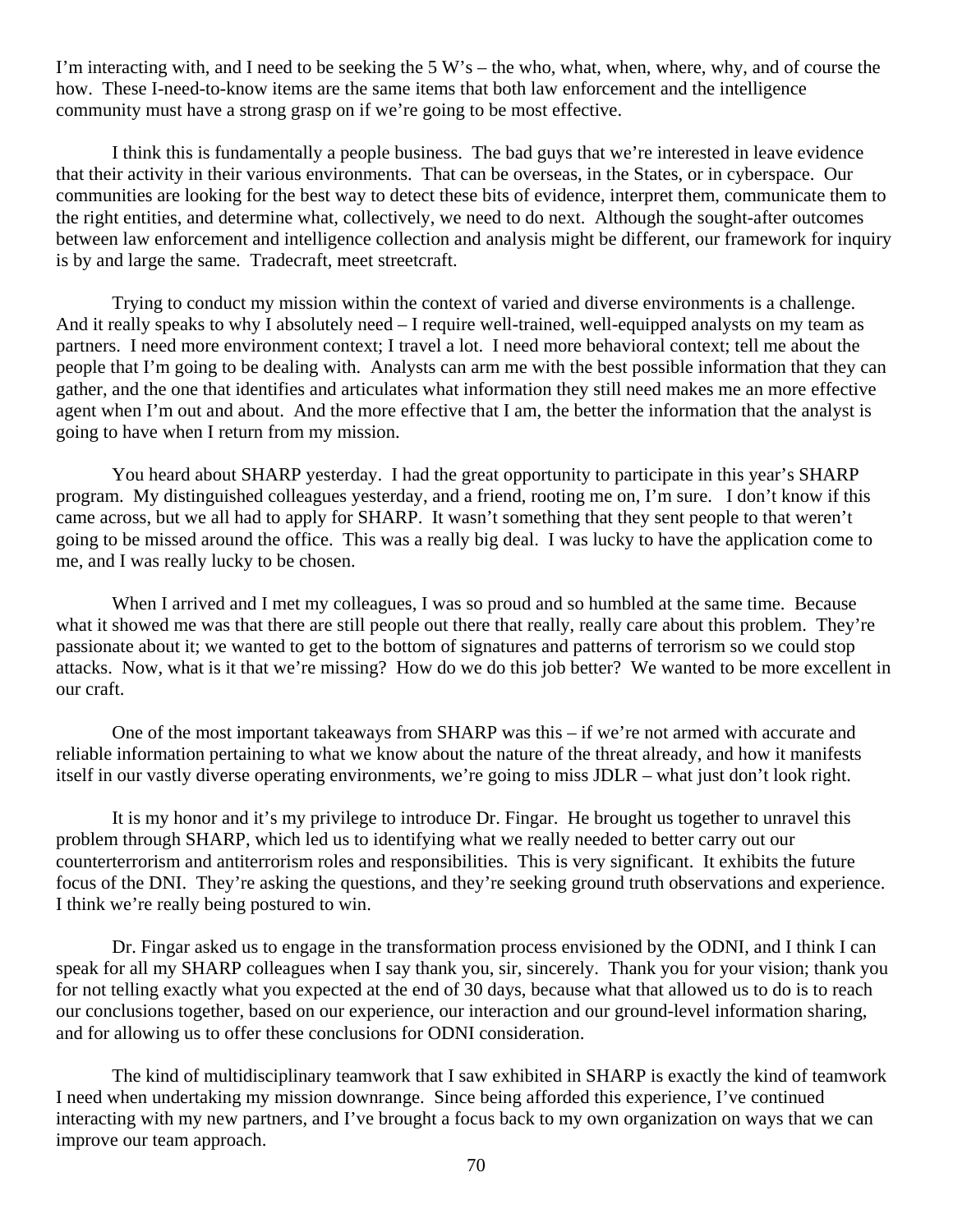If you would, sir, I'd be honored if you'd join me here onstage, as I would like to present you with the NCIS coin on behalf of our director, Mr. Thomas Betro, and on behalf of all the men and women of the Naval Criminal Investigative Service.

# (Applause.)

THOMAS FINGAR: Kate, I hope you realize that that applause is for you – (laughter, applause) – and your generation. (Applause.)

I've had the distinct, if unanticipated, pleasure of being introduced by two terrific younger members of our community over the last two days. They're special, but in many ways they are typical. They are our future; but the future's now, and this conference is about nothing if it isn't about enabling the best and the brightest of our younger colleagues to realize their potential and their ability to contribute to the security and the safety of our nation. So thank you Kate; thank you Sean for yesterday.

Many of you are probably disappointed to see me up here again. (Laughter.) If any of you were asleep today, I am not the DNI. (Laughter.) I can report, with all sincerity, that nobody is more disappointed at his inability to be here this evening than Mike McConnell. He has an extraordinarily hectic schedule. This is an event that he blocked out on his calendar a month ago; he really wanted to do it. That was clear this morning, when I got the phone call, that how would I like to get on the plane and come back to Chicago? If we had proper warning intelligence, I would have known this last night, before I got on the plane to go to Washington. (Laughter.) Yet another example to the litany of failure. (Laughter.)

But as I'm sure everyone in this room anticipated, it goes with the job for the DNI, that what he and we who support or are engaged in – worldwide activities and events have come together that require his presence in Washington. And I'm honored in this instance to substitute for him.

What I'm going to do this evening is to begin by reading the prepared remarks that Mike would have used as the point of departure for his own statement to you. I say point of departure because I've known him long enough to know that he would have improvised and ad libbed and expanded upon some of these points. But this is his text, and I will read it because it does represent at the core the message that he wanted shared with the participants in this symposium on analytic transformation.

I am now the DNI.

Thank you, Kate, for your opening remarks. (Laughter.) It's really great to see so many young people in the audience, and for the purpose of my speech tonight, convenient. You all have a huge role to play in transforming our analysis within the intelligence community.

Let's start at the beginning. How do you transform analysis? In my mind, it's about one word – attitude. You need people committed to collaborating, dedicated to speaking truth to power, and capable of bringing new and vital skills to the intelligence community.

Fortunately, we are seeing this in our new employees. More than 60 percent of our analytic workforce has less than five years of experience. I had a chance to meet with many of these men and women during a recent visit to Iraq, Afghanistan, and Pakistan. These young people aren't any older than many of the young people here today. The group included the CIA, NSA, DIA, and others, all in the same room. It was impossible to tell who the players were without a scorecard or reading their lanyards. They come together expecting to collaborate.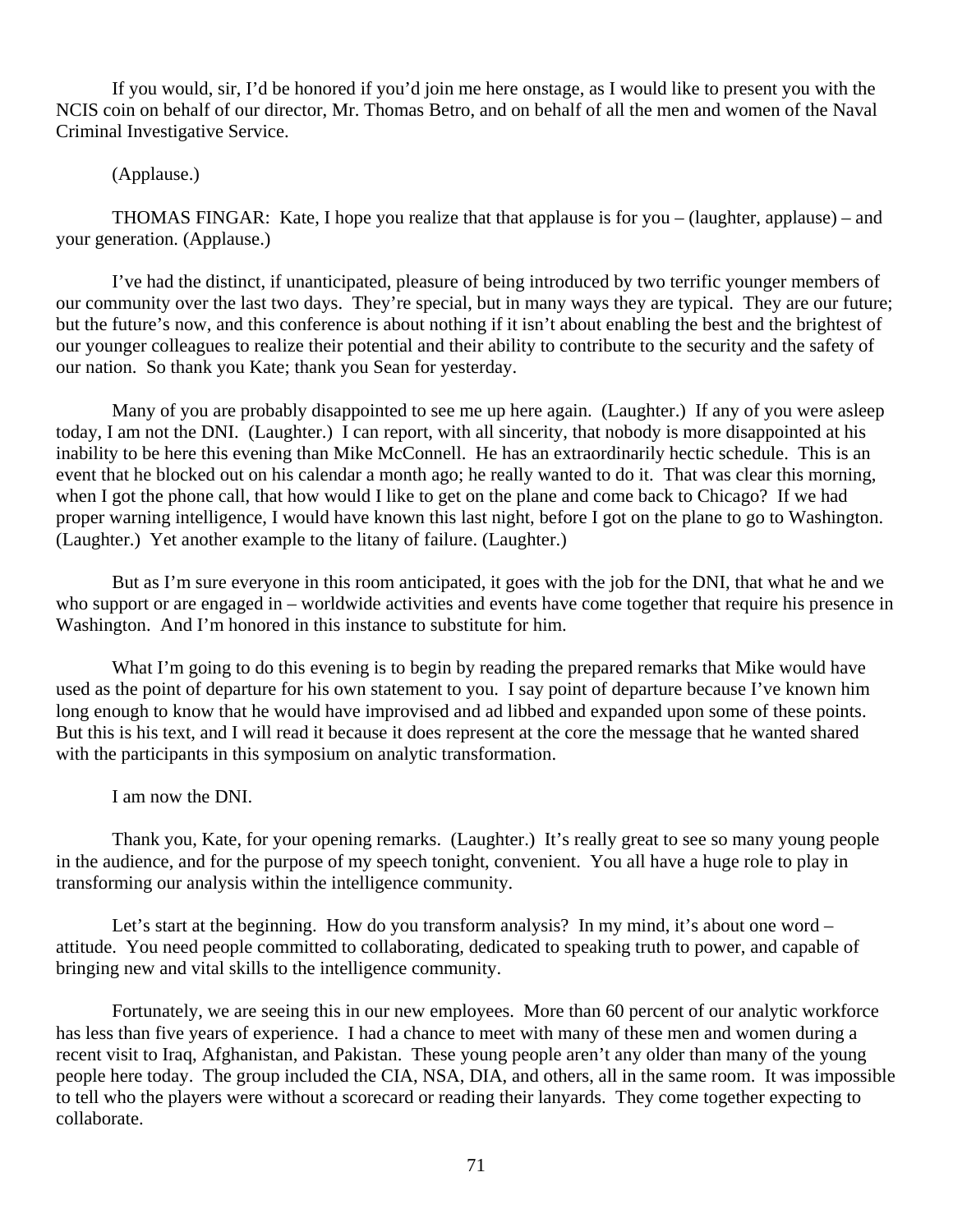And as in this room tonight, there's incredible talent among these young people. Stop and chat with them. What's your background? Oh, says one, a Ph.D. from one of the best schools in economics. I have a natural language ability; I speak eight languages. Interrupted by a friend who says, that's not true – he speaks nine, if you count English.

We're dedicated and brave men and women within the intelligence community. When you ask them how they like their jobs – and we've done this in IC surveys – they'll tell you they love the work. They love the organization. Two things they object to, though. One, we don't reward the best people fast enough; and we don't hold the worst people accountable to weed them out. They're right.

Let me tell you how this problem has come to exist, how the dark side of our profession has evolved over time. As we get older and more comfortable and set in our ways, an aversion to risk sets in. If you never go out on a limb with an analysis, you can never be wrong. Your performance rating isn't endangered, and you go along to get along. That's exactly the wrong way for the intelligence community to operate. More than anything else, risk aversion precludes transformation of analysis.

Let me give you some examples of what happens when risk aversion sets in and dominates the process. Pearl Harbor, 1941. North Korea's invasion of the South and China's intervention in 1950. The Soviet invasions of Hungary in 1956 and Czechoslovakia in 1968. Moscow's deployment of nuclear weapons to Cuba in 1962. The Tet offensive in 1968. The Yom Kippur war in 1973. Iraq's threat to invade Kuwait in 1990. The coup against Soviet President Gorbachev in 1991. The Indian nuclear tests in 1998.

What do all these events have in common? In each case, the IC failed to warn our policymakers with enough timeliness and specificity to prevent a crisis or take advantage of an opportunity. That's more than one major warning failure every decade. Not to put too fine a point on it, but the IC has not been good at warning of sudden moves by foreign dictators. This is more than a little ironic, since providing such warning was one of the reasons that we were created and built up in the first place.

We can console ourselves with the excuse that our track record is perhaps no worse than anyone else's, and with the fact that we usually supply excellent situational awareness in the resulting crisis. That's cold consolation indeed, especially in light of another warning failure, an attack whose anniversary we mark less than a week from today, 9/11. That's why we're all here. That's why my job exists.

Why did our analysis fail? Not because we didn't have enough tools to collaborate, but because we weren't willing to collaborate or, more importantly, to accept the risks that go with collaboration. Our analysis failed because of our attitude. We see this in the financial services industry where they do manage risk. They do it every day. They don't avoid it. And they make a pretty good profit doing it. We'll never get to that point, but we owe it to the nation to do a much better job in managing risk.

If we're going to transform analysis, we have to transform these attitudes. And through that, we'll be better able to capitalize on those tools, all the tools that we have at our disposal. More than just changing attitudes, we need some degree of tension, peer pressure within the community. We often refer to our younger analysts with a kind of a backhanded compliment – you're so wet behind the ears, so new that you can contribute new perspectives, implying that you can't contribute expertise. Well, let me modify that a little. We hired you specifically to challenge your superiors who have a tendency to get set in their ways. Our community's judgments must be built on a meritocracy and not a hierarchy. Ideas must speak for themselves and not be based on a job title or the GS level or the salary or the size of the agency that is making those ideas known.

I'm honored to be here tonight and happy to take any questions. Here ends the DNI's prepared text.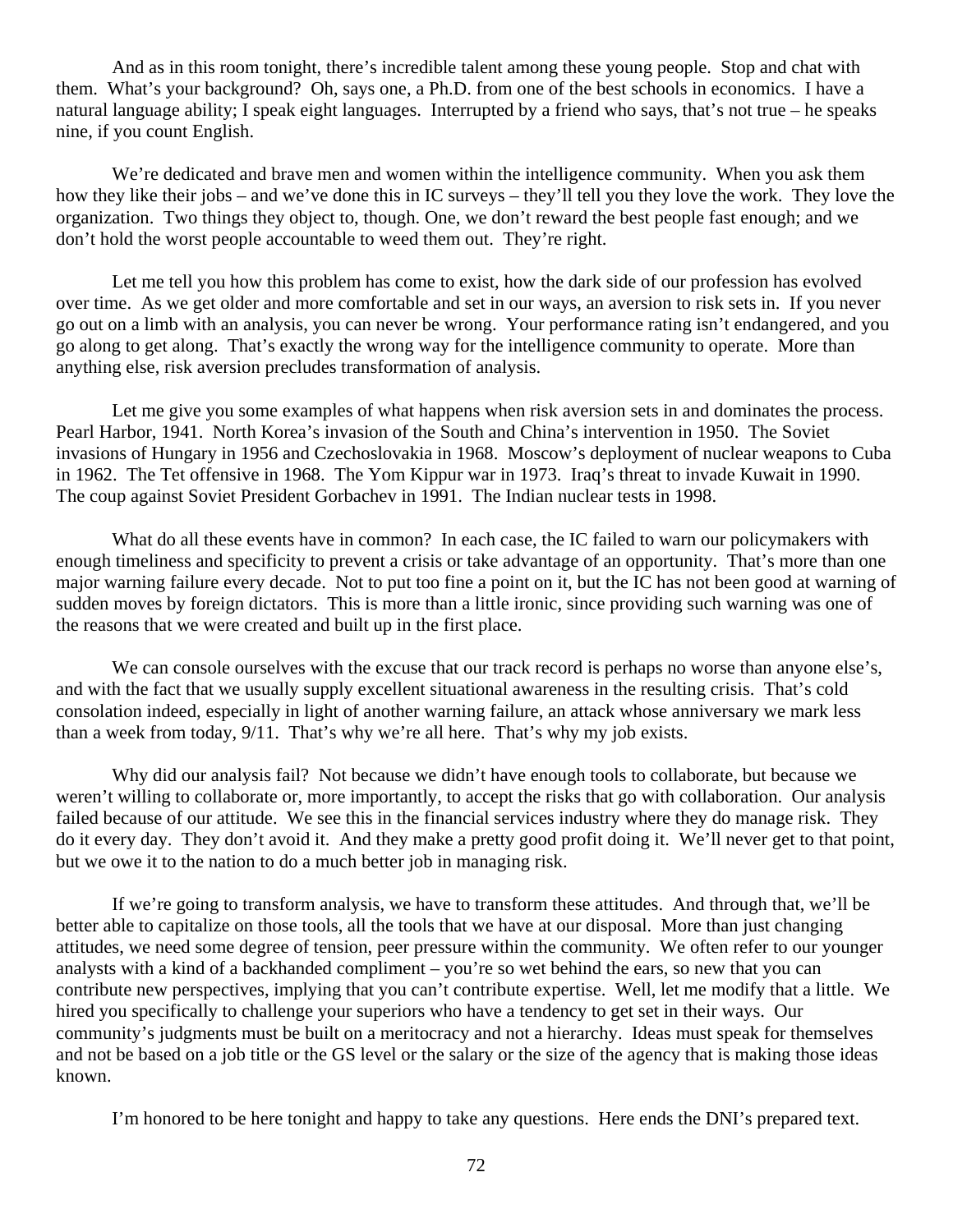I know from being acquainted with Mike, working with Mike over many, many years, that he would have elaborated on this prepared text. I will, for a moment, try to channel the DNI and the kinds of elaboration that I think he might make. (Laughter.) The first is to balance the points being made about youth challenging age, of innovation and novelty challenging established patterns. I'm quite sure that he would balance this with, we need experience; we need perspective; we need all of the insight and the skill that our mid-level and more senior members of the community bring to bear.

Mike talked often about creative tension, tension between the executive and the legislature, tension between security and sharing of information. Here I'm sure he would elaborate on the tension between pressure to explore new ways of doing business, new questions, new ways of examining old questions, new ways of mining old data, and, on the other hand, the pressure and perspective that comes from those who have the benefit of experience, who have the benefit of greater familiarity with what customers need and customers expect, who know how to work with the community to network experts around the world.

This isn't a call for revolution that involves simply off with the heads of the gray haired troglodytes like me who may at times seem to be an impediment to progress, an impediment to collaboration. I think what he would say is, we all need to recognize that we've entered a new era, that we've entered a new stage of our development as a community, as a government, as a nation. We need to draw upon the best of what we know how to do and be open to better ways of doing what we must do to meet new challenges.

Everyone has a role to play in this effort. I think he would probably conclude by observing that the flip side, the more important side of the 60 percent have less than five years, which usually leads to a gasp, and an, oh my. And by the way, that means 60 percent of the workforce has less time on account than the president does, and the other senior members of the administration that we support, making the bar pretty high for us to strive to get over.

But he would observe that that means 60 percent of our workforce do not yet have bad attitude, have not been sort of acculturated in the vertical cylinders of excellence in ways that require beating bad ideas and bad practices out of their heads and out of their conduct. I will paraphrase Mao, although I doubt that the DNI would. We have a workforce that in some ways is a blank piece of paper. We can write onto it very beautiful poetry. We don't have to re-make the majority of our workforce. We have to make the procedures, the policies, the ways of doing business fully consistent with the needs of the future, the challenges of the present, and the potential of our workforce. If Mike were here, I'm sure he would be much more articulate than I, in this regard.

I'd now like to step out of the DNI role, since he gave me the wonderful opportunity to come back and join you again. And I mean that sincerely because it did mean juggling around some schedules and passing up the wonderful opportunity to excel before members of Congress. (Laughter.)

I told John Brennan as we were walking in to the table, I was on the phone with Steve Kaplan who got to substitute for me on the Hill today, two and a half hours of a closed session on Iraq. I said, what's the bottom line? He said, the bottom line from Secretary (sic) Rockefeller was, this was a really terrific hearing. Beat the snot out of us. Asked really tough questions, that all the members were there, and our people did great. Our people generally do a great job, that although I am gratified by Kate's remarks attributing some of what we have done to me, vision to me; this is not about Tom Fingar; this is about us. And the us is the community, the leadership of the community, and the larger group of associates, affiliates, supporters, of which INSA (ph) is in the forefront.

And John and Tim, I thank you very much for the opportunity you have created for us. We're shaping this vision together. My exchange with Pat Hughes yesterday, both directly and in terms of the vision and the strategic planning, the need to communicate clearly what we're doing absolutely. Not wishing to get locked in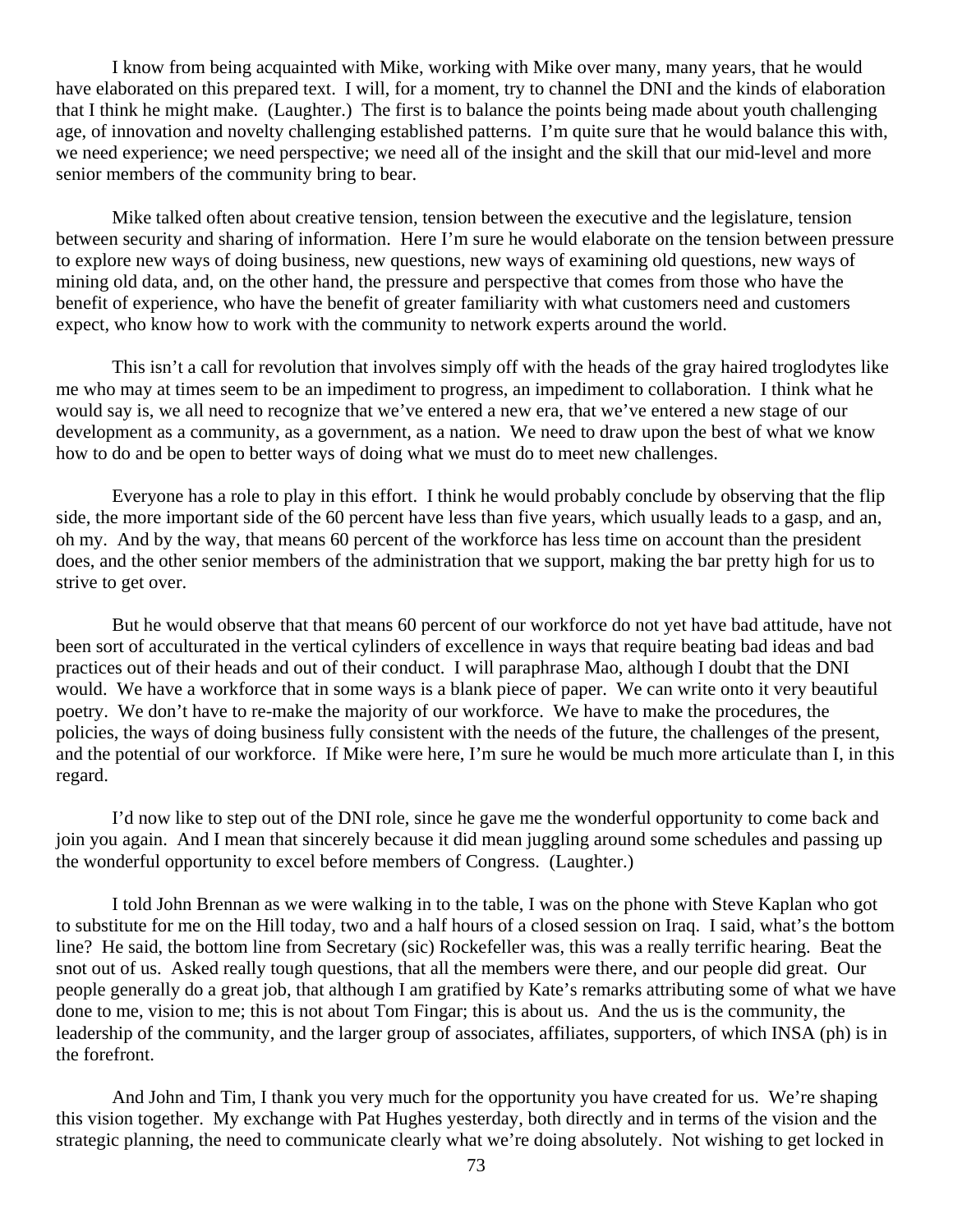too early into too rigid a set of the shift to Iraq benchmarks to be held against performance evaluation. We don't know in any precision precisely what we must do to facilitate the collaboration, to make the community function as a single enterprise. We know where we want to be. We know generally the directions that we have to go in order to reach that destination.

For those of you who haven't picked up on the imagery of the road in the table with the forks on it, we've got a road. We have a destination, but this is a process that will require continuous course correction. Corrections are triggered by observations within our workforce, from the customers that we support, from the companies that support us, work with us. If you take nothing else away from this symposium – and I hope you take away many of the things – it's that we want you and we need you on this journey to open up new opportunities for us, to suggest problems to the questions and the challenges, the issues that have surfaced here and the many others that we will contend with.

Let me take a minute and read something else. And for those of you who know me, reading is an unnatural act; I am used to just speaking. But I asked the folks who are monitoring the wikis and the blogs and all of the electronic attributes of this symposium to pull together some of the thoughts. I think this is worth sharing with everybody.

Wouldn't it be great to have a meeting with the intelligence community where all the participants operate in a completely open and transparent environment, use at least three different chat tools, use blogs, wikis, social tags, group editing software, and RSS feeds; create text based on reports and analyst generated video in near real-time; share the insights and the unfiltered knowledge instantaneously; adapt to technical and behavioral challenges on the fly; connect users in California, Washington, Illinois, Maryland, Florida and Virginia?

Well, we did all of this at this conference. At this conference we generated 366 pages of chat. The leading contributor was Lieutenant General Pat Hughes. (Applause.) Pat, I'm not picking on you; I'm thanking you.

For those of you who don't know, I got to know Pat really well when he sat next to me for an absolutely awful open session on the Hill on Bosnia, where I was the bayonet dummy and Pat was enlisted by two senators who I will leave unnamed here, who after just destroying me, since I was there in place of the secretary of State, asked Pat, how would the military do it? And of course the military would have done it much better than the State Department and AID did at the time. But Pat and everybody else who contributed, we thank you for how seriously you took this enterprise.

We have nine intel-link blogs posted from the conference. We linked 13 open source reports, wiki pages and blogs about the conference with a common tag for easy discovery via tag/connect, the intelligence community's social bookmarking service. In intellipedia, a new article was started at the conference, and it had 28 edits by four folks, three here and one in Cencom. The page included links to tags, videos, et cetera. The article had 83 views in two days and overloaded the hotel wifi at least twice. (Applause.) There is something quite symbolic about applauding for what doesn't work. (Laughter.)

This summary was generated at 6:19 p.m. tonight by five members of the IC – from CIA, NGA, DNI, and ONI, all connected to the same document, editing collaboratively via the laptops, wifi, and a beer in their hands. One key insight from this chain of events is the time-dominant, unprofessional quotes, video blog generated by Sean Waldman, immediately generated activity and interest from analysts on intel-link you. And thus had a 24 hour advantage over the professionally produced videos to solicit collaboration. It also demonstrated the willingness of interested analysts to make the necessary changes to the very inter-link fabric in order to transform the tools provided to achieve the desired result.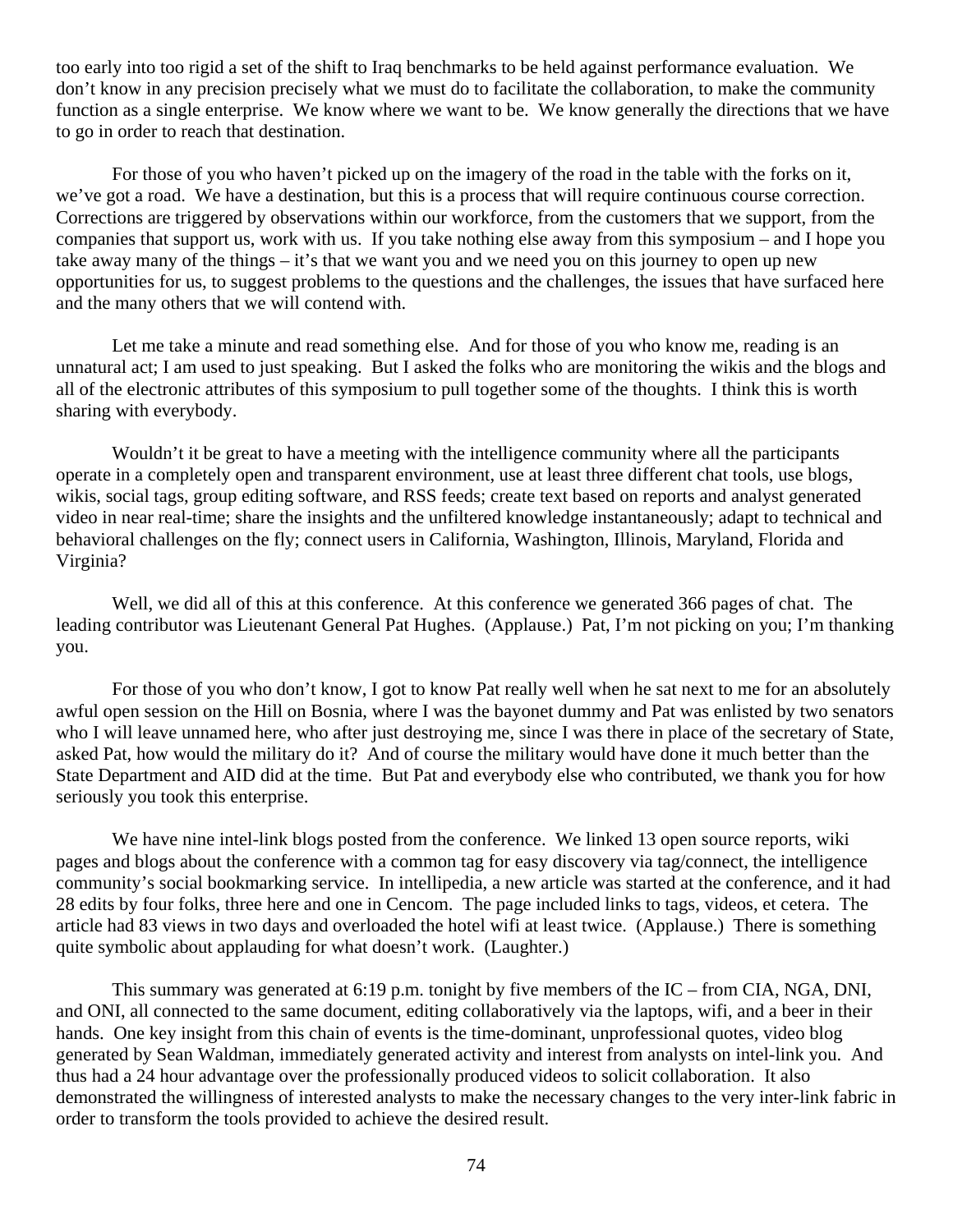Transformation is more than a vision; it's a way of doing business. Good ideas can come from anywhere. Anybody can have an outmoded idea. Any idea can be improved through collaboration.

The old saw about two heads being better than one is demonstrated, I think, in the little summary I just read. But more importantly, demonstrated every day by the way in which we are beginning to do our work.

We have a lot of smart people in the community. We have incredible collection capabilities, analytic capabilities, tools to help us process that information. But the goal isn't to make us as individuals smarter. It's to make our nation smarter. It's to make our policy better. It's to make the deployments and the decisions of our military commanders better, safer, more effective. It's to inform and empower first responders around the nation, so that they can do what they want to do and need to do to protect our citizenry.

We can do it. We are doing it. There have been visions and sub-visions and ideas and half-baked notions and a range of interesting thoughts presented during the last two days. Some of these ideas that we're trying, they won't work. Others have been tried and look very promising. Some, with application of common sense clearly need to be realized. We can do it. I'm absolutely certain that we can do it.

We have to do it without breaking the community. We can't have a revolution that begins from leveling. We can't go back to square one. And yet, at the end of the day, two years, four years, five years from now, which is my timeline of what it will take to effectively transform what we do and how we do it; we will be a much better community. Our nation will be better prepared for the challenges that are ahead, better prepared to respond to the opportunities that are out there.

I could go on in an exhortatory fashion, but I'd like to close with some words of thanks. First of all, to the organizations represented up here. My colleagues in the ODNI who have helped create the opportunities that are symbolized by this gathering. The attitude – and it is at this point as much attitude as it is vision. I'll single out, to his embarrassment, Mike Wertheimer, my philosopher of transformation. John Brennan, Tim Sample, INSA, the organization with whom I had the privilege to be associated for several years. The support of the institution, the organization, and its individual members is noted and is needed. Please continue to back us and to help us.

And thanks to all of you here, those who are here from the community; those who are here because you support the community; and those who are here because you are curious about the community. I hope everybody goes away with a better understanding of what it is you are attempting to do. And the we begins with the ODNI and the analytic portion, but it's a series of concentric circles. It is the leadership of the intelligence community, my colleagues, my peers in all of the agencies. Those of you who have been in the community and moved on to other jobs but continue to serve our nation.

And most of all, to those of you who are beginning your careers with us, I really hope we will be worthy of a lifelong or career-long commitment of your talent. We need you. But we need to be worthy of your capabilities. Do not shy from telling us when you think we've got it wrong. And you other gray-haired guys in the room, you don't need to be shy about telling us when you think we maybe do something right, when our experience may be an appropriate guide. And from talking to the folks outside of this room, outside of the community helping us to spread the word, we want people to understand what we're doing. That does not mean we want applause, does not mean we want acceptance. We want clarity. We want transparency, and we want comment and critique and suggestions and help.

The two-day experience here, both that I've seen myself and what I've had relayed to me from today's session, indicates that we are getting it. This has been a phenomenally successful two days from my perspective, and I thank all of you.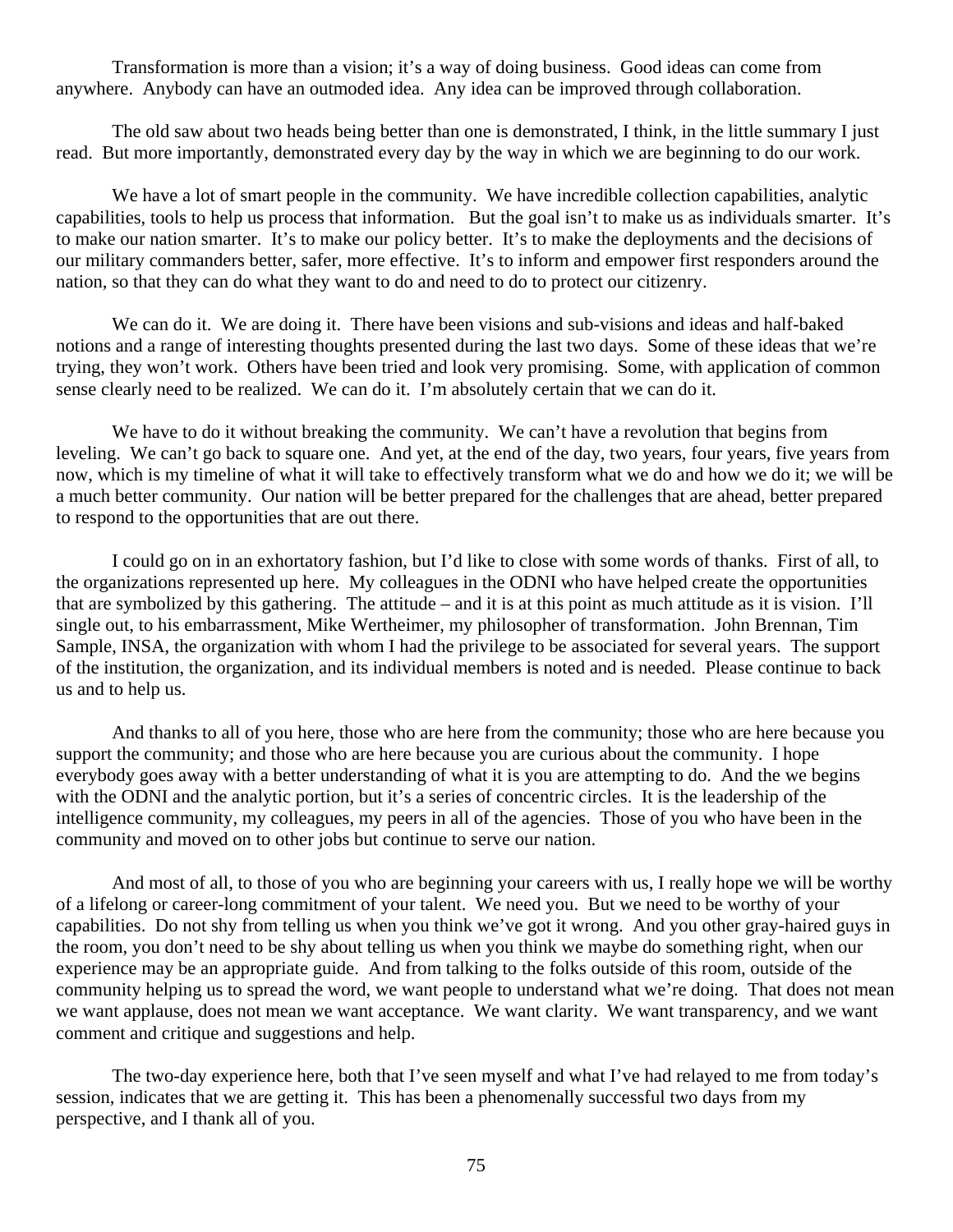And now recognizing that there are people who probably want to get to a bar or to the phone or their Blackberries, let me sort of end the formal session of remarks from the DNI and his surrogate by saying I'd be delighted to respond to questions, if people have them, or suggestions. People who want to leave may leave. I won't be offended. Indeed, with the glare of the lights, I won't even know it. (Laughter.)

But if there are questions, if there are observations, things that you want colleagues in the room to know, things that are not clear, things that have confused, where a foot stomp is appropriate – if I can figure who you are and where you are and find you – you'll have to yell – I'd be perfectly happy to respond to questions for however long you have them.

Before really beginning the questions, Mike or Tim or John, is there anyone else who should come up here and give benedictory remarks? Tim coming up?

MR. : Tom, I want to thank you for those remarks, but more importantly, the reason I'm up here is to tell you that when Mike and you and others came to us and said we need help, how do we do this, if we didn't believe – and I said this earlier this afternoon – if we didn't believe in what this was all about, we wouldn't be standing here today. And I think it really is – and I speak for many in the room – it's a testament to you, a testament to Mike, a testament to many people.

 I said this earlier when you weren't here, but a testament to not only the young – and I specifically pointed out to the young analysts in the room, I had a conversation after the session, where somebody reminded me, you know, there's a lot of not so young analysts who have kind of been through some of this and have kind of said, okay, we tried. We ran against that wall and we're going to go on and do our jobs.

And the one thing that I would add is, for those who are out there who have been through this and are now looking at the attention paid to Sean and others and say, wow, they've been through this; we've been through this; they're going to learn, I think that what you're doing is presenting the opportunity to tell not just the young workforce, but the medium-aged – how about that – workforce that now is the time to stand up and now is the time to make change.

I cannot thank you enough for your dedication, I cannot thank you enough as now a somewhat outsider to the community and as an American citizen. It really does do my heart a great deal of good to see what you're trying to do in this effort. So I also join Tom in thanking all of you. Tom's been very generous in saying that he would take questions, and I encourage you to shout out because you really can't see from up here.

But I'm not going to get up again. I just want to tell everybody thank you, and have a very safe trip home. So with that, Tom, again, congratulations. Thank you, and I'll give you back the mike.

(Applause.)

DR. FINGAR: Tim's remarks actually remind me of a PJO workbook; age and guile will beat youth and a bad haircut any day.

Are there any questions? I cannot see, so you'll have to call out if you do. I can't see you, just yell out.

Q: (Off mike.)

DR. FINGAR: I do too. I worry about an essay yesterday implied we scare people with the term revolution, so we use transformation. Liberation does capture a portion of this. Sort of as a 40-year analyst, the idea of being unshackled from some constraints is quite attractive. But I think it's more than liberation. It's not simply removing the fetters that prevent people from doing what they would regard as their best work – too